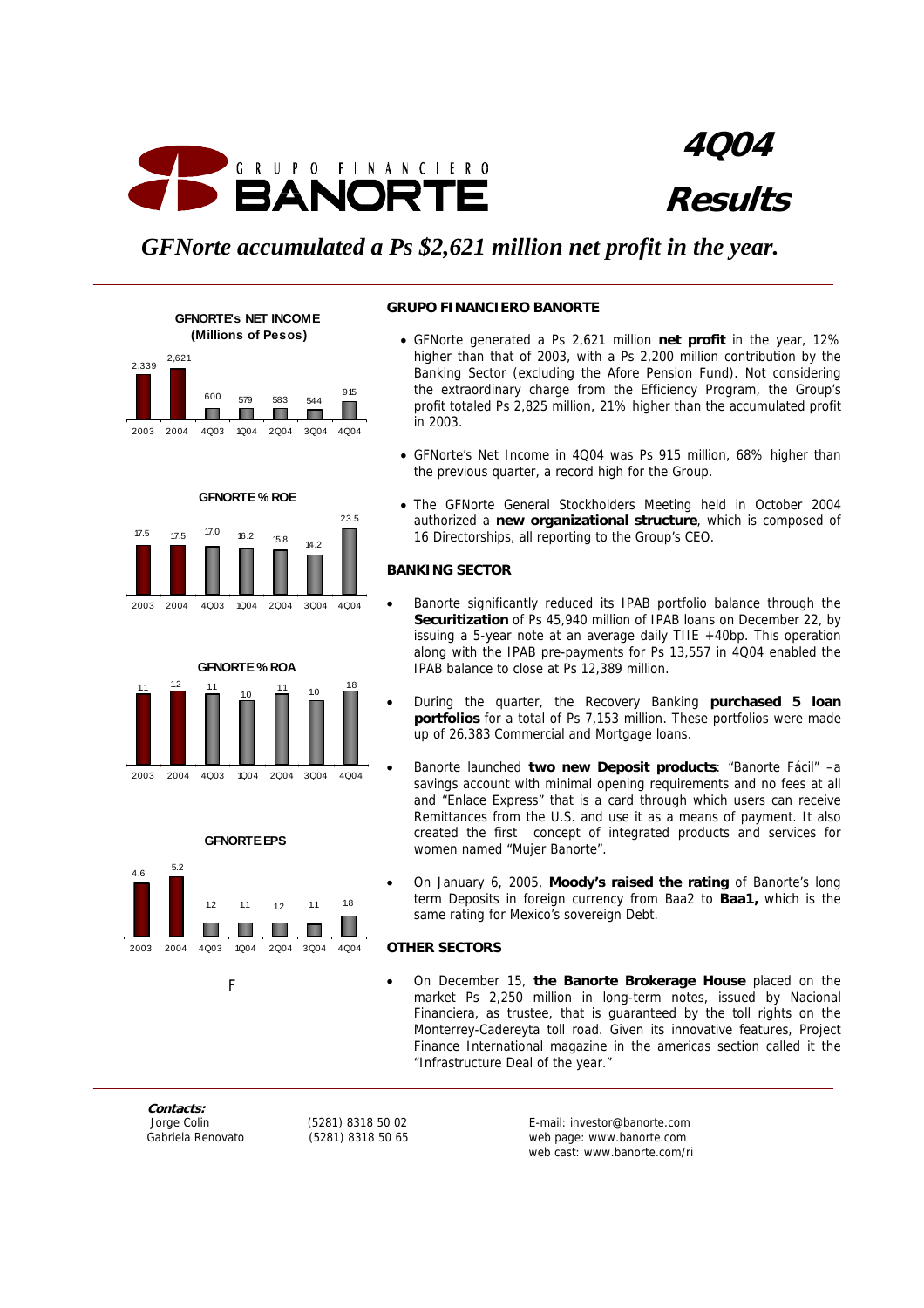

# **BANKING SECTOR'S NET INCOME (Millions of Pesos)**









## **NON INTEREST EXPENSE (Millions of Pesos)**



## **CAPITALIZATION RATIO**



## **Highlights**

**BANKING SECTOR**

### **Net Income**

The Banking Sector contributed with an annual profit of Ps 2,200 million to the Group (not including the Afore Pension Fund), 16% higher than the accumulated profit in 2003; and excluding the extraordinary charge of 2H04, it was 26% higher. The profit rose mainly because of the increase in operation volume as reflected in greater revenue in Net Interest Income and Services Income.

#### **Net Interest Margin**

The Net Interest Margin (NIM) before Repomo rose from 4.3% in 2003 to 4.9% in 2004. This was due mainly to an increase in the loan portfolio, especially in consumer and commercial loans.

#### **Non-Interest Income**

The accumulated Non Interest Income in 2004 was 8% higher than in the previous year mainly because of a 31% increase in the Service Fees, despite the income drop in Trading and Recovery Banking.

#### **Non-Interest Expense**

The Non-Interest Expense for 2004 increased 1% vs. 2003 as a result of the Ps 202 million in Severance Expenses in 2H04 the Efficiency Program. Disregarding this effect, the Non-Interest Expense dropped 1%.

#### **Capitalization**

The year closed with a Capitalization ratio of 16.2% vs. 12.7% in 4Q03. The increase was due mainly to the placement of USD 300 million in No-Convertible Subordinate Debt in 1Q04, as well as to substantial profits generated in the period.

#### **Loan Portfolio**

At the close of 2004, the performing Loan Portfolio without Fobaproa/IPAB and the Recovery-managed portfolio, showed a balance of Ps 84,420 million, 18% higher than in 4Q03, as there was greater growth in government and consumer loans.

## **Asset Quality**

The Banking Sector had a substantial annual drop in its past-due loans as a result of important charge-offs during the year on fully reserved past-due loans to clear the Balance Sheet. Past-Due Loans closed the year with a Ps 1,766 million balance, equivalent to a 2.0% past-due ratio, and with a 153% loan reserve coverage.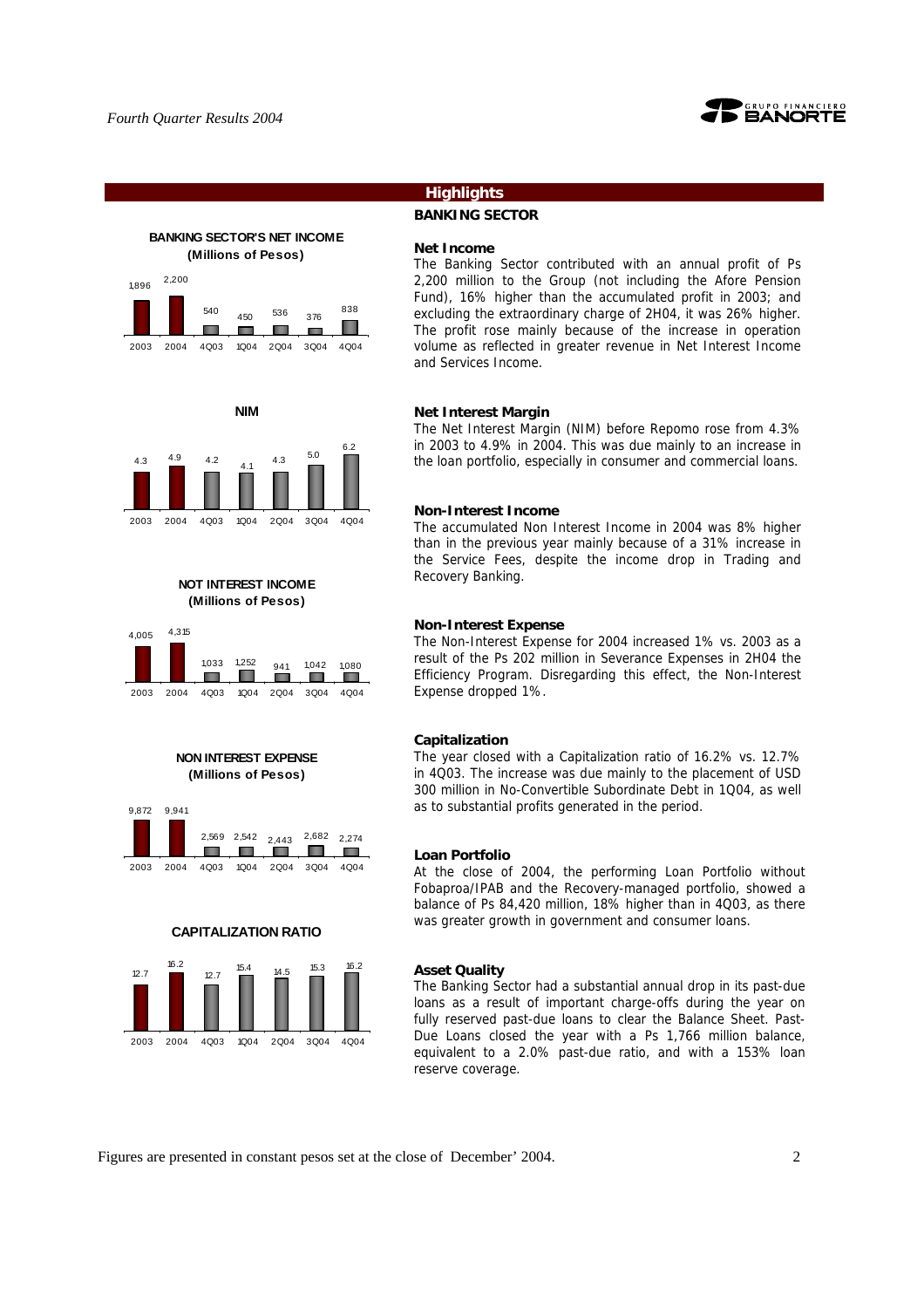

### **Executive Summary**

**Grupo Financiero Banorte (GFNORTE)** announced its results of the 4Q04 operations, reporting a Net Profit of Ps 915 million for the quarter, 53% higher than in 4Q03. The accumulated annual net profit was Ps 2,621 million, 12% higher than that of 2003, after incorporating the extraordinary severance expenses, a sum of Ps 204 million, derived from the Efficiency Program. GFNorte's Return on Capital for 4Q04 was 23.5% and 17.5% for 2004. The 4Q04 Return on Assets reached 1.8%

The Banking Sector contributed with a quarterly profit of Ps 838 million, 55% higher than the same quarter last year, accumulating Ps 2,200 million in the year, 16% higher than last year. The Banking Sector represented 84% of the Group's profits. Revenue quality continued to improve as the interest margin and recurrent non-interest income increased, and a strict expense control continued.

The net interest margin for 4Q04 rose from 4.2% to 6.2% vs. 4Q03, and YoY went from 4.3% to 4.9%. This was due principally to the growth and improvement of the loan mix as well as the increase in interest rates. The average TIIE rate for 28 days rose 32 basis points in the year.

The accumulated service fees for the year rose 31% vs. 2003, especially in credit cards, electronic banking and account management. Trading income was 25% lower than in 2003, given the increase in interest rates during 2004.

The non-interest expense of the Banking Sector rose 1% vs. 2003, mainly because of the increased administrative and promotion expenses targeted to generating business and also to the incorporation of the extraordinary severance expenses of the Efficiency Program carried out in 2H04. For GFNorte this severance expenses totaled Ps 218 million (Ps 204 million of the majority part), derived from downsizing 2,008 employees. Excluding the extraordinary charge, the expense fell 1%. The efficiency ratio improved greatly from 81% in 4Q03 to 59% in 4Q04.

Total deposits, not including third-party deposits, reached a balance of Ps 128,350 million by December. These deposits dropped 23% because of the fewer funding requirements that resulted from the securitization of Ps 46 million of loans to IPAB and to the pre-payments for Ps 17 billion the IPAB made in the year.

The loan portfolio –excluding IPAB and recovery- continued to show a consistent growth. By the fourth quarter of 2004, total performing loans showed a 18% increase vs. last year, for a total balance of Ps 84,420 million. Commercial loans rose 21% in the year, reaching Ps 28,960 million. Corporate loans reached Ps 13,948 million and government loans reached Ps 13,134 million. The latter showed an annual growth of 36%.

Consumer loans were the most dynamic. They represents 34% of the total loan portfolio and offers the greatest margins. Payroll loans grew 61% in 2004, ending the year with a close to Ps 2,000 million balance. Credit card and car loans rose 34% and 12%, respectively in the year, reaching balances of Ps 3,759 million and Ps 5,864 million, Mortgage loans has kept it upward trend closing the year at Ps 16,979 million, a 24% annual increase. Banorte was the institution that placed the highest number of banking mortgage loans in 2003 and 2004.<sup>(1)</sup>

Banorte made charge offs during the fourth quarter for a total of Ps 1,182 million, closing December with a past-due loan balance of Pd 1,766 million, 52% lower than last year.The past-due loan ratio was 2.0%, with a reserve coverage of 153%, which is 122% greater than that of last year.

The Long Term Saving Sector, made up of the Afore Pension Fund, Insurance and Annuities, accumulated profits in the Group for Ps 237 million during 2004, a 4% increase vs. last year.

The Auxiliary Organization Sector contributed with Ps 114 million in the year, a 16% annual growth, while the Brokerage Sector showed a Ps 77 million profit.

(1) Source: Information exchange through the Mexican Banking Association.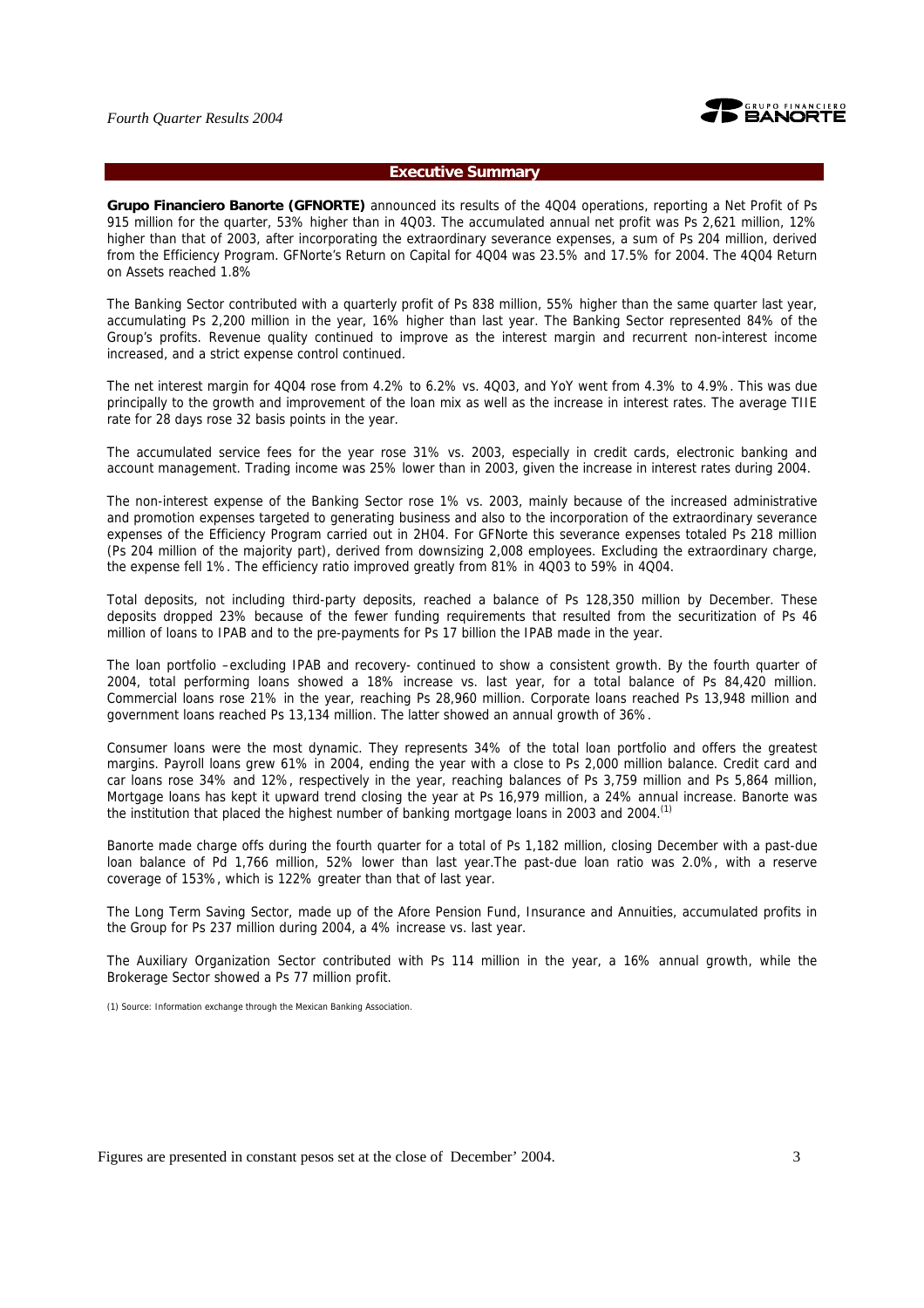

## **Grupo Financiero Banorte**

| Utilidad de Subsidiarias                       |       | <b>ACCUMULATED</b> |                       |      | <b>QUARTER</b> |                    |
|------------------------------------------------|-------|--------------------|-----------------------|------|----------------|--------------------|
| (Millones de Pesos)                            | 2003  | 2004               | $\%$<br><b>CHANGE</b> | 4Q03 | 4004           | %<br><b>CHANGE</b> |
| Banco Mercantil del Norte (1)                  | 1,017 | 1,782              | 75%                   | 267  | 685            | 156%               |
| Banco del Centro                               | 880   | 418                | (52)%                 | 273  | 153            | (44)%              |
| <b>Banking Sector</b>                          | 1,896 | 2,200              | 16%                   | 540  | 838            | 55%                |
| Brokerage Sector (Brokerage House)             | 107   | 77                 | (29)%                 | 30   | 24             | (21)%              |
| Afore                                          | 116   | 116                | $-$ %                 | 11   | 20             | 82%                |
| Insurance                                      | 83    | 107                | 28%                   | 11   | 1              | (95)%              |
| Annuities                                      | 29    | 14                 | (52)%                 | (18) | (10)           | (42)%              |
| Long - Term Saving Sector                      | 229   | 237                | 4%                    | 5    | 11             | 136%               |
| Leasing                                        | 29    | 41                 | 41%                   | 8    | 12             | 53%                |
| Factoring                                      | 37    | 41                 | 9%                    | 7    | 12             | 65%                |
| Warehousing                                    | 21    | 17                 | (21)%                 | 8    | 5              | (33)%              |
| <b>Bonding</b>                                 | 11    | 16                 | 40%                   | 4    | 5              | 37%                |
| <b>Auxiliary Organization Sector</b>           | 98    | 114                | 16%                   | 27   | 34             | 28%                |
| G. F. Banorte [holding]                        | 9     | (6)                | $(166)$ %             | (2)  | 8              | 580%               |
| <b>Total</b><br>$1 \times 0$ $110$ $$ $$ $110$ | 2.339 | 2,621              | 12%                   | 600  | 915            | 53%                |

1) 96.11% owned by GFNorte.

| Estado de Resultados del Grupo           |        | <b>ACCUMULATED</b> |                    |             | <b>QUARTER</b> |                    |
|------------------------------------------|--------|--------------------|--------------------|-------------|----------------|--------------------|
| (Millones de Pesos)                      | 2003   | 2004               | %<br><b>CHANGE</b> | <b>4Q03</b> | 4004           | %<br><b>CHANGE</b> |
| Net Interest Income (NII)                | 9.126  | 9.995              | 10%                | 2,277       | 2.874          | 26%                |
| + REPOMO-Margin                          | 58     | (138)              | $(336)\%$          | 22          | (94)           | $(527)$ %          |
| $=$ NET Interest Income after Repomo     | 9,184  | 9.857              | 7%                 | 2,299       | 2,780          | 21%                |
| - Loan Loss Provisions                   | 797    | 1.103              | 38%                | (1)         | 347            | N.C.               |
| - Loss Sharing Provisions                | 56     | 90                 | 61%                | 6           | 25             | 314%               |
| $=$ Net Interest Income after Provisions | 8,331  | 8.665              | 4%                 | 2,294       | 2.408          | 5%                 |
| + Non Interest Income                    | 5,408  | 5,850              | 8%                 | 1,352       | 1,428          | 6%                 |
| $=$ Total Operating Income               | 13,739 | 14,515             | 6%                 | 3,646       | 3,836          | 5%                 |
| - Non Interest Expense                   | 11,080 | $11,183(*)$        | 1%                 | 2,905       | 2,548          | (12)%              |
| $=$ Net Operating Income                 | 2.659  | 3.332              | 25%                | 741         | 1,289          | 74%                |
| - Non Operating Income (Expense) Net     | (122)  | (35)               | (71)%              | (124)       | (57)           | (54)%              |
| $=$ Pre-Tax Income                       | 2,537  | 3,297              | 30%                | 617         | 1,232          | 99%                |
| - Income Tax & profit sharing            | 321    | 436                | 36%                | 50          | 83             | 67%                |
| - Tax on asset                           | 41     | 62                 | 52%                | 8           | 14             | 62%                |
| - Deferred Income Tax & profit sharing   | (105)  | 216                | 306%               | (28)        | 213            | 871%               |
| $=$ Net Income before Subsidiaries       | 2,280  | 2.582              | 13%                | 586         | 922            | 57%                |
| + Undistributed Earnings of Subsidiaries | 212    | 222                | 5%                 | 35          | 41             | 16%                |
| $=$ Net Income-contin. Operation         | 2,491  | 2,805              | 13%                | 622         | 963            | 55%                |
| + Extraordinary Items, net               | 1      |                    | N.C.               |             |                | $-9/2$             |
| - Minoritary Income                      | 153    | 184                | 20%                | 22          | 47             | 119%               |
| $=$ Net Income                           | 2,339  | $2,621$ (*)        | 12%                | 600         | 915            | 53%                |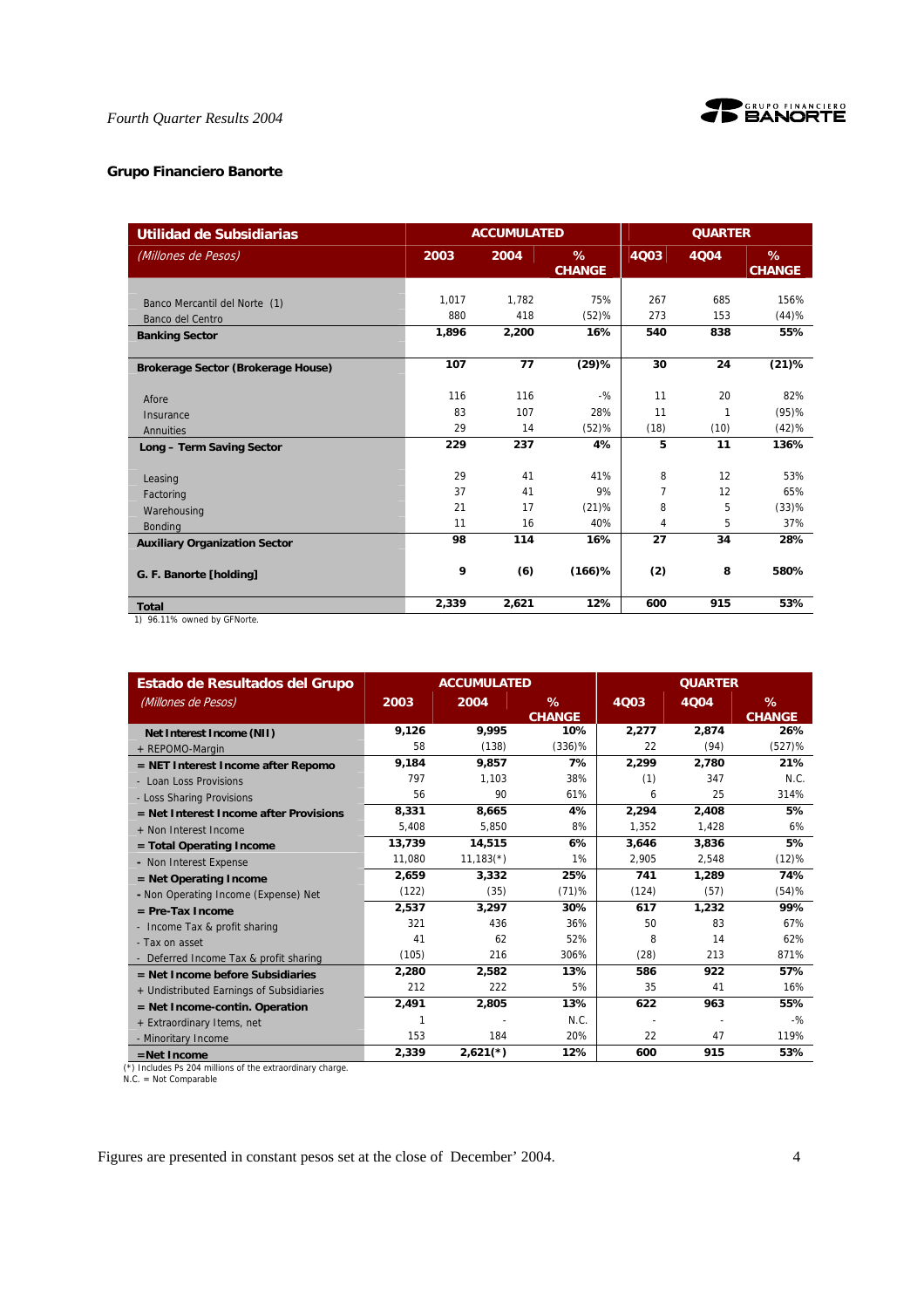

| <b>Group's Balance Sheet Highlights</b>        |         |         |          |
|------------------------------------------------|---------|---------|----------|
| (Millions of Pesos)                            | 4003    | 4004    | % CHANGE |
| Performing loans excluding Fobaproa - IPAB (1) | 77.200  | 89.924  | 16%      |
| <b>FOBAPROA Loans</b>                          | 79.853  | 12.389  | (84)%    |
| Past Due Loans                                 | 3.757   | 1.804   | (52)%    |
| <b>Total Loans</b>                             | 160.810 | 104.117 | (35)%    |
| <b>Loan Loss Reserves</b>                      | 4.551   | 2.752   | $(40)\%$ |
| <b>Total Assets</b>                            | 224.805 | 176.220 | $(22)\%$ |
| <b>Total Deposits</b>                          | 171.298 | 128.398 | (25)%    |
| Equity                                         | 15.143  | 16.369  | 8%       |
| Assets under Management (2)                    | 416.921 | 355.364 | (15)%    |

1) Excludes Fobaproa-IPAB notes and loans to IPAB that are accounted in the Loans to Government Entities line.<br>2) Includes Deposits, On behalf of Third Parties Deposits and Mutual Funds of the Banking Sector, Assets under

| <b>GFNorte Share Data</b>               |       | <b>ACCUMULATED</b> |                          | <b>QUARTER</b> |       |                    |  |
|-----------------------------------------|-------|--------------------|--------------------------|----------------|-------|--------------------|--|
|                                         | 2003  | 2004               | $\%$<br><b>CHANGE</b>    | 4Q03           | 4004  | ℅<br><b>CHANGE</b> |  |
| Net Income per Share (Pesos)            | 4.64  | 5.19               | 12%                      | 1.19           | 1.81  | 52%                |  |
| Dividends per Share (Pesos)             | 0.7   | 1.0                | 43%                      | 0.7            | 1.0   | 43%                |  |
| Payout of Dividends                     | 17.5% | 22.8%              | $\overline{\phantom{0}}$ | 17.5%          | 22.8% |                    |  |
| Book Value per Share (1) (Pesos)        | 28.15 | 30.71              | 9%                       | 28.15          | 30.71 | 9%                 |  |
| Shares Outstanding (Millions of Shares) | 504.6 | 504.6              |                          | 504.6          | 504.6 |                    |  |
| Price (Pesos)                           | 39.00 | 70.14              | 80%                      | 39.00          | 70.14 | 80%                |  |
| P/BV (Times)                            | 1.39  | 2.28               | 65%                      | 1.39           | 2.28  | 65%                |  |
| Market Cap (Billions)                   | 1.751 | 3.174              | 81%                      | 1.751          | 3.174 | 81%                |  |

1) Excluding Minority holdings.

| <b>Group's Financial Ratios</b>                                                                                                                                                                                                                                                                                                                             |        | <b>ACCUMULATED</b> | <b>QUARTER</b> |        |  |
|-------------------------------------------------------------------------------------------------------------------------------------------------------------------------------------------------------------------------------------------------------------------------------------------------------------------------------------------------------------|--------|--------------------|----------------|--------|--|
|                                                                                                                                                                                                                                                                                                                                                             | 2003   | 2004               | 4003           | 4004   |  |
| Profitability                                                                                                                                                                                                                                                                                                                                               |        |                    |                |        |  |
| ROA (1)                                                                                                                                                                                                                                                                                                                                                     | 1.1%   | 1.2%               | 1.1%           | 1.8%   |  |
| ROE(2)                                                                                                                                                                                                                                                                                                                                                      | 17.5%  | 17.5%              | 17.0%          | 23.5%  |  |
| <b>Operation</b>                                                                                                                                                                                                                                                                                                                                            |        |                    |                |        |  |
| Efficiency Ratio (3)                                                                                                                                                                                                                                                                                                                                        | 76.2%  | 70.6%              | 80.0%          | 59.2%  |  |
| <b>Assets Quality</b>                                                                                                                                                                                                                                                                                                                                       |        |                    |                |        |  |
| Past Due Loans to Total Loans                                                                                                                                                                                                                                                                                                                               | 4.6%   | 2.0%               | 4.6%           | 2.0%   |  |
| Loan Loss Reserves to past Due Loans                                                                                                                                                                                                                                                                                                                        | 121.2% | 152.5%             | 121.2%         | 152.5% |  |
| Annualized earnings as a percentage of the average of quarterly assets over the period (Excluding Minority holdings).<br>1)<br>Annualized earnings as a percentage of the average of guarterly equity over the period. (Excluding Minority holdings).<br>2)<br>3)<br>Non Interest Expense / (Total Operating Income - Repomo Margin + Loan Loss Provisions) |        |                    |                |        |  |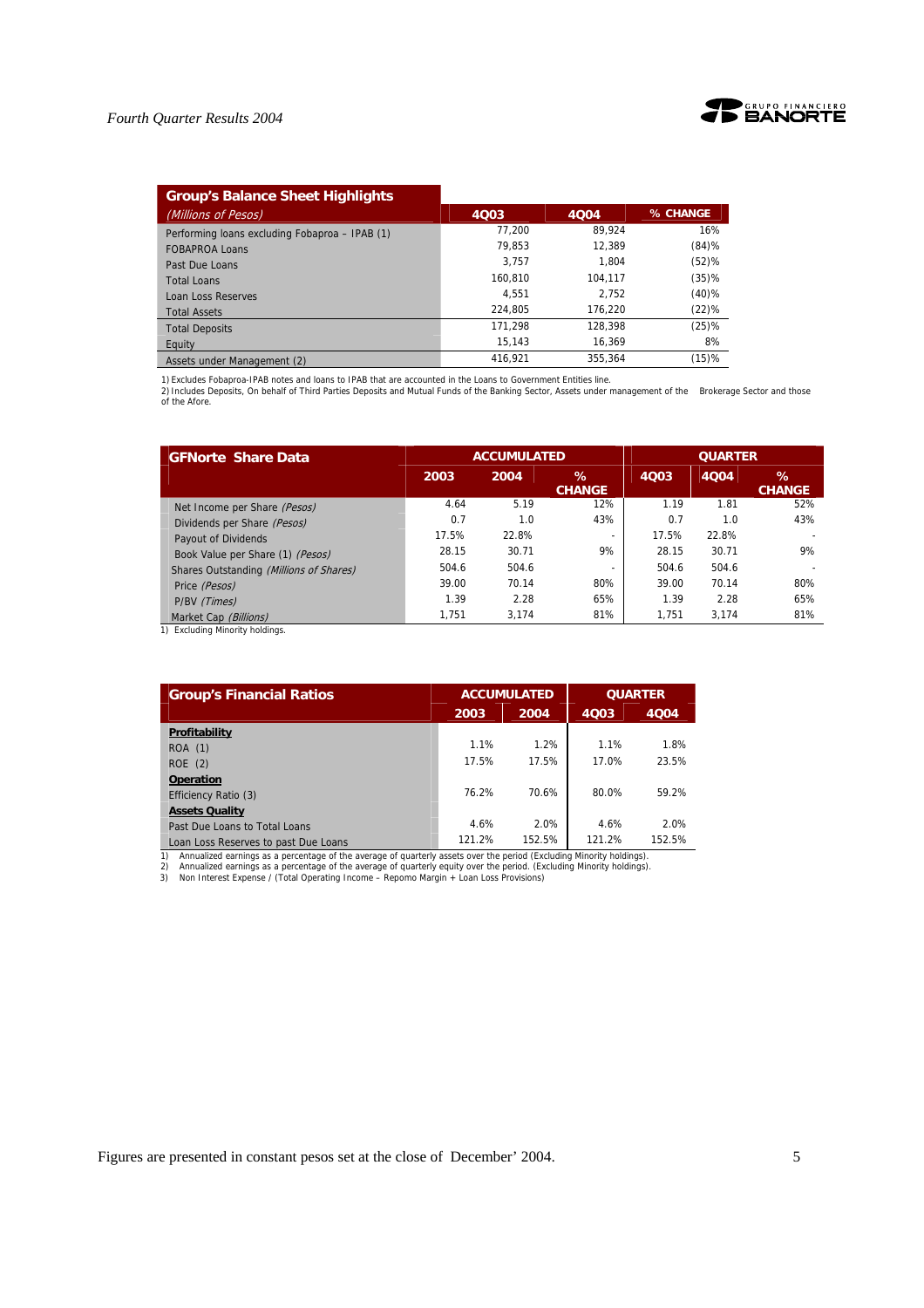

## **Banking Sector**

| <b>Banking Sector's Financial Ratios</b> |        | <b>ACCUMULATED</b> | <b>QUARTER</b> |        |
|------------------------------------------|--------|--------------------|----------------|--------|
|                                          | 2003   | 2004               | 4Q03           | 4004   |
| Profitability                            |        |                    |                |        |
| NIM before Repomo (1)                    | 4.3%   | 4.9%               | 4.2%           | 6.2%   |
| ROA (2)                                  | 0.9%   | 1.1%               | 1.0%           | 1.8%   |
| ROE(3)                                   | 16.5%  | 17.4%              | 17.9%          | 25.4%  |
| <b>Operation</b>                         |        |                    |                |        |
| Efficiency Ratio (4)                     | 77.9%  | 71.5%              | 80.9%          | 58.9%  |
| <b>Assets Quality</b>                    |        |                    |                |        |
| % Past Due Loans w/o Fobaproa            | 4.8%   | 2.0%               | 4.8%           | 2.0%   |
| Loan Loss Reserves to past Due Loans     | 121.7% | 152.5%             | 121.7%         | 152.5% |
| Growths (5)                              |        |                    |                |        |
| Performing Loans w/o Fobaproa - IPAB (7) | 8%     | 18%                | 8%             | 18%    |
| <b>Traditional Deposits</b>              | 15%    | 1%                 | 15%            | 1%     |
| <b>Total Deposits</b>                    | 9%     | (23)%              | 9%             | (23)%  |
| Capitalization                           |        |                    |                |        |
| Net Capital/ Credit Risk Assets (6)      | 16.9%  | 20.8%              | 16.9%          | 20.8%  |
| Total Capitalization Ratio (6)           | 12.7%  | 16.2%              | 12.7%          | 16.2%  |

1) MIN= Annualized Net Interest Margin before REPOMO / Average Earnings Assets. 2) Annualized earnings as a percentage of the average of quarterly assets over the period.

3) Annualized earnings as a percentage of the average of quarterly equity over the period 4) Non Interest Expense / (Total Operating Income – Repomo Margin + Loan Loss Provisions)

5) Growth versus the previous period.

6) The Banking Sector Ratio is included for information purposes. A ratio for each bank is presented in the capitalization section. 7) Does not include Fobaproa / IPAB and Loans managed by Recovery Banking.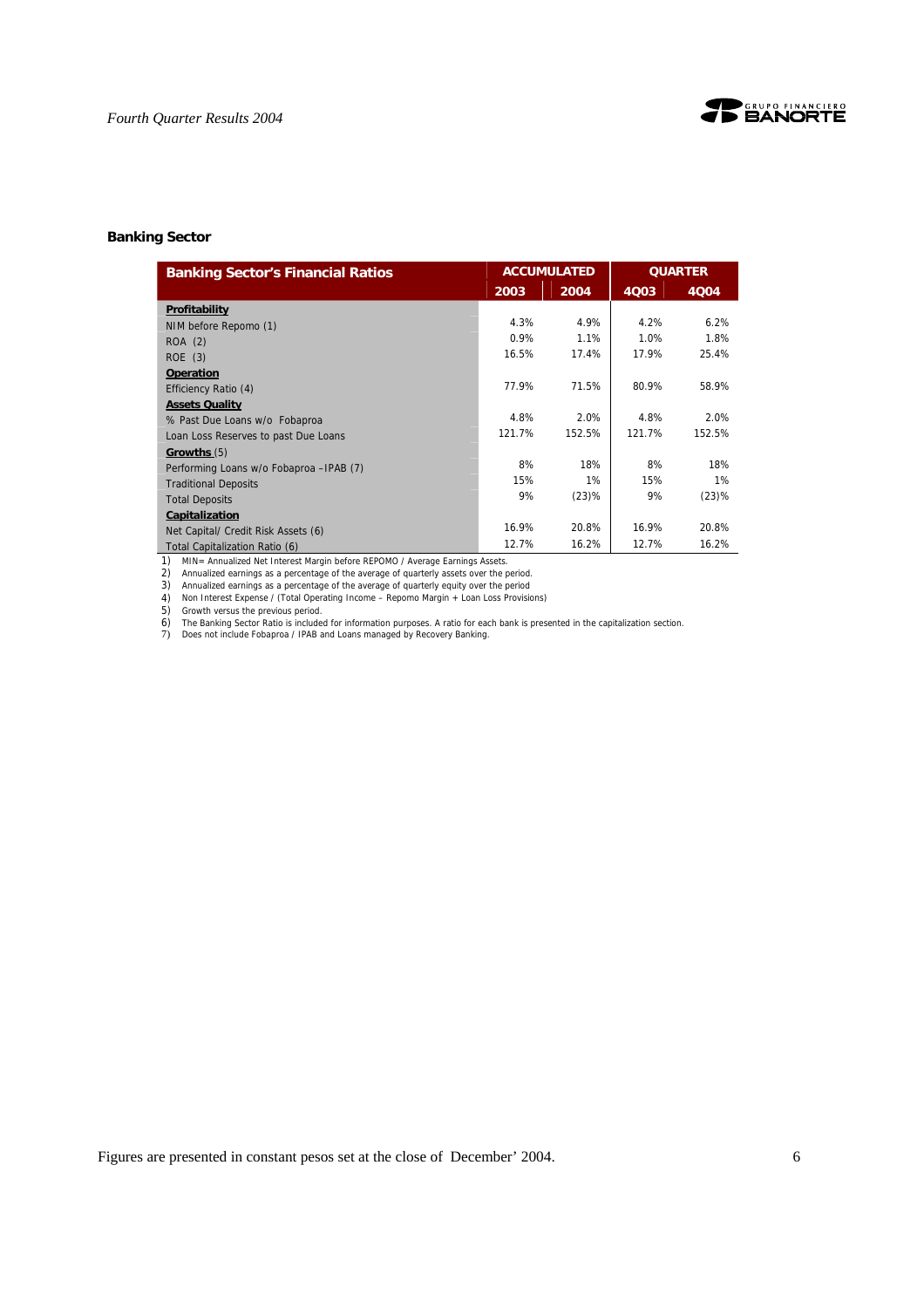

### **Information by Sectors**

#### **1.- Banking Sector**

| <b>Income Statement</b>                                               |        | <b>ACCUMULATED</b>     |                    | <b>QUARTER</b> |       |                       |  |
|-----------------------------------------------------------------------|--------|------------------------|--------------------|----------------|-------|-----------------------|--|
| (Millions of Pesos)                                                   | 2003   | 2004                   | %<br><b>CHANGE</b> | 4Q03           | 4Q04  | $\%$<br><b>CHANGE</b> |  |
| Net Interest Income after Repomo                                      | 8,750  | 9,521                  | 9%                 | 2,173          | 2,733 | 26%                   |  |
| - Loan Loss and Loss Sharing Provisions                               | 829    | 1,157                  | 40%                | (6)            | 369   | 6,250%                |  |
| • Service                                                             | 2,296  | 3,018                  | 31%                | 635            | 790   | 24%                   |  |
| • Recovery                                                            | 827    | 558                    | (33)%              | 386            | 113   | (71)%                 |  |
| • Foreign Exchange                                                    | 415    | 390                    | $(6)$ %            | 89             | 42    | (53)%                 |  |
| • Trading (Securities- Realized and unrealized gains)                 | 468    | 349                    | (25)%              | (77)           | 135   | N.C.                  |  |
| + Non Interest Income                                                 | 4,005  | 4,315                  | 8%                 | 1,033          | 1,080 | 5%                    |  |
| $=$ Total Operating Income                                            | 11,927 | 12,679                 | 6%                 | 3,212          | 3,443 | 7%                    |  |
| - Non Interest Expense                                                | 9,872  | $9,941$ <sup>(*)</sup> | 1%                 | 2,569          | 2,275 | (11)%                 |  |
| $=$ Net Operating Income                                              | 2,055  | 2,738                  | 33%                | 642            | 1,169 | 82%                   |  |
| - Non Operating Income (Expense) Net                                  | (53)   | 27                     | 150%               | (88)           | (57)  | (35)%                 |  |
| $=$ Pre-Tax Income                                                    | 2,002  | 2,764                  | 38%                | 554            | 1,112 | 101%                  |  |
| - Income Tax & profit sharing                                         | (103)  | (552)                  | 436%               | (31)           | (284) | 825%                  |  |
| $=$ Net Income before Subsidiaries                                    | 1,899  | 2,212                  | 17%                | 524            | 828   | 58%                   |  |
| + Undistrib. Earnings of Subsid, Extraord. Items & Minority<br>Income | 155    | 176                    | 14%                | 39             | 58    | 50%                   |  |
| $=$ Net Income                                                        | 2,053  | $2,388(*)$             | 16%                | 562            | 886   | 58%                   |  |

N.C.= Not comparable

The Banking Sector's accumulated profit in 2004 (100% including the Afore pension fund using the participation method) rose to Ps 2,388 million, 16% higher than in 2003, and excluding severance expenses in 2H04, it was 26% higher. Compared to 4003, the quarterly profit was 58% higher, with a Ps 886 million net income. The Net Interest Margin accumulated after Repomo, rose 9% vs. 2003 because of both the important increase in the loan portfolio as well as higher interest rates. The Loan Loss and Loss Sharing Provisions were 40% higher than in 2003 and 72% higher when adding the Ps 270 million of reserve restitution against Capital made in 1Q04. The accumulated Non Interest Income rose 8% vs. last year due mainly to the higher income from Services, despite the substantial drop in Trading Income and Recovery. Non Interest Expenses increased 1% vs. 2003 given the higher Personnel Expenses, which included the Ps 202 million in severance expenses in 2H04, and higher Administrative and Promotion Expenses for business-generating efforts. Not considering the extraordinary charge, Expenses dropped 1%. Non Operating Income increased 150% vs. last year's negative figures mainly because of an increase in Recoveries, which more than offset the negative effect of a higher Repomo and higher Expense. The effective Tax and Profit Sharing (PTU) rate in 2004 was 20% vs. last year's 5%.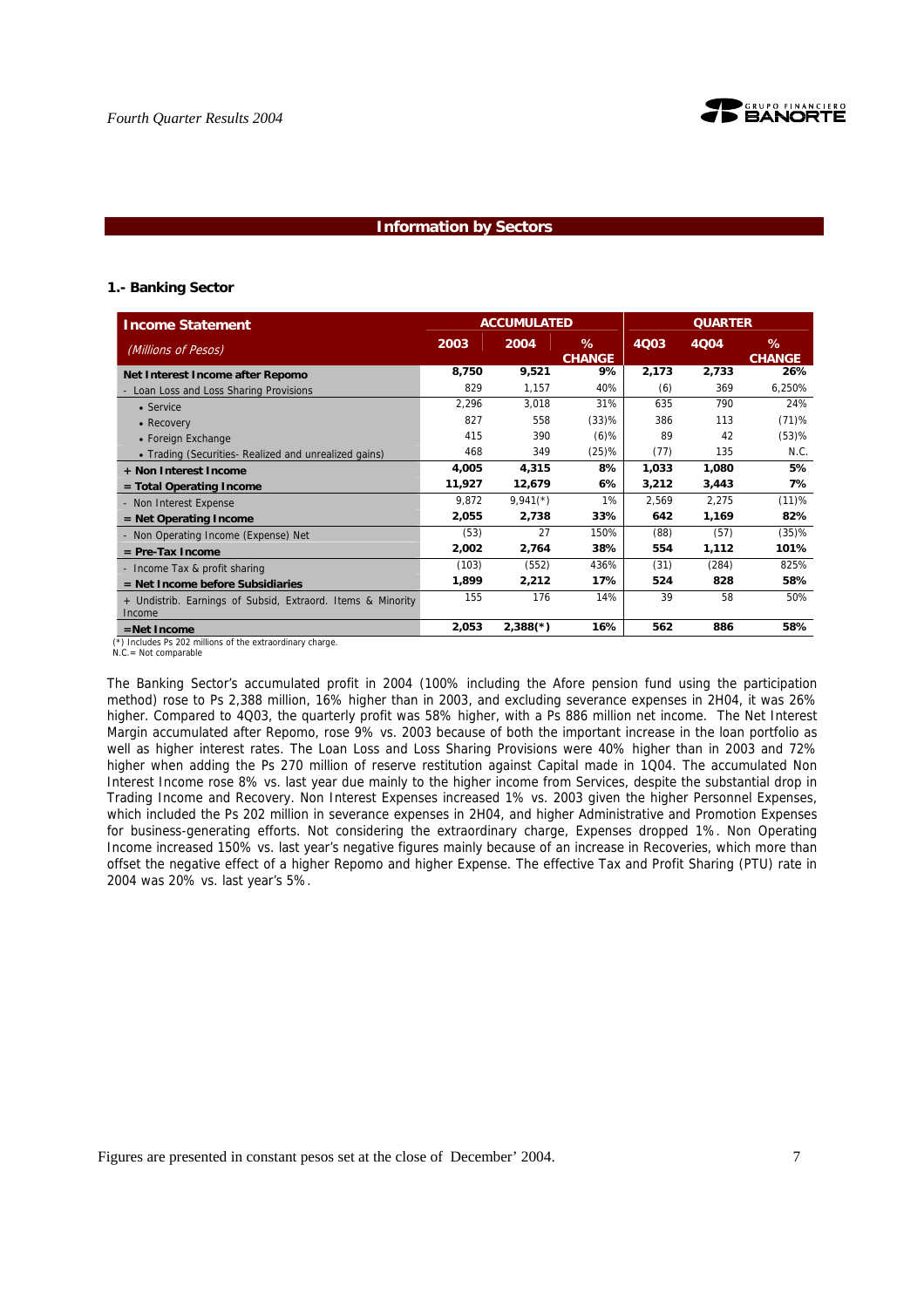

#### **Net Interest Income**

| <b>Banking Sector Net Interest Income</b> |         | <b>ACCUMULATED</b> |                       | <b>QUARTER</b> |         |                       |  |
|-------------------------------------------|---------|--------------------|-----------------------|----------------|---------|-----------------------|--|
| (Millions of Pesos)                       | 2003    | 2004               | $\%$<br><b>CHANGE</b> | 4Q03           | 4004    | $\%$<br><b>CHANGE</b> |  |
| Interest Income                           | 22.062  | 23.809             | 8%                    | 4.974          | 6.820   | 37%                   |  |
| <b>Interest Expense</b>                   | 14.160  | 14.702             | 4%                    | 3.037          | 4.179   | 38%                   |  |
| Loan Fees                                 | 824     | 569                | $(31)$ %              | 221            | 167     | (24)%                 |  |
| <b>Fees Paid</b>                          | 56      | 88                 | 58%                   | 14             | 24      | 70%                   |  |
| Net Interest Income before Repomo         | 8,670   | 9,588              | 11%                   | 2.144          | 2.784   | 30%                   |  |
| <b>Average Earning Assets</b>             | 201.295 | 193.783            | (4)%                  | 205.475        | 180.270 | (12)%                 |  |
| NIM before REPOMO (1)                     | 4.3%    | 4.9%               |                       | 4.2%           | 6.2%    |                       |  |

(1) NIM= Annualized Net Interest Margin before REPOMO / Average Earnings Assets

During 2004 the Net Interest Margin before Repomo increased 11% vs. last year, increasing the NIM from 4.3% to 4.9%, as a result of the various factors that influenced its performance as follows:

#### **Increase:**

- A 18% annual growth in the performing loan portfolio without Fobaproa/IPAB and Recovery.
- Improved loan mixture, with a greater participation of Commercial and Consumer loans, from 62% in 2003 to 67% in 2004, which have greater margins than the rest of the loan portfolio.
- An increase in the market interest rates, as the 28-day Cete averaged from 6.26% in 2003 to 6.78% in 2004, and the TIIE went from 6.83% to 7.15% in the same period.
- The peso's depreciation vs. the dollar: from 10.84 pesos/dollar in 2003 to 11.31 pesos/dollar in 2004.

#### **Decrease:**

- A 31% reduction in Loan Fees in the period due to the reclassification of some credit card fees to Non Interest Income as of 1Q04.
- A reduction in the differential between the average 28-day Cete and the 28-day TIIE rates, from 57 bp to 37 bp, as the IPAB portfolio and a large part of the loan portfolio are referred to the latter.

The Net Interest Margin before Repomo in 4Q04 rose 30% vs. 4Q03, increasing the NIM from 4.2% to 6.2%, because of the following factors:

#### **Increase:**

- The substantial 18% growth in the performing loan portfolio without Fobaproa/IPAB and Recovery.
- An improvement in the loan mixture, increasing the participation of Consumer and Commercial loans from 62% in 4Q03 to 67% in 4Q04, as these have greater margins than the rest of the loan portfolio.
- Higher average interest rates in 4Q04, as the 28-day Cete went from 5.36% to 8.12% and the TIIE from 6.83% to 8.52%.
- The peso's depreciation vs. the dollar: from 11.23 pesos/dollar at the close of 4Q03 to 11.31 pesos/dollar at the close of 4Q04.

#### **Decrease:**

- A reduction of 24% in Fees Collected in the period due to the reclassification of some credit card fees to Non Interest Income as of 1Q04.
- A reduction in the differential between the average 28-day Cete and the 28-day TIIE rates, from 49 bp to 37 bp, as the IPAB portfolio and a large part of the loan portfolio are referred to the latter.

The following analysis of the Net Interest Margin with a breakdown of the interest-generating assets shows an increase in the accumulated Net Interest Margin from the Loan Portfolio from 7.8% to 8.5% vs 2003, an increase in the Margin in Fobaproa/IPAB from 2.6% to 3.3%, as well as a drop in the concept of Others (which, for the purpose of this analysis, includes Deposits in Banxico, Deposits in Other Banks and Securities Portfolio) from 2.2% to 1.5%.

In 4Q04, Ps 45,940 million of IPAB loans from Bancrecer were securitized (through a trustee), at a 5-year term and a average daily TIIE rate plus 40 bp, and IPAB made pre-payments for a sum of Ps 13,557 million. This transaction reduced the relative importance of the FOBAPROA/IPAB concept on the net interest margin which also will contribute to an increase in the NIM as the productive assets drop in a greater proportion than the drop in the contribution to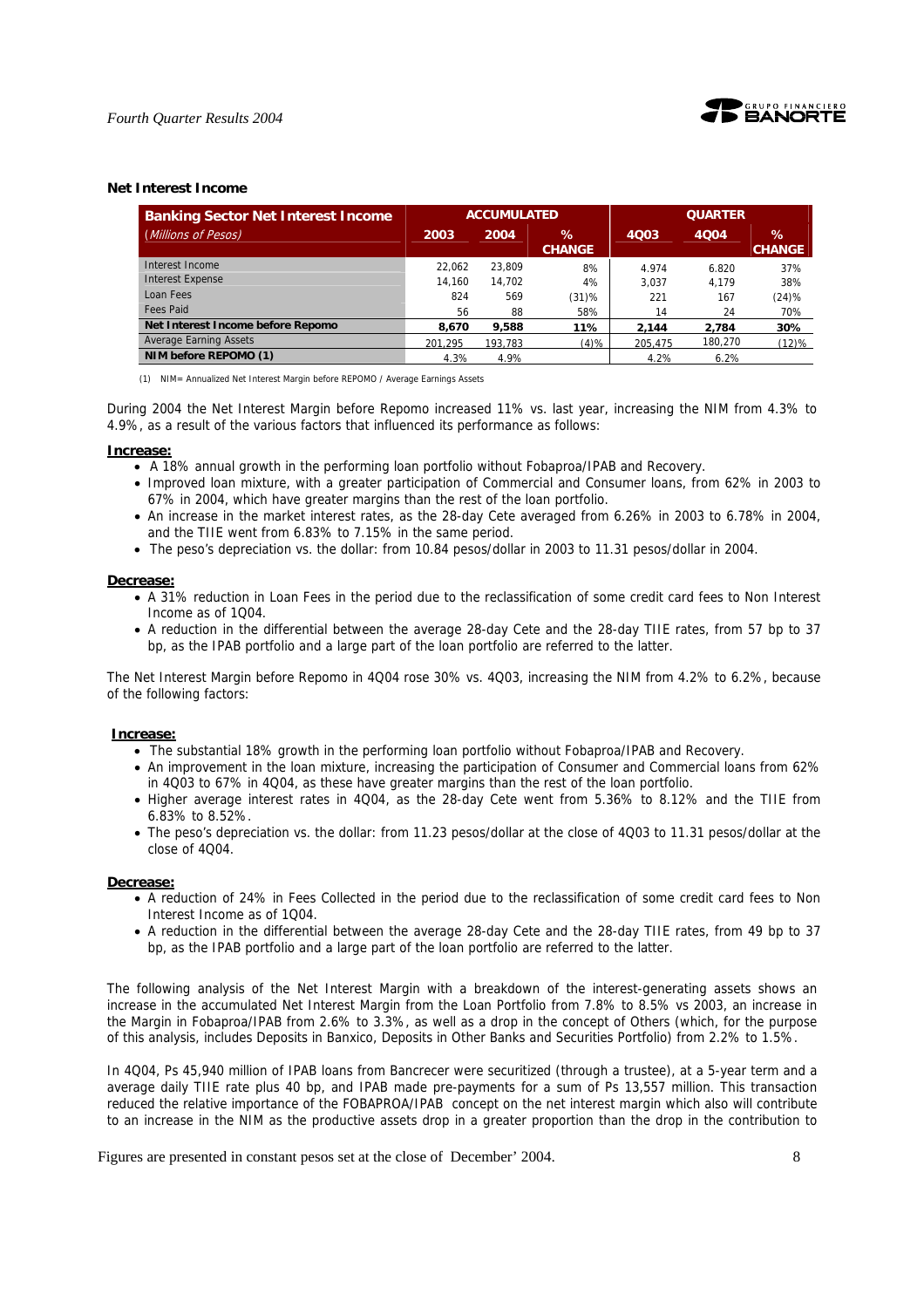

the net interest margin. The effect will be clearer as of the next quarter as this transaction was made in late December 2004.

|                                                                                      |                    | <b>ACCUMULATED</b> |             |      | <b>QUARTER</b>     |      |                    |         |
|--------------------------------------------------------------------------------------|--------------------|--------------------|-------------|------|--------------------|------|--------------------|---------|
| Net Interest Income &<br>NIM by type of asset                                        | <b>VOL</b><br>2003 | $\%$               | VOL<br>2004 | ℅    | <b>VOL</b><br>4Q03 | $\%$ | <b>VOL</b><br>4004 | %       |
| (Millions of Pesos)                                                                  |                    |                    |             |      |                    |      |                    |         |
| Loan Portfolio                                                                       | 68.772             | 7.8%               | 78.233      | 8.5% | 71.783             | 8.2% | 82.987             | $9.4\%$ |
| <b>FOBAPROA / IPAB</b>                                                               | 90.072             | 2.6%               | 63.577      | 3.3% | 84.255             | 2.2% | 43.074             | 5.6%    |
| Other $(1)$                                                                          | 42.451             | 2.2%               | 51.973      | 1.5% | 49.437             | 1.7% | 54.209             | 1.6%    |
| <b>TOTAL</b>                                                                         | 201.295            | 4.3%               | 193.783     | 4.9% | 205.475            | 4.2% | 180.270            | 6.2%    |
| Includes: Deposits in Central Bank, and in other banks, and fixed income securities. |                    |                    |             |      |                    |      |                    |         |

(\*) Volumes in average

#### **Non Interest Income**

| <b>Non Interest Income</b>                  |       | <b>ACCUMULATED</b> |          |       | <b>QUARTER</b> |        |
|---------------------------------------------|-------|--------------------|----------|-------|----------------|--------|
| (Millions of Pesos)                         | 2003  | 2004               | %        | 4Q03  | 4004           | %      |
| + Fund Transfers                            | 188   | 191                | 2%       | 46    | 41             | (13)%  |
| + Account Management Fees                   | 749   | 976                | 30%      | 217   | 271            | 25%    |
| + Fiduciary (1)                             | 188   | 191                | 2%       | 48    | 47             | (4)%   |
| + Credit Card                               | 690   | 1,176              | 70%      | 197   | 267            | 35%    |
| + Income From loan portfolios acquired (1)  | 747   | 684                | $(8)$ %  | 278   | 157            | (43)%  |
| + Electronic Banking Services               | 274   | 424                | 55%      | 82    | 145            | 77%    |
| + From Fobaproa (3)                         | 503   | 410                | (19)%    | 147   | 75             | (49)%  |
| + Other Fees                                | 612   | 461                | $(25)\%$ | 162   | 117            | (28)%  |
| Fees on purchased services:                 | 3,951 | 4,513              | 14%      | 1,176 | 1,119          | (5)%   |
| + Fund Transfers                            |       |                    | $-$ %    |       |                | $-$ %  |
| $+$ Other Fees (2)                          | 501   | 478                | $(5)$ %  | 137   | 115            | (16)%  |
| + Expense From loan portfolios acquired (2) | 327   | 458                | 40%      | 19    | 100            | 442%   |
| <b>Fees Paid:</b>                           | 828   | 937                | 13%      | 156   | 216            | 38%    |
| $=$ Net Fees                                | 3,123 | 3,576              | 15%      | 1,020 | 903            | (12)%  |
| + Foreign Exchange                          | 415   | 390                | $(6)$ %  | 89    | 42             | (53)%  |
| + Securities- Realized gains                | 493   | 335                | (32)%    | (40)  | 145            | 467%   |
| + Securities- Unrealized gains              | (26)  | 14                 | 155%     | (37)  | (10)           | (73)%  |
| <b>Trading Income</b>                       | 883   | 738                | $(16)$ % | 13    | 177            | 1,317% |
| $=$ Non Interest Income                     | 4,005 | 4,315              | 8%       | 1,033 | 1,080          | 5%     |

1) The Income from the Serfin loan collecting, which used to be grouped as Trustee, in now included in the Acquired Loans Income concept.<br>2) The investment amortization on the purchase of the Serfin portfolio, which used t 2) The investment amortization on the purchase of the Serfin portfolio, which used to be grouped under Other Paid Fees, is now included in Acquired Loans Expenditures.

3) Includes Fees received by Recovery Banking and by the Bank.

With the purpose of identifying the different origins that integrate the Non Interest Income, we present the following table:

| <b>Non Interest Income</b>                         |       | <b>ACCUMULATED</b> | <b>QUARTER</b> |       |       |       |
|----------------------------------------------------|-------|--------------------|----------------|-------|-------|-------|
| (Millions of Pesos)                                | 2003  | 2004               | ℅              | 4003  | 4004  | ℅     |
| Service                                            | 2.296 | 3.018              | 31%            | 635   | 790   | 24%   |
| Recovery                                           | 827   | 558                | (33)%          | 386   | 113   | (71)% |
| Foreign Exchange                                   | 415   | 390                | $(6)$ %        | 89    | 42    | (53)% |
| Trading (Securities-Realized and unrealized gains) | 468   | 349                | $(25)$ %       | (77)  | 135   | 277%  |
| $=$ Non Interest Income                            | 4.005 | 4,315              | 8%             | 1.033 | 1.080 | 5%    |

The Non Interest Income for 2004 rose 8% YoY and in 4Q04 it increased 5% vs. 4Q03. These variations were due to the various factors explained below:

## **Service Fees:**

Annualized fees rose 31% vs. last year due mainly to increases in the Fees charged on Credit Cards for 70% given the larger transaction volumes and the reclassification of some fees as of 1Q04 that used to be included in the Net Interest Margin, Account Management Fees for 30%, and in Electronic Banking Services for 55%. For the quarter, Service Fees rose 24% vs. 4Q03 given the 35% increase in Credit Card fees, the 77% increase in Electronic Banking Services, and the 25% increase in Account Management Fees.

#### **Recovery:**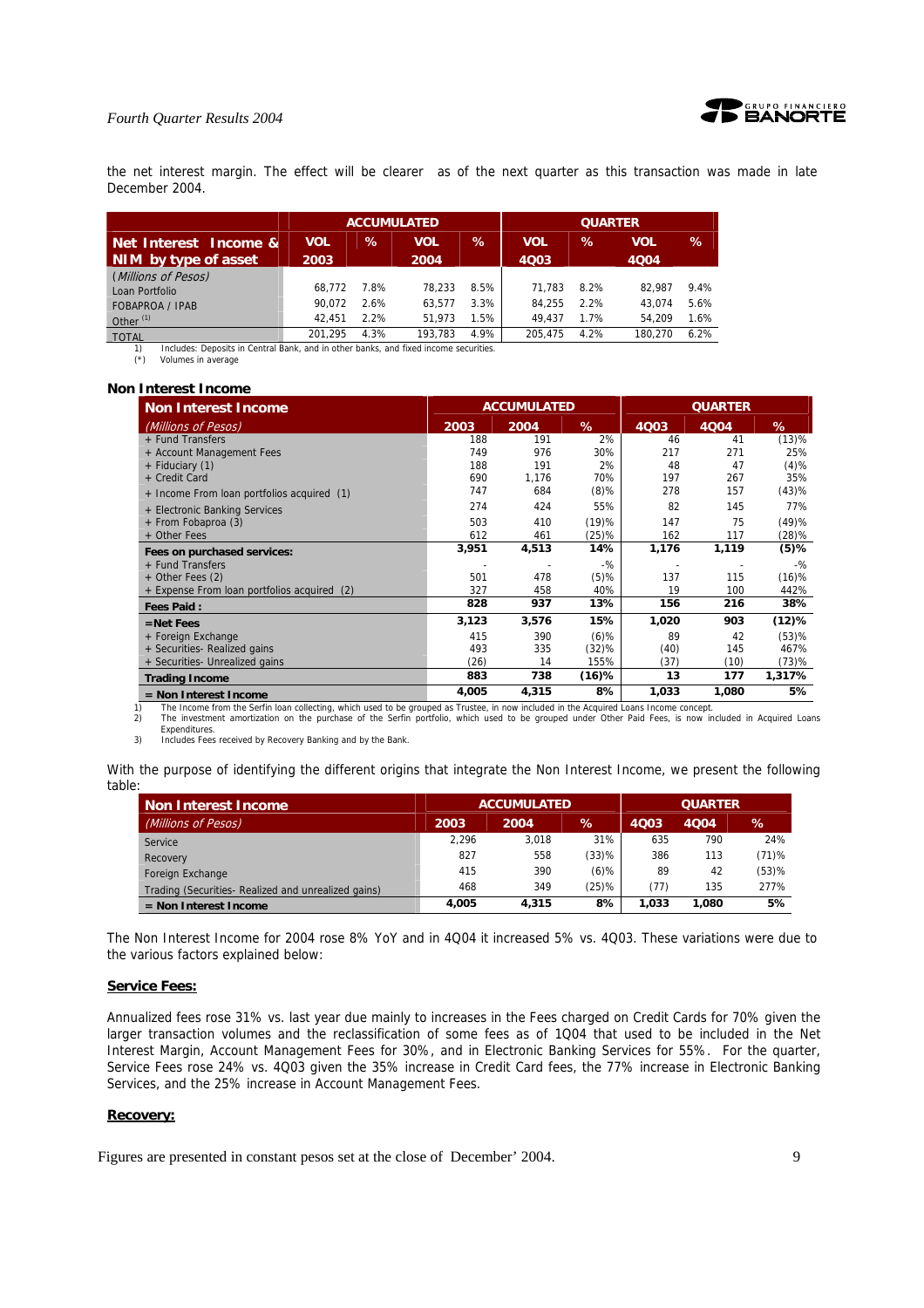

| <b>Non Interest Income</b>                   |      | <b>ACCUMULATED</b> |          |      | <b>QUARTER</b> |          |
|----------------------------------------------|------|--------------------|----------|------|----------------|----------|
| (Millions of Pesos)                          | 2003 | 2004               | %        | 4003 | 4004           | ℅        |
| <b>SERFIN</b>                                |      |                    |          |      |                |          |
| Income                                       | 572  | 387                | (32)%    | 226  | 91             | $(60)$ % |
| - Expense                                    | 297  | 225                | (24)%    | 88   | 51             | (42)%    |
| $=$ Net Fees from Serfín                     | 275  | 161                | (41)%    | 137  | 40             | $(71)$ % |
| <b>LOAN PORTFOLIOS ACQUIRED</b>              |      |                    |          |      |                |          |
| Income                                       | 174  | 298                | 71%      | 52   | 66             | 27%      |
| - Expense                                    | 30   | 233                | 677%     | (70) | 49             | 170%     |
| $=$ Net Income from loan portfolios acquired | 144  | 65                 | $(55)$ % | 122  | 17             | 194%     |
| <b>FOBAPROA FEES</b>                         |      |                    |          |      |                |          |
| From FOBAPROA (*)                            | 408  | 332                | (19)%    | 127  | 56             | $(56)$ % |
| $=$ Fobaproa Fees                            | 408  | 332                | $(19)$ % | 127  | 56             | $(56)$ % |
|                                              |      |                    |          |      |                |          |
| Non Interest Income - Recovery Bank          | 827  | 558                | (33)%    | 386  | 113            | $(71)$ % |

(\*) Includes only the fees received by Recovery Banking.

The accumulated Non Interest Income derived from Recovery was 33% lower than last year because in 2003 additional income for Ps 236 million was included, coming from the retroactive accounting of income from modifying the original contract for managing the Serfin portfolio and from renegotiating with IPAB the contract for managing the Bancen and Banpaís portfolios. The Net Fees from the Serfin portfolio and the Fees charged to Fobaproa dropped 41% and 19%, respectively, as a result of the non-recurrent income mentioned above. In the case of Loan Portfolios Acquired, although income increased 71%, it was decided to speed up the amortization of the investment, thus the Net Fees dropped 55%. The quarterly income of Recovery Banking dropped 71% vs. 4Q03 because nearly 50% of the non-recurrent income registered in 2003 occurred in 4Q03.

### **Foreign Exchange:**

The accumulated annual Foreign Exchange Income dropped 6% vs. 2003 because of the sale transactions of surplus dollars to fund peso operations made in 2004. This was especially noticeable in 4Q04, when compared to 4Q03, as the Forex income dropped 53%, negatively affected by Ps 61 million resulting from such transactions.

## **Trading:**

Trading Income for 2004 decreased 25% vs. 2003, mainly because of the increase in interest rates during most of the year. For 4Q04, Trading Income was 277% higher than in 4Q03 given the positive impact of a marked drop in the long-term interest rates in Banorte's securities position at the end of the quarter, and also due to the negative effect in 4Q03 when the rates increased.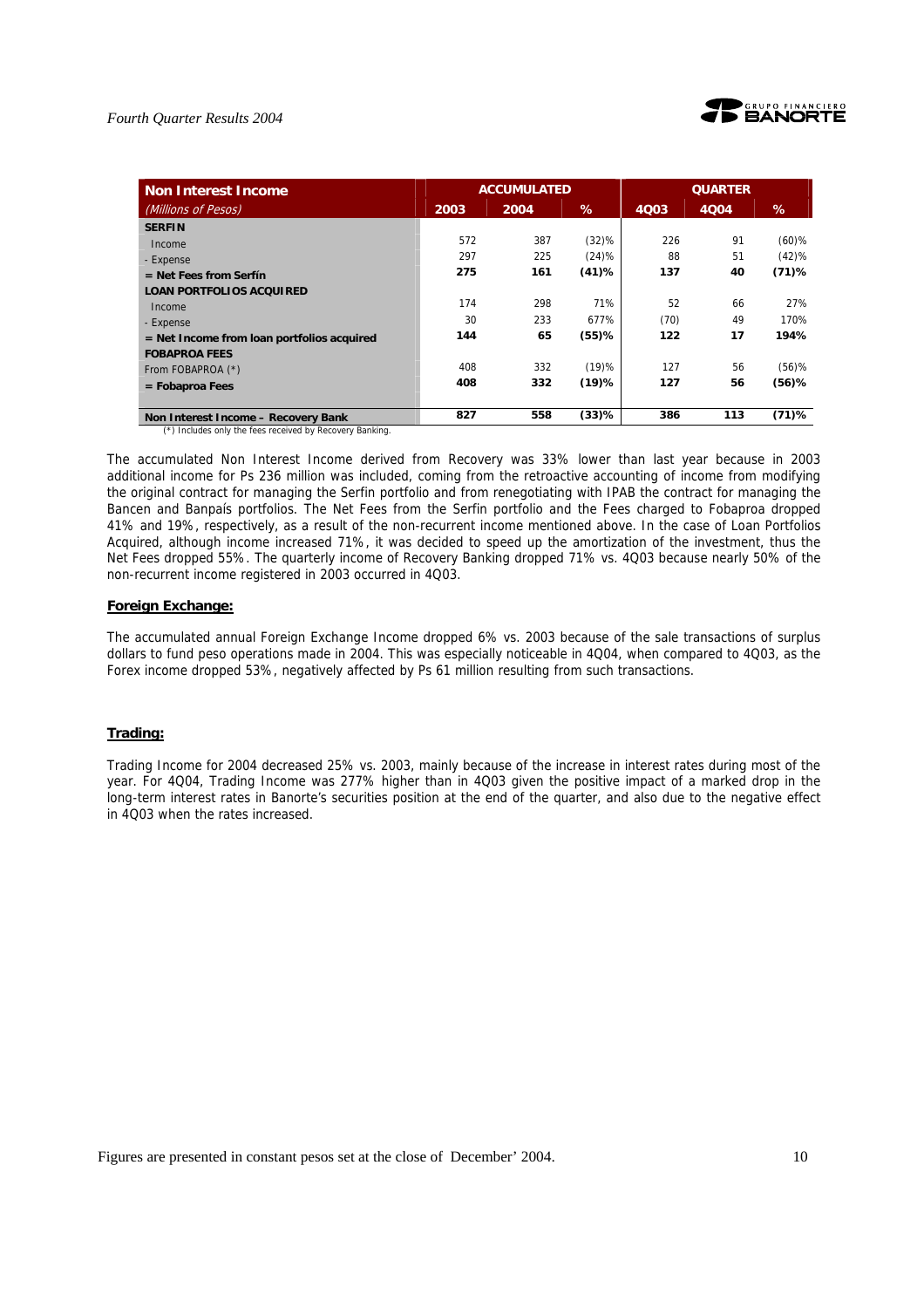

### **Non Interest Expense**

| <b>Non Interest Expense</b>            | <b>ACCUMULATED</b> |       |                    | <b>QUARTER</b> |       |                       |
|----------------------------------------|--------------------|-------|--------------------|----------------|-------|-----------------------|
| (Millions of Pesos)                    | 2003               | 2004  | ℅<br><b>CHANGE</b> | 4003           | 4004  | $\%$<br><b>CHANGE</b> |
| <b>Personnel Expenses</b>              | 4.001              | 4.305 | 8%                 | 963            | 980   | 2%                    |
| +Professional Fees                     | 444                | 496   | 12%                | 103            | 124   | 20%                   |
| +Administrative and Promotion Expenses | 2.508              | 2.438 | $(3)$ %            | 712            | 578   | (19)%                 |
| +Rent, Depreciation& Amortization      | 1.467              | 1.519 | 4%                 | 396            | 394   | $(1)$ %               |
| +Tax other than income tax             | 680                | 424   | (38)%              | 198            | 9     | $(96)$ %              |
| +Contributions to IPAB                 | 772                | 760   | (2)%               | 196            | 190   | $(3)$ %               |
| $=$ Non Interest Expense               | 9.872              | 9.941 | 1%                 | 2.569          | 2.274 | (11)%                 |

The Non-Interest Expense for 2004 increased 1% vs. 2003 as a result of the Ps 202 million in severance expenses in 2H04 according to the Efficiency Program. Disregarding this effect, the Non-Interest Expense dropped 1%. Professional Fees rose 12% because of the start of the Credit Card technology project and the Project to measure Operating Risks, both started in 2004. Administration and Promotion Expenses dropped 3% due mainly to lower expenses on maintenance, subscription fees, mail, telephone and stationary derived from the strict expense control. Rents, Depreciations and Amortizations rose 4% due mainly to the accelerated depreciation of the Operating and Technological Integration project and other projects, and to the amortization for closing 83 branches in 2004. Other Taxes fell 38% as a result of higher VAT crediting as of 3Q04 derived from a favourable resolution in the injunction against the VAT law modifications in January 2003.

The Non Interest Expense for 4Q04 was 11% lower than in 4Q03 basically because of the 19% reduction in Administrative and Promotion Expenses, a result of the Expense Reduction and Optimization Program and in the of case of Other Taxes, the drop was due mainly to the VAT refund mentioned above.

#### **Efficiency Program**

In 4Q04 the Efficiency Program that had been announced last July, was completed with a downsizing of 2,008 employees in the Group and the closing a total of of 83 branches in the year. The total estimated cost in severance pay is Ps 213 million (Ps 200 million for the majority portion)

| <b>Non Operating Income (Expense)</b>  |       | <b>ACCUMULATED</b> |                       |       | <b>QUARTER</b> |                       |  |
|----------------------------------------|-------|--------------------|-----------------------|-------|----------------|-----------------------|--|
| (Millions of Pesos)                    | 2003  | 2004               | $\%$<br><b>CHANGE</b> | 4003  | 4004           | $\%$<br><b>CHANGE</b> |  |
| +Other Revenues                        | 432   | 494                | 14%                   | 128   | 146            | 14%                   |  |
| +Foreign Exchange                      |       |                    | $-9/2$                |       |                | $-9/2$                |  |
| $+$ Recoveries                         | 166   | 292                | 76%                   | 17    | 35             | 104%                  |  |
| +Repomo-other revenues                 | 22    | 24                 | 13%                   | 12    | 10             | (16)%                 |  |
| $=$ Non Operating Income               | 620   | 810                | 31%                   | 156   | 191            | 22%                   |  |
| -Other Expenses                        | (345) | (412)              | 19%                   | (98)  | (105)          | 7%                    |  |
| -Foreign Exchange                      | (2)   |                    | $-9/2$                |       |                | $-9/2$                |  |
| -Repomo-other expenses                 | (325) | (372)              | 14%                   | (145) | (142)          | $(2)$ %               |  |
| $=$ Non Operating Expense              | (672) | (784)              | 17%                   | (244) | (248)          | 2%                    |  |
| $=$ Non Operating Income (Expense) Net | (53)  | 27                 | 150%                  | (87)  | (57)           | (35)%                 |  |

### **Non Operating Income (Expense) Net**

The accumulated Non Operating Income for 2004 was Ps 27 million vs. Ps 53 million negative in 2003. This variation was due mainly to the following factors:

Figures are presented in constant pesos set at the close of December' 2004. 11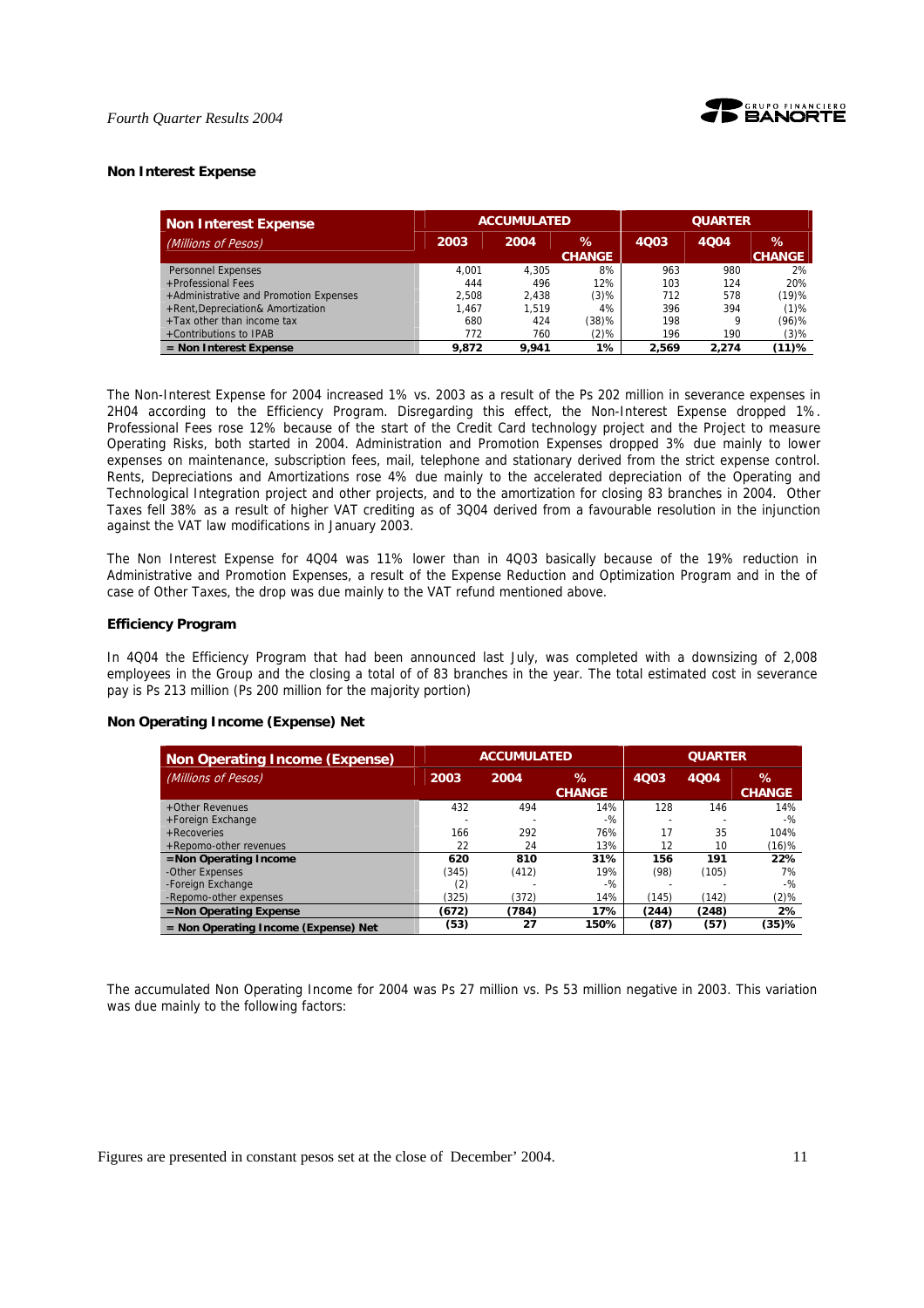

#### **Other Revenues:**

- Cancellation of Ps 150 million in Bancen's Loan Reserve surplus in 2Q04. (See Annex 3).
- Ps 53 million in dividends received from insurance policies; Ps 41 million from Diverse Creditors cancellation;
- Ps 37 million from the sale of reposessed assets; and Ps 17 million of loan portfolios, and tax recovery (VAT)
- Cancellation of Ps 22 million in integration reserves

#### **Other Expenses**

- Ps 44 million in losses from Diverse Debtors, Claims and Others
- A 14% increase in Repomo, due to a higher inflation rate than in 2003 (5.2% in 2004 vs. 4.0% in 2003).

The Non Operating Income for 4Q04 was negative Ps 57 million which compared favorably with the Ps 88 million negative in 4Q03. The variation is due mainly to a Ps 18 million increase in Other Income and the same amount in Recoveries, as Other Expenses rose only Ps 4 million.

#### **Loan Portfolio**

| PERFORMING LOAN PORTFOLIO |        |        |                       |
|---------------------------|--------|--------|-----------------------|
| (Millions of Pesos)       | 4003   | 4004   | $\%$<br><b>CHANGE</b> |
| Commercial                | 23.851 | 28.960 | 21%                   |
| Consumer                  | 22.824 | 28.378 | 24%                   |
| Corporate                 | 15.339 | 13.948 | $(9)$ %               |
| Goverment                 | 9.646  | 13.134 | 36%                   |
| <b>Sub Total</b>          | 71,659 | 84,420 | 18%                   |
| <b>Recovery Banking</b>   | 1.957  | 1.663  | (15)%                 |
| Total                     | 73,616 | 86,083 | 17%                   |

| <b>PERFORMING CONSUMER</b> |        |        |                       |
|----------------------------|--------|--------|-----------------------|
| (Millions of Pesos)        | 4003   | 4004   | $\%$<br><b>CHANGE</b> |
| Mortgages                  | 13.714 | 16.979 | 24%                   |
| Automobile                 | 5.093  | 5.684  | 12%                   |
| Credit Card                | 2.804  | 3.759  | 34%                   |
| <b>Electronic Payroll</b>  | 1.214  | 1.956  | 61%                   |
| <b>Total Consumer</b>      | 22.824 | 28.378 | 24%                   |

| (Millions of Pesos)   | 4003   | 4004   | $\%$<br><b>CHANGE</b> |
|-----------------------|--------|--------|-----------------------|
| Fobaproa / IPAB Loans | 79.853 | 12.389 | $(85)$ %              |
| Past Due Loans        | 3.709  | 1.766  | $(52)$ %              |

Total performing loans without Fobaproa/IPAB showed an annualized increase of 17%, from Ps 73,616 to Ps 86,083 million, and 18% if excluding the loan portfolio managed by Recovery Banking. This increase, per loan types, is explained below:

- Mortgage loans rose 24% as 9,890 new loans were placed. Consumer Loans showed a considerable increase as reflected in Credit Card portfolio that rose 34% because of the promotional efforts to attract new clients and to increase usage among our existing clients; Electronic Payroll Loans increased 61% from the 188,549 new loans; Car loans increased 12% with 36,110 new loans. This growth was lower than the rest of the Consumer loans given the aggressive competition especially by the dealerships themselves.
- Commercial Loans rose 21% mainly because of the new loans granted to medium and small companies (Pymes) that showed a greater dynamism.
- Corporate Loans fell 9% because of payments made by some important clients and the fact that some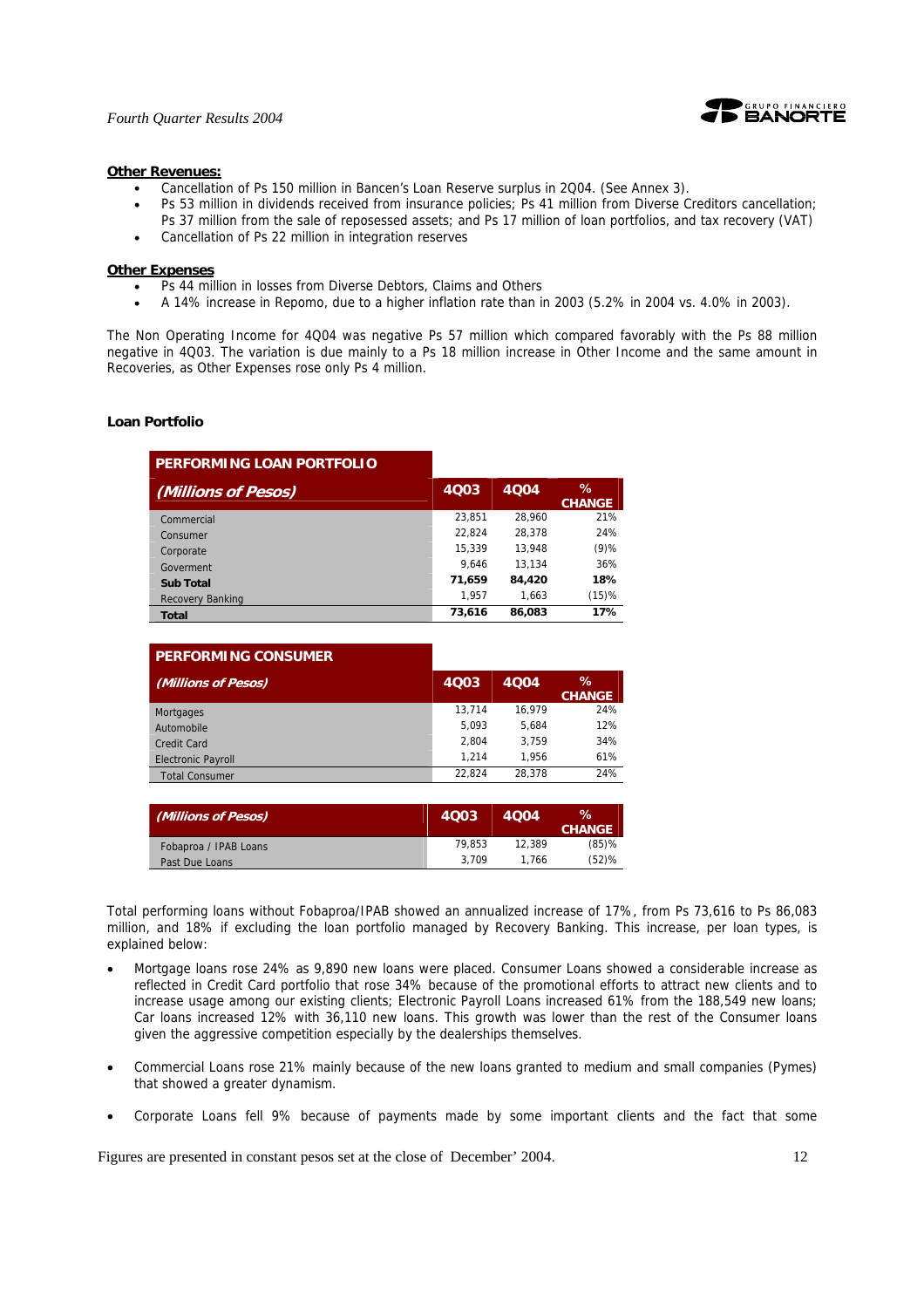

corporations have sought direct financing in the debt market. The strategy to place loans is to focus on efforts targeted to intermediate corporations looking for greater profitability.

- The Government Loans rose 36% given the new loans granted, especially to state governments.
- The Fobaproa/IPAB portfolio fell substantially due to the securitization of the IPAB loans from Bancrecer for a total of Ps 45,940 million and Ps 17,357 million in pre-payments received over the last 12 months. This Portfolio now just represents 12% of the total loans portfolio.
- The exchange rate had a slightly unfavorable impact on the loans in dollars, due to the peso appreciation from 11.24 pesos/dollar to 11.15 pesos/dollar from 4Q03 to 4Q04.

Past-due Loans dropped 52% vs. 4Q03 mainly because during 2Q04 there were important charge offs of past-due loans that were 100% reserved with the intention of cleaning the balance, and send those loans to the Recovery unit. The quarter closed at Ps 1,766 million, equivalent to a past-due Loan ratio of 2.0%, less than half of the 4.8% in 4Q03.

| Millions of Pesos     |              | <b>RESERVES</b>   |                 |                 |                 |
|-----------------------|--------------|-------------------|-----------------|-----------------|-----------------|
| Category              | <b>LOANS</b> | <b>COMMERCIAL</b> | <b>CONSUMER</b> | <b>MORTGAGE</b> | <b>RESERVES</b> |
| A                     | 25,401       |                   | 48              | 55              | 103             |
| A1                    | 23,518       | 117               |                 |                 | 117             |
| A2                    | 26,378       | 251               |                 |                 | 251             |
| B                     | 4,396        |                   | 109             | 97              | 206             |
| <b>B1</b>             | 5,889        | 145               |                 |                 | 145             |
| <b>B2</b>             | 309          | 16                |                 |                 | 16              |
| B <sub>3</sub>        | 839          | 137               |                 |                 | 137             |
| C                     | 462          |                   | 131             | 55              | 185             |
| C <sub>1</sub>        | 255          | 53                |                 |                 | 53              |
| C <sub>2</sub>        | 28           | 11                |                 |                 | 11              |
| D                     | 692          | 35                | 237             | 218             | 490             |
| E.                    | 528          | 303               | 18              | 206             | 527             |
| <b>Total</b>          | 88,694       | 1,067             | 543             | 631             | 2,241           |
| Not Classified        | (112)        |                   |                 |                 |                 |
| Excempted             | 14,008       |                   |                 |                 |                 |
| <b>Total</b>          | 102,591      |                   |                 |                 | 2,241           |
| <b>Reserves</b>       |              |                   |                 |                 | 2,693           |
| (Deficit)<br>Excess / |              |                   |                 |                 | 452             |

## **Classified Loans**

Notes :<br>1.- The classified loans and the reserves created are based on the December 31<sup>st</sup>, 2004 Balance Sheet.

2.-The loan portfolio is classified in accordance with the rules issued by Secretaria de Hacienda y Crédito Público (SHCP) and the methodology established by the CNBV and those<br>internal methodologies approved by the CNBV. for Commercial loans it uses internal methodologies approved by the CNBV. 3.- The surplus in reserves is the result of the Institution's own conservative policies.

The quarter closed with a balance of Ps 2,693 million in Loan Loss Reserves and Ps 452 million in surplus reserves, Ps 158 million of which were set aside for Fobaproa contingencies.

| <b>Loan Loss Reserves</b>                   | 4004     |
|---------------------------------------------|----------|
| (Millions of Pesos)                         | Total    |
| <b>PREVIOUS PERIOD END BALANCE</b>          | 3,618    |
| Provision taken in the period               | 345      |
| Recovery of penalized debts                 | 15       |
| Adjustment to fiduciary liabilities         |          |
| Cancellation of reserve surplus vs. Results |          |
| Charge offs and discounts:                  |          |
| Commercial Portfolio                        | (303)    |
| Consumer Portfolio                          | (302)    |
| Mortgage Portfolio                          | (577)    |
| Foreclosed assets                           |          |
|                                             | (1, 182) |
| Cost of debtors support programs            | (33)     |
| <b>Valuation and Others</b>                 | (71)     |
| <b>LOAN LOSS RESERVES AT PERIOD END</b>     | 2.693    |

During the quarter Ps 345 million were provisioned through the Income Statement and Ps 1,182 million were Charged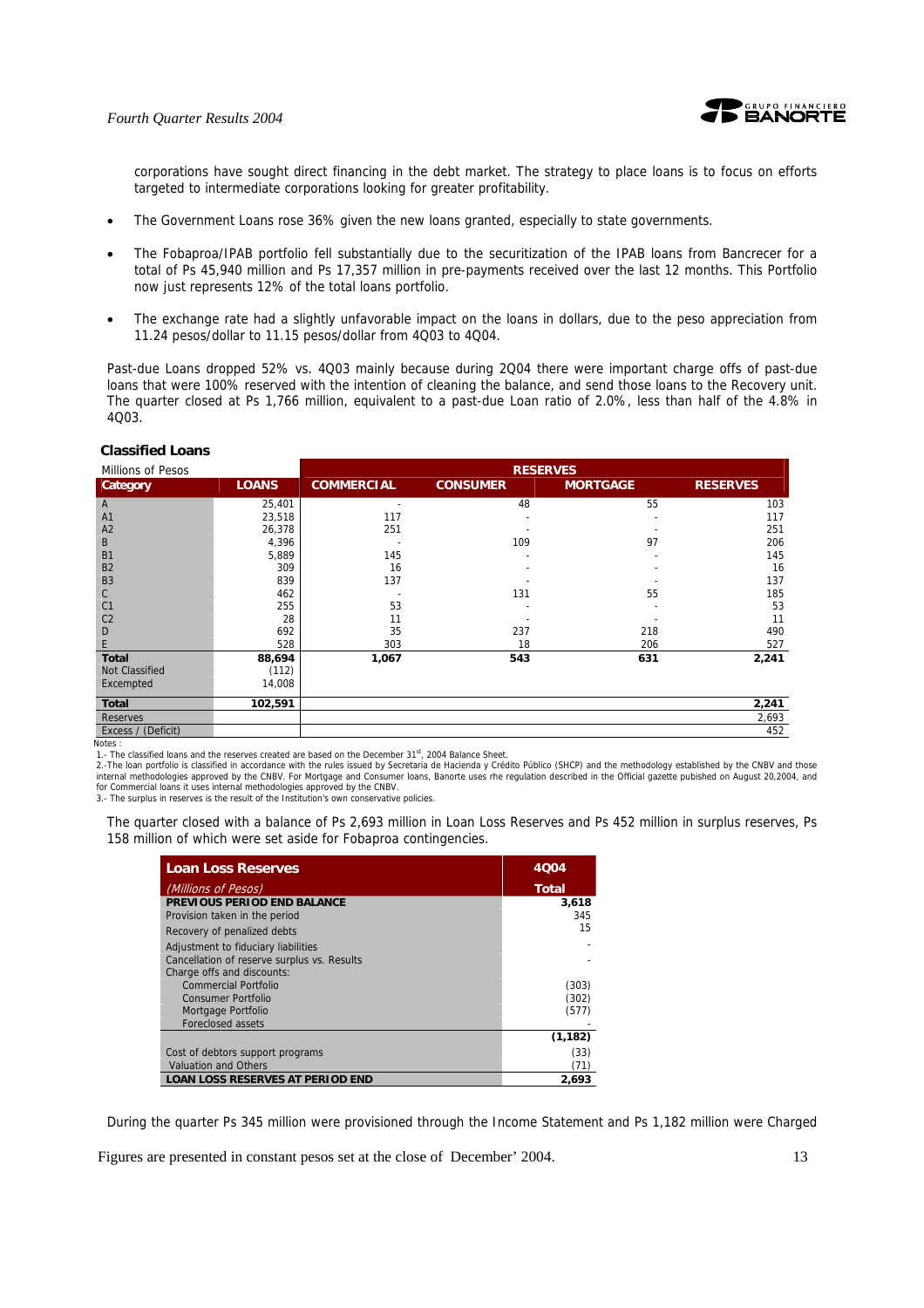

off associated with Loan recoveries and restructurings, from which Ps 303 million came from Commercial Loans, Ps 302 million from Consumer Loans, and Ps 577 million from Mortgage Loans. In December, Ps 984 million of fully reserved past due loans were charged off in order to clean up the Balance Sheet. The balance for Loan Loss Reserves at the close of 4Q04 was Ps 2,693 million.

### **Reserve Coverage**

| <b>Reserve Coverage</b>         |                          |                 |                                   |
|---------------------------------|--------------------------|-----------------|-----------------------------------|
| (Millions of Pesos)             | <b>Past Due</b><br>Loans | <b>Reserves</b> | <b>Reserves/Past</b><br>Due Loans |
| Comercial                       | 593                      | 593             | 100.0%                            |
| <b>Financial Intermediaries</b> |                          | ۰               |                                   |
| Consumer                        | 339                      | 339             | 100.0%                            |
| Mortgage                        | 819                      | 819             | 100.0%                            |
| <b>Goverment Entities</b>       | 13                       | 13              | 100.0%                            |
| <b>Surplus</b>                  |                          | 929             |                                   |
| <b>Total</b>                    | 1.766                    | 2.693           | 153%                              |

The Banking Sector's Reserve coverage at the close of 4Q04 was 153%, higher than the 122% attained in 4Q03, and ended with a surplus of Ps 929 million after covering 100% of the different types of loans.

## **Deposits**

| <b>Deposits</b>                      |         |         |               |
|--------------------------------------|---------|---------|---------------|
| (Millions of Pesos)                  | 4003    | 4004    | $\%$          |
|                                      |         |         | <b>CHANGE</b> |
| Demand Deposits-w/o Interests (1)    | 23.200  | 23.120  | $-$ %         |
| Demand Deposits - with Interests (2) | 42.644  | 41.997  | $(2)$ %       |
| <b>Demand Deposits</b>               | 65,844  | 65.117  | $(1)$ %       |
| Time Deposits - Retail               | 34.034  | 35.665  | 5%            |
| <b>Core Deposits</b>                 | 99,878  | 100.781 | $1\%$         |
| Money Market (3)                     | 67.591  | 27.568  | (59)%         |
| <b>Total Deposits</b>                | 167,469 | 128,350 | $(23)$ %      |
|                                      |         |         |               |
| Out- of Balance Trading              | 61.706  | 87.191  | 41%           |
| <b>Assets Under Management</b>       | 229,174 | 215,540 | $(6)$ %       |

Assets Under Management **229,174** 215,540 (6)%<br>(1) As of 4004, the checking accounts were excluded from IPAB where cash collecting was deposited over the managed loans from Banpaís and Bancen, with a retroactive effect for comparison purposes.The balances of these accounts in 4Q03 and 4Q04 were Ps 3,954 million and Ps 250 million, respectively. (2)Includes Debit Cards.

(3)Includes Bonds Comprises, Customers and Financial Intermediaries.

Total Deposits closed the quarter at Ps 128,350 million, 23% less than in 4Q03 due mainly to lower funding needs as Ps 46 million of the IPAB loan from Bancrecer were securitized and therefore removed in 4Q04, and was reflected in a drop in the Money Market Deposit balance; and also to pre-payment for Ps 17,357 million from IPAB during the year. Core deposits increased 1% showing a 1% decrease in Demand Deposits, as some important government entities maintained balances Ps 2,600 million higher in 4Q03 vs. 4Q04 and Time Deposits rose 5%. Out of Balance Trading rose 41% as the Money Market clients were channeled there after the securitization of the IPAB loan to third parties paper. Assets Under Management totaled Ps 215,540 million, 6% lower than in 4Q03.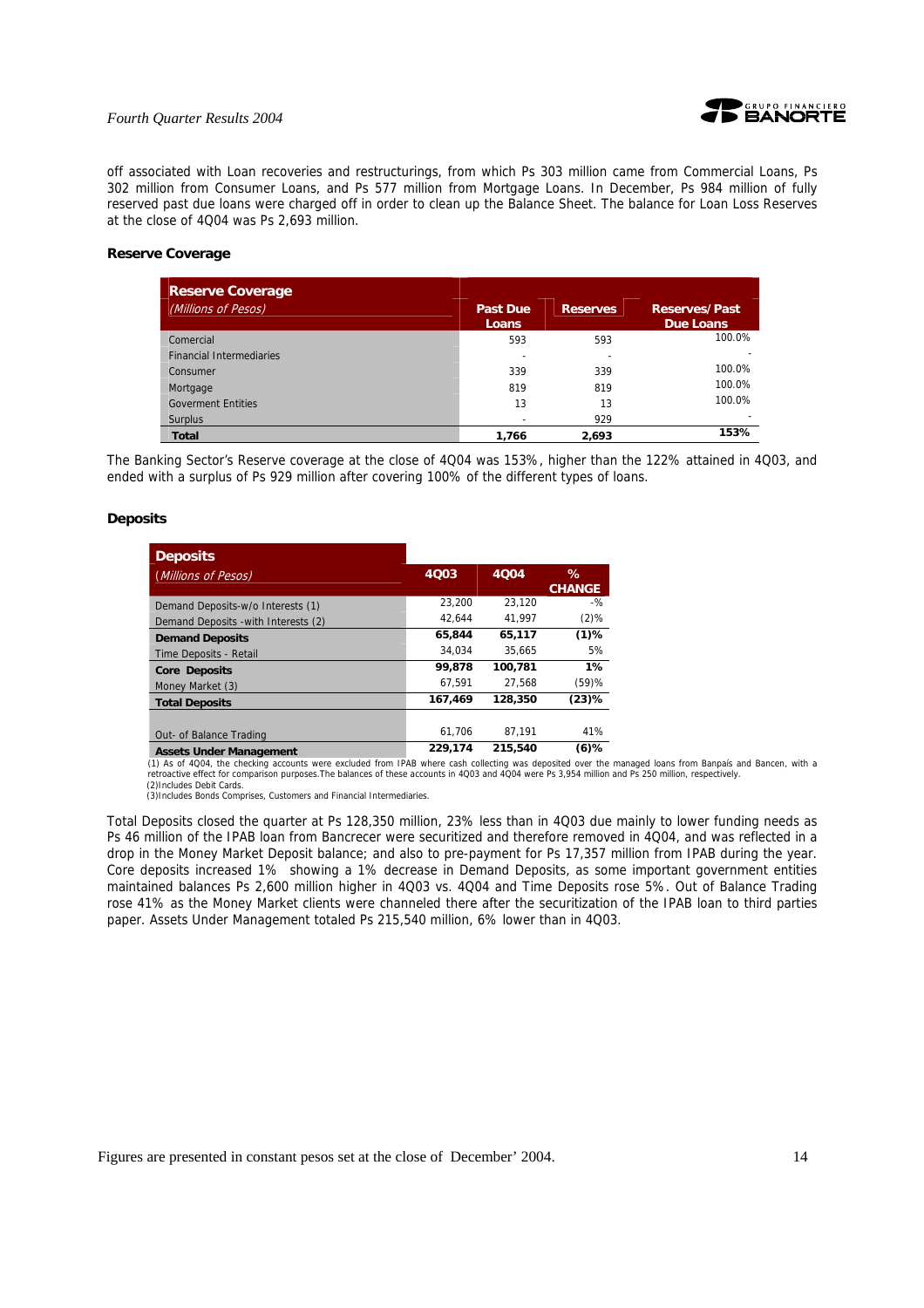

## **Capitalization**

| <b>Capitalization</b>           |         |         |
|---------------------------------|---------|---------|
| (Millions of Pesos)             | 4Q03    | 4004    |
| Tier 1 Capital                  | 12,324  | 13,275  |
| Tier 2 Capital                  | 2,497   | 4,400   |
| <b>Net Capital</b>              | 14,184  | 17,674  |
| Credit risk assets              | 84.162  | 85,112  |
| Net Capital/ Credit Risk Assets | 16.9%   | 20.8%   |
| Total risk assets (1)           | 117.450 | 108.919 |
| Tier 1                          | 10.5%   | 12.2%   |
| Tier 2                          | 2.2%    | 4.0%    |
| <b>Capitalization Ratio</b>     | 12.7%   | 16.2%   |

(1) Includes Market Risks. Without inter-company eliminations.

Note.- The disclosure of capital and credit risk assets is included in the Notes to Banking Sector Financial Statements section.

The Banking Sector's capitalization ratio at the close of 4Q04 was 16.2% considering credit and market risks, and 20.8% considering only credit risks. The Tier 1 capital ratio was 12.2% and 4.0% for Tier 2. During 4Q04 a 1.0 peso per share cash dividend was paid, equivalent to a 22.8% payout. Net Capital and the capitalization ratio rose vs. 4Q03 mainly because of the issuance of Non Convertible Subordinate Debentures equivalent to USD 300 million in 1Q04 (computed as Tier 2 Capital) and also to the important generation of profit in the last year. In December, Ps 516 million were charged to Retained Earnings, as part of the Stockholder's Equity, due to the creation of initial reserves for repossessed assets, that decreased Tier 1 capital by this same amount (See Annex 3).

### **Recovery Banking**

#### **Achievements**

The Banorte Recovery Banking continues being the most successful loan recovery and asset administration unit in the Mexican market, ever since it was established in 1997. Over the last 3 years, it has contributed greatly the Group's Banking Sector profits albeit decreasingly as the Traditional Banking profits have shown a greater growth. Its most outstanding achievements include: the purchase of nearly 46% of the portfolios auctioned by the IPAB and other banks as of today, over 40% in collecting on loand managed, and having performed the first securitization of mortgage loans in Mexico which received a "AAA" rating by Fitch, which means "the highest loan quality".

## **Current Situation**

At present, it manages Ps 64,202 million in assets, as shown in the following chart:



The contribution that the income from acquired loans (Proprietary) make to this business unit's profit has become increasingly important, more so than those from the IPAB portfolio administration. In 2001 made a 59% of contribution and as of 2004 reached a 69% of contribution.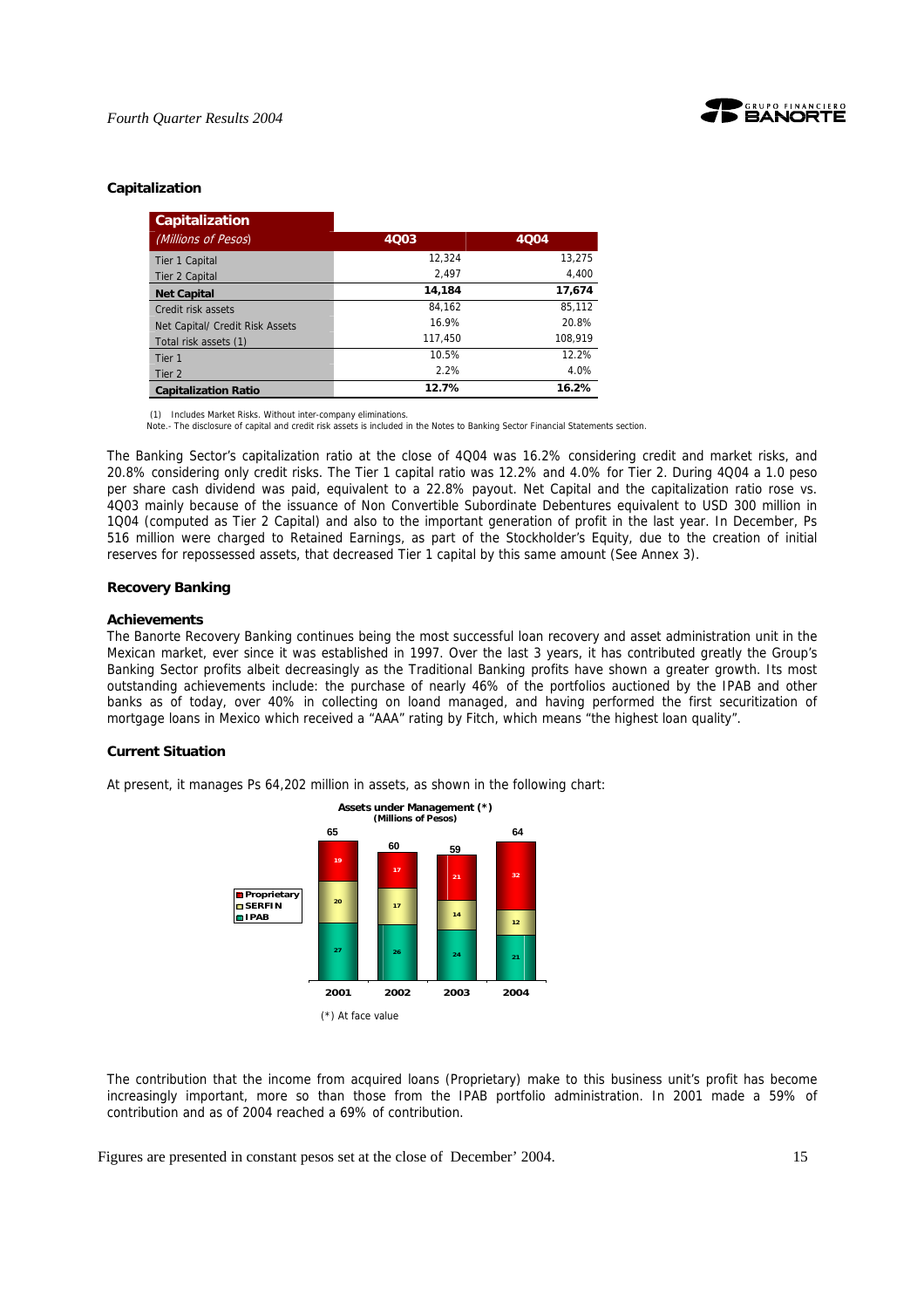



#### **Loan Purchasing in 4Q04**

During 4Q04, five portfolios were purchased; 3 of them set up for bids by IPAB and 2 private, for a value of Ps 7,153 million. These loans are made up of 26,383 commercial and mortgage loans. These transactions were made through Sólida Administradora de Portafolios and Bancen.

## **Rating for Sólida Administradora de Portafolios**

Fitch Ratings increased the rating for Sólida Administradora de Portafolios to AAFC1-(mex) in December 2004, which acknowledges the highest performance and standards of the industry.

#### **Future Plans**

Banorte intends to continue purchasing new loan portfolios from IPAB and from other banks, as well as manage and market assets. The purpose is to extend this important business unit's life. The vision of management of the recovery and asset management business is that it shall continue to contribute substantially to the Group's Banking Sector even in the long run by creating formulas to market assets that go beyond a mere loan portfolio recovery.

#### **Recovery Banking**

| <b>Recovery Banking Income Statement</b> |       | <b>ACCUMULATED</b> |  |  |
|------------------------------------------|-------|--------------------|--|--|
| (Millones de Pesos)                      | 2003  | 2004               |  |  |
| Net Interest Income                      | (6)   | 46                 |  |  |
| +REPOMO-margin                           |       |                    |  |  |
| =Net Interest Income After REPOMO        | (6)   | 46                 |  |  |
| - Loan Loss Provisions                   | 113   | 130                |  |  |
| $=$ Net Interest Income After Provisions | (107) | (84)               |  |  |
| + Fiduciary                              | 275   | 161                |  |  |
| + Fobaproa Fees (1)                      | 408   | 332                |  |  |
| + Other Fees                             | 286   | 234                |  |  |
| <b>Non Interest Income</b>               | 969   | 727                |  |  |
| = Total Operating Income                 | 850   | 643                |  |  |
| Non Interest Expense                     | 205   | 178                |  |  |
| $=$ Net Operating Income                 | 646   | 466                |  |  |
| - Other Revenues and Expenses            | 42    |                    |  |  |
| $=$ Pre-tax Income                       | 689   | 466                |  |  |
| - Income Tax & Profit Sharing            |       |                    |  |  |
| - Tax on Asset                           |       |                    |  |  |
| Deferred Income Tax & Profit Sharing     |       |                    |  |  |
| $=$ Net Income before Subsidiaries       | 689   | 466                |  |  |
| + Undistributed Earnings of Subsidiaries | 52    | 144                |  |  |
| = Net Income-continuos Operation         | 739   | 609                |  |  |
| + Extraordinary Items, net               |       |                    |  |  |
| - Minoritary Income                      |       |                    |  |  |
| $=$ Total Net Income                     | 739   | 609                |  |  |

(1) Net Figures. (2) Includes Net Income From Loan Portfolios.

The following table shows the amounts of assets managed by the Recovery Bank and the concepts where these assets are found, as well as the items where the income from each portfolio are registered: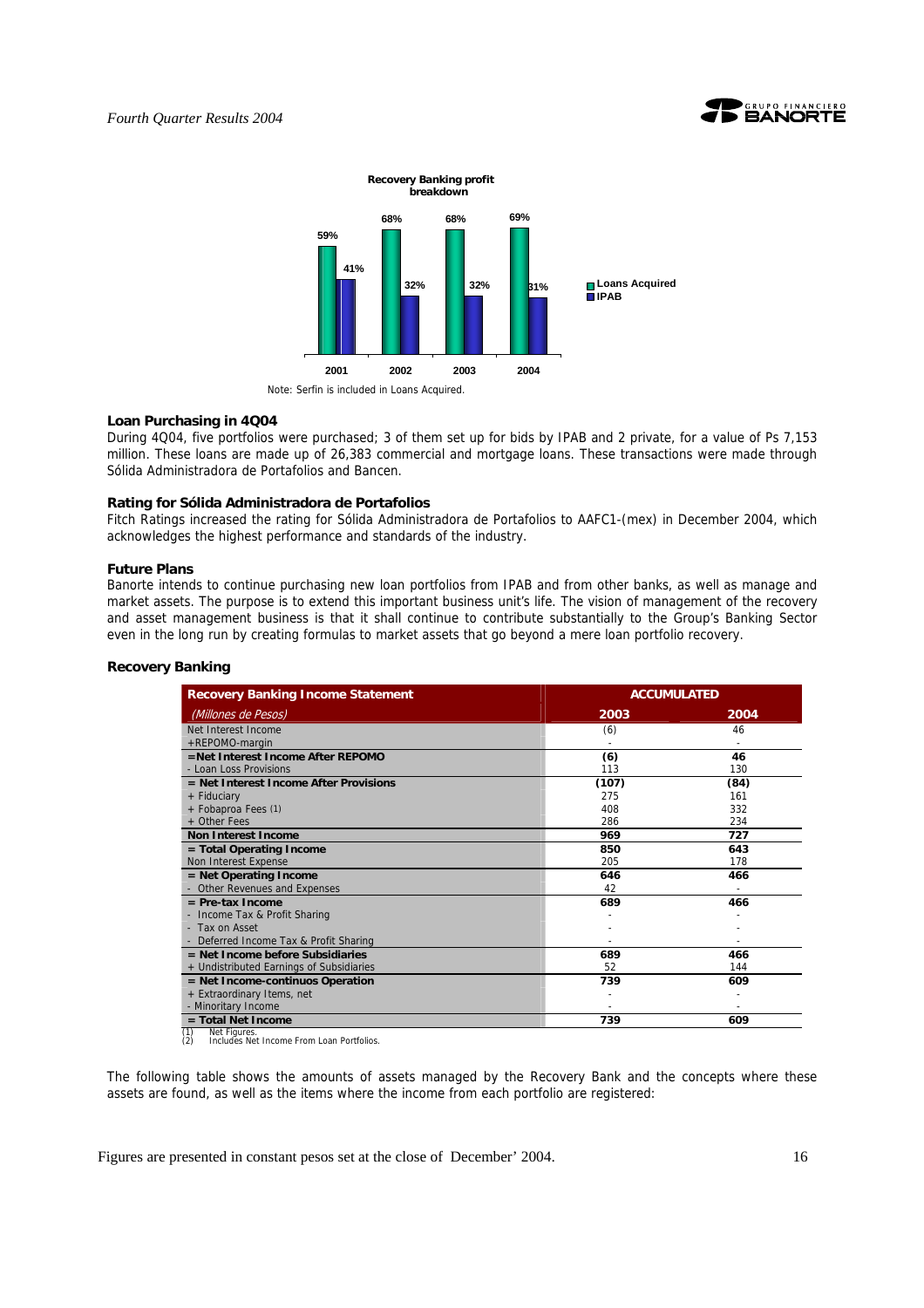

| <b>Assets Under</b><br><b>Management</b><br>(Millions of Pesos) | 2004   | <b>ACCOUNTING IN THE BALANCE</b><br><b>SHEET</b> | <b>ACCOUNTING IN THE INCOME</b><br><b>STATEMENT</b>                                   |
|-----------------------------------------------------------------|--------|--------------------------------------------------|---------------------------------------------------------------------------------------|
| Fobaproa-IPAB: Portfolios                                       |        |                                                  |                                                                                       |
| Banking Sector (1)                                              | 16.604 | Out of balance trusts                            | Fees from FOBAPROA                                                                    |
| Serfin                                                          | 8.749  | Serfin Trust                                     | Fiduciary                                                                             |
| Repossesed assets                                               | 6.780  | Out of balance trusts                            | Fobaproa fees and Fiduciary                                                           |
|                                                                 | 32.133 |                                                  |                                                                                       |
| Loans purchased to IPAB and<br>to Other Banks:                  | 25.891 | Sólida Administradora de Portafolios<br>Bancen   | Undistributed Earnings from Subsidiaries (Sólida)<br>and Non Interest Income (Bancen) |
| <b>Banking Sector Portfolio: (2)</b>                            |        |                                                  |                                                                                       |
| <b>Banking Sector</b>                                           | 4.801  | Banorte's Portfolio                              | Net Interest Income                                                                   |
| Repossesed assets                                               | 1.377  | Banorte's Repossesed assets                      | Other Revenues and Expenses                                                           |
|                                                                 | 6,178  |                                                  |                                                                                       |
| <b>Total</b>                                                    | 64,202 |                                                  |                                                                                       |

(1) Includes the loan portfolios sold to Fobaproa by Bancen and Banpaís.

(2) Includes Ps 2,521 millions of Portfolio managed by the Recovery Bank since 1997, originated from the economic crisis of 1995.

This section is intended to dimension the Recovery Banking business contribution to the Banking Sector. Recovery Banking has contributed substantially in the last years to the Banking Sector's earnings and it's future contribution will depend on the development of this business unit as well as that of the Traditional GFNorte Banking Business.

A breakdown of the Recovery Banking contribution to the earnings of the Banking Sector is given below. The basis to calculate these figures were the assets managed by Recovery Banking which consist of: the loan portfolios ceded to Fobaproa by Bancen and Banpaís before being sold, the purchase of collecting rights of the Serfin Portfolio, and the portfolios bought to the IPAB and to other banks. Additionally, it administrates own portfolio which, given its characteristics, have been transferred to be collected through the Recovery Banking.

| <b>Recovery Banking Contribution</b>  | <b>ACCUMULATED</b> |       |
|---------------------------------------|--------------------|-------|
| (Millions of Pesos)                   | 2003               | 2004  |
| <b>Traditional Banking Net Income</b> | 1.314              | 1.779 |
| Recovery Bank Net Income              | 739                | 609   |
| Banking Sector Net Income(*)          | 2.053              | 2,388 |
| $=$ % of Contribution                 | 36%                | 26%   |

(\*) Banking Sector 100.0%

The Recovery Banking contributed with Ps 609 million to the Banking Sector's 2004 profit; equivalent to a contribution of 26%, a lower contribution than in 2003.

As of December, Banorte has Ps 6,948 million in net Fobaproa notes derived from the sale of loans to this entity in 1995 and 1996, and Ps 5,441 million in loans to IPAB from the banks acquired (Bancen and Banpaís in 1997), after the Ps 13,557 million of IPAB pre-payments and the securitization of IPAB pre-payments and the securitization of IPAB loans for Ps 45,940 million in 4Q04, with the following characteristics:

| <b>ORIGINATION</b>                   | <b>BALANCE AS OF 4004</b> | <b>YIELD</b>     |           | <b>MATURITY LOSS SHARING</b> |
|--------------------------------------|---------------------------|------------------|-----------|------------------------------|
| (Millons of pesos)                   |                           |                  |           |                              |
| BANCEN - BANPAIS - Banks Acquired    | 5.441                     | THE $+85$ pb     | 2010      | NO.                          |
| BANORTE - Sale of Loans tol Fobaproa | 6.948                     | $CETES - 135$ pb | 2005/2006 | <b>YES</b>                   |
|                                      | 12,389                    |                  |           |                              |

There is loss sharing only in the Fobaproa notes which is fully provisioned (see Annex 6).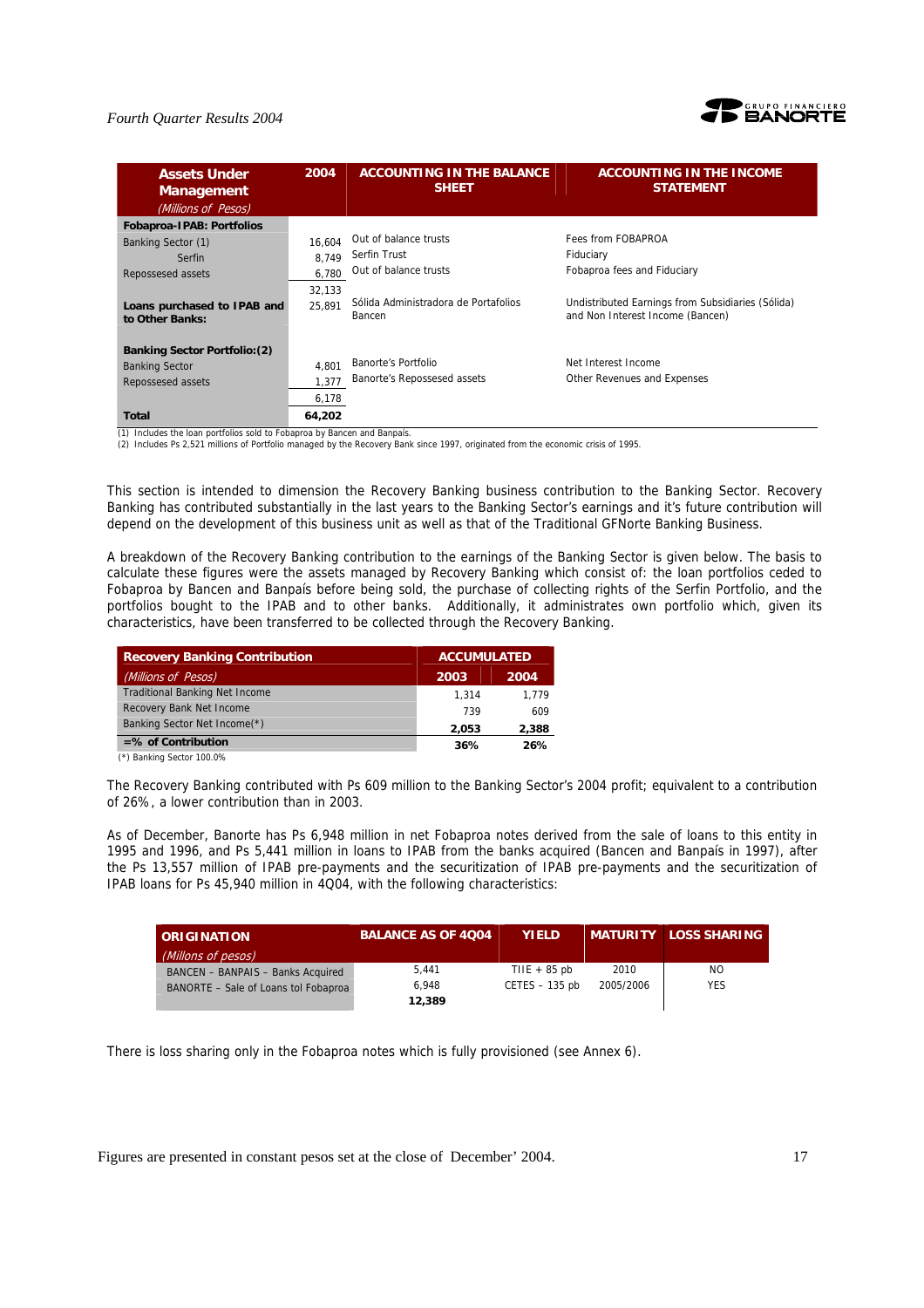

## **2.- Brokerage Sector**

| <b>Brokerage Sector</b> |         | <b>ACCUMULATED</b> |                       |         |         | <b>QUARTER</b>     |  |  |  |
|-------------------------|---------|--------------------|-----------------------|---------|---------|--------------------|--|--|--|
| (Millions of Pesos)     | 2003    | 2004               | $\%$<br><b>CHANGE</b> | 4003    | 4Q04    | %<br><b>CHANGE</b> |  |  |  |
| <b>Brokerage House</b>  |         |                    |                       |         |         |                    |  |  |  |
| Net Income              | 107     |                    | (29)%                 | 30      | 24      | (21)%              |  |  |  |
| Equity                  | 457     | 523                | 14%                   | 457     | 523     | 14%                |  |  |  |
| Assets under Management | 155,350 | 106.992            | (31)%                 | 155.350 | 106.992 | $(31)$ %           |  |  |  |
| <b>Total Assets</b>     | 574     | 635                | 11%                   | 574     | 635     | 11%                |  |  |  |
| ROE %                   | 26.9%   | 15.6%              |                       | 27.5%   | 18.7%   |                    |  |  |  |

The **Brokerage Sector** (Brokerage House) showed an annualized profit in 2004 of Ps 77 million, 29% lower than last year's due to the negative effect of higher interest rates during most of the year. The 4Q04 profit was Ps 24 million, which is 21% lower than in 4Q03, due to the reduction in money market and Mutual Funds income as a result of the increase in interest rates in the 1H04. However, brokerage income increase substantially given the Stock Market's positive performance. Assets under Management dropped 31% as important clients withdrew funds in 2004. The Brokerage House has a 9.3% market share, ranking 3<sup>rd</sup> in market operations. On December 15<sup>th</sup>, Banortes brokerage house placed in the market long term notes issued by Nacional Financiera for an amount of Ps 2,250 million, which are guaranteed by toll rights of the Monterrey-Cadereyta toll road. Because of its innovative characteristics the Project Finance International magazine considered it as "the deal of the year".

## **3.-Long Term Savings Sector**

| <b>Long Term Savings Sector</b>   | <b>ACCUMULATED</b> |        | <b>QUARTER</b>     |         |            |                    |
|-----------------------------------|--------------------|--------|--------------------|---------|------------|--------------------|
| (Millions of pesos)               | 2003               | 2004   | %<br><b>CHANGE</b> | 4Q03    | 4004       | %<br><b>CHANGE</b> |
| Afore                             |                    |        |                    |         |            |                    |
| Net Income                        | 227                | 227    | $-$ %              | 22      | 40         | 82%                |
| Equity                            | 1,130              | 951    | (16)%              | 1,130   | 951        | (16)%              |
| <b>Total Assets</b>               | 1,336              | 1,065  | (20)%              | 1,336   | 1,065      | $(20)$ %           |
| Assets under Management (SIEFORE) | 26,103             | 30,949 | 19%                | 26,103  | 30,949     | 19%                |
| ROE %                             | 19.0%              | 19.5%  |                    | 7.2%    | 14.2%      |                    |
| Insurance                         |                    |        |                    |         |            |                    |
| Net Income                        | 163                | 209    | 28%                | 22      | 1          | (95)%              |
| Equity                            | 504                | 748    | 48%                | 504     | 748        | 48%                |
| <b>Total Assets</b>               | 3,508              | 4,132  | 18%                | 3,508   | 4,132      | 18%                |
| <b>Technical Reserves</b>         | 2,488              | 2,890  | 16%                | 2,488   | 2,890      | 16%                |
| Premiums sold                     | 1,906              | 2,216  | 16%                | 485     | 668        | 38%                |
| ROE %                             | 45.7%              | 33.2%  |                    | 19.4%   | 0.6%       |                    |
| <b>Annuities</b>                  |                    |        |                    |         |            |                    |
| Net Income                        | 58                 | 28     | (52)%              | (35)    | (20)       | (42)%              |
| Equity                            | 196                | 224    | 14%                | 196     | 224        | 14%                |
| <b>Total Assets</b>               | 5,182              | 5,861  | 13%                | 5,182   | 5,861      | 13%                |
| <b>Technical Reserves</b>         | 4,979              | 5,624  | 13%                | 4.979   | 5,624      | 13%                |
| Premiums sold                     | 353                | 790    | 124%               | 112     | 200        | 79%                |
| ROE %                             | 30.2%              | 12.1%  |                    | (64.9)% | $(34.3)\%$ |                    |

The **Afore Pension Fund** showed an accumulated Net Profit of Ps 227 million (51% correspond to Bancen), the same as last year's despite the 0.7% to 0.6% reduction in fees over balance as of January 2004. The 4Q04 profit was 82% higher than in 4Q03 due to the increasing number of affiliates. In 4Q04 there were a total of 2,901,588 affiliates for a 10.4% market share in certified accounts. The Assets Managed by SIEFORE increased 19% vs. 4Q03 because of the increase in the number of affiliates and the business strategy of attracting higher-income clients.

The **Insurance Company** showed an accumulated profit of Ps 209 million in the year (51% correspond to GFNorte), a 28% increase vs. 2003 as a result of the Seguros Generali México merger in 2Q04 and also to a 16% increase in premiums issued, which totaled Ps 2,890 million in 2004. The 4Q04 profit was 95% lower than in 4Q03 due to an increase in claims.

The **Annuities Company** accumulated a Ps 28 million profit in the year (GFNorte accounts for 51%), 52% lower than last year because in late 2003 Social Security pension delivery was reactivated, substantially increasing the Technical Reserves. In 4Q04 there was a Ps 20 million loss, a 42% drop vs. 4Q03 given the higher Technical Reserves generated by a 79% increase in Premiums issued. The Company currently ranks 2° in the industry in premiums sold.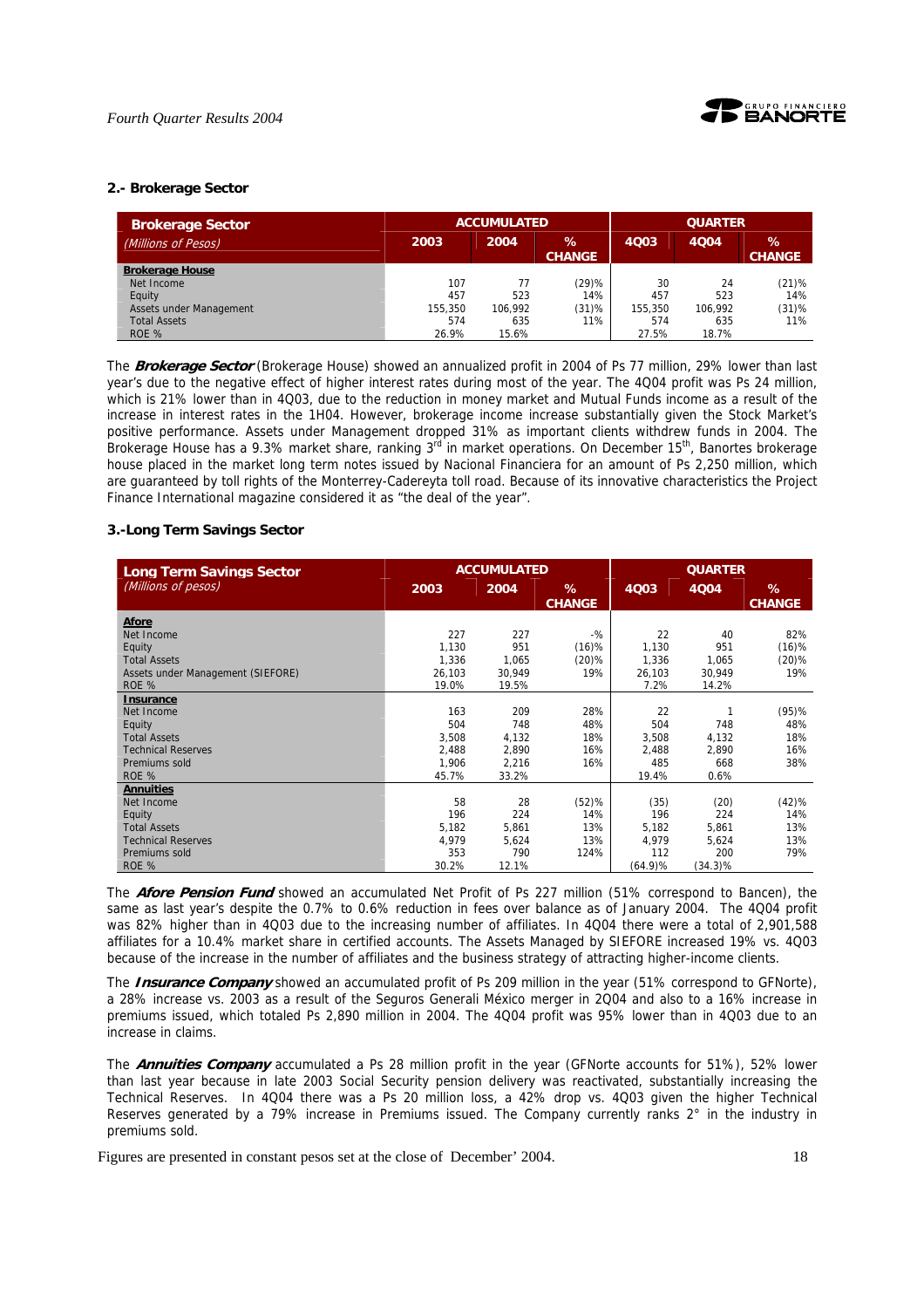



| <b>Auxiliary Organizations Sector</b> |            | <b>ACCUMULATED</b> |                    | <b>QUARTER</b>       |       |                    |
|---------------------------------------|------------|--------------------|--------------------|----------------------|-------|--------------------|
| (Millions of Pesos)                   | 2003       | 2004               | %<br><b>CHANGE</b> | <b>4Q03</b>          | 4004  | %<br><b>CHANGE</b> |
| Leasing                               |            |                    |                    |                      |       |                    |
| Net Income                            | $12^{(1)}$ | 41                 | 243%               | $(9)$ <sup>(1)</sup> | 12    | 236%               |
| Equity                                | 192        | 192                | $-9/6$             | 192                  | 192   | $-$ %              |
| Loan Portfolio                        | 1.696      | 2.144              | 26%                | 1,696                | 2,144 | 26%                |
| Past Due Loans                        | 32         | 14                 | $(56)$ %           | 32                   | 14    | $(56)$ %           |
| <b>Loan Loss Reserves</b>             | 28         | 20                 | (29)%              | 28                   | 20    | (29)%              |
| <b>Total Assets</b>                   | 1.755      | 2,207              | 26%                | 1.755                | 2,207 | 26%                |
| ROE %                                 | 6.3%       | 20.7%              |                    | $(18.4)\%$           | 26.6% |                    |
| <b>Factoring</b>                      |            |                    |                    |                      |       |                    |
| Net Income                            | 37         | 41                 | 9%                 | $\overline{7}$       | 12    | 65%                |
| Equity                                | 222        | 253                | 14%                | 222                  | 253   | 14%                |
| Loan Portfolio                        | 3,378      | 3,069              | $(9)$ %            | 3,378                | 3,069 | $(9)$ %            |
| Past Due Loans                        | 16         | 25                 | 57%                | 16                   | 25    | 57%                |
| <b>Loan Loss Reserves</b>             | 20         | 39                 | 94%                | 20                   | 39    | 94%                |
| ROE %                                 | 3,384      | 3,056              | $(10)$ %           | 3,384                | 3,056 | $(10)\%$           |
| <b>Total Assets</b>                   | 18.2%      | 17.3%              |                    | 13.0%                | 19.0% |                    |
| Warehousing                           |            |                    |                    |                      |       |                    |
| Net Income                            | 21         | 17                 | (21)%              | 8                    | 5     | (33)%              |
| Equity                                | 79         | 91                 | 15%                | 79                   | 91    | 15%                |
| Inventories (*)                       | 206        | 114                | (45)%              | 206                  | 114   | (45)%              |
| <b>Total Assets</b>                   | 317        | 240                | (24)%              | 317                  | 240   | (24)%              |
| ROE %                                 | 29.7%      | 19.6%              |                    | 42.5%                | 24.1% |                    |
| <b>Bonding</b>                        |            |                    |                    |                      |       |                    |
| Net Income                            | 11         | 16                 | 40%                | 4                    | 5     | 37%                |
| Equity                                | 101        | 80                 | (21)%              | 101                  | 80    | (21)%              |
| <b>Total Assets</b>                   | 254        | 284                | 12%                | 254                  | 284   | 12%                |
| <b>Technical Reserves</b>             | 94         | 131                | 39%                | 94                   | 131   | 39%                |
| Premiums sold                         | 118        | 187                | 58%                | 32                   | 47    | 47%                |
| ROE %                                 | 11.7%      | 15.5%              |                    | 14.5%                | 20.5% |                    |

New Accounting Principles : Warehousing, Leasing & Factoring= Circular 1490

(\*) Accounted in Other Assets, Deferred charges and Intangibles account.

(1) The figures of 4Q03 were modified in order to reflect the loan loss provisions and charge offs of repossessed assets for Ps 17 million, as per instructions of the CNBV. At the Group level no changes were made in 4Q03.

The **Leasing Compan**y registered an annualized profit of Ps 41 million, a 243% increase vs. 2003, due mainly to a considerable 26% increase in its loan portfolio vs. 4Q03 and to the sale of Ps 9 million in fixed assets. The 4Q04 profit was Ps 12 million, 236% higher than in 4Q03 given the greater loan placement volume and the fixed assets sale. The past-due loan ratio closed 4Q04 at 0.7%, which is an important improvement over the 1.9% in 4Q03. Past-Due Loan reserve coverage is 143%. At present the Company ranks 2<sup>nd</sup> among the 27 Leasing Companies, with a 10% market share.

The **Factoring Company** showed a Ps 41 million profit in the year, 9% higher than in 2003 mainly because of the placement of loans in Nacional Financiera's "Cadenas Productivas" program. The 4Q04 profit reached Ps 12 million, 75% higher than in 4Q03. The Past Due Loan Portfolio closed with a balance of Ps 25 million, equivalent to a 0.8% past-due loan ratio, with a reserve coverage of 156%. The Company ranks  $1<sup>st</sup>$  in the industry, among 11 factoring companies.

The **Warehousing Company** showed an annualized net profit of Ps 17 million, a 21% drop vs. 2003 as a result of a reduction in inventory commercialization due to circumstances pertaining to our main clients. The 4Q04 profit was Ps 5 million, a 33% drop vs. 4Q03 given lower inventories of clients. The Company currently ranks 11th among the 23 Leasing Companies in certification volume.

The **Bonding Company** registered an annualized profit of Ps 16 million, 40% higher than in 2003. This was due mainly to the 58% increase in the issued premiums in 2004 as compared with last year. The quarterly profit in 4Q04 was Ps 5 million, 37% higher than in 4Q03 because the premiums issued were 47% over the same quarter last year.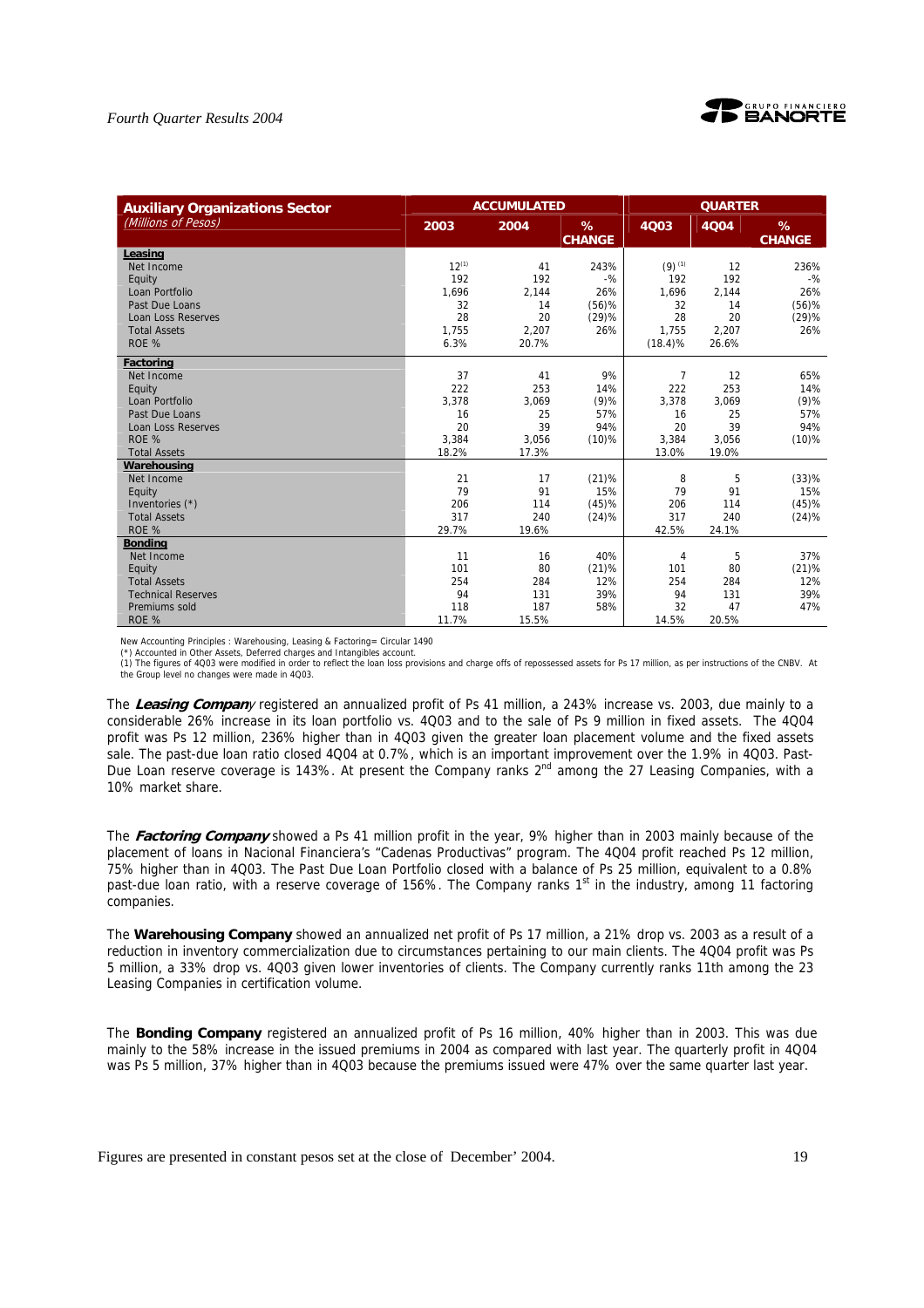



- 1.MACROECONOMIC ENVIRONMENT
- 2.GRUPO FINANCIERO GENERAL INFORMATION
- 3.ACCOUNTING CHANGES AND REGULATIONS
- 4.LOAN PORTFOLIO SALES TO SOLIDA ADMINISTRADORA DE PORTAFOLIOS
- 5.FINANCIAL STATEMENTS
- 6.NOTES TO BANKING SECTOR FINANCIAL **STATEMENTS**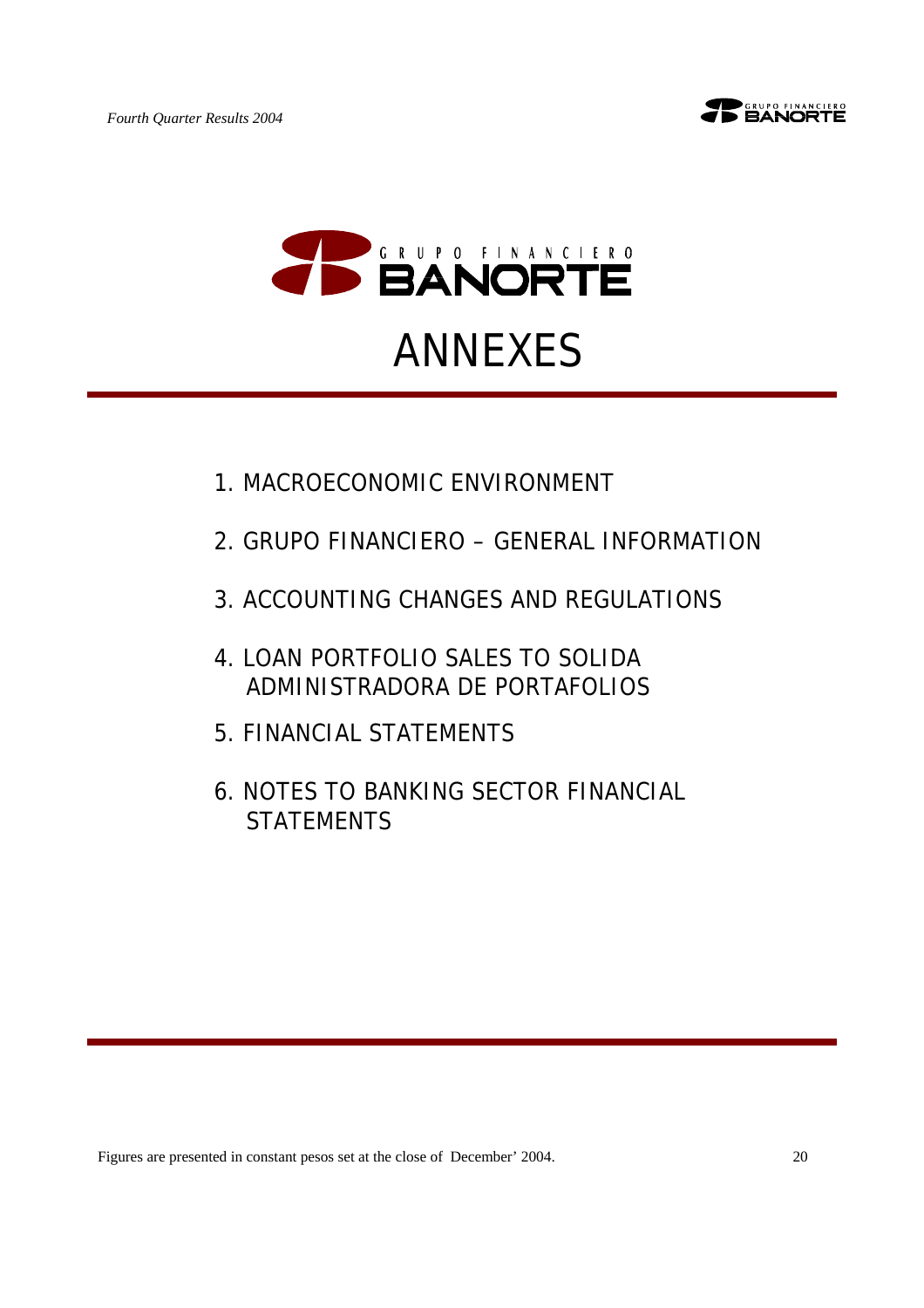

## **ANNEX 1. Macroeconomic Environment**

Some of the most important events that drew the attention of the markets during 2004 were: high oil prices, high fiscal and current account deficit, as well as presidential elections uncertainty in the U.S. and China's economy performance.

The United States grew almost 4.5% in 2004 after a 3.0% increase in the GDP during 2003. The dynamism in the economy was accompanied by a change in the monetary policy, with an increase in the "fed funds" rates from 1.0% to 2.25%. Thus the year's balance for the U.S. stock markets was positive; the Dow Jones showed a 3% earning, whereas Nasdaq rose 9%. The Mexican Stock Exchange, on the other hand, showed a substantial increase of 47%.

Concern about the high current account and fiscal deficit in the United States weakened the dollar during the last months of the year. The peso, on the other hand, gained ground closing 2004 at 11.15 pesos per dollar after having dropped to around 11.70 during the year. Other factors that contributed to the peso's strength were the high levels of international reserves that closed the year at USD 61,496 million, and the considerable inflow of remittances that reached a record high.

Interest rates also responded to the increase in the U.S. reference rates and to an increasingly complicated inflationary situation in our country. The Bank of Mexico increased the "short" nine times during 2004. The 28-day Cetes (primary bid) registered an 8.50% average in December, vs. the 6.06% in the same month last year. On the other hand, the 91-day term rate was 8.72% in the last month of the year.

Inflation closed 2004 far above the 3.0% goal set by the Bank of Mexico and ended at 5.2%. The underlying inflation also rose and reached levels of 3.80%, when in mid-year it had been around 3.50%. Given this scenario, expectations for 2005 were lowered considerably, and although they started to drop toward the end of the year, at present they're set around 4.10%, still above the goal set by the Bank of Mexico.

Finally, Mexico benefited by the recovery of its main commercial partner with an increase in external demand. Non-oil exports rose 13.8% between January and November. During these eleven months industrial production grew 3.9%. The internal market continued to grow: retail sales rose at a 4.4% annual rate in the period between January and October, while investment increased 6.3% in the first nine months of the year. A growth of nearly 4.0% is expected for 2004.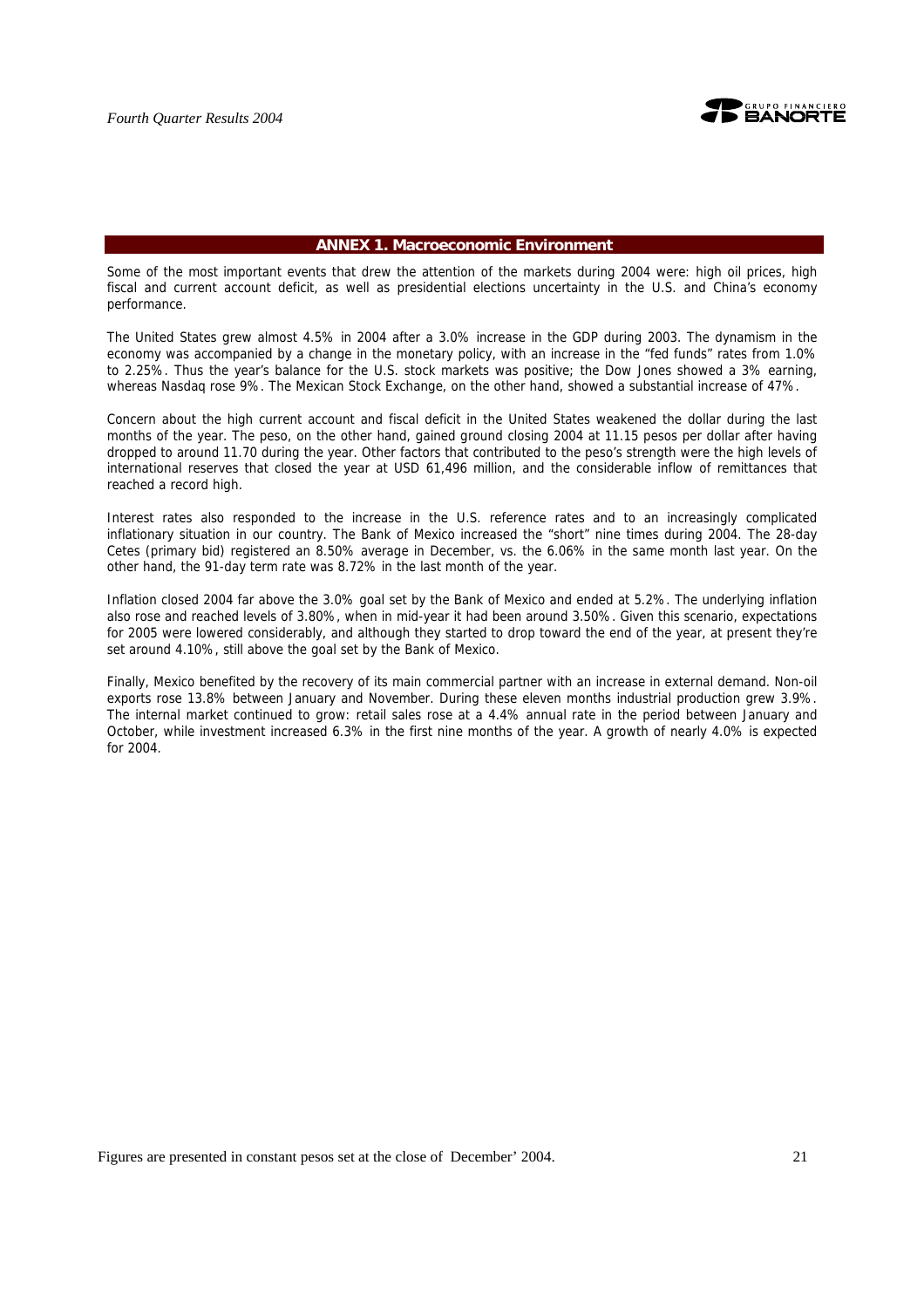

# **ANNEX 2 .-Grupo Financiero- General Information**

# **GFNorte Ownership in Subsidiaries**

|                               | 4004   |
|-------------------------------|--------|
| Banco Mercantil del Norte (1) | 96.11% |
| Banco del Centro              | 99 99% |
| <b>Brokerage House</b>        | 99.99% |
| Pension Funds Afore (2)       | 51.00% |
| Insurance                     | 51.00% |
| Annuities                     | 51.00% |
| Leasing                       | 99.99% |
| Factoring                     | 99.99% |
| Warehousing                   | 99.99% |
| <b>Bonding</b>                | 99.99% |

(1) As a result of merging Banpaís in February, 2000. (2) Subsidiary of Banco del Centro.

## **Holding Company Capital Structure**

| <b>Number of Shares</b>          | <b>SERIE O</b><br>As of December 2004 |
|----------------------------------|---------------------------------------|
| Number of shares issued          | 504.586.887                           |
| - Shares held on Treasury        | -                                     |
| $=$ Number of shares outstanding | 504,586,887                           |

## **Banorte Ratings**

|                             | <b>International Ratings</b> |                |                                   |              |  |  |  |
|-----------------------------|------------------------------|----------------|-----------------------------------|--------------|--|--|--|
| <b>Rating Agency</b>        | Rated<br><b>Institution</b>  | Rating         | Category                          | Date         |  |  |  |
| Moody's                     | Banorte                      | Stable         | Outlook                           |              |  |  |  |
|                             |                              | $D+$           | Modest Financial Strength         |              |  |  |  |
|                             |                              | Baa1           | Foreign long - term bank deposits | January 2005 |  |  |  |
|                             |                              | $P-2$          | Foreign short- term bank deposits |              |  |  |  |
|                             |                              | $A-3$          | Local long - term bank deposits   |              |  |  |  |
|                             |                              | $P-2$          | Local short- term bank deposits   |              |  |  |  |
| <b>Standard &amp; Poors</b> | Banorte                      | Stable         | Outlook                           |              |  |  |  |
|                             |                              | $BB+$          | Long Term foreign issuer credit   |              |  |  |  |
|                             |                              | $BB+$          | Long Term local currency deposits | August 2004  |  |  |  |
|                             |                              | B              | Short term foreign issuer credit  |              |  |  |  |
|                             |                              | B              | Short tem local issuer credit     |              |  |  |  |
| Fitch                       | Banorte                      | Stable         | Outlook                           |              |  |  |  |
|                             |                              | BBB-           | Long Term Foreign currency        | October 2004 |  |  |  |
|                             | Grupo Financiero             | BBB-           | Long Term Local currency          |              |  |  |  |
|                             | Banorte                      | F <sub>3</sub> | Short Term Local Currency         |              |  |  |  |
|                             |                              | F <sub>3</sub> | Short Term Foreign Currency       |              |  |  |  |
|                             |                              | C/D            | Individual - Foreign Currency     |              |  |  |  |
|                             |                              | 3              | <b>Support Rating</b>             |              |  |  |  |
|                             |                              | 4              | <b>Support Rating</b>             |              |  |  |  |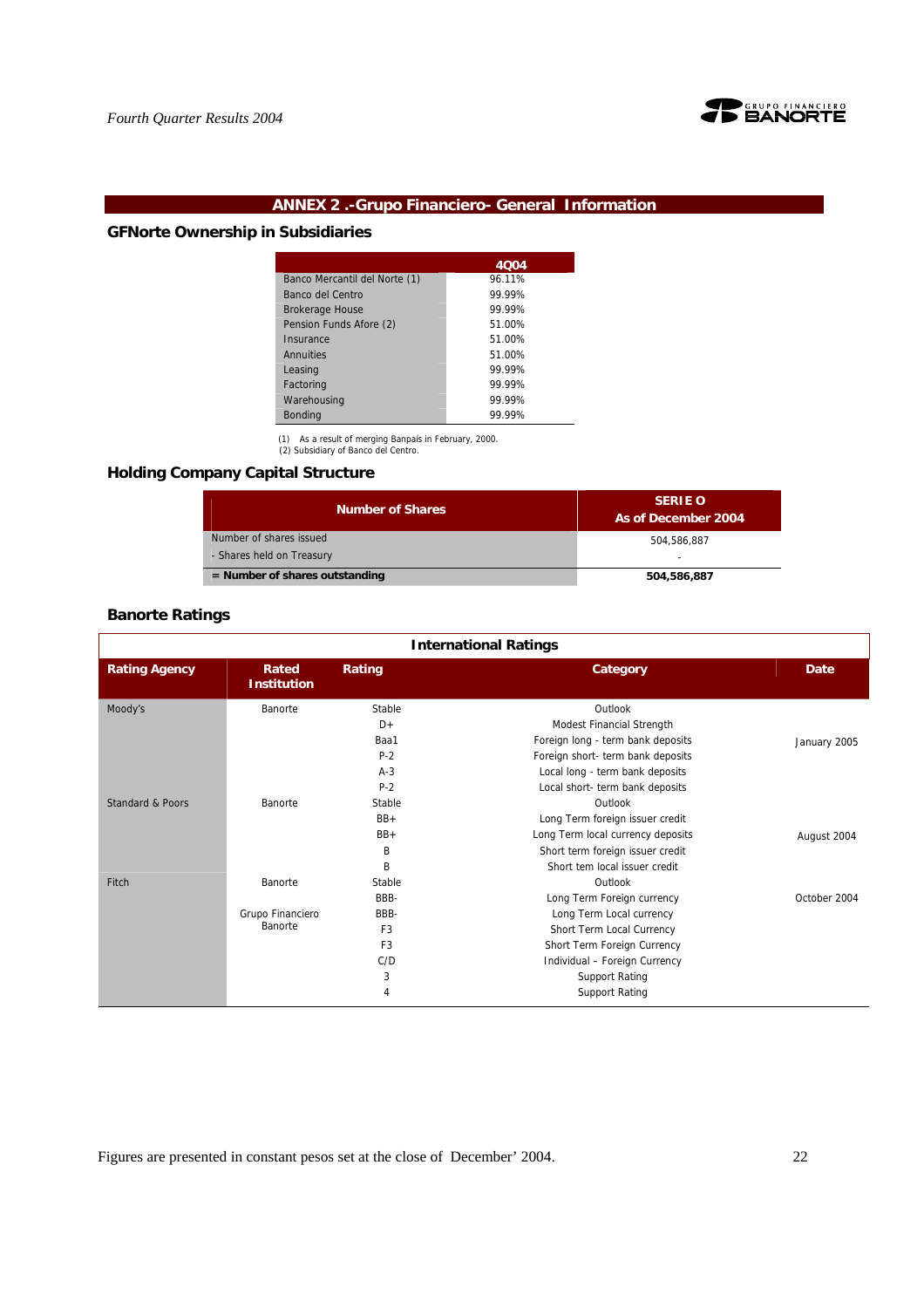

## **Banorte Ratings**

|                           | <b>Domestics Ratings</b>    |                                                      |                                                                                                                                      |                  |  |  |  |  |
|---------------------------|-----------------------------|------------------------------------------------------|--------------------------------------------------------------------------------------------------------------------------------------|------------------|--|--|--|--|
| <b>Rating Agency</b>      | Rated<br><b>Institution</b> | Rating                                               | Category                                                                                                                             | <b>Date</b>      |  |  |  |  |
| Fitch                     | Banorte                     | $F1 + (max)$<br>AA (mex)<br>$F1 + (max)$<br>AA (mex) | Short term counterparty risk<br>Long term counterparty risk<br>Short term CD's and Term Deposits<br>Long term CD's and Term Deposits | October 2004     |  |  |  |  |
| Moody's National Scale    | Banorte                     | Aaa.mx<br>$MX-1$                                     | Long Term Deposits<br>ShortTerm Deposits                                                                                             | <b>July 2004</b> |  |  |  |  |
|                           | Arrendadora<br>Banorte      | Aa1.mx                                               | Issue Rating in National Scale                                                                                                       | <b>July 2004</b> |  |  |  |  |
|                           | Arrendadora<br>Banorte      | Aa1.mx                                               | Issue Rating in National Scale                                                                                                       | <b>July 2004</b> |  |  |  |  |
| <b>Other Subsidiaries</b> |                             |                                                      |                                                                                                                                      |                  |  |  |  |  |
| Fitch                     | Sólida                      | Average<br>High (mex)                                | <b>Financial Asset Administrator</b>                                                                                                 | June 2002        |  |  |  |  |
|                           | Operadora de<br>Fondos      | AA- (mex)                                            | <b>Investment Financial Assets Administrator</b>                                                                                     | February 2004    |  |  |  |  |
|                           | Seguros Banorte<br>Generali | AA- (mex)                                            | <b>Insurance Financial Strength</b>                                                                                                  | August 2002      |  |  |  |  |

## **No. of Employees & Distribution Network**

| <b>EMPLOYEES</b>            | 4003   | 3004   | 4004   |
|-----------------------------|--------|--------|--------|
| Banking Sector (1)          | 13.336 | 12.269 | 12.296 |
| Other Sectors (2)           | 2,504  | 2,375  | 2,187  |
| <b>Total Group</b>          | 15,840 | 14.644 | 14,483 |
| <b>DISTRIBUTION NETWORK</b> |        |        |        |
| Branches (3)                | 1.029  | 956(3) | 960    |
| <b>ATM</b>                  | 2.524  | 2.593  | 2.649  |

(1) Includes Sólida Administradora de Portafolios.<br>(2) Includes banking modules and Remote Teller Windows. Excludes 1 branch located in Cayman Island.<br>(3) 1,029 branches were reported to the SHCP as the close of 73 branche

# **Group Officers**

| <b>NAME</b>                        | <b>CURRENT POSITION</b>                      |
|------------------------------------|----------------------------------------------|
| Luis Peña Kegel                    | <b>Chief Executive Officer</b>               |
| <b>LINE</b>                        |                                              |
| Manuel Sescosse Varela             | Managing Director - Commercial               |
| Jesús Garza Martínez               | Managing Director - Consumer                 |
| Miquel A. García Padilla Fernández | Managing Director - Asset Recovery           |
| Federico A. Valenzuela Ochoa       | Managing Director - Treasury                 |
| Enrique Castillón Vega             | Managing Director - Long Term Savings Sector |
| Antonio E. Ortiz Cobos             | Managing Director - Development USA          |
| <b>STAFF</b>                       |                                              |
| Sergio García Robles Gil           | Managing Director - CFO                      |
| Juan M. Quiroga Garza              | Managing Director - Corporate Affairs        |
| Alejandro Valenzuela del Río       | Managing Director - Investor Relations       |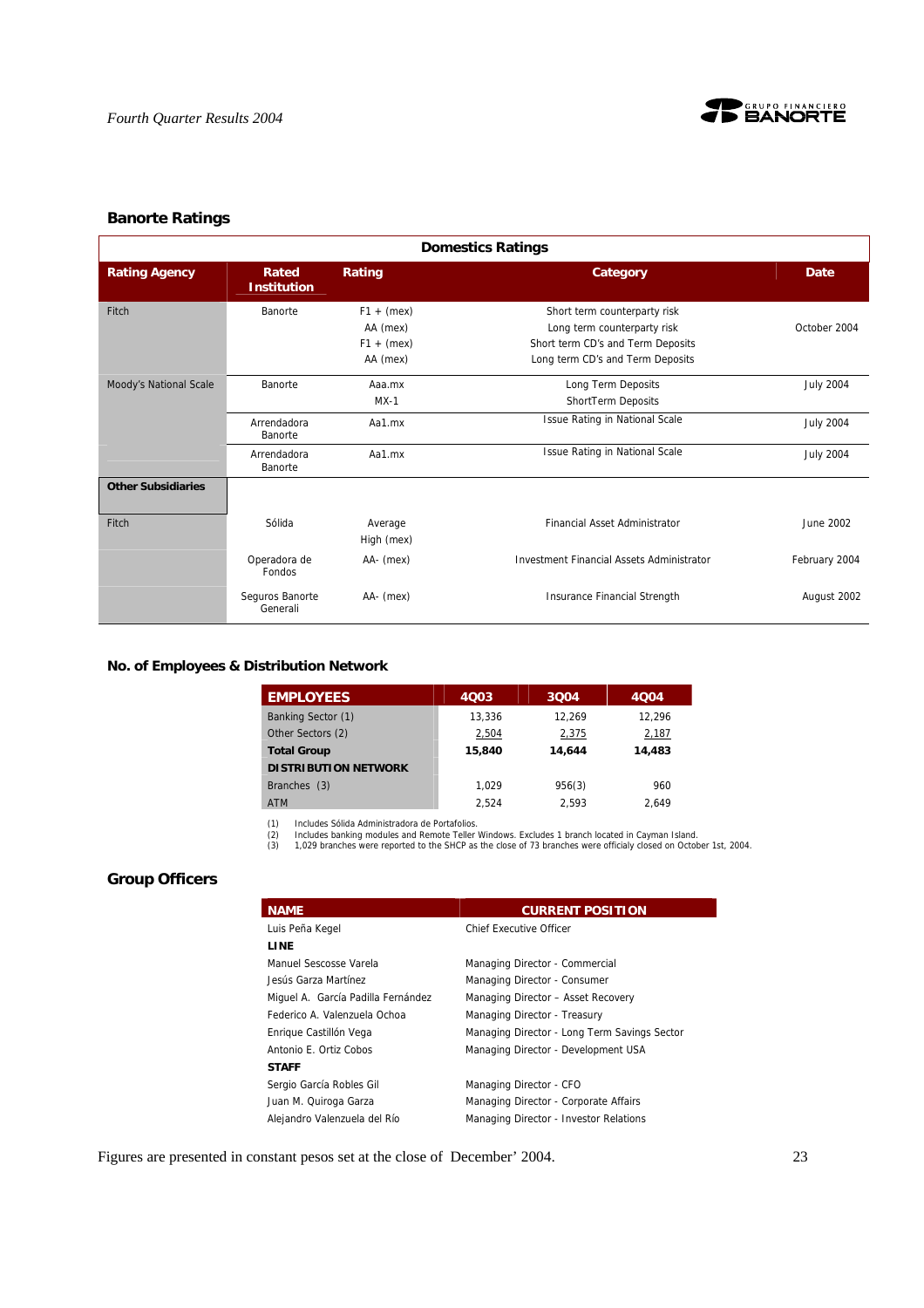

Aurora Cervantes Martínez Managing Director - Legal Román Martínez Méndez **Managing Director - Audit** 

Alma Rosa Moreno **Managing Director - Administration** Prudencio Frigolet Gómez Managing Director - Operations and Technology Cecilia Miller Suárez **Managing Director - Marketing** Eduardo Sastre de la Riva Managing Director - Institutional Relations Gerardo Coindreau Farías Managing Director - Risk Management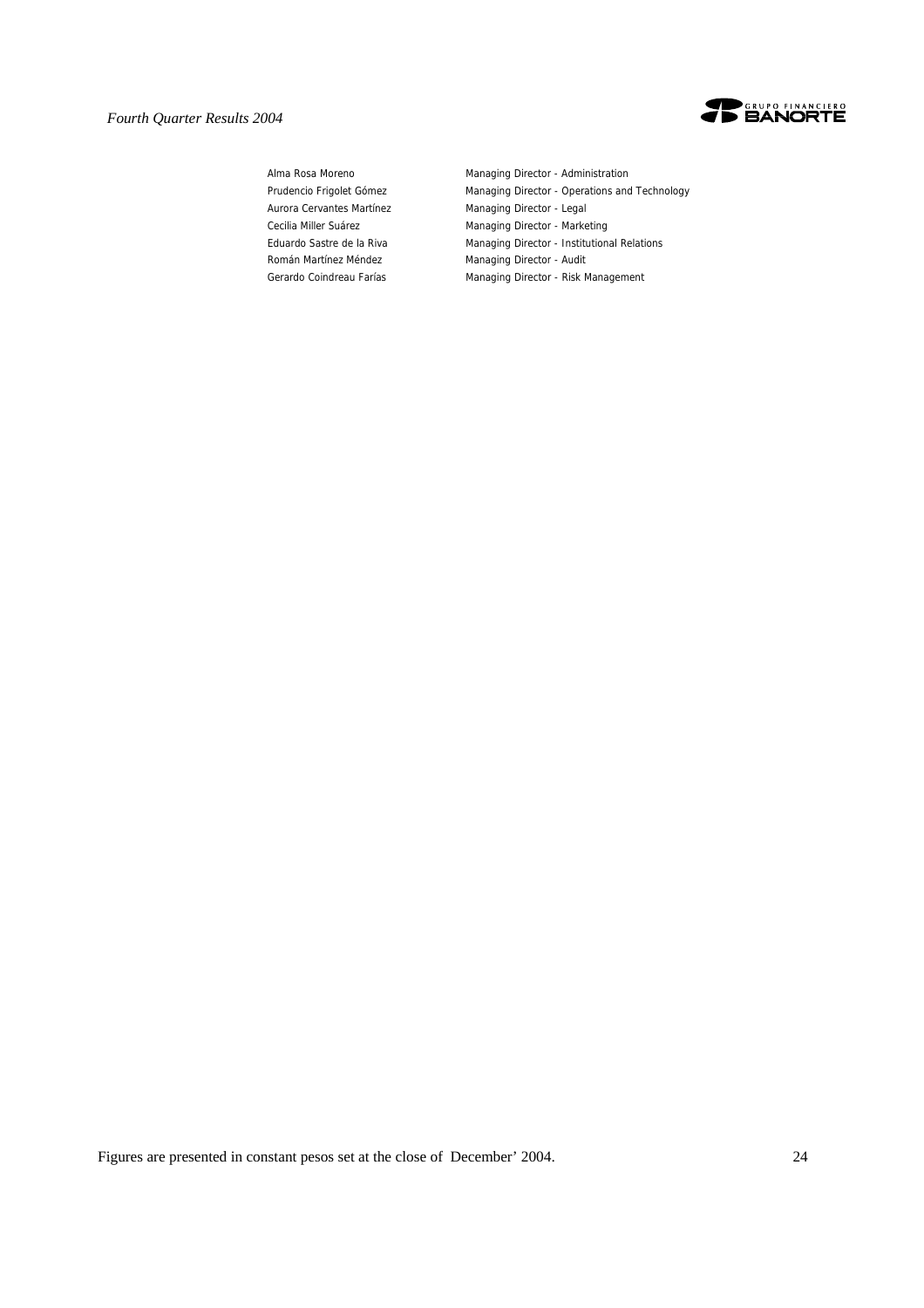

## **ANNEX 3 .-Accounting Changes and Regulations**

**Creation of Reserves for Repossessed Assets:** As per the sixth transitory rule of the general provisions applicable to the loan rating methodology issued by the National Banking and Securities Commission [Comisión Nacional Bancaria y de Valores] that became effective on December 1, 2004, which also set the rules for a quarterly constitution of additional provisions to address the potential loss of value over time on repossessed assets, Banorte and Bancen decided to acknowledge in their Shareholders' Equity, in the Retained Earnings account, the accumulated financial effect derived from the first application of such provisions.

The book entry for acknowledging the initial accumulated financial effect lowered the concept of Retained Earnings by Ps 516 million in Banorte and by Ps 8 million in Bancen, thereby creating a provision for loss of value over time on repossessed assets; such a provision is indicated by lowering the amount of the repossessed assets account.

If the option granted in the aforementioned provisions had not been taken, such provision would have been acknowledged in the 2004 results, reducing them by Ps 516 million in Banorte and Ps 8 million in Bancen. The Balance Sheet and Statement of Income would be as follows:

| <b>CONCEPT</b>           | <b>ACKNOWLEDGEMENT IN</b><br><b>RETAINED EARNINGS</b> |       |  |                | <b>ACKNOWLEDGEMENT IN</b><br><b>2004 RESULTS</b> |
|--------------------------|-------------------------------------------------------|-------|--|----------------|--------------------------------------------------|
|                          | <b>BANORTE</b><br><b>BANCEN</b>                       |       |  | <b>BANORTE</b> | <b>BANCEN</b>                                    |
| Repossessed Assets       | 354                                                   | 11    |  | 354            |                                                  |
| <b>Retained Earnings</b> | 2.792                                                 | 1.749 |  | 3.308          | 757، ،                                           |
| Net Income 2004          | 1,854                                                 | 534   |  | 1,338          | 526                                              |
|                          |                                                       |       |  |                |                                                  |

### **(figures in millions of pesos)**

As per Article 44 of the present Provisions, the sum of Ps 516 million in Banorte and Ps 8 million in Bancen is the result of applying the reserve percentage that corresponds to the value of repossessed assets according to the following tables:

| <b>RESERVES FOR NON REAL ESTATE ASSETS</b>              |                           |  |  |  |  |  |  |  |
|---------------------------------------------------------|---------------------------|--|--|--|--|--|--|--|
| TIME LAPSED AS OF ASSET<br><b>REPOSSESSION (MONTHS)</b> | <b>RESERVE PERCENTAGE</b> |  |  |  |  |  |  |  |
| Up to $6$                                               | 0%                        |  |  |  |  |  |  |  |
| More than 6 and up to 12                                | 10%                       |  |  |  |  |  |  |  |
| More than 12 and up to 18                               | 20%                       |  |  |  |  |  |  |  |
| More than 18 and up to 24                               | 45%                       |  |  |  |  |  |  |  |
| More than 24 and up to 30                               | 60%                       |  |  |  |  |  |  |  |
| Over 30                                                 | 100%                      |  |  |  |  |  |  |  |

| <b>RESERVES FOR REAL ESTATE</b>                         |                                     |  |  |  |  |  |  |  |  |
|---------------------------------------------------------|-------------------------------------|--|--|--|--|--|--|--|--|
| TIME LAPSED AS OF ASSET<br><b>REPOSSESSION (MONTHS)</b> | <b>RESERVE</b><br><b>PERCENTAGE</b> |  |  |  |  |  |  |  |  |
| Up to $12$                                              | $0\%$                               |  |  |  |  |  |  |  |  |
| More than 12 and up to 24                               | 10%                                 |  |  |  |  |  |  |  |  |
| More than 24 and up to 30                               | 15%                                 |  |  |  |  |  |  |  |  |
| More than 30 and up to 36                               | 25%                                 |  |  |  |  |  |  |  |  |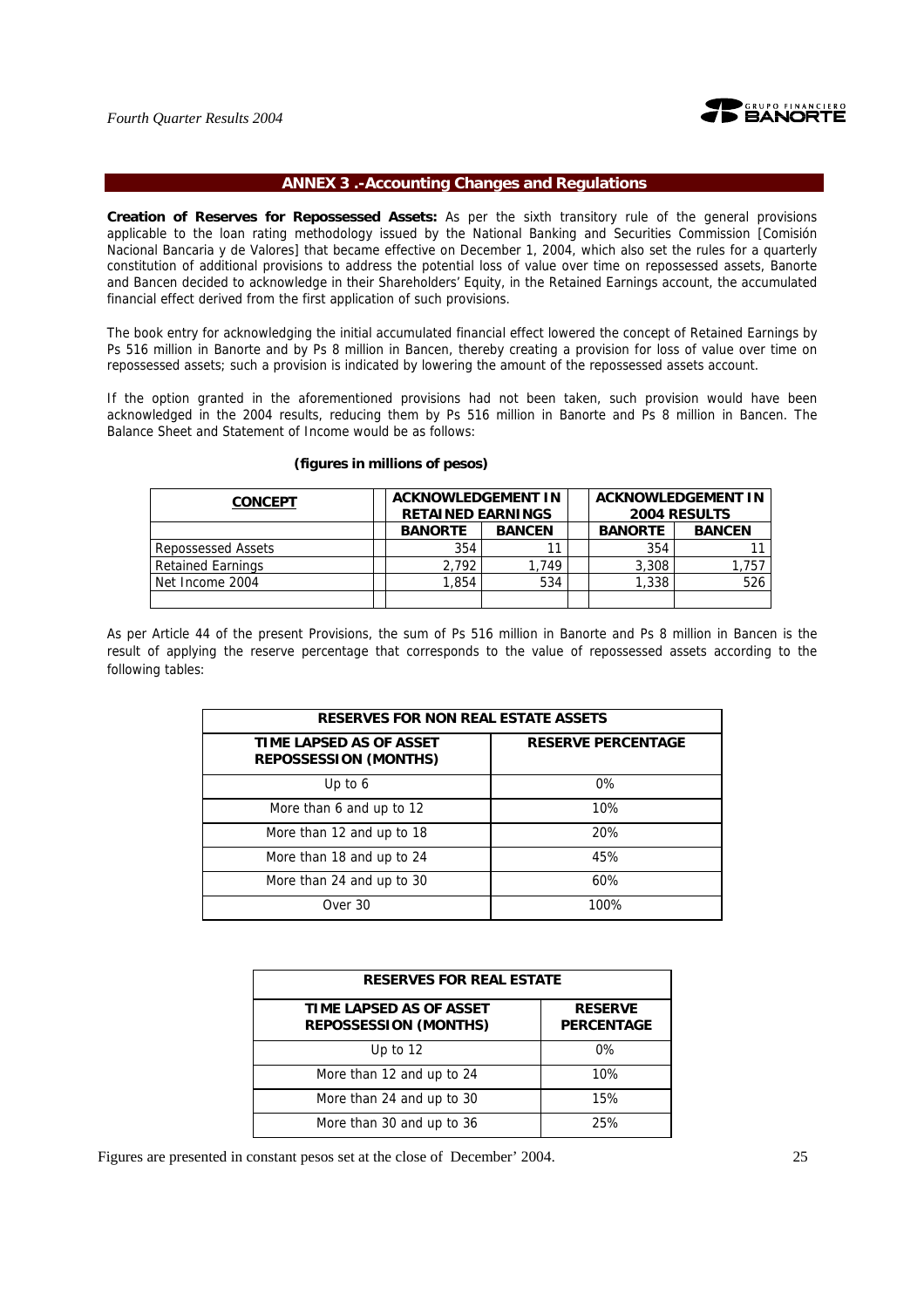

| More than 36 and up to 42 | 30%  |
|---------------------------|------|
| More than 42 and up to 48 | 35%  |
| More than 48 and up to 54 | 40%  |
| More than 54 and up to 60 | 50%  |
| Over 60                   | 100% |

**Cancellation of Bancen Loan Loss Reserve surplus.** Last May 2004, Ps 150 million in Bancen loan reserve surplus were cancelled. This surplus was generated in various mortgage and commercial loans UDIS trusts, for which Bancen acted as the Trustee Institution, as a result of the settled loans recovery and which were not eligible for cancellation given the norms applicable to such trusts.

In October, the 421 trust "Housing, Mortgage Loan and liquidity with a 20-year mortgage guarantee" was cancelled when Bancen was paid the corresponding liability. Therefore the loan portfolio and the loan loss provisions were incorporated to the Banks financial statements.

When including these reserves to Bancen a surplus was generated under the loan classification methodology. The cancellation of these reserves generated a Ps 150 million income for the bank. This sum was registered in the Other Revenues account under the Non Operating Income line in the Income Statement.

The CNByV informed that in accordance with the GAAP criteria, agreed with this cancellation as per circular  $N^{\circ}$  SJIF "A-2" 601-II-34997 dated May 17, 2004.

**New rules for disclosing financial information of banks.-** Last June 30, 2003 the CNByV issued new general rules to disclose the financial information of banks in order to standardize the way this information is presented to the general public. New, more detailed information of Banorte and Bancen can be found in our web site: banorte.com/informacionfinanciera (only in Spanish version).

## **Terms and Particular Features of the Banorte and Bancrecer Merger Process.**

In 4Q04, Ps 22 million in integration reserves were canceled because they were no longer used, thus totally eliminating the reserve balance derived from the Bancrecer-Banorte merger.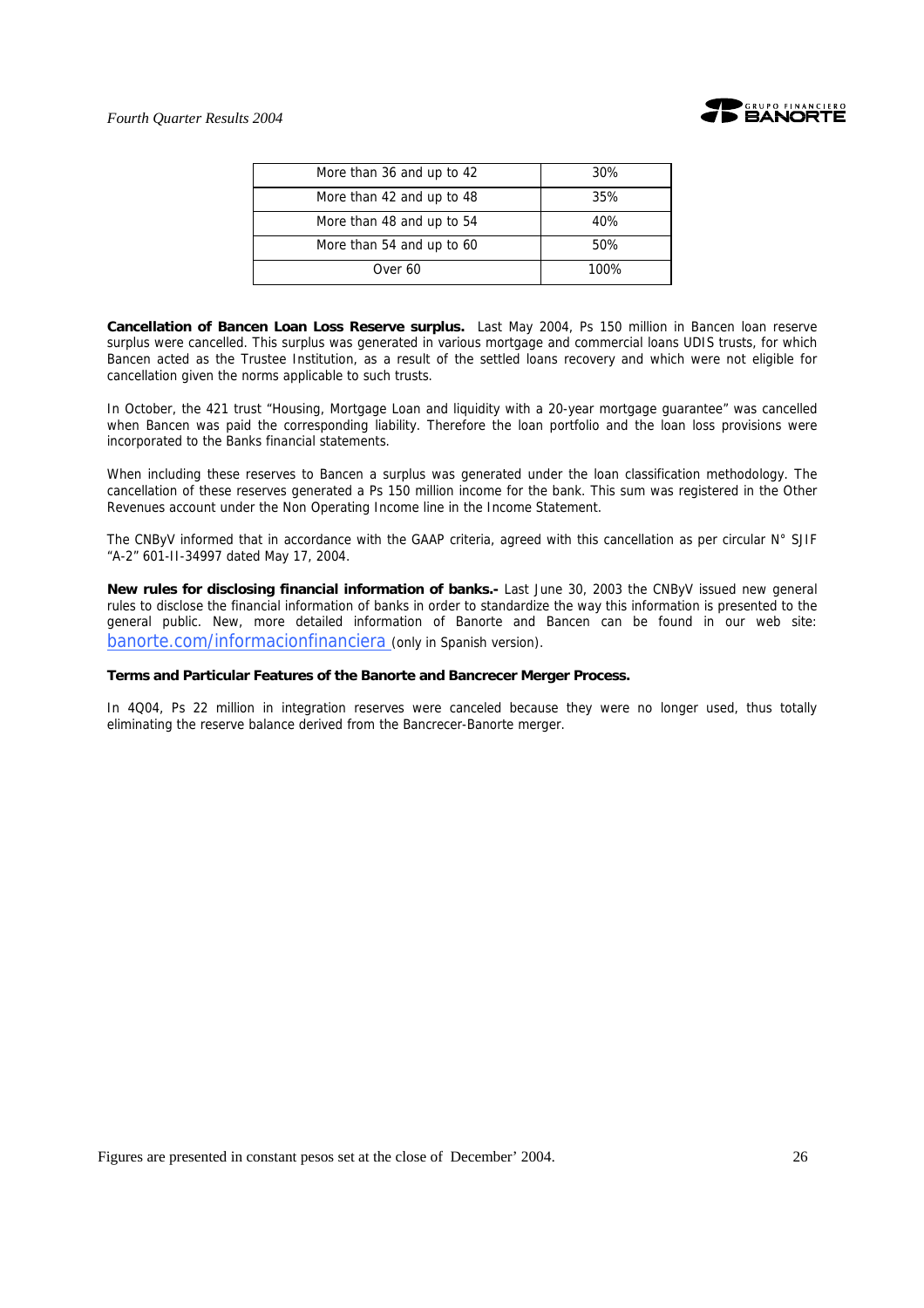

## **ANNEX 4 .-Loan Portfolio sales to Sólida Administradora de Portafolios**

Last February, Banorte sold Ps 1.9 billion (Ps 1.861 billion in Past-due loans & Ps 64 million in Performing loans) of its own portfolio (including interests) to its subsidiary Sólida Administradora de Portafolios, S.A. de C.V. for Ps 378 million. As the transaction was based on the August 2002 figures, the final figure that affected the February balance was Ps 1.856 billion, considering collecting since August 2002. Along with the past-due portfolio, Ps 1.577 billion in associated loan reserves were cancelled.

As instructed by the CNBV, we show the integration of the loan portfolio sold in 1Q03 by Banorte to its subsidiary Sólida Administradora de Portafolios, S.A. de C.V. The Purpose of this sale was to concentrate the portfolio in this specialized recovery unit as it had been managing the collections of this loans since before. This was a one time operation and is not a recurrent procedure to transfer loans to Sólida.

|                             |                          | Local Currency (2) |        |                          | Foreign Currency (USD)(3) |        | <b>Total</b>          |        |        |  |
|-----------------------------|--------------------------|--------------------|--------|--------------------------|---------------------------|--------|-----------------------|--------|--------|--|
| (Millions of Nominal Pesos) | Aug'02                   | Sep'04             | Dec'04 | Aug'02                   | Sep'04                    | Dec'04 | Aug'02                | Sep'04 | Dec'04 |  |
| <b>Performing Loans</b>     |                          |                    |        |                          |                           |        |                       |        |        |  |
| Commercial                  | 5                        | 4                  | 4      | 5                        |                           |        | 10 <sup>1</sup>       | 4      | 4      |  |
| Consumer                    | $\overline{\phantom{a}}$ |                    |        |                          |                           |        | $\tilde{\phantom{a}}$ |        |        |  |
| Mortgage                    | 54                       | 103                | 104    | $\blacksquare$           |                           |        | 54                    | 103    | 104    |  |
| <b>Total</b>                | 59                       | 107                | 108    | 5                        |                           |        | 64                    | 107    | 108    |  |
|                             |                          |                    |        |                          |                           |        |                       |        |        |  |
| <b>Non Performing Loans</b> |                          |                    |        |                          |                           |        |                       |        |        |  |
| Commercial                  | 405                      | 316                | 308    | 293                      | 235                       | 229    | 698                   | 551    | 537    |  |
| Consumer                    | 81                       | 75                 | 75     | $\overline{\phantom{a}}$ |                           |        | 81                    | 75     | 75     |  |
| Mortgage                    | 1,112                    | 718                | 688    |                          |                           |        | 1,112                 | 718    | 688    |  |
| <b>Total</b>                | 1,598                    | 1,109              | 1,071  | 293                      | 235                       | 229    | 1,891                 | 1,344  | 1,300  |  |
|                             |                          |                    |        |                          |                           |        |                       |        |        |  |
| <b>TOTAL LOANS</b>          | 1,657                    | 1,216              | 1,179  | 298                      | 235                       | 229    | 1,955                 | 1,451  | 1,408  |  |
|                             |                          |                    |        |                          |                           |        |                       |        |        |  |
| Loan Loss Reserves (1)      |                          |                    |        |                          |                           |        |                       |        |        |  |
| Commercial                  | 326                      | 305                | 306    | 246                      | 219                       | 213    | 572                   | 524    | 519    |  |
| Consumer                    | 77                       | 75                 | 75     |                          |                           |        | 77                    | 75     | 75     |  |
| Mortgage                    | 669                      | 473                | 616    |                          |                           |        | 669                   | 473    | 616    |  |
| <b>Total</b>                | 1,072                    | 853                | 997    | 246                      | 219                       | 213    | 1,318(4)              | 1,072  | 1,210  |  |
|                             |                          |                    |        |                          |                           |        |                       |        |        |  |

(1) Reserve requirements using the same classification method used for the bank.

(2) Includes UDIS.

(3) The dollar portfolio and reserves are re-expressed in pesos.

(4) The original amount of Ps 1,577 million was correct as instructed by CNBV in 1Q04.

Note 1.- The Reserve surplus as of December'04 was Ps 119 million.

Note 2.- Banorte has a 99.99% stake in Sólida.

In 4Q04 the Loan portfolio showed changes due to allocations for Ps 28 million, restructuring for Ps 6 million, and foreclosed for Ps 7 millons and Ps 18 million in write-offs and scale-downs. There were write-offs and scale-downs for Ps 14 million and foreclosed of Ps 4 millions in the Loan Reserves. There were transfers from performing loans to past due loans for Ps 10 million and transfers from past due loans to performing loans for Ps 16 million.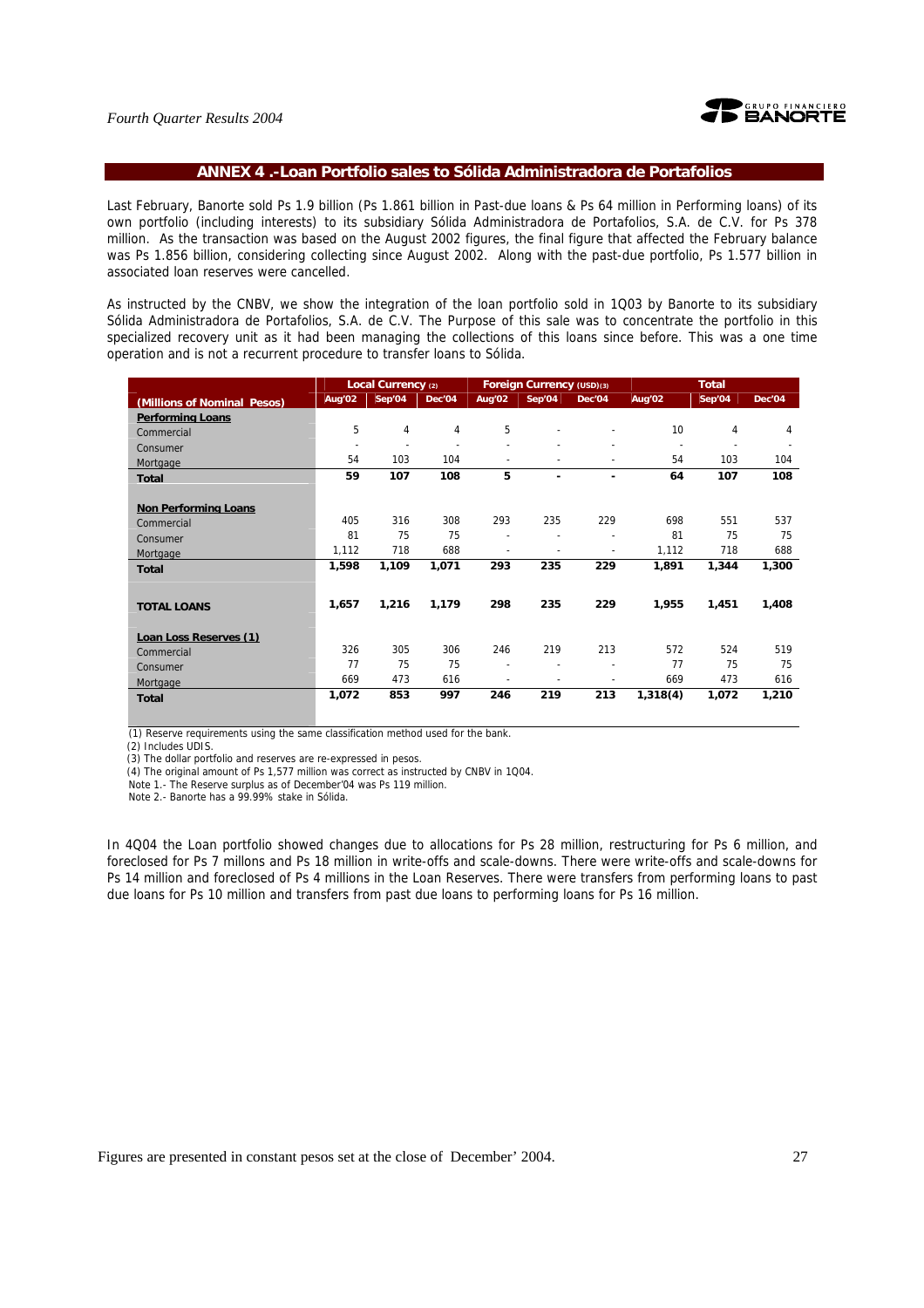

| PANYKIL Y LYAN I YN II          | Local Currency (1) |        | השוויש כיו שוטט טאוויט באוויט<br>Foreign Currency (USD)(2) |        | <b>Total</b> |         |
|---------------------------------|--------------------|--------|------------------------------------------------------------|--------|--------------|---------|
| (Millions of Nominal Pesos)     | Sep'04             | Dec'04 | Sep'04                                                     | Dec'04 | Sep'04       | Dec'04  |
| <b>Performing Loans</b>         |                    |        |                                                            |        |              |         |
| Commercial                      | 30.291             | 34.603 | 6.383                                                      | 6.732  | 36.674       | 41.335  |
| <b>Financial Intermediaries</b> | 3.058              | 859    | 202                                                        | 231    | 3.260        | 1.090   |
| Consumer                        | 10.784             | 11.406 | 3                                                          | 3      | 10.787       | 11,409  |
| Mortgage                        | 17.274             | 18.397 |                                                            |        | 17.274       | 18.397  |
| <b>Goverment Entities</b>       | 74.379             | 17.925 | 648                                                        | 638    | 75.027       | 18,563  |
| Fobaproa / IPAB                 | 6.878              | 6.948  |                                                            |        | 6.878        | 6,948   |
| Performing Loans                | 142,664            | 90,138 | 7,236                                                      | 7.604  | 149,900      | 97,742  |
|                                 |                    |        |                                                            |        |              |         |
| <b>Non Performing Loans</b>     |                    |        |                                                            |        |              |         |
| Commercial                      | 716                | 688    | 613                                                        | 298    | 1,329        | 986     |
| Consumer                        | 576                | 414    |                                                            |        | 576          | 414     |
| Mortgage                        | 1.901              | 1,491  |                                                            |        | 1.901        | 1,491   |
| <b>Goverment Entities</b>       | 14                 | 13     |                                                            |        | 14           | 13      |
| Non Performing Loans            | 3,207              | 2,606  | 613                                                        | 298    | 3,820        | 2,904   |
|                                 |                    |        |                                                            |        |              |         |
| <b>TOTAL LOANS</b>              | 145.871            | 92,744 | 7,849                                                      | 7,902  | 153,720      | 100,646 |
| <b>Loan Loss Reserves</b>       | 3,611              | 3,314  | 731                                                        | 432    | 4,342        | 3,746   |
| Net Loan Portfolio              | 142.260            | 89,430 | 7,118                                                      | 7.470  | 149,378      | 96.900  |
| <b>Loan Loss Reserves</b>       |                    |        |                                                            |        | 113.66%      | 128.99% |
| % Past Due Loans                |                    |        |                                                            |        | 2.49%        | 2.89%   |

## **BANORTE'S LOAN PORTFOLIO INCLUDING LOANS SOLD TO SÓLIDA**

(1) Includes UDIS.

(2) The dollar portfolio and reserves are re-expressed in pesos.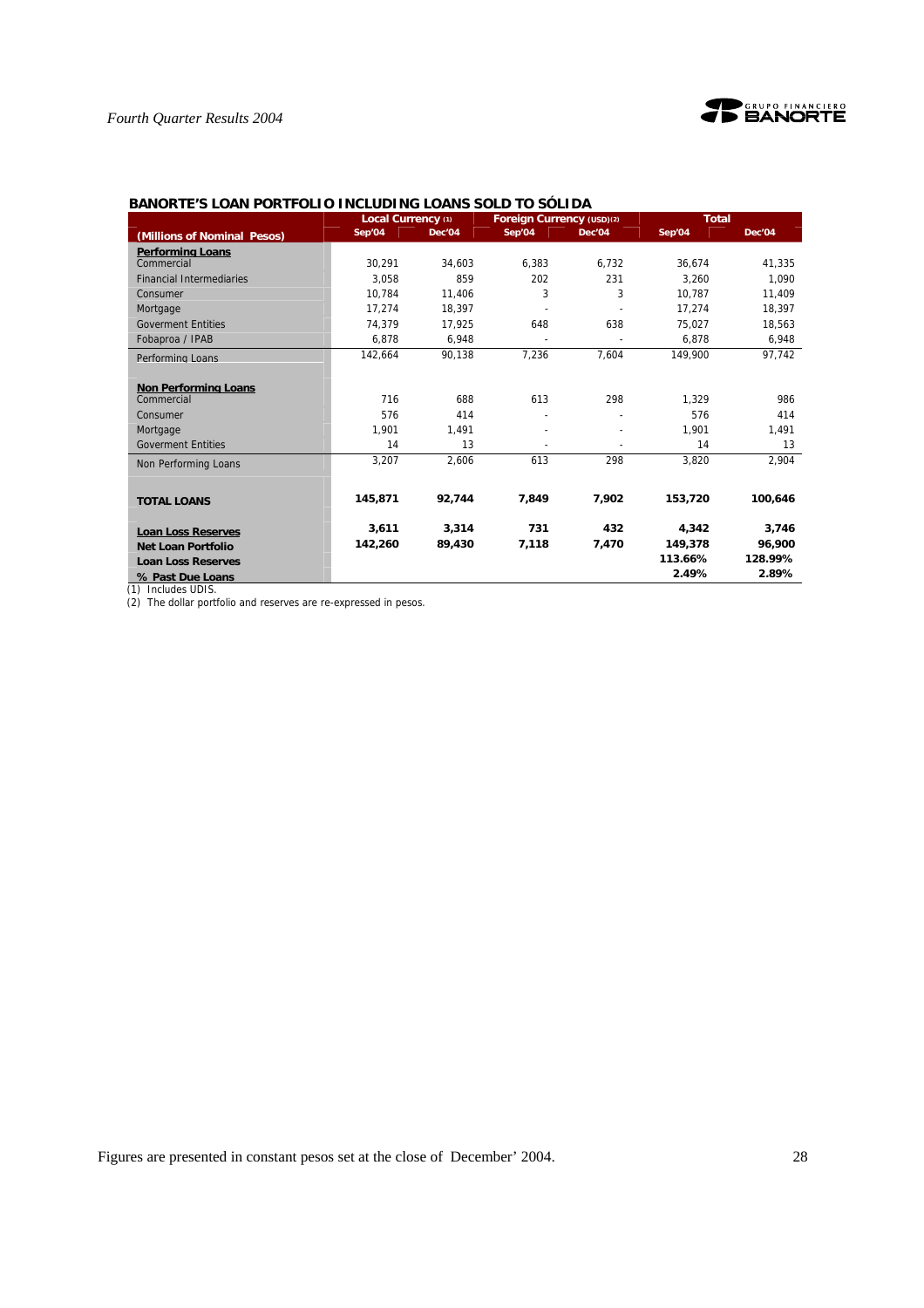

# **ANNEX 5 .- Financial Statements**

| <b>HOLDING</b> - Income Statement<br>(Millions of Pesos) |      |      |                                 |      |                     |      |      |      |      |             |  |
|----------------------------------------------------------|------|------|---------------------------------|------|---------------------|------|------|------|------|-------------|--|
|                                                          | 1Q03 | 2003 | 3Q03                            | 4Q03 | <b>ACUM</b>         | 1004 | 2004 | 3Q04 | 4Q04 | <b>ACUM</b> |  |
| Income from Subsidiaries and                             | 554  | 575  | 614                             | 603  | 2,346               | 585  | 587  | 549  | 908  | 2,630       |  |
| <b>Interest Expense</b>                                  |      |      |                                 |      |                     |      |      |      |      |             |  |
| <b>Trading Income</b>                                    |      |      |                                 |      |                     |      |      |      |      |             |  |
| Fees & Tarifs                                            |      |      |                                 |      |                     |      |      |      |      |             |  |
| <b>REPOMO</b>                                            | (1)  |      | (1)                             | (4)  | (5)                 | (1)  |      | (1)  | (3)  | (5)         |  |
| <b>Total Operating Income</b>                            | 553  | 575  | 613                             | 600  | 2,341               | 584  | 587  | 548  | 906  | 2,625       |  |
| Operation & Administrative expenses                      |      |      |                                 |      |                     |      |      |      |      |             |  |
| <b>Operating Income</b>                                  | 553  | 574  | 613                             | 599  | 2,338               | 583  | 587  | 548  | 905  | 2.623       |  |
| Non Operating Income                                     |      |      |                                 |      |                     |      |      |      | 14   | 15          |  |
| Non Operating Expense                                    |      |      |                                 |      |                     |      |      |      | (1)  | (2)         |  |
| <b>Non Operating Income</b>                              |      |      |                                 |      |                     |      |      |      | 14   | 13          |  |
| Pre-tax Income                                           | 553  | 574  | 613                             | 600  | 2.339               | 583  | 587  | 548  | 919  | 2.636       |  |
| Income Tax & Profit Sharing                              | 4    | (4)  |                                 |      |                     |      |      |      |      |             |  |
| <b>Tax on Assets</b>                                     |      |      |                                 |      |                     | 4    | 4    | 4    | 4    | 15          |  |
| Deferred Inc. Tax and Profit sharing                     |      |      |                                 |      |                     |      |      |      |      |             |  |
|                                                          | 4    | (4)  |                                 |      |                     | 4    | 4    | 4    | 4    | 15          |  |
| <b>Net income from Continuos</b>                         | 549  | 578  | 613                             | 600  | 2,339               | 579  | 583  | 544  | 915  | 2,621       |  |
| Extraordinary Items, net                                 |      |      |                                 |      |                     |      |      |      |      |             |  |
| <b>Total Net Income</b>                                  | 549  | 578  | 613                             | 600  | 2,339               | 579  | 583  | 544  | 915  | 2,621       |  |
|                                                          |      |      | <b>HOLDING - BAI ANCE SHEFT</b> |      | (Millions of Pesos) |      |      |      |      |             |  |

|                                         |                                                           | <b>FUALAIVUL JIILLI</b> |                          | ( <i>Williuuts uf Pesus)</i> |                          |                          |          |          |
|-----------------------------------------|-----------------------------------------------------------|-------------------------|--------------------------|------------------------------|--------------------------|--------------------------|----------|----------|
| <b>ASSETS</b>                           | 1003                                                      | 2003                    | 3Q03                     | 4Q03                         | 1004                     | 2004                     | 3004     | 4Q04     |
| Cash and due from Banks                 | 10                                                        | 95                      | 170                      | 91                           | 66                       | 67                       | 72       | 58       |
| <b>Financial Instruments:</b>           |                                                           |                         |                          |                              |                          |                          |          |          |
| Sundry debtors and other assets, net    | 70                                                        | 149                     | 4                        | 4                            | 4                        | $\overline{4}$           | 55       | 44       |
| Real Estate, Furniture & Equipment, net |                                                           |                         |                          |                              |                          |                          | $\sim$   |          |
| Investments in subsidiaries             | 12,711                                                    | 13,295                  | 13,802                   | 14,087                       | 14,322                   | 14,942                   | 15,446   | 15,352   |
| Deferred taxes                          |                                                           |                         |                          |                              |                          |                          |          |          |
| Goodwill                                |                                                           |                         |                          | 45                           | 43                       | 43                       | 42       | 40       |
| Other Assets, Deferred charges, intang  |                                                           | 1                       |                          | $\sim$                       | 1                        | 1                        | $\sim$   |          |
| <b>TOTAL ASSETS</b>                     | 12,793                                                    | 13,540                  | 13,977                   | 14,226                       | 14,437                   | 15,057                   | 15,616   | 15,495   |
| <b>LIABILITIES</b>                      |                                                           |                         |                          |                              |                          |                          |          |          |
| Due to banks and correspondents         |                                                           |                         |                          |                              |                          |                          |          |          |
| Income Tax & Profit Sharing             | 3                                                         | 12                      | 16                       | 22                           | 4                        | $\overline{7}$           | 11       |          |
| Other Payable accounts                  |                                                           |                         |                          | $\mathbf{1}$                 |                          |                          |          |          |
| Other payable accounts                  | 3                                                         | 12                      | 16                       | 23                           | 4                        | $\overline{7}$           | 11       |          |
| Deferred taxes                          | 22                                                        | 46                      | $\overline{\phantom{a}}$ | $\blacksquare$               | $\overline{\phantom{a}}$ | $\overline{\phantom{a}}$ |          |          |
| <b>TOTAL LIABILITIES</b>                | 25                                                        | 59                      | 16                       | 23                           | 4                        | $\overline{7}$           | 11       |          |
| STOCKHOLDER 'S EQUITY                   |                                                           |                         |                          |                              |                          |                          |          |          |
| Paid-in Capital                         | 5,603                                                     | 5,615                   | 5,621                    | 5,621                        | 5,621                    | 5,621                    | 5,621    | 5,621    |
| Share subscription premiums             | 1,638                                                     | 1,709                   | 1,676                    | 1,670                        | 1,670                    | 1,670                    | 1,670    | 1,670    |
| Subordinated Convertible Debentures     | J.                                                        | $\sim$                  |                          |                              | $\sim$                   |                          | $\sim$   |          |
| <b>Subscribed Capital</b>               | 7,241                                                     | 7,324                   | 7,297                    | 7,291                        | 7,291                    | 7,291                    | 7,291    | 7,291    |
| <b>Capital Reserves</b>                 | 1,154                                                     | 1,393                   | 1,392                    | 1,391                        | 1,391                    | 1,506                    | 1,511    | 1,511    |
| <b>Retained Earnings</b>                | 12,609                                                    | 12,414                  | 12,414                   | 12,037                       | 14,102                   | 14,005                   | 14,006   | 13,493   |
| Surplus (Deficit) from securities       |                                                           |                         |                          |                              |                          |                          |          |          |
| Results of foreign operations exchange  |                                                           |                         |                          |                              |                          |                          |          |          |
| Excess (Insuf.) in capital restatement  | (5, 733)                                                  | (5, 732)                | (5, 731)                 | (5, 734)                     | (5, 733)                 | (5, 729)                 | (5,730)  | (5, 734) |
| Non Mon assets results Fixed Assets     |                                                           |                         |                          |                              |                          |                          |          |          |
| Non Mon assets results Investm          | (3,052)                                                   | (3,044)                 | (3, 151)                 | (3, 121)                     | (3, 197)                 | (3, 186)                 | (3, 178) | (3,687)  |
| Adjustment in the employees pension     |                                                           |                         |                          |                              |                          |                          |          |          |
| <b>Accumulated Deferred tax effect</b>  |                                                           |                         |                          |                              |                          |                          |          |          |
| Net Income                              | 549                                                       | 1,127                   | 1,739                    | 2,339                        | 579                      | 1,162                    | 1,706    | 2,621    |
| <b>Earned Capital</b>                   | 5.527                                                     | 6.157                   | 6,664                    | 6.913                        | 7.143                    | 7.759                    | 8.314    | 8,204    |
| <b>Total Stockholder</b> 's Equity      | 12,768                                                    | 13,481                  | 13,961                   | 14,204                       | 14,434                   | 15,050                   | 15,605   | 15,495   |
| <b>TOTAL LIABILITIES &amp;</b>          | 12,793                                                    | 13,540                  | 13,977                   | 14,226                       | 14,437                   | 15,057                   | 15,616   | 15,495   |
|                                         | <b>MEMORANDUM ACCOUNTS OF HOLDING</b> (Millions of Pesos) |                         |                          |                              |                          |                          |          |          |
|                                         | 1003                                                      | 2003                    | 3Q03                     | 4Q03                         | 1004                     | 2004                     | 3Q04     | 4004     |
| Client securities held in custody       | 3,751                                                     | 3,741                   | 3,714                    | 3,652                        | 3,591                    | 3,799                    | 3,747    | 3,666    |
| Other trust account items               | 120                                                       | 120                     | 119                      | 117                          | 115                      | 115                      | 114      | 111      |
|                                         | 3.871                                                     | 3,861                   | 3,833                    | 3.769                        | 3.706                    | 3.914                    | 3,861    | 3.777    |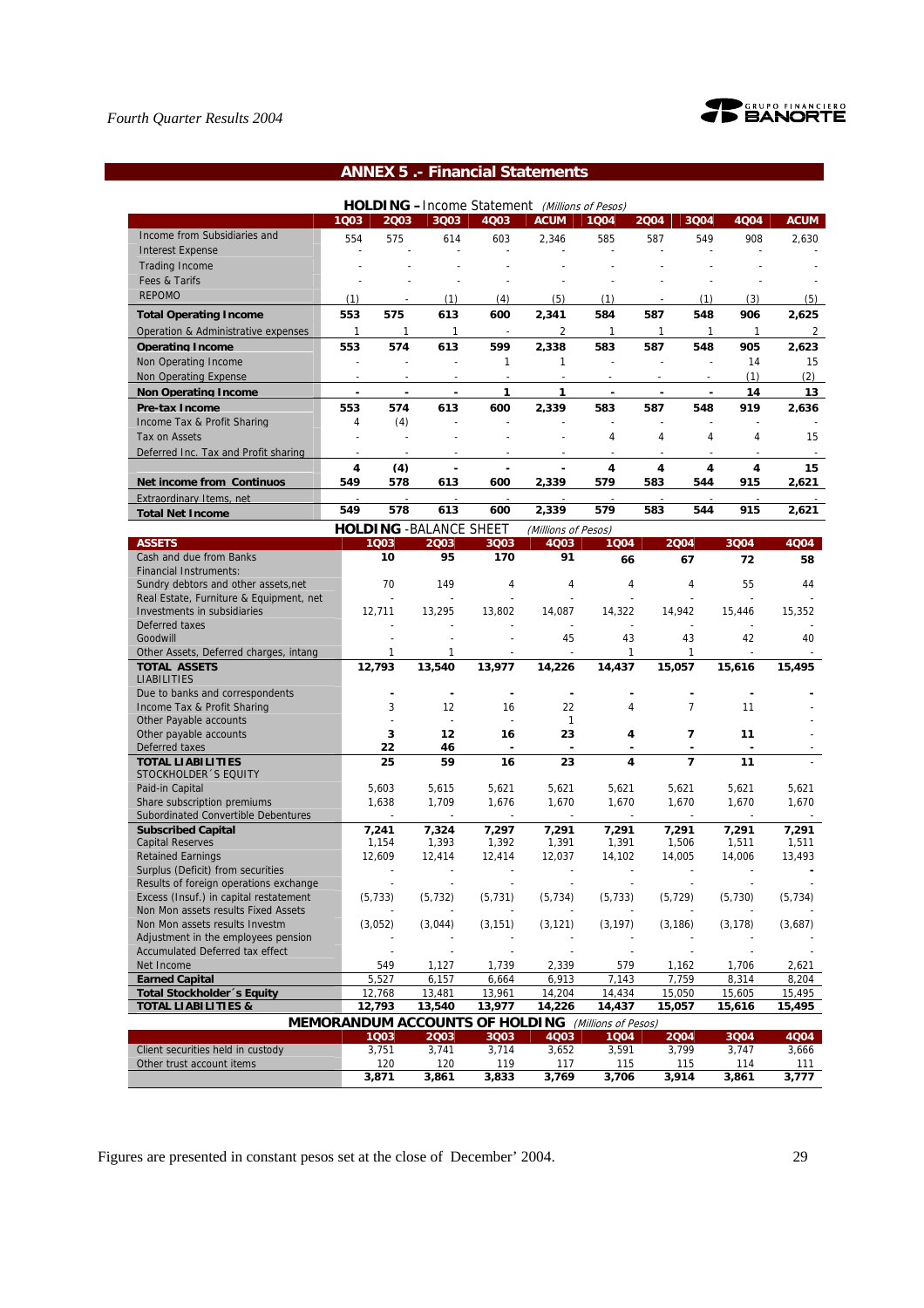

| <b>GRUPO FINANCIERO BANORTE-CONSOLIDATED INCOME STATEMENT</b> |           |              |                          |                          |                |           |                |           | (Millions of Pesos) |              |
|---------------------------------------------------------------|-----------|--------------|--------------------------|--------------------------|----------------|-----------|----------------|-----------|---------------------|--------------|
| <b>NET INTEREST INCOME</b>                                    | 1Q03      | 2003         | 3Q03                     | 4Q03                     | <b>ACUM</b>    | 1004      | 2004           | 3Q04      | 4Q04                | <b>ACUM</b>  |
| Interest Income                                               | 7,154     | 5,657        | 4,781                    | 5,216                    | 22,807         | 5,350     | 5,819          | 6,519     | 7,125               | 24,814       |
| <b>Interest Expense</b>                                       | 4,845     | 3,606        | 2,853                    | 3,145                    | 14,449         | 3,306     | 3,648          | 3,952     | 4,394               | 15,300       |
| Loan Fees                                                     | 201       | 203          | 200                      | 221                      | 824            | 165       | 116            | 121       | 167                 | 569          |
| <b>Fees Paid</b>                                              | 10        | 15           | 16                       | 14                       | 56             | 20        | 22             | 22        | 24                  | 88           |
| Net Interest Income (NII)                                     | 2,499     | 2,238        | 2,111                    | 2,277                    | 9,126          | 2,188     | 2,266          | 2,667     | 2,874               | 9,995        |
| Repomo-Margin                                                 | 16        | 13           | $\overline{7}$           | 22                       | 58             | 1         |                | (45)      | (94)                | (138)        |
| <b>NII after Repomo</b>                                       | 2,515     | 2,252        | 2,118                    | 2,299                    | 9,184          | 2,189     | 2,266          | 2,622     | 2,780               | 9,857        |
| Loan Loss Provisions                                          | 255       | 368          | 175                      | (1)                      | 797            | 123       | 309            | 323       | 347                 | 1,103        |
| Loss Sharing Provisions                                       | 33        | 15           | $\overline{c}$           | 6                        | 56             | 12        | 20             | 33        | 25                  | 90           |
| <b>NII after Provisions</b>                                   | 2,227     | 1.868        | 1,942                    | 2,294                    | 8,331          | 2,053     | 1,938          | 2,265     | 2,408               | 8,665        |
| <b>Fund transfers</b>                                         | 46        | 47           | 48                       | 46                       | 187            | 58        | 48             | 45        | 40                  | 191          |
| Account management                                            | 159       | 176          | 197                      | 217                      | 749            | 195       | 229            | 280       | 271                 | 976          |
| Fiduciary                                                     | 49        | 42           | 48                       | 48                       | 188            | 45        | 50             | 49        | 47                  | 191          |
| Income from Loan Portfolios Acquired                          | 174       | 130          | 165                      | 278                      | 746            | 175       | 149            | 203       | 157                 | 684          |
| <b>Electronic Banking Services</b>                            | 69        | 60           | 63                       | 82                       | 274            | 77        | 94             | 108       | 145                 | 424          |
| <b>Credit Card</b>                                            | 159       | 168          | 166                      | 197                      | 690            | 285       | 312            | 313       | 266                 | 1,176        |
| Fees from FOBAPROA                                            | 51        | 35           | 270                      | 147                      | 503            | 91        | 99             | 145       | 75                  | 410          |
| Other fees                                                    | 458       | 430          | 555                      | 452                      | 1,895          | 562       | 431            | 449       | 434                 | 1,876        |
| Fees on services,                                             | 1,165     | 1,090        | 1,512                    | 1,467                    | 5,233          | 1,488     | 1,412          | 1,591     | 1,436               | 5,928        |
| <b>Fund transfers</b>                                         |           |              |                          |                          |                |           |                |           |                     |              |
| Other fees                                                    | 118       | 130          | 141                      | 143                      | 532            | 138       | 131            | 116       | 123                 | 508          |
| Expenses from Loan Portfolios Acquired                        | 117       | 78           | 113                      | 18                       | 327            | 118       | 99             | 141       | 100                 | 458          |
| Fees paid,                                                    | 235       | 208          | 254                      | 162                      | 859            | 256       | 230            | 256       | 223                 | 966          |
| Foreign exchange                                              | 90        | 128          | 108                      | 89                       | 415            | 129       | 156            | 63        | 42                  | 390          |
| Securities -Realized gains                                    | 157       | 379          | 107                      |                          | 643            | 331       | (108)          | 78        | 181                 | 483          |
| Securities- Unrealized gains                                  | (4)       | (39)         | 61                       | (43)                     | (24)           | 14        | 40             | (30)      | (8)                 | 16           |
| <b>Market-related Income</b>                                  | 243       | 468          | 276                      | 46                       | 1,034          | 475       | 88             | 111       | 215                 | 889          |
| <b>Total Non Interest Income</b>                              | 1,173     | 1,350        | 1,533                    | 1,352                    | 5,408          | 1,706     | 1,270          | 1,446     | 1,428               | 5,850        |
| <b>Total Operating Income</b>                                 | 3,400     | 3,218        | 3,475                    | 3,646                    | 13,739         | 3,760     | 3,208          | 3,711     | 3,836               | 14,515       |
| Personnel                                                     | 1,165     | 1,068        | 1,102                    | 1,060                    | 4,395          | 1,184     | 1,106          | 1,338     | 1,070               | 4,698        |
| <b>Professional Fees</b>                                      | 90        | 123          | 135                      | 109                      | 457            | 121       | 124            | 134       | 132                 | 512          |
| Administrative and Promotion Expenses                         | 686       | 714          | 809                      | 880                      | 3,089          | 764       | 750            | 775       | 675                 | 2,965        |
| Rents, depreciation and amortization                          | 377       | 407          | 431                      | 446                      | 1,662          | 443       | 430            | 418       | 456                 | 1,748        |
| Taxes, other than income tax                                  | 153       | 169          | 169                      | 213                      | 704            | 179       | 167            | 130       | 23                  | 499          |
| <b>Contributions to IPAB</b>                                  | 191       | 191          | 193                      | 196                      | 772            | 187       | 188            | 195       | 190                 | 760          |
| Corporate expenses Recoveries                                 |           |              |                          |                          | $\overline{a}$ |           |                |           |                     |              |
| <b>Non-Interest Expense</b>                                   | 2,663     | 2,672        | 2,840                    | 2,905                    | 11,080         | 2,878     | 2,766          | 2,991     | 2,548               | 11,183       |
| <b>Operating Income</b>                                       | 737       | 547          | 635                      | 741                      | 2,659          | 881       | 442            | 720       | 1.289               | 3,332        |
| <b>Other Revenues</b>                                         | 593       | 373          | 859                      | 654                      | 2,479          | 451       | 503            | 460       | 443                 | 1,857        |
| Foreign exchange                                              | ÷,        | ÷,           | .,                       | $\overline{\phantom{a}}$ | $\overline{a}$ | ÷,        | $\overline{a}$ |           | ÷,                  |              |
| <b>Recoveries</b>                                             | 23        | 71           | 70                       | 22                       | 186            | 23        | 209            | 29        | 50                  | 311          |
| Repomo-other revenues                                         | 6         | $\mathbf{1}$ | 4                        | 14                       | 25             | 8         | 1              | 7         | 12                  | 28           |
| <b>Non Operating Income</b>                                   | 622       | 446          | 932                      | 690                      | 2,690          | 482       | 712            | 496       | 506                 | 2,197        |
| Other Expense<br>Foreign exchange                             | (676)     | (349)        | (788)                    | (644)                    | (2, 457)       | (515)     | (449)          | (458)     | (422)               | (1, 844)     |
| Repomo-other Expenses                                         |           |              | (2)                      |                          | (2)            |           |                |           |                     |              |
| <b>Non Operating Expense</b>                                  | (90)      | (31)         | (62)                     | (170)                    | (352)          | (145)     | (9)            | (93)      | (141)               | (388)        |
| Non Operating Income (Expense), net                           | (766)     | (380)        | (852)                    | (814)                    | (2,812)        | (660)     | (458)          | (551)     | (563)               | (2, 232)     |
| <b>Pre-tax Income</b>                                         | (145)     | <u>66</u>    | 80                       | (124)                    | (122)          | (178)     | 255            | (55)      | (57)                | (35)         |
| Income Tax                                                    | 592       | 613<br>44    | 715                      | 617                      | 2.537          | 703       | 697            | 665       | 1.232               | 3.297        |
|                                                               |           |              | 73                       | 12                       | 198            | 76        | 33             | 70        | 18                  | 197          |
|                                                               | 69        |              |                          |                          |                |           |                |           |                     |              |
| Profit sharing                                                | 26        | 26           | 32                       | 39                       | 123            | 76        | 55             | 42        | 66                  | 239          |
| Tax on Assets                                                 | 9         | 12           | 11                       | 8                        | 41             | 18        | 17             | 14        | 14                  | 62           |
| Deferred Inc. Tax and Profit sharing                          | (38)      | (19)         | (20)                     | (28)                     | (105)          | (11)      | 1              | 13        | 213                 | 216          |
|                                                               | 66        | 63           | 97                       | 31                       | 257            | 159       | 107            | 139       | 310                 | 714          |
| Net Income before subsidiaries                                | 526       | 550          | 618                      | 586                      | 2,280          | 545       | 590            | 526       | 922                 | 2,582        |
| Subsidiaries 'net income                                      | 73        | 55           | 49                       | 35                       | 212            | 86        | 23             | 72        | 41                  | 222          |
| Net Income from continuos operations                          | 599       | 604          | 667                      | 622                      | 2,491          | 631       | 613            | 598       | 963                 | 2,805        |
| Extraodinary items, net                                       | Ĭ.        | 1            | $\overline{\phantom{a}}$ | $\overline{\phantom{a}}$ | 1              |           |                |           |                     |              |
| <b>Minority Interest</b><br><b>TOTAL NET INCOME</b>           | 50<br>549 | 27<br>578    | 54<br>613                | 22<br>600                | 153<br>2,339   | 52<br>579 | 30<br>583      | 54<br>544 | 47<br>915           | 184<br>2,621 |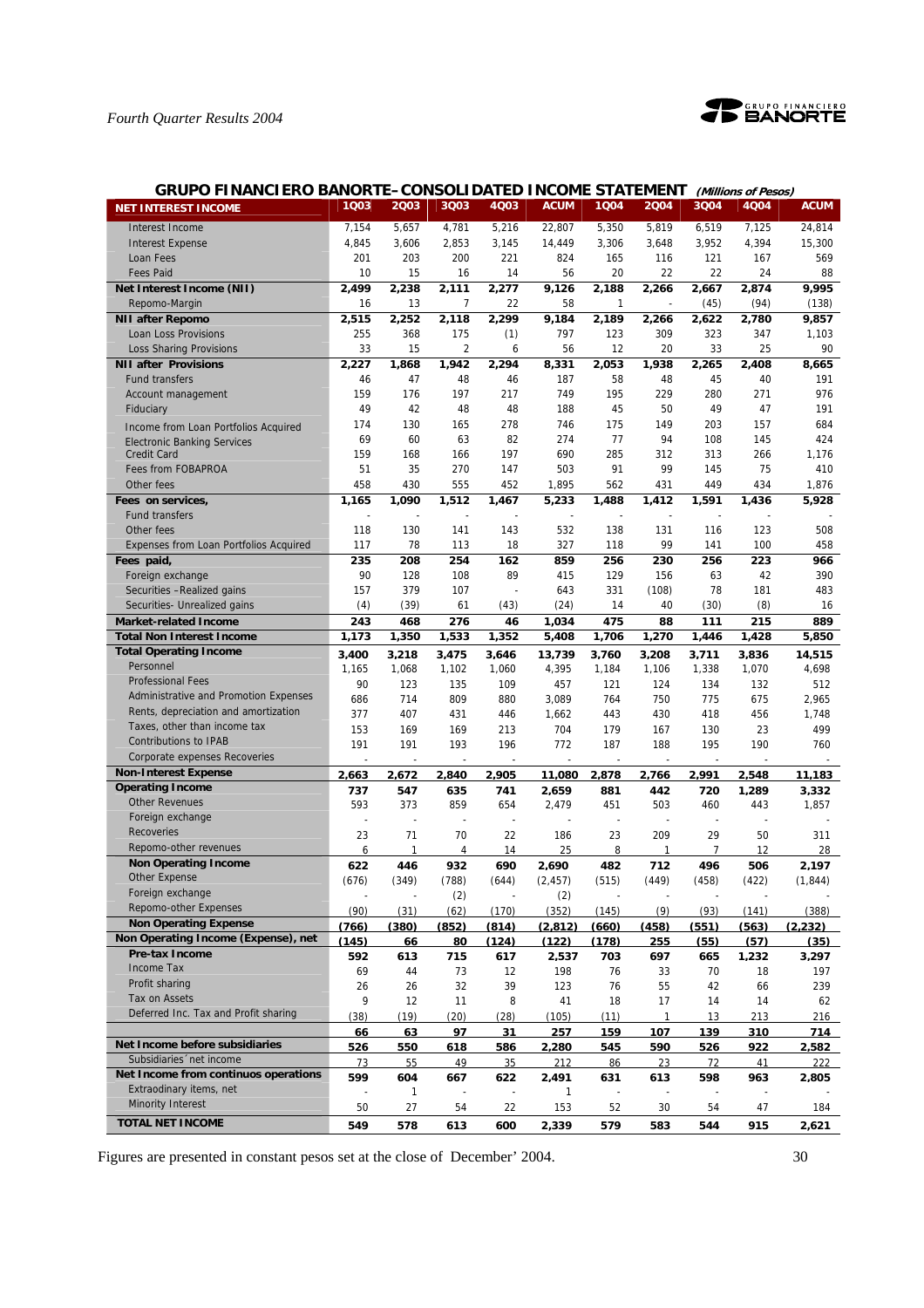

| <b>GRUPO FINANCIERO BANORTE-</b> CONSOLIDATED BALANCE SHEET |         |              |                          |         |                |         | (Millions of Pesos) |         |
|-------------------------------------------------------------|---------|--------------|--------------------------|---------|----------------|---------|---------------------|---------|
| <b>ASSETS</b>                                               | 1003    | 2003         | 3Q03                     | 4003    | 1004           | 2004    | 3004                | 4Q04    |
| <b>Cash and due from Banks</b>                              | 24,138  | 27,737       | 32,018                   | 32,419  | 31,544         | 34,804  | 33,305              | 39,365  |
| <b>Negotiable Instruments</b>                               | 4,350   | 4,263        | 4,405                    | 9,751   | 5,702          | 6,185   | 6,721               | 10,650  |
| Securities held for sale                                    | 1,430   | 1,430        | 200                      | 253     | 618            | 425     | 184                 | 242     |
| Securities held to maturity                                 | 9,105   | 9,890        | 11,376                   | 9,878   | 11,142         | 10,687  | 10,332              | 9,006   |
| <b>Financial Instruments:</b>                               | 14,885  | 15,583       | 15,981                   | 19,883  | 17,461         | 17,297  | 17,237              | 19,898  |
| Non-assigned securities to pay                              |         | $\mathbf{1}$ | 66                       | 1       | $\overline{7}$ | 51      |                     |         |
| Repurchase agreements, net                                  | 171     | 47           | 175                      | 54      | 145            | 67      | 99                  | 50      |
| Operations with collateral                                  |         |              |                          |         |                |         |                     |         |
| Futures receivable, net                                     |         |              |                          |         |                |         |                     |         |
| Options and derivatives, net                                | 16      | $\mathbf{1}$ |                          | 3       | $\overline{7}$ | 25      | 6                   | 5       |
| <b>Repos &amp; Derivatives:</b>                             | 186     | 49           | 242                      | 58      | 159            | 143     | 106                 | 56      |
| Commercial                                                  | 35,669  | 37,116       | 37,796                   | 40,237  | 39,227         | 41,246  | 42,601              | 46,417  |
| <b>Financial Intermediaries</b>                             | 2,318   | 2,372        | 2.531                    | 2,670   | 2,419          | 2,481   | 2,453               | 399     |
| Consumer                                                    | 6,423   | 7,286        | 8,298                    | 9,131   | 9,876          | 10,593  | 11,034              | 11,410  |
| Mortgage                                                    | 13,308  | 13,913       | 14,656                   | 15,517  | 16,098         | 17,023  | 17,794              | 18,523  |
| <b>Goverment Entities</b>                                   | 93,048  | 92,729       | 90,968                   | 82,449  | 80,151         | 77,692  | 76,732              | 18,616  |
| Fobaproa                                                    | 7,131   | 7,167        | 7,134                    | 7,049   | 6,983          | 7,045   | 7,030               | 6,948   |
| <b>Fiduciary collection rights</b>                          |         |              | $\overline{\phantom{a}}$ |         |                |         |                     |         |
| <b>Performing Loans</b>                                     | 157,897 | 160,583      | 161,383                  | 157,053 | 154,756        | 156,080 | 157,644             | 102,313 |
| Commercial                                                  | 2,090   | 2,547        | 2,041                    | 2,017   | 2,033          | 1,211   | 989                 | 632     |
| <b>Financial Intermediaries</b>                             |         |              |                          |         |                |         |                     |         |
| Consumer                                                    | 358     | 368          | 414                      | 484     | 502            | 437     | 512                 | 339     |
| Mortgage                                                    | 1,275   | 1,316        | 1,243                    | 1,247   | 1,245          | 1,310   | 1,353               | 820     |
| <b>Goverment Entities</b>                                   | 9       | 9            | 9                        | 9       | 9              | 16      | 15                  | 13      |
| <b>Past Due Loans</b>                                       | 3,730   | 4,239        | 3,706                    | 3,757   | 3,789          | 2,973   | 2,869               | 1,804   |
| <b>Total Loans</b>                                          | 161,628 | 164,821      | 165,089                  | 160,810 | 158,545        | 159,053 | 160,512             | 104,117 |
| Preventive loan loss reserves                               | 4,725   | 4,890        | 4,700                    | 4,551   | 4,809          | 3,886   | 3,676               | 2,752   |
| <b>Net Loan Portfolio</b>                                   | 156,903 | 159,931      | 160,389                  | 156,258 | 153,736        | 155,167 | 156,837             | 101,365 |
| <b>Credit Assets Portfolio</b>                              | 1,892   | 1,804        | 1,678                    | 2,178   | 2,024          | 1,935   | 1,769               | 2,149   |
| Sundry debtors and other assets, net                        | 2,737   | 4,171        | 4,683                    | 2,352   | 3,433          | 4,091   | 3,598               | 2,859   |
| Foreclosed assets, net                                      | 1,262   | 1,294        | 1,252                    | 1,185   | 1,076          | 1,074   | 970                 | 365     |
| Real Estate, Furniture & Equipment, net                     | 6,165   | 6,091        | 5,978                    | 6,024   | 5,903          | 5,752   | 5,572               | 5,941   |
| Investments in subsidiaries                                 | 1,594   | 1,631        | 1,672                    | 1,797   | 1,849          | 1,868   | 1,885               | 1,877   |
| Deferred taxes                                              | 945     | 922          | 1,019                    | 1,023   | 1,020          | 1,010   | 993                 | 678     |
| Goodwill                                                    |         |              | $\blacksquare$           |         |                |         |                     |         |
| Deferred charges & Intangibles                              | 1,599   | 1,927        | 1,548                    | 1,629   | 1,568          | 1,489   | 1,412               | 1,667   |
| UDIS Mortgage loans reserve coverage                        |         |              |                          |         |                |         |                     |         |
| <b>Other Assets</b>                                         | 16,193  | 17,841       | 17,829                   | 16,187  | 16,873         | 17,219  | 16,199              | 15,536  |
| <b>TOTAL ASSETS</b>                                         | 212,306 | 221,140      | 226,459                  | 224,805 | 219,773        | 224,630 | 223,683             | 176,220 |

## **GRUPO FINANCIERO BANORTE–** CONSOLIDATED BALANCE SHEET (Millions of Pesos)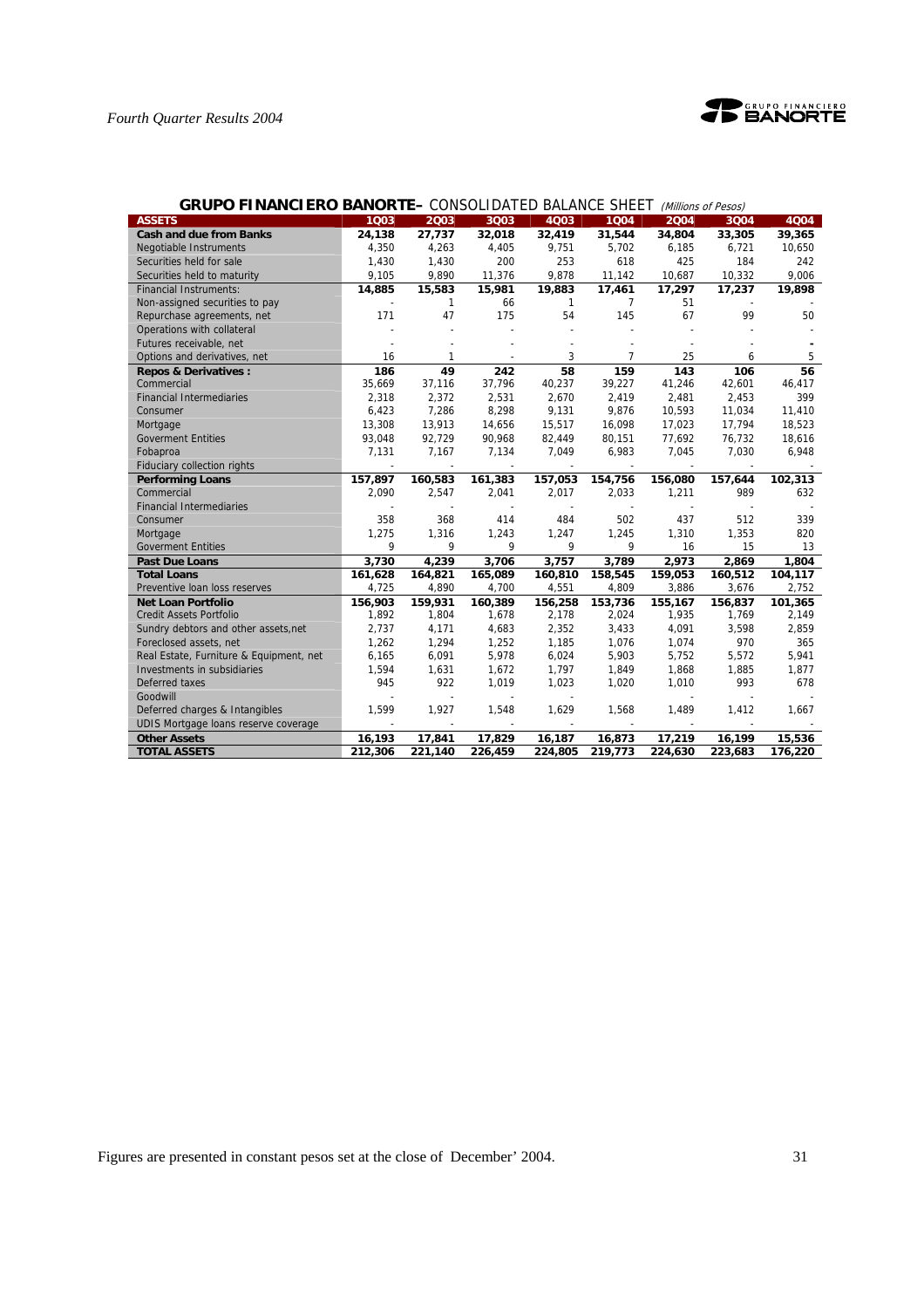

| <b>GRUPO FINANCIERO BANORTE - CONSOLIDATED BALANCE SHEET</b> |          |              |          |              |          | (Millions of Pesos) |          |          |
|--------------------------------------------------------------|----------|--------------|----------|--------------|----------|---------------------|----------|----------|
| <b>LIABILITIES</b>                                           | 1003     | 2003         | 3Q03     | 4Q03         | 1004     | 2004                | 3Q04     | 4Q04     |
| <b>Demand Deposits</b>                                       | 56,640   | 59.826       | 61,380   | 69,764       | 64.360   | 66,222              | 66,245   | 65,270   |
| <b>Time Deposits</b>                                         | 108,359  | 101,648      | 110,327  | 101,533      | 101,546  | 106,457             | 99,598   | 63,128   |
| <b>Bonds</b>                                                 | 1,433    | 285          |          |              |          |                     |          |          |
| <b>Deposits</b>                                              | 166,432  | 161,759      | 171,707  | 171,298      | 165,906  | 172,679             | 165,843  | 128,398  |
| Demand                                                       | 6,135    | 14,168       | 4,276    | 4,996        | 6,168    | 3,535               | 5,506    | 4,614    |
| Short term                                                   | 5,074    | 9,470        | 13,277   | 14,202       | 8,864    | 11,478              | 11,054   | 6,803    |
| Long term                                                    | 12,812   | 12,231       | 12,074   | 11,716       | 11,667   | 11,313              | 10,960   | 11,617   |
| Due to banks and correspondents                              | 24,020   | 35,869       | 29,627   | 30,914       | 26,699   | 26,327              | 27,519   | 23,034   |
| Non-assigned securities to pay                               |          | $\mathbf{1}$ | 49       | $\mathbf{1}$ | 8        | 29                  |          |          |
| Repurchase agreements, net                                   | 54       | 26           | 130      | 226          | 84       | 40                  | 107      | 76       |
| Operations with collateral                                   |          |              |          |              |          |                     |          |          |
| Futures receivable, net                                      |          |              |          |              |          |                     |          |          |
| Options and derivatives, net                                 | 1,011    | 981          | 1,524    | 13           | 3        | 1                   | 3        | 9        |
| <b>Repos &amp; Derivatives:</b>                              | 1,066    | 1,008        | 1,704    | 241          | 96       | 70                  | 110      | 85       |
| Income Tax & Profit Sharing                                  | 267      | 179          | 279      | 281          | 276      | 228                 | 280      | 288      |
| Other Payable accounts                                       | 3,840    | 4,984        | 5,114    | 3,980        | 4,967    | 4,366               | 8,466    | 3,387    |
| Other payable accounts                                       | 4,106    | 5,163        | 5,393    | 4,261        | 5,244    | 4,594               | 8,747    | 3,675    |
| Subordinated non Convertible Debenture                       | 2,919    | 2,815        | 2,934    | 2,880        | 6,362    | 4,838               | 4,739    | 4,610    |
| <b>Deferred Taxes</b>                                        |          |              |          |              |          |                     |          |          |
| Deferred credits                                             | 52       | 75           | 114      | 68           | 54       | 62                  | 55       | 48       |
| <b>TOTAL LIABILITIES</b>                                     | 198,595  | 206,689      | 211,479  | 209,662      | 204,360  | 208,571             | 207,014  | 159,850  |
| <b>STOCKHOLDER 'S EQUITY</b>                                 |          |              |          |              |          |                     |          |          |
| Paid-in Capital                                              | 5,603    | 5,615        | 5,621    | 5,621        | 5,621    | 5,621               | 5,621    | 5,621    |
| Share subscription premiums                                  | 1,638    | 1,709        | 1,676    | 1,670        | 1,670    | 1,670               | 1,670    | 1,670    |
| Subordinated Convertible Debentures                          |          |              |          |              |          |                     |          |          |
| <b>Subscribed Capital</b>                                    | 7,241    | 7,324        | 7,297    | 7,291        | 7,291    | 7,291               | 7,291    | 7,291    |
| <b>Capital Reserves</b>                                      | 1,154    | 1,393        | 1,392    | 1,391        | 1,391    | 1,506               | 1,511    | 1,511    |
| <b>Retained Earnings</b>                                     | 12,609   | 12,414       | 12,414   | 12,037       | 14,102   | 14,005              | 14,006   | 13,493   |
| Surplus (Deficit) from securities                            |          |              |          |              |          |                     |          |          |
| Results of foreign operations exchange                       |          |              |          |              |          |                     |          |          |
| Excess (Insuf.) in capital restatement                       | (5, 733) | (5, 732)     | (5, 731) | (5, 734)     | (5, 733) | (5, 729)            | (5,730)  | (5, 734) |
| Non Mon assets results Fixed Assets                          |          |              |          |              |          |                     |          |          |
| Non Mon assets results Investm                               | (3,052)  | (3,044)      | (3, 151) | (3, 121)     | (3, 197) | (3, 186)            | (3, 178) | (3,687)  |
| Adjustment in the employees pension                          |          |              |          |              |          |                     |          |          |
| Accumulated Deferred tax effect                              |          |              |          |              |          |                     |          |          |
| Net Income                                                   | 549      | 1,127        | 1,739    | 2,339        | 579      | 1,162               | 1,706    | 2,621    |
| <b>Earned Capital</b>                                        | 5,527    | 6,157        | 6,664    | 6,913        | 7,143    | 7,759               | 8,314    | 8,204    |
| <b>Minority Holdings</b>                                     | 943      | 970          | 1,020    | 940          | 979      | 1,009               | 1,064    | 874      |
| Total Stockholder 's Equity                                  | 13,710   | 14,451       | 14,981   | 15,143       | 15,412   | 16,059              | 16,669   | 16,369   |
| <b>TOTAL LIABILITIES &amp;</b>                               | 212,306  | 221,140      | 226,459  | 224,805      | 219,773  | 224,630             | 223,683  | 176,220  |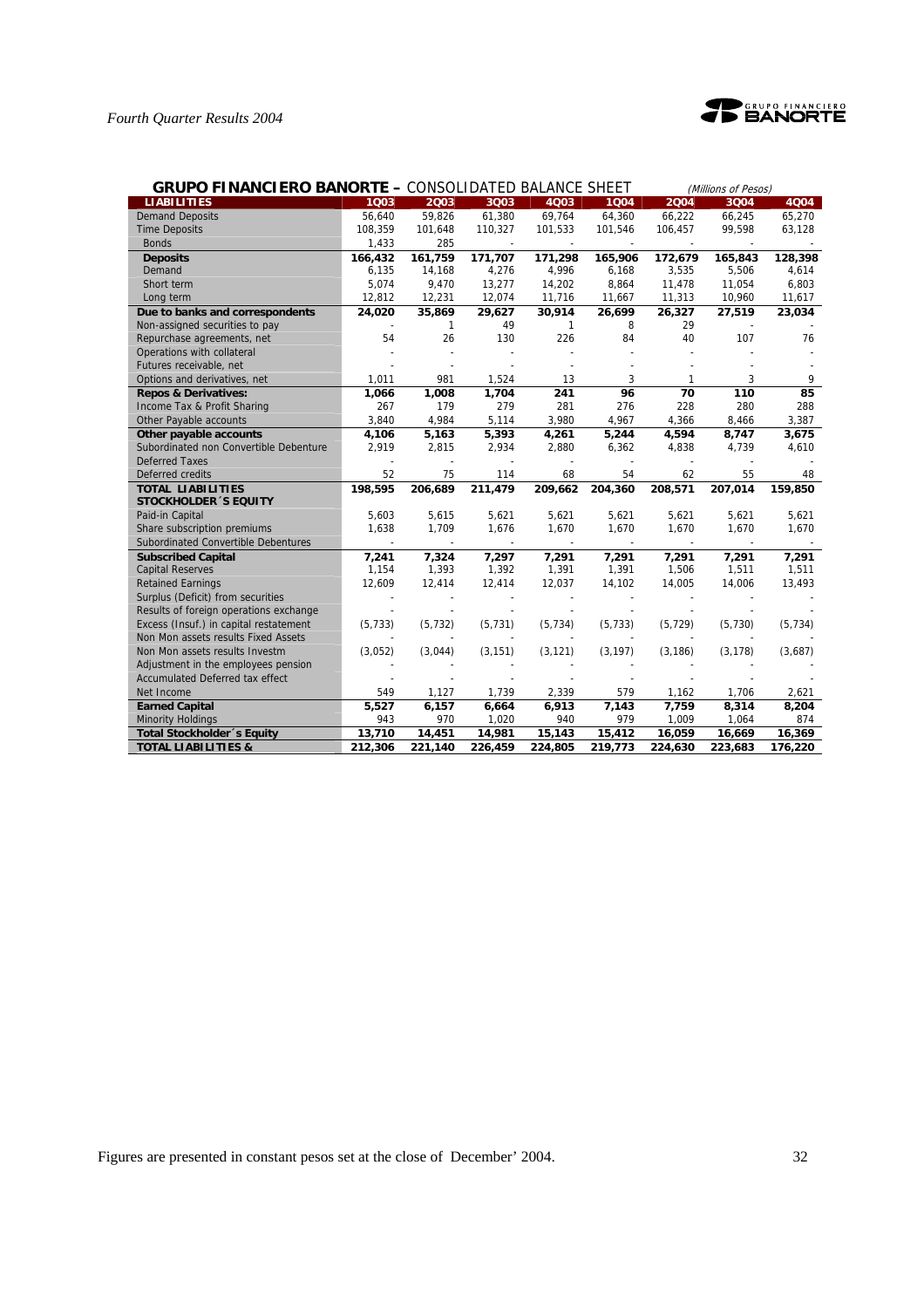

| MEMORANDUM ACCOUNTS OF GRUPO FINANCIERO BANORTE CONSOLIDATED |  |  |
|--------------------------------------------------------------|--|--|
|                                                              |  |  |

| (Millions of Pesos)                         | 1Q03       | 2003       | 3Q03           | 4Q03      | 1004           | 2004           | 3Q04           | 4Q04       |
|---------------------------------------------|------------|------------|----------------|-----------|----------------|----------------|----------------|------------|
| ONBEHALF OF THIRD PARTY                     |            |            |                |           |                |                |                |            |
| Customers' banks                            | 1          | 17         | 7              | 5         | 26             | 9              | 68             | 8          |
| Dividends receivable from customers         |            |            |                |           |                |                |                |            |
| Interest receivable from customers          |            |            |                |           |                |                |                |            |
| Liquidation of customer transactions        | 15,002     | (24)       | (109)          | (8)       | (19)           | 108            | 50             | 10         |
| <b>Customer loans</b>                       |            |            |                |           |                |                |                |            |
| Liquidation with foreign currencies of      |            |            |                |           |                |                |                |            |
| Margin accounts in futures operations       |            |            |                |           |                |                |                |            |
| Other current accounts                      |            |            |                |           |                |                |                |            |
| <b>CUSTOMERS CURRENT ACCOUNT</b>            | 15,003     | (7)        | (103)          | (3)       | 7              | 116            | 118            | 17         |
| Client securities held in custody           | 122,868    | 135,205    | 142,309        | 155,185   | 169,955        | 159,830        | 104,040        | 106,766    |
| Securities and documents received in        | 1          |            | 1              |           |                |                | 5              |            |
| Client securities abroad                    |            |            |                |           |                |                |                |            |
| <b>CLIENT SECURITIES</b>                    | 122,869    | 135,205    | 142,310        | 155,185   | 169,955        | 159,830        | 104,045        | 106,766    |
| Repurchase operations for customers         | 24,645     | 27,063     | 22,250         | 18,264    | 23,206         | 20,974         | 29,349         | 29,294     |
| <b>Clients securities loans</b>             | 1          |            |                |           |                |                |                |            |
| Purchase of Futures & forward contracts     |            |            |                |           |                |                |                |            |
| Sale of futures and forward contracts       |            |            |                |           |                |                |                |            |
| Purchasing operations (option price)        | 52         | 47         | $\overline{7}$ | 9         | $\overline{2}$ | $\overline{2}$ | $\overline{2}$ |            |
| Sales operations (option price)             |            |            |                |           |                |                |                |            |
| Purchase of derivative packages             |            |            |                |           |                |                |                |            |
| Sale of derivative packages                 |            |            |                |           |                |                |                |            |
| <b>Administration trusts</b>                | 2,487      | 2,651      | 2,254          | 2,514     | 2,608          | 2,298          | 1,758          | 1.700      |
| <b>TRANSACTIONS ON BEHALF CLIENT</b>        | 27,186     | 29,761     | 24,511         | 20,786    | 25,816         | 23,274         | 31,109         | 30,994     |
| TOTAL ON BEHALF OF THIRD PARTY              | 165,058    | 164,959    | 166,719        | 175,968   | 195,779        | 183,220        | 135,272        | 137,777    |
| Signature guarantees granted                |            |            |                | 34        | 34             | 63             | 62             | 60         |
| Issuing of irrevocable letters of credit    | 948        | 1,013      | 1,082          | 822       | 1,393          | 1,443          | 1,750          | 2,294      |
| Property in trust and guardianship          | 86,141     | 87,748     | 88,842         | 86,814    | 90,558         | 86,830         | 72,587         | 61,446     |
| Assets held in custody or in administration | 145,768    | 139,758    | 129,670        | 114,926   | 118,422        | 123,203        | 114,725        | 76,582     |
| Amounts committed to operations with        | 6,226      | 6,633      | 6,931          | 7,109     | 7,677          | 7,971          | 4,477          | 419        |
| In Transit drafts                           |            |            |                |           |                |                |                |            |
| Certificates of Deposit in circulation      | 477        | 610        | 590            | 721       | 582            | 648            | 746            | 644        |
| Secured Credit Cards from the company       |            |            |                |           |                |                |                |            |
| Securities given to the company in custody  | 107        | 201        | 262            | 241       | 258            | 276            | 155            | 254        |
| Government securities in custody of the     |            | 7          |                | 1         | 11             | 1              | 89             | 46         |
| Securities given to the company on          |            |            |                |           |                |                |                |            |
| Securities outside the country              |            |            |                |           |                |                |                |            |
| Liquidations with foreign currencies abroad |            |            |                |           |                |                |                |            |
| Debits to the contingency fund              |            |            |                |           |                |                |                |            |
| Other contingent obligations                | 17,314     | 17,566     | 17,479         | 18,696    | 15,816         | 13,090         | 12,797         | 8,208      |
| Banking transactions on behalf of third-    | 51,657     | 51,955     | 52,276         | 57,840    | 54,818         | 64,424         | 64,345         | 80,639     |
| Investments in funds for the retirem.saving | 242        | 253        | 261            | 261       |                |                |                |            |
| Integration of the credit portfolio         |            |            |                |           |                |                |                |            |
| Amounts contracted in derivative            | 6,824      | 7,114      | 8,064          | 10,986    | 10,747         | 17,851         | 25,378         | 27,081     |
| Other trust account items                   | 448,529    | 426,466    | 297,661        | 293,728   |                |                |                |            |
| <b>OWN ACCOUNT OPERATIONS</b>               | 764,232    | 739,324    | 603,118        | 592,179   | 300,317        | 315,800        | 297,111        | 257,671    |
| Repurchase agreements                       |            |            |                |           |                |                |                |            |
| Securities to be received                   | 152,449    | 161,318    | 159,394        | 92,237    | 122,975        | 106,128        | 122,533        | 145,583    |
| (Less) Securities to be delivered           | (152, 263) | (161, 317) | (159, 221)     | (92, 438) | (122, 885)     | (106, 104)     | (122, 612)     | (145, 582) |
| <b>REPURCHASE TRANSACTIONS-</b>             | 186        | 1          | 173            | (201)     | 89             | 24             | (79)           | 1          |
| Securities to be received                   | 82,624     | 87,240     | 89,409         | 19,587    | 56,159         | 36,514         | 75,071         | 51,011     |
| (Less) securities to be delivered           | (82, 694)  | (87, 220)  | (89, 537)      | (19, 558) | (56, 188)      | (36, 510)      | (74, 999)      | (51, 038)  |
| <b>REPURCHASE TRANSACTIONS- SOLD</b>        | (70)       | 20         | (128)          | 28        | (29)           | 3              | 71             | (27)       |
| TOTAL ON OWN ACCOUNT                        | 764,348    | 739,345    | 603,163        | 592,006   | 300,378        | 315,828        | 297,103        | 257,645    |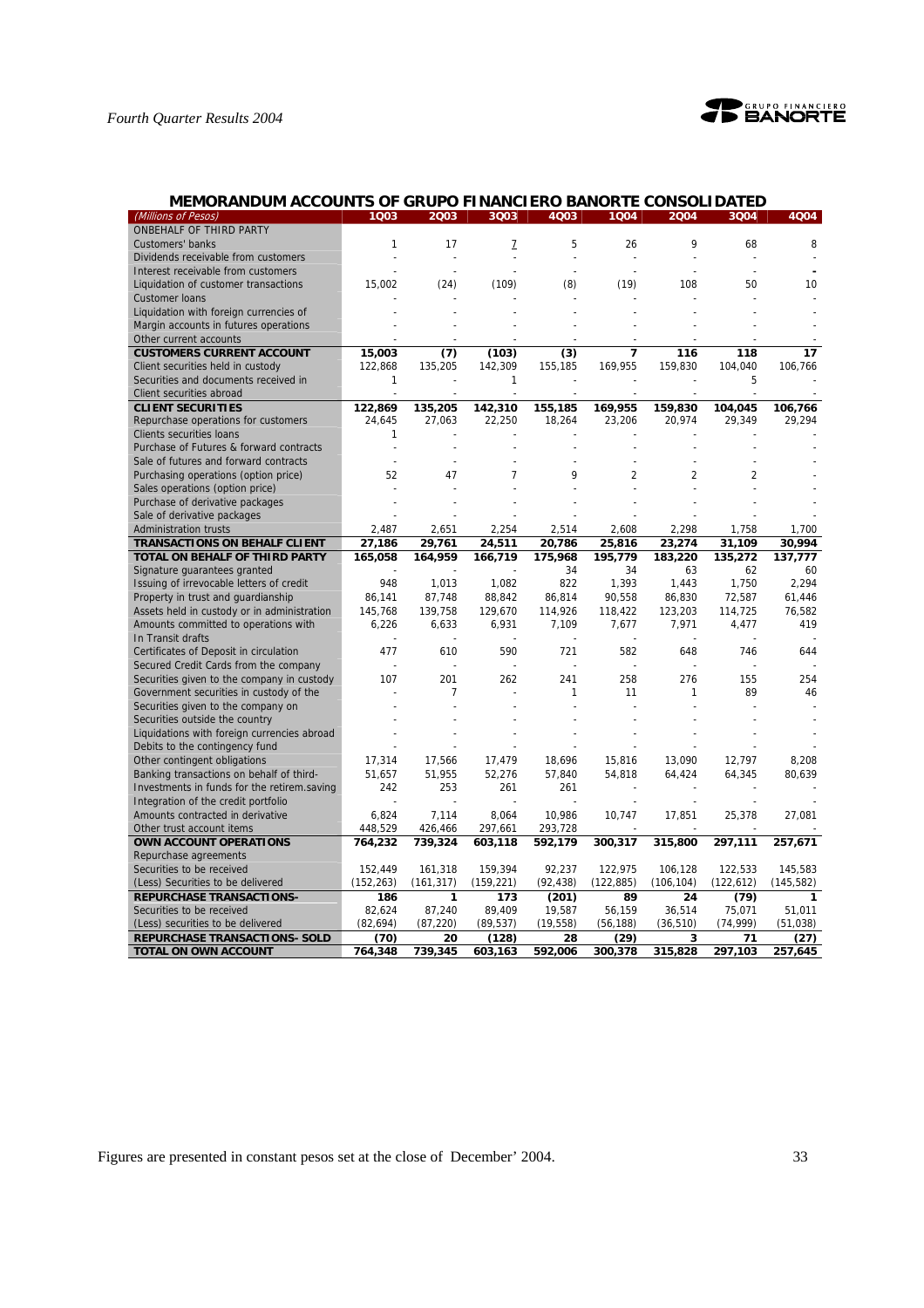

# **GRUPO FINANCIERO BANORTE CONSOLIDATED STATEMENT OF CASH FLOW**

JANUARY 1, 2004 –DECEMBER 31,2004

(Millions of Pesos)

| <b>CASH FLOW FROM OPERATING ACTIVITIES :</b>                                                                                 |                      |
|------------------------------------------------------------------------------------------------------------------------------|----------------------|
| <b>Net Income</b>                                                                                                            | 2,621                |
| Adjustments to Reconcile Net Income to Net Cash by Operating Activities                                                      |                      |
| Mark to Market Valuation Results                                                                                             | (17)                 |
| Provisions for loan losses                                                                                                   | 1.193                |
| Depreciation and amortization                                                                                                | 1,071                |
| <b>Defferred Taxes</b>                                                                                                       | 217                  |
| Provisions for Obligations                                                                                                   | 237                  |
| <b>Minoritary Interest</b>                                                                                                   | 184                  |
| Undistribuated Earnings of Subsidiaries                                                                                      | (222)                |
|                                                                                                                              | 2,660                |
| <b>Cash Flows From Investing Activities:</b>                                                                                 |                      |
| <b>Banks Deposits</b>                                                                                                        | (42,901)             |
| Decrease (Increase) loan portfolio                                                                                           | 53,702               |
| Decrease (Increase) credit assets portfolio<br>Decrease (Increase) treasury operations                                       | 28<br>$\overline{2}$ |
| Decrease (Increase) financial instruments                                                                                    | (153)                |
| Loans from banks and other entities                                                                                          | (7,881)              |
| Decrease (Increase) Deferred taxes                                                                                           | 129                  |
| Decrease (Increase) in accounts receivable and payable                                                                       | (1, 330)             |
| Charge off for sale of loans (CNBV circular No 601-11-34966)                                                                 | (259)                |
| Creation of provisions for non performing loans in Arrendadora Banorte, S.A. de C.V.<br>Net Resources provided by operations | (11)<br>1,327        |
|                                                                                                                              |                      |
| <b>Financial Activities:</b><br>Subordinated Debentures Issue and Interest                                                   |                      |
| Dividends Declared                                                                                                           | 1.730                |
| Issuance of stock                                                                                                            | (512)                |
| Merge of Seguros Generali México, S.A. de C.V.                                                                               | 5<br>17              |
| Net Resources provided by Investing activities                                                                               | 1.240                |
| <b>CASH FLOW FROM FINANCING ACTIVITIES:</b>                                                                                  |                      |
| <b>Fixed Assets increase</b>                                                                                                 | (633)                |
| Proceeds from issuance of common stock                                                                                       | (673)                |
| Decrease (Increase) Deferred charges or credits                                                                              |                      |
| Decrease (Increase) Foreclosed assets                                                                                        | (412)<br>820         |
| Charge offs of reposessed assets of Arrendadora Banorte, S.A. de C.V.                                                        |                      |
| Net Cash provided by financing activities                                                                                    | (4)<br>(902)         |
| Decrease (increase) in cash and due from banks                                                                               | 6,946                |
| Cash and due from banks at the beginning of the year                                                                         | 32,419               |
| Cash and due from banks at the end of the year                                                                               | 39,365               |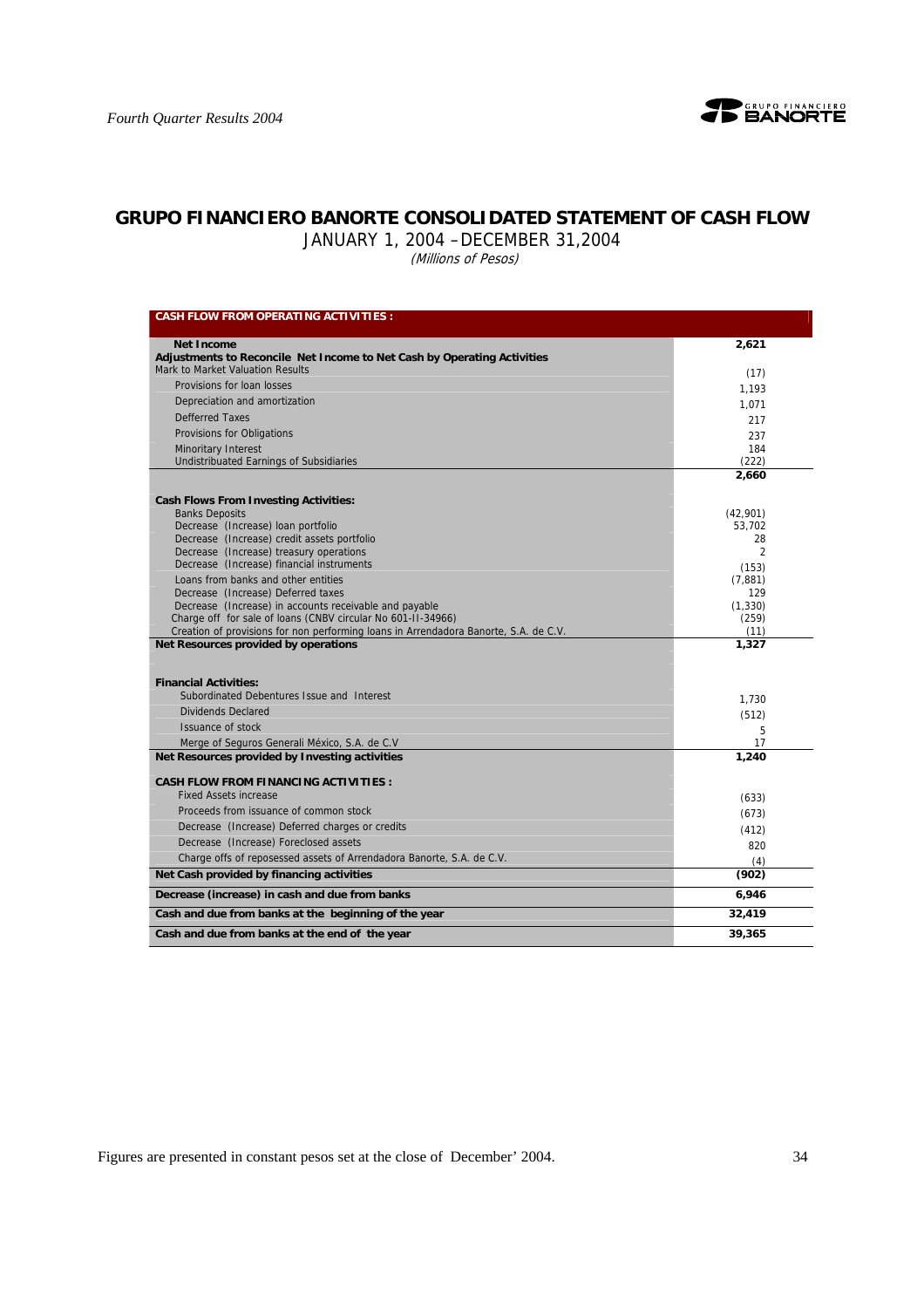

# **GRUPO FINANCIERO BANORTE CONSOLIDATED STATEMENTS OF CHANGES IN STOCKHOLDERS´ EQUITY JANUARY 1, 2004- DECEMBER 31, 2004.**

(Millions of Pesos)

|                                |                                          | <b>CONTRIBUATED CAPITAL</b>       |                   |
|--------------------------------|------------------------------------------|-----------------------------------|-------------------|
|                                | <b>Fixed Paid-in Capital</b><br>Variable | Paid-in Capital<br>Premium, Bonds | & oth. Securities |
| Balance as of December 31,2003 | 3,351                                    | 2.270                             | 1.670             |
| <b>Stock Changes</b>           |                                          |                                   |                   |
| Issuance of stock              |                                          |                                   |                   |
| <b>Profits Capitalization</b>  |                                          |                                   |                   |
| <b>Provisions Created</b>      |                                          |                                   |                   |
| <b>Total</b>                   |                                          |                                   |                   |
| <b>Total Income</b>            |                                          |                                   |                   |
| Total Income:                  |                                          |                                   |                   |
| Net Income                     |                                          | ۰                                 |                   |
| Results of assets holdings     |                                          |                                   |                   |
| <b>Minority Interest</b>       |                                          |                                   |                   |
| <b>Total</b>                   | -                                        | -                                 |                   |
| Balance as of December 31,2004 | 3,351                                    | 2,270                             | 1.670             |

|                                                          |                         |                      |                                                      | <b>EARNED CAPITAL</b>                                 |                                     |                                       |                                                             |
|----------------------------------------------------------|-------------------------|----------------------|------------------------------------------------------|-------------------------------------------------------|-------------------------------------|---------------------------------------|-------------------------------------------------------------|
|                                                          | Capital<br>Reserve<br>S | Retained<br>earnings | <b>Excess if</b><br>Insuf.<br>Capital<br>Restatement | Non Monetary<br><b>Assets Results</b><br>(Investment) | <b>Net</b><br>Income<br>of the year | <b>Minorit</b><br>ary<br>Intere<br>st | <b>Total</b><br><b>Stockholder</b><br>s <sup>2</sup> Equity |
| Balance as of December 31,2003                           | 1,391                   | 12,037               | (5, 734)                                             | (3, 121)                                              | 2,339                               | 940                                   | 15,143                                                      |
| <b>Stock Changes</b>                                     |                         |                      |                                                      |                                                       |                                     |                                       |                                                             |
| <b>Issuance of stock</b>                                 | 5                       |                      |                                                      |                                                       |                                     |                                       | 5                                                           |
| <b>Profits Capitalization</b>                            |                         | 2,339                |                                                      |                                                       | (2, 339)                            |                                       |                                                             |
| <b>Provisions Created</b>                                | 115                     | (115)                |                                                      |                                                       |                                     |                                       |                                                             |
| Dividends Declared                                       |                         | (512)                |                                                      |                                                       |                                     |                                       | (512)                                                       |
| <b>Total</b>                                             | 120                     | 1,713                |                                                      |                                                       | (2, 339)                            |                                       | (507)                                                       |
|                                                          |                         |                      |                                                      |                                                       |                                     |                                       |                                                             |
| <b>Total Income</b>                                      |                         |                      |                                                      |                                                       |                                     |                                       |                                                             |
| Total Income:                                            |                         |                      |                                                      |                                                       |                                     |                                       |                                                             |
| Net Income                                               |                         |                      |                                                      |                                                       | 2,621                               |                                       | 2,621                                                       |
| Results of assets holdings                               |                         |                      |                                                      | (566)                                                 |                                     |                                       | (566)                                                       |
| Charge off for sale of loans (CNBV circular No 601- II-  |                         | (259)                |                                                      |                                                       |                                     |                                       | (259)                                                       |
| 34966)                                                   |                         |                      |                                                      |                                                       |                                     |                                       |                                                             |
| Charge offs of reposessed assets and provisioning of non |                         | (15)                 |                                                      |                                                       |                                     |                                       | (15)                                                        |
| performing loan of Arrendadora Banorte S.A. de C.V.      |                         |                      |                                                      |                                                       |                                     |                                       |                                                             |
| Merge of Seguros Banorte Generali México, S.A. de C.V.   |                         | 17                   |                                                      |                                                       |                                     |                                       | 17                                                          |
| <b>Total</b>                                             | ٠                       | (257)                |                                                      | (566)                                                 | 2,621                               |                                       | 1,799                                                       |
| Minority Interest                                        |                         |                      |                                                      |                                                       |                                     | (66)                                  | (66)                                                        |
|                                                          |                         |                      |                                                      |                                                       |                                     |                                       |                                                             |
| Balance as of December 31,2004                           | 1,511                   | 13,493               | (5, 734)                                             | (3,687)                                               | 2,621                               | 874                                   | 16,369                                                      |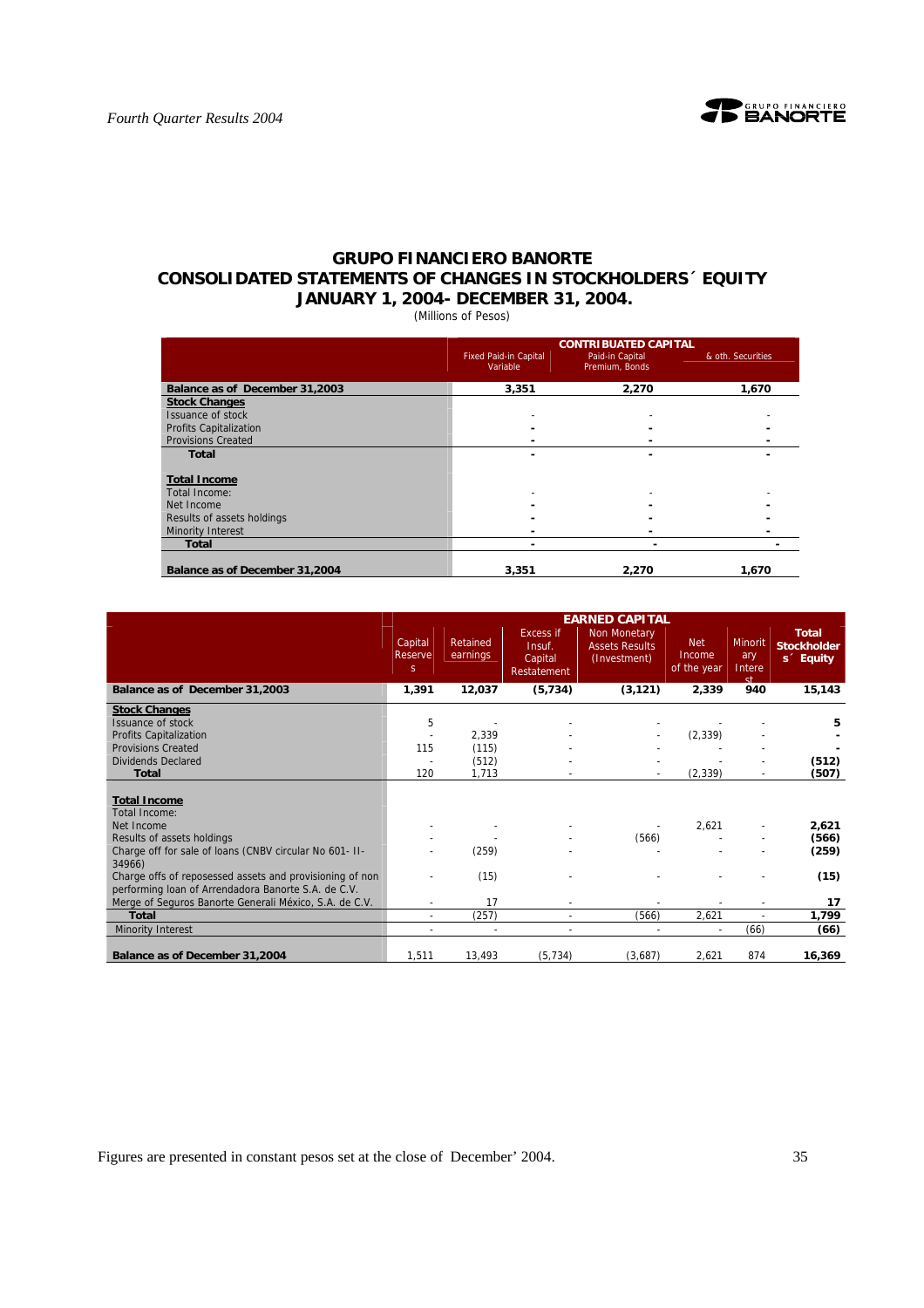



# **BANKING SECTOR- INCOME STATEMENT (\*) (Millions of Pesos)**

| <b>NET INTEREST INCOME</b>                                      | 1Q03      | 2003         | 3003      | 4Q03      | <b>ACUM</b> | 1Q04           | 2004         | 3Q04       | 4Q04       | <b>ACUM</b>  | % 4004         |
|-----------------------------------------------------------------|-----------|--------------|-----------|-----------|-------------|----------------|--------------|------------|------------|--------------|----------------|
|                                                                 |           |              |           |           |             |                |              |            |            |              | <b>VS 3004</b> |
| Interest Income                                                 | 7,009     | 5,505        | 4,574     | 4,974     | 22,061      | 5,131          | 5,608        | 6,250      | 6,820      | 23.809       | 9%             |
| <b>Interest Expense</b>                                         | 4,798     | 3,561        | 2,764     | 3,037     | 14,160      | 3,191          | 3,534        | 3,798      | 4,179      | 14,702       | 10%            |
| Loan Fees                                                       | 201       | 203          | 200       | 221       | 824         | 165            | 116          | 121        | 167        | 569          | 38%            |
| <b>Fees Paid</b>                                                | 10        | 15           | 16        | 14        | 56          | 20             | 22           | 22         | 24         | 88           | 8%             |
| Net Interest Income (NII)                                       | 2,401     | 2,131        | 1,993     | 2,144     | 8,670       | 2,085          | 2,168        | 2,551      | 2,784      | 9,588        | 9%             |
| Repomo-Margin                                                   | 26        | 14           | 13        | 29        | 81          | 4              | 2            | (21)       | (51)       | (67)         | 141%           |
| <b>NII after Repomo</b>                                         | 2,426     | 2,145        | 2,006     | 2,173     | 8,750       | 2,088          | 2,170        | 2,530      | 2,733      | 9,521        | 8%             |
| Loan Loss Provisions                                            | 253       | 364          | 168       | (11)      | 773         | 109            | 290          | 323        | 345        | 1,067        | 7%             |
| <b>Loss Sharing Provisions</b>                                  | 33        | 15           | 2         | 6         | 56          | 12             | 20           | 33         | 25         | 90           | (24%)          |
| <b>NII after Provisions</b>                                     | 2,141     | 1,766        | 1,837     | 2,178     | 7,922       | 1,967          | 1,860        | 2,174      | 2,363      | 8,364        | 9%             |
| Fund transfers                                                  | 46        | 47           | 48        | 46        | 187         | 58             | 48           | 45         | 40         | 191          | (10%)          |
| Account management                                              | 159       | 176          | 197       | 217       | 749         | 195            | 229          | 280        | 271        | 976          | (3%)           |
| Fiduciary                                                       | 49        | 42           | 48        | 48        | 188         | 45             | 50           | 49         | 47         | 191          | (5%)           |
| Income from Loan Portfolios Acquired                            | 174<br>69 | 130<br>60    | 165<br>63 | 278<br>82 | 746<br>274  | 175<br>77      | 149<br>94    | 203<br>108 | 157<br>145 | 684<br>424   | (22%)<br>34%   |
| <b>Electronic Banking Services</b><br><b>Credit Card</b>        | 159       | 168          | 166       | 197       | 690         | 285            | 312          | 313        | 266        | 1,176        | (15%)          |
| Fees from FOBAPROA                                              | 51        | 35           | 270       | 147       | 503         | 91             | 99           | 145        | 75         | 410          | (48%)          |
| Other fees                                                      | 131       | 161          | 159       | 161       | 612         | 150            | 122          | 72         | 116        | 461          | 62%            |
| Fees on services,                                               | 838       | 821          | 1,115     | 1,176     | 3,951       | 1,076          | 1,103        | 1,215      | 1,118      | 4,513        | (8%)           |
| <b>Fund transfers</b>                                           |           |              |           |           |             |                |              |            |            |              |                |
| Other fees                                                      | 109       | 124          | 130       | 137       | 501         | 130            | 126          | 107        | 115        | 478          | 7%             |
| Expenses from Loan Portfolios Acquired                          | 117       | 78           | 113       | 18        | 327         | 118            | 99           | 141        | 100        | 458          | (29%)          |
| Fees paid,                                                      | 227       | 202          | 244       | 156       | 828         | 248            | 225          | 248        | 216        | 937          | (13%)          |
| Foreign exchange                                                | 90        | 128          | 108       | 89        | 415         | 129            | 156          | 63         | 42         | 390          | (34%)          |
| Securities -Realized gains                                      | 129       | 330          | 75        | (40)      | 493         | 282            | (134)        | 42         | 145        | 334          | 249%           |
| Securities- Unrealized gains                                    | (3)       | (40)         | 54        | (37)      | (26)        | 13             | 41           | (30)       | (10)       | 14           | (67%)          |
| <b>Market-related Income</b>                                    | 215       | 418          | 237       | 12        | 882         | 424            | 62           | 75         | 177        | 738          | 135%           |
| <b>Total Non Interest Income</b>                                | 826       | 1,037        | 1,109     | 1,033     | 4,005       | 1,252          | 941          | 1,042      | 1,080      | 4,315        | 4%             |
| <b>Total Operating Income</b>                                   | 2,967     | 2,803        | 2,946     | 3,211     | 11.927      | 3,219          | 2,801        | 3,215      | 3,443      | 12,679       | 7%             |
| Personnel                                                       | 1,070     | 968          | 999       | 963       | 4,001       | 1,070          | 1,010        | 1,245      | 980        | 4,305        | (21%)          |
| <b>Professional Fees</b>                                        | 89        | 120          | 132       | 103       | 444         | 119            | 122          | 131        | 124        | 495          | (6%)           |
| Administrative and Promotion Expenses                           | 554       | 586          | 656       | 713       | 2,509       | 618            | 602          | 639        | 577        | 2,438        | (8%)           |
| Rents, depreciation and amortization                            | 330       | 358          | 383       | 396       | 1,467       | 389            | 374          | 362        | 394        | 1,519        | 9%             |
| Taxes, other than income tax                                    | 150       | 171          | 162       | 198       | 680         | 159            | 147          | 109        | 9          | 424          | (92%)          |
| Contributions to IPAB                                           | 191       | 191          | 193       | 196       | 772         | 187            | 188          | 195        | 190        | 760          | (2%)           |
| Corporate expenses Recoveries                                   | 2,384     | 2,394        | 2,525     | 2,569     | 9,872       | 2,542          | 2,443        | 2,682      | 2,274      | 9,941        | (15%)          |
| <b>Non-Interest Expense</b><br><b>Operating Income</b>          | 583       | 409          | 421       | 642       | 2,055       | 677            | 358          | 534        | 1,169      | 2,738        | 119%           |
| <b>Other Revenues</b>                                           | 97        | 73           | 134       | 128       | 432         | 68             | 154          | 127        | 146        | 494          | 15%            |
| Foreign exchange                                                |           |              |           |           |             |                |              |            |            |              |                |
| Recoveries                                                      | 9         | 70           | 69        | 17        | 166         | 22             | 206          | 28         | 35         | 292          | 23%            |
| Repomo-other revenues                                           | 5         | $\mathbf{1}$ | 3         | 12        | 21          | 8              | $\mathbf{1}$ | 6          | 10         | 24           | 58%            |
| <b>Non Operating Income</b>                                     | 112       | 145          | 207       | 156       | 620         | 98             | 361          | 161        | 191        | 810          | 18%            |
| Other Expense                                                   | (160)     | (31)         | (55)      | (98)      | (345)       | (118)          | (79)         | (109)      | (105)      | (412)        | (3%)           |
| Foreign exchange                                                |           |              | (2)       |           | (2)         |                |              |            |            |              |                |
| Repomo-other Expenses                                           | (90)      | (29)         | (61)      | (145)     | (325)       | (128)          | (8)          | (94)       | (142)      | (372)        | 51%            |
| <b>Non Operating Expense</b>                                    | (250)     | (60)         | (119)     | (244)     | (672)       | (246)          | (87)         | (203)      | (248)      | (784)        | 22%            |
| Non Operating Income (Expense), net                             | (138)     | 85           | 88        | (87)      | (53)        | (148)          | 274          | (42)       | (57)       | 27           | 37%            |
| Pre-tax Income                                                  | 445       | 494          | 509       | 554       | 2,002       | 529            | 632          | 492        | 1,112      | 2,764        | 126%           |
| Income Tax                                                      | 8         | 9            | 9         | 13        | 39          | 6              | 6            | 6          | 5          | 22           | (18%)          |
| Profit sharing                                                  | 26        | 26           | 31        | 39        | 122         | 76             | 55           | 41         | 63         | 235          | 55%            |
| Tax on Assets                                                   | 9         | 12           | 11        | 8         | 41          | 14             | 13           | 10         | 10         | 47           | (2%)           |
| Deferred Inc. Tax and Profit sharing                            | (25)      | (22)         | (22)      | (30)      | (99)        | $\overline{2}$ | 14           | 26         | 206        | 248          | 689%           |
|                                                                 | 18        | 25           | 29        | 31        | 103         | 97             | 88           | 83         | 284        | 552          | 242%           |
| Net Income before subsidiaries<br>Subsidiaries 'net income      | 427       | 470          | 479       | 523       | 1,899       | 432            | 544          | 409        | 828        | 2,212        | 102%           |
|                                                                 | 54        | 9<br>479     | 52        | 39<br>562 | 154         | 72             | 23           | 23         | 58         | 176<br>2,388 | 153%<br>105%   |
| Net Income from continuos operations<br>Extraodinary items, net | 481       | -1           | 531       |           | 2,053<br>1  | 503            | 567          | 432        | 886        |              |                |
| <b>Minority Interest</b>                                        |           |              |           |           |             |                |              |            |            |              | (44%)          |
| <b>TOTAL NET INCOME</b>                                         | 481       | 479          | 531       | 562       | 2,053       | 503            | 567          | 432        | 886        | 2,388        | 105%           |

(\*)Afore is included in the Subsidiaries' net income.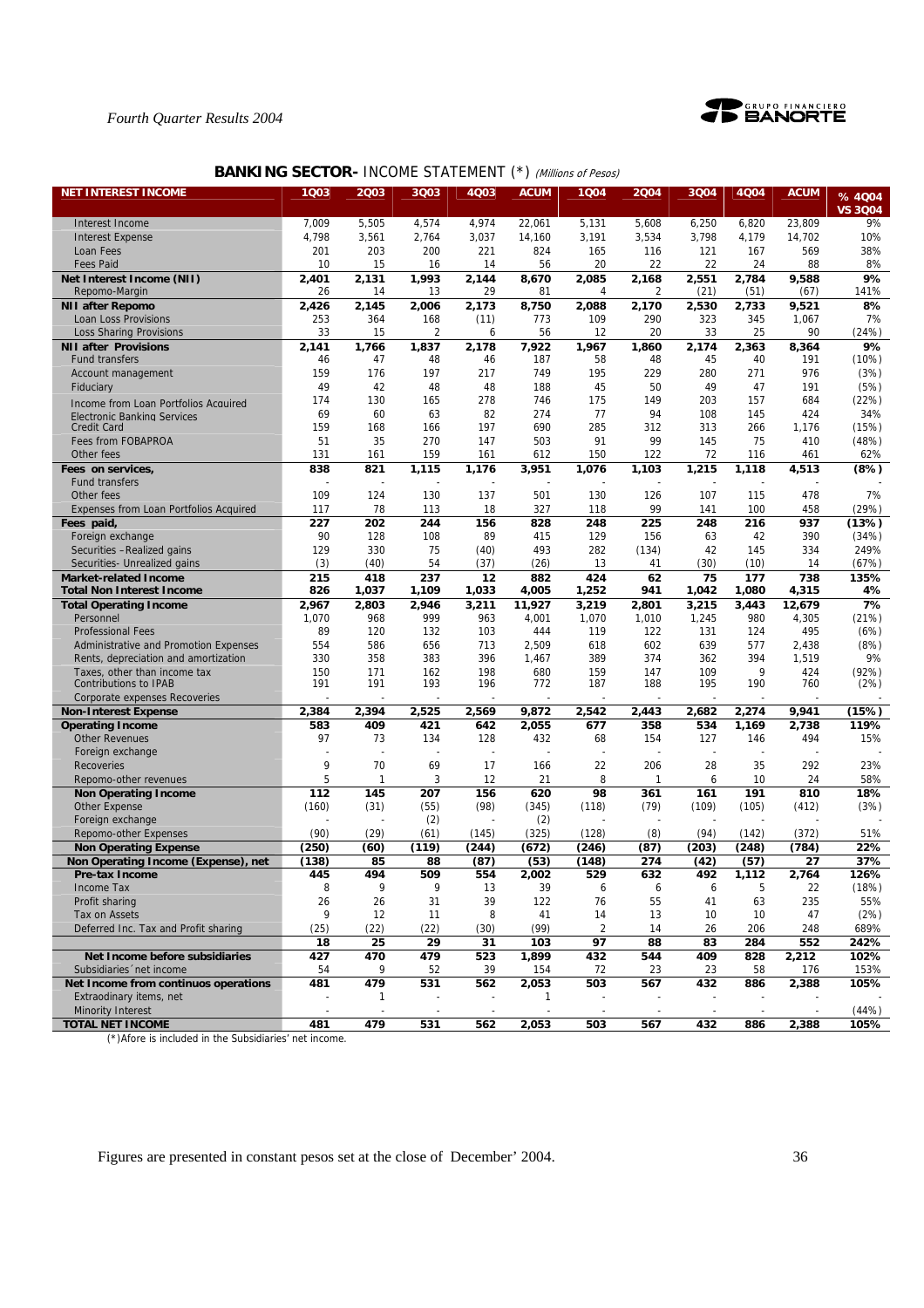

| <b>ASSETS</b>                           | 1Q03    | 2003    | 3Q03    | 4Q03            | 1Q04                     | 2004    | 3Q04    | 4Q04    | %4Q04<br><b>VS 3Q04</b> |
|-----------------------------------------|---------|---------|---------|-----------------|--------------------------|---------|---------|---------|-------------------------|
| <b>Cash and due from Banks</b>          | 23,748  | 27,279  | 31,382  | 31,939          | 31,082                   | 34,284  | 32,578  | 39,126  | 20%                     |
| <b>Negotiable Instruments</b>           | 4,150   | 4,053   | 4,141   | 9,507           | 5,429                    | 5,904   | 6,474   | 10,348  | 60%                     |
| Securities held for sale                | 1,430   | 1,430   | 200     | 253             | 618                      | 425     | 184     | 242     | 32%                     |
| Securities held to maturity             | 9,105   | 9,890   | 11,376  | 9,878           | 11,142                   | 10,687  | 10,332  | 9,006   | (13%)                   |
| <b>Financial Instruments:</b>           | 14,686  | 15,372  | 15,717  | 19,638          | 17,189                   | 17,016  | 16,990  | 19,596  | 15%                     |
| Non-assigned securities to pay          |         |         | 12      | 1               | 7                        | 50      |         |         | $(100\%)$               |
| Repurchase agreements, net              | 135     | 30      | 151     | 32              | 119                      | 54      | 78      | 39      | (50%)                   |
| Operations with collateral              |         |         |         | $\overline{a}$  |                          |         |         |         |                         |
| Futures receivable, net                 |         |         |         |                 |                          |         |         |         |                         |
| Options and derivatives, net            | 16      |         |         | 3               | $\overline{7}$           | 25      | 6       | 5       | (10%)                   |
| <b>Repos &amp; Derivatives:</b>         | 151     | 30      | 163     | $\overline{37}$ | 133                      | 130     | 85      | 45      | (47%)                   |
| Commercial                              | 31,905  | 33,218  | 33,648  | 35,795          | 34,643                   | 36,947  | 37,761  | 41,926  | 11%                     |
| <b>Financial Intermediaries</b>         | 3.852   | 3,575   | 3,908   | 3,532           | 3.133                    | 3.287   | 3,332   | 1.090   | (67%)                   |
| Consumer                                | 6,166   | 7,222   | 8,294   | 9,127           | 9,873                    | 10,592  | 11,025  | 11,409  | 3%                      |
| Mortgage                                | 13,308  | 13,913  | 14,656  | 15,517          | 16,098                   | 17,023  | 17,794  | 18,523  | 4%                      |
| <b>Goverment Entities</b>               | 93,046  | 92,728  | 90,968  | 82,449          | 80,147                   | 77,688  | 76,708  | 18,576  | (76%)                   |
| Fobaproa                                | 7,131   | 7,167   | 7,134   | 7,049           | 6,983                    | 7,045   | 7,030   | 6,948   | (1%)                    |
| Fiduciary collection rights             |         |         |         |                 |                          |         |         |         |                         |
| <b>Performing Loans</b>                 | 155,409 | 157,822 | 158,607 | 153,469         | 150,878                  | 152,583 | 153,650 | 98,471  | (36%)                   |
| Commercial                              | 2,065   | 2,512   | 2,005   | 1,979           | 1,990                    | 1,170   | 948     | 594     | (37%)                   |
| <b>Financial Intermediaries</b>         |         |         |         |                 | $\overline{\phantom{a}}$ |         |         |         |                         |
| Consumer                                | 348     | 358     | 404     | 474             | 493                      | 437     | 512     | 339     | (34%)                   |
| Mortgage                                | 1,275   | 1,316   | 1,243   | 1,247           | 1,245                    | 1,310   | 1,353   | 820     | (39%)                   |
| <b>Goverment Entities</b>               | 9       | 9       | 9       | 9               | 9                        | 16      | 15      | 13      | (11%)                   |
| <b>Past Due Loans</b>                   | 3,696   | 4,194   | 3,661   | 3,709           | 3,736                    | 2,933   | 2,828   | 1,766   | (38%)                   |
| <b>Total Loans</b>                      | 159,105 | 162,016 | 162,269 | 157,178         | 154,614                  | 155,515 | 156,478 | 100,237 | (36%)                   |
| Preventive loan loss reserves           | 4,700   | 4,863   | 4,671   | 4,515           | 4,751                    | 3,827   | 3,618   | 2,693   | (26%)                   |
| <b>Net Loan Portfolio</b>               | 154,405 | 157,153 | 157,598 | 152.663         | 149.863                  | 151.688 | 152.860 | 97,544  | (36%)                   |
| <b>Credit Assets Portfolio</b>          | 1,892   | 1,804   | 1,678   | 2,178           | 2,024                    | 1,935   | 1,769   | 2,149   | 22%                     |
| Sundry debtors and other assets, net    | 2,445   | 3,769   | 4,430   | 2,097           | 3,170                    | 3,852   | 3,396   | 2,652   | (22%)                   |
| Foreclosed assets, net                  | 1,256   | 1,289   | 1,247   | 1,180           | 1,076                    | 1,074   | 970     | 365     | (62%)                   |
| Real Estate, Furniture & Equipment, net | 5,777   | 5,690   | 5,566   | 5,402           | 5,271                    | 5,134   | 4,967   | 5,281   | 6%                      |
| Investments in subsidiaries             | 1,534   | 1,529   | 1,578   | 1,559           | 1,561                    | 1,562   | 1,531   | 1,367   | (11%)                   |
| Deferred taxes                          | 1,066   | 1,071   | 1,115   | 1,123           | 1,103                    | 1,081   | 1,049   | 738     | (30%)                   |
| Deferred charges & Intangibles          | 838     | 813     | 752     | 852             | 838                      | 787     | 746     | 1,081   | 45%                     |
| UDIS Mortgage loans reserve coverage    |         |         |         |                 |                          |         |         |         |                         |
| <b>Other Assets</b>                     | 14,808  | 15,965  | 16,366  | 14,390          | 15,043                   | 15,424  | 14,427  | 13,633  | (6%)                    |
| <b>TOTAL ASSETS</b>                     | 207,799 | 215,799 | 221,225 | 218,666         | 213,311                  | 218,542 | 216,940 | 169,943 | (22%)                   |

# **BANKING SECTOR -BALANCE SHEET** (\*)(Millions of Pesos)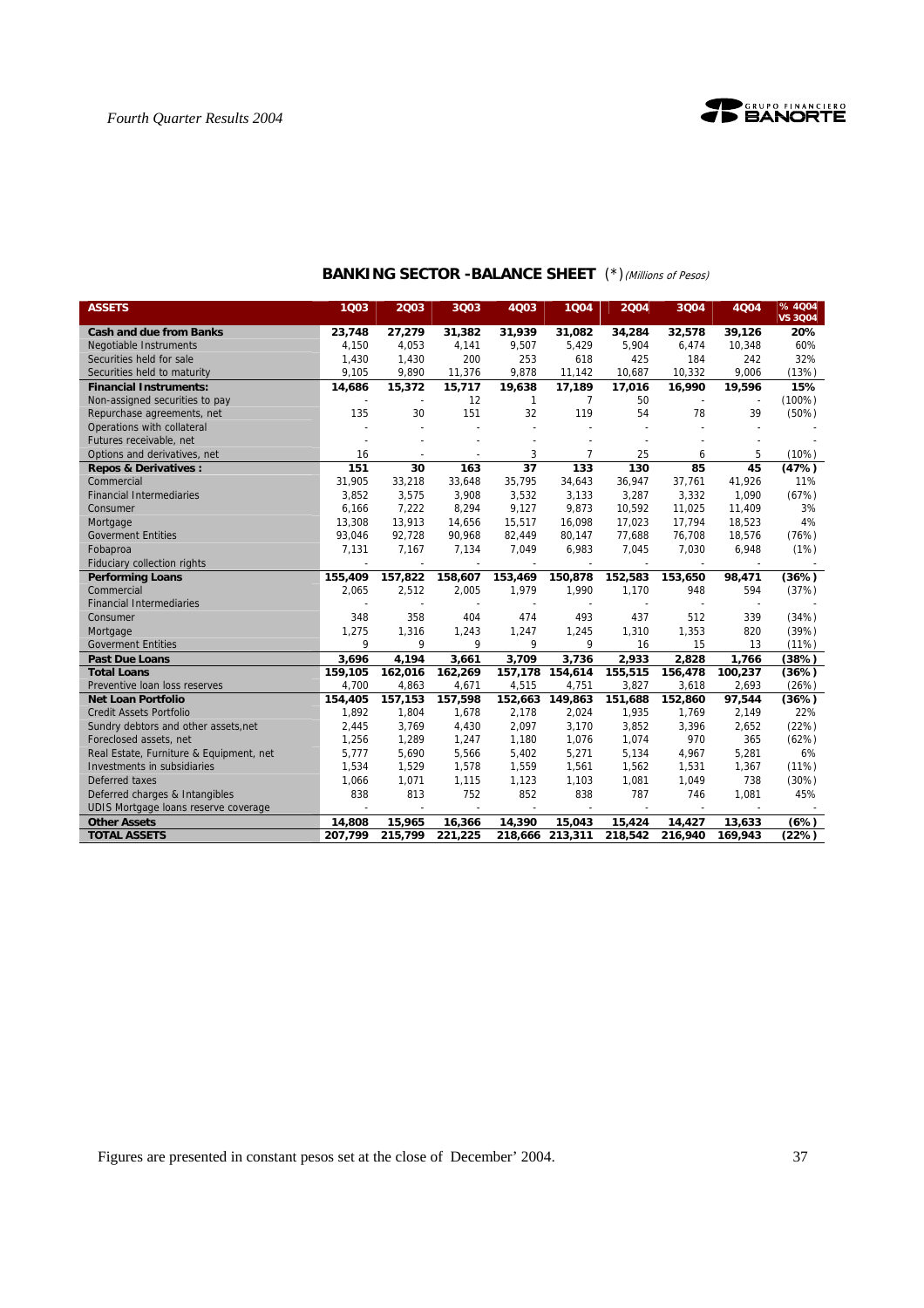

| <b>BANKING SECTOR-BALANCE SHEET</b><br>(*) (Millions of Pesos) |                |              |          |                |              |          |          |         |                          |  |  |
|----------------------------------------------------------------|----------------|--------------|----------|----------------|--------------|----------|----------|---------|--------------------------|--|--|
| <b>LIABILITIES</b>                                             | 1003           | 2003         | 3Q03     | 4003           | 1004         | 2004     | 3Q04     | 4Q04    | % 4004<br><b>VS 3004</b> |  |  |
|                                                                |                |              |          |                |              |          |          |         |                          |  |  |
| <b>Demand Deposits</b>                                         | 56,665         | 59,888       | 61,427   | 69,799         | 64,410       | 66,287   | 66,280   | 65,367  | (1%)                     |  |  |
| <b>Time Deposits</b>                                           | 108,369        | 101,743      | 110,497  | 101,624        | 101,612      | 106,524  | 99,707   | 63,233  | (37%)                    |  |  |
| <b>Bonds</b>                                                   | 1,433          | 285          |          |                |              |          |          |         |                          |  |  |
| <b>Deposits</b>                                                | 166.467        | 161,916      | 171.924  | 171,423        | 166,022      | 172,811  | 165,987  | 128,600 | (23%)                    |  |  |
| Demand                                                         | 6,135          | 14,168       | 4,276    | 4,996          | 6,168        | 3,535    | 5,506    | 4,614   | (16%)                    |  |  |
| Short term                                                     | 2,952          | 6,664        | 11,006   | 11,229         | 5,633        | 8,824    | 7,897    | 4,000   | (49%)                    |  |  |
| Long term                                                      | 12,391         | 11,876       | 11,551   | 10,860         | 10,824       | 10,346   | 10,005   | 10,479  | 5%                       |  |  |
| Due to banks and correspondents                                | 21,477         | 32,708       | 26,833   | 27,085         | 22,626       | 22,705   | 23,408   | 19,093  | (18%)                    |  |  |
| Non-assigned securities to pay                                 |                |              |          | 1              | 8            | 29       |          |         | $(100\%)$                |  |  |
| Repurchase agreements, net                                     | 60             | 12           | 111      | 208            | 64           | 30       | 89       | 70      | (22%)                    |  |  |
| Operations with collateral                                     |                |              |          |                |              |          |          |         |                          |  |  |
| Futures receivable, net                                        |                |              |          |                |              |          |          |         |                          |  |  |
| Options and derivatives, net                                   | 1,011          | 981          | 1,524    | 13             | 3            |          | 3        | 8       | 191%                     |  |  |
| <b>Repos &amp; Derivatives:</b>                                | 1,071          | 994          | 1,635    | 222            | 75           | 59       | 92       | 78      | (16%)                    |  |  |
| Income Tax & Profit Sharing                                    | 184            | 69           | 98       | 140            | 209          | 140      | 195      | 242     | 24%                      |  |  |
| Other Payable accounts                                         | 3,687          | 4.795        | 4.837    | 3,784          | 4,732        | 4,118    | 8,220    | 3,132   | (62%)                    |  |  |
| Other payable accounts                                         | 3,871          | 4,863        | 4,935    | 3,924          | 4,941        | 4,258    | 8,415    | 3,375   | (60%)                    |  |  |
| Subordinated non Convertible Debenture                         | 2,919          | 2,815        | 2,934    | 2,880          | 6,362        | 4,838    | 4,739    | 4,610   | (3%)                     |  |  |
| <b>Deferred Taxes</b>                                          |                |              |          |                |              |          |          |         |                          |  |  |
| Deferred credits                                               | 64             | 83           | 118      | 85             | 67           | 71       | 60       | 62      | 3%                       |  |  |
| <b>TOTAL LIABILITIES</b>                                       | 195.869        | 203,378      | 208,378  | 205,620        | 200,092      | 204,743  | 202,701  | 155.817 | (23%)                    |  |  |
| STOCKHOLDER 'S EQUITY                                          |                |              |          |                |              |          |          |         |                          |  |  |
| Paid-in Capital                                                | 5.965          | 5.965        | 5.965    | 5,965          | 5.965        | 5.965    | 5,965    | 5.965   |                          |  |  |
| Share subscription premiums                                    | 1,036          | 1,036        | 1,036    | 1,036          | 1,036        | 1,036    | 1,036    | 1,036   |                          |  |  |
| Subordinated Convertible Debentures                            |                |              | $\sim$   | $\overline{a}$ | ٠            |          |          |         |                          |  |  |
| <b>Subscribed Capital</b>                                      | 7,001          | 7,001        | 7,001    | 7,001          | 7,001        | 7,001    | 7,001    | 7,001   |                          |  |  |
| <b>Capital Reserves</b>                                        | 2,631          | 2,834        | 2,834    | 2,834          | 2,834        | 3,036    | 3,036    | 2,997   | 1%                       |  |  |
| <b>Retained Earnings</b>                                       | 4,542          | 4,339        | 4,339    | 3,949          | 5,733        | 5,532    | 5,532    | 4,541   | (18%)                    |  |  |
| Surplus (Deficit) from securities                              | 223            | 237          | 152      | 137            | 148          | 177      | 233      | 280     | 20%                      |  |  |
| Results of foreign operations exchange                         | $\overline{a}$ |              |          |                |              | $\sim$   |          |         |                          |  |  |
| Excess (Insuf.) in capital restatement                         | (2, 498)       | (2, 496)     | (2, 496) | (2,501)        | (2, 496)     | (2, 494) | (2, 496) | (2,501) |                          |  |  |
| Non Mon assets results Fixed Assets                            | 12             | 12           | 12       | 12             | 12           | 12       | 12       | 12      |                          |  |  |
| Non Mon assets results Investm                                 | (170)          | (175)        | (195)    | (148)          | (226)        | (244)    | (290)    | (301)   | 4%                       |  |  |
| Adjustment in the employees pension                            |                |              |          |                |              |          |          |         |                          |  |  |
| Accumulated Deferred tax effect                                | (292)          | (292)        | (292)    | (292)          | (292)        | (292)    | (292)    | (292)   |                          |  |  |
| Net Income                                                     | 481            | 960          | 1,491    | 2,053          | 503          | 1,070    | 1,502    | 2,388   | 59%                      |  |  |
| <b>Earned Capital</b>                                          | 4,928          | 5.419        | 5,845    | 6,045          | 6,217        | 6,797    | 7,237    | 7,124   | (2%)                     |  |  |
| <b>Minority Holdings</b>                                       |                | $\mathbf{1}$ | 1        | 1              | $\mathbf{1}$ | 1        | 1        | 1       |                          |  |  |
| Total Stockholder 's Equity                                    | 11,930         | 12,420       | 12,847   | 13,046         | 13,219       | 13,799   | 14,239   | 14,126  | (1%)                     |  |  |
| <b>TOTAL LIABILITIES &amp;</b>                                 | 207,799        | 215,799      | 221,225  | 218,666        | 213,311      | 218,542  | 216,940  | 169,943 | (22%)                    |  |  |

| <b>MEMORANDUM ACCOUNTS OF BANKING SECTOR (Millions of Pesos)</b> |            |                          |           |           |           |          |           |           |                |  |  |  |
|------------------------------------------------------------------|------------|--------------------------|-----------|-----------|-----------|----------|-----------|-----------|----------------|--|--|--|
|                                                                  | 1003       | 2003                     | 3Q03      | 4Q03      | 1004      | 2004     | 3004      | 4004      | % 4004         |  |  |  |
|                                                                  |            |                          |           |           |           |          |           |           | <b>VS 3Q04</b> |  |  |  |
| Signature guarantees granted                                     |            |                          |           | 34        | 34        | 63       | 62        | 60        | (3)%           |  |  |  |
| Other contingent obligations                                     | 17.314     | 17,566                   | 17,479    | 18.696    | 15.816    | 13,090   | 12,797    | 8,208     | $(36)$ %       |  |  |  |
| Irrevocable lines of credit                                      | 948        | 1.013                    | 1.082     | 822       | 1.393     | 1.443    | 1.750     | 2.294     | 31%            |  |  |  |
| Assets held in trust and mandate                                 | 86.141     | 87.748                   | 88.842    | 86,814    | 90.558    | 86,830   | 72.587    | 61,446    | (15)%          |  |  |  |
| Assets held in custody or in administration                      | 138,764    | 132,864                  | 122,925   | 111,275   | 114,831   | 119,404  | 110.977   | 72,915    | (34)%          |  |  |  |
| Investment banking transactions for third                        | 51,657     | 51,955                   | 52,276    | 57,840    | 54,818    | 64,424   | 64,345    | 80,639    | 25%            |  |  |  |
| Engaged amounts in fobaproa operations                           | 6,226      | 6,633                    | 6,931     | 7,109     | 7.677     | 7,971    | 4,477     | 419       | (91)%          |  |  |  |
| Investment of retirement saving funds                            | 242        | 253                      | 261       | 261       |           |          |           |           |                |  |  |  |
| Integration of loan portfolio                                    |            | $\overline{\phantom{a}}$ |           |           |           |          |           |           |                |  |  |  |
| Received amounts in derivative instruments                       | 6,824      | 7,114                    | 8,064     | 10,986    | 10.747    | 17,851   | 25,378    | 27,081    | 7%             |  |  |  |
| Fobaproa trusts                                                  |            |                          |           |           |           |          |           |           |                |  |  |  |
| Securities to be received                                        | 126.601    | 134.213                  | 137.122   | 73.651    | 99.733    | 83.075   | 93.184    | 115.690   | 24%            |  |  |  |
| (Less) payable for reversal                                      | (126, 466) | (134, 224)               | (136,972) | (73, 839) | (99, 663) | (83,055) | (93, 249) | (115,698) | 24%            |  |  |  |
| Receivables for reversal                                         | 56.821     | 63.852                   | 70.962    | 7.090     | 37.223    | 18.092   | 53.777    | 27,098    | $(50)$ %       |  |  |  |
| (Less) securities to be delivered                                | (56, 881)  | (63, 824)                | (71, 073) | (7,078)   | (37, 237) | (18,088) | (53, 722) | (27, 119) | (50)%          |  |  |  |
| Other control accounts                                           | 431,858    | 410,573                  | 284,065   | 283,403   |           |          |           |           |                |  |  |  |
|                                                                  | 740.049    | 715.736                  | 581.965   | 577.063   | 295.931   | 311.101  | 292.362   | 253,030   | 13%            |  |  |  |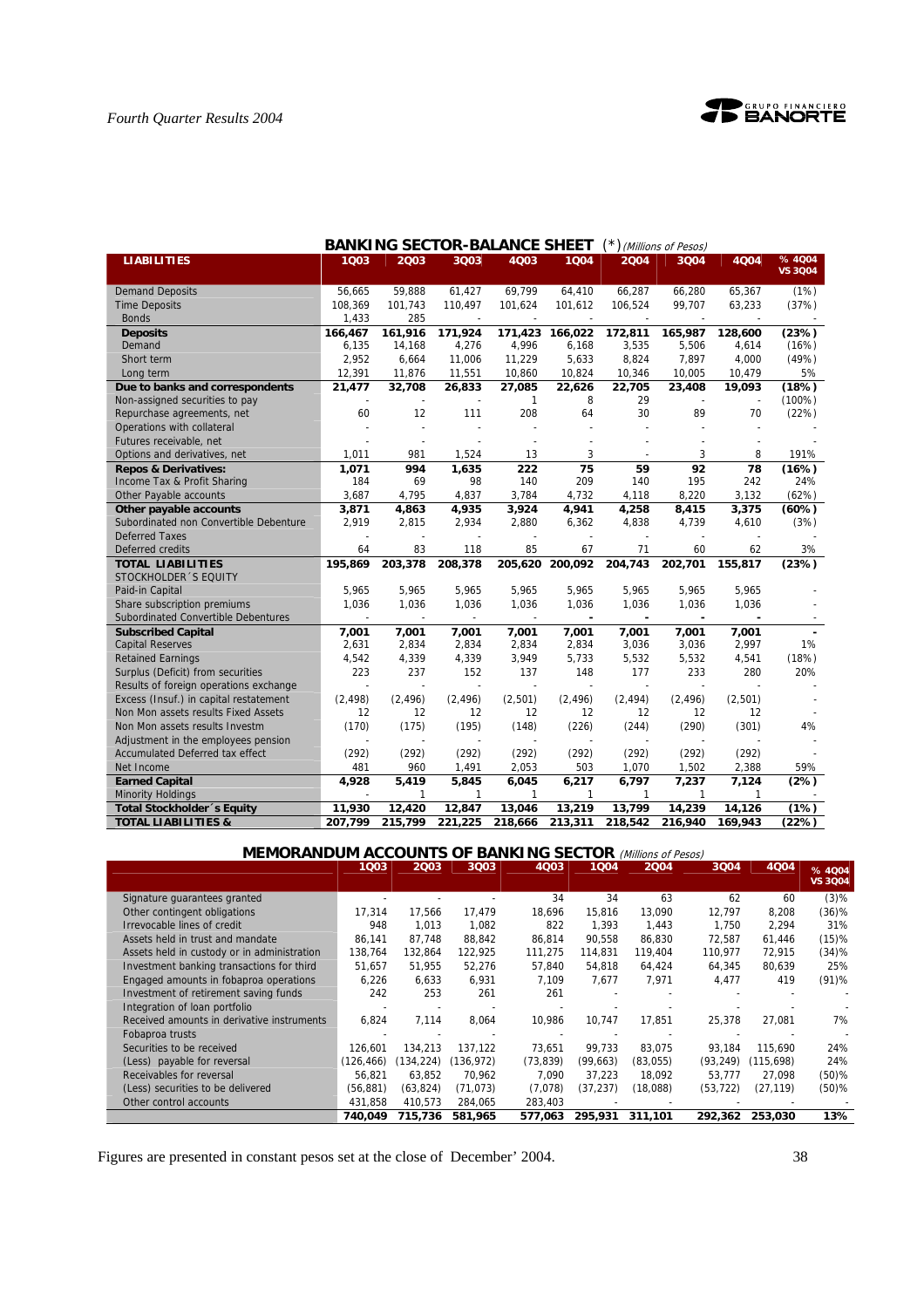

| <b>NET INTEREST INCOME</b>                          | 1Q03                     | 2003           | 3Q03                     | 4Q03           | <b>ACUM</b>              | 1Q04                     | 2004           | 3Q04           | 4Q04           | <b>ACUM</b> |
|-----------------------------------------------------|--------------------------|----------------|--------------------------|----------------|--------------------------|--------------------------|----------------|----------------|----------------|-------------|
| Interest Income                                     | 6,302                    | 5,045          | 4,179                    | 4,831          | 20,358                   | 5,100                    | 5,553          | 6,209          | 6,792          | 23,655      |
| <b>Interest Expense</b>                             | 4,102                    | 3,112          | 2,416                    | 2,900          | 12,531                   | 3,186                    | 3,500          | 3,776          | 4,180          | 14,643      |
| Loan Fees                                           | 200                      | 203            | 200                      | 221            | 824                      | 165                      | 116            | 121            | 167            | 569         |
| <b>Fees Paid</b>                                    | 10                       | 15             | 16                       | 14             | 56                       | 20                       | 22             | 22             | 24             | 88          |
| Net Interest Income (NII)                           | 2,390                    | 2,121          | 1,946                    | 2,138          | 8,595                    | 2,059                    | 2,148          | 2,532          | 2,755          | 9,493       |
| Repomo-Margin                                       |                          |                | 17                       | 46             |                          | 10                       |                |                |                |             |
|                                                     | 26                       | 14             |                          |                | 102                      |                          | 2              | (10)           | (25)           | (23)        |
| <b>NII after Repomo</b>                             | 2,416                    | 2,135          | 1,964                    | 2,184          | 8,698                    | 2,069                    | 2,149          | 2,522          | 2,730          | 9,470       |
| Loan Loss Provisions                                | 243                      | 358            | 164                      | (7)            | 758                      | 108                      | 290            | 323            | 323            | 1,044       |
| <b>Loss Sharing Provisions</b>                      | 33                       | 15             | 2                        | 6              | 56                       | 12                       | 20             | 33             | 25             | 90          |
| <b>NII after Provisions</b>                         | 2,139                    | 1,762          | 1,798                    | 2,185          | 7,884                    | 1,949                    | 1,840          | 2,166          | 2,383          | 8,337       |
| <b>Fund transfers</b>                               | 46                       | 47             | 48                       | 46             | 187                      | 58                       | 48             | 45             | 40             | 191         |
| Account management                                  | 159                      | 176            | 197                      | 217            | 749                      | 195                      | 229            | 280            | 271            | 976         |
| Fiduciary                                           | 43                       | 37             | 41                       | 42             | 165                      | 39                       | 45             | 43             | 41             | 169         |
| Income from Loan Portfolios Acquired                | ÷,                       | ÷,             | ÷,                       |                | $\overline{\phantom{a}}$ | ÷,                       |                | $\overline{a}$ | 20             | 20          |
| Electronic Banking Services                         | 69                       | 60             | 63                       | 82             | 274                      | 77                       | 94             | 108            | 145            | 424         |
| <b>Credit Card</b>                                  | 159                      | 168            | 166                      | 197            | 690                      | 285                      | 312            | 313            | 266            | 1,176       |
| Fees from FOBAPROA                                  | 48                       | 34             | 234                      | 135            | 452                      | 76                       | 87             | 107            | 63             | 333         |
| Other fees                                          | 131                      |                | 159                      | 161            | 612                      | 150                      | 122            | 72             | 116            | 461         |
|                                                     |                          | 161            |                          |                |                          |                          |                |                |                |             |
| Fees on services,                                   | 657                      | 684            | 908                      | 881            | 3,129                    | 880                      | 938            | 968            | 963            | 3,750       |
| <b>Fund transfers</b>                               |                          |                |                          |                |                          |                          |                |                |                |             |
| Other fees                                          | 103                      | 120            | 126                      | 133            | 481                      | 127                      | 123            | 105            | 114            | 469         |
| Expenses from Loan Portfolios Acquired              |                          |                |                          |                |                          |                          |                |                | 18             | 18          |
| Fees paid,                                          | 103                      | 120            | 126                      | 133            | 481                      | 127                      | 123            | 105            | 132            | 487         |
| Foreign exchange                                    | 90                       | 128            | 108                      | 89             | 415                      | 129                      | 156            | 63             | 42             | 390         |
| Securities - Realized gains                         | (11)                     | 3              | 69                       | (81)           | (20)                     | 211                      | 27             | 14             | 119            | 371         |
| Securities- Unrealized gains                        | (3)                      | (6)            | 14                       | (41)           | (36)                     | 6                        | 40             | (41)           | $\overline{a}$ | 5           |
| <b>Market-related Income</b>                        | 76                       | 126            | 190                      | (33)           | 359                      | 346                      | 223            | 36             | 161            | 766         |
| <b>Total Non Interest Income</b>                    | 629                      | 690            | 973                      | 715            | 3,007                    | 1,099                    | 1,038          | 899            | 993            | 4,029       |
| <b>Total Operating Income</b>                       | 2,769                    | 2,452          | 2,770                    | 2,900          | 10,891                   | 3,048                    | 2.877          | 3,065          | 3,375          | 12,366      |
| Personnel                                           | 1,070                    | 968            | 999                      | 963            | 4,001                    | 1,070                    | 1,010          | 1,245          | 980            | 4,305       |
|                                                     | 81                       | 96             | 123                      | 93             | 392                      | 108                      | 117            | 122            |                | 461         |
| <b>Professional Fees</b>                            |                          |                |                          |                |                          |                          |                |                | 113            |             |
| Administrative and Promotion Expenses               | 564                      | 589            | 656                      | 712            | 2,521                    | 620                      | 635            | 644            | 579            | 2,476       |
| Rents, depreciation and amortization                | 330                      | 358            | 383                      | 396            | 1,467                    | 389                      | 374            | 362            | 394            | 1,519       |
| Taxes, other than income tax                        | 145                      | 164            | 160                      | 195            | 664                      | 155                      | 145            | 107            | 9              | 415         |
| <b>Contributions to IPAB</b>                        | 190                      | 190            | 192                      | 195            | 767                      | 186                      | 187            | 194            | 189            | 756         |
| Corporate expenses Recoveries                       | (28)                     | (19)           | (7)                      | (7)            | (61)                     | (8)                      | (42)           | (22)           | (18)           | (91)        |
| <b>Non-Interest Expense</b>                         | 2,352                    | 2,346          | 2,506                    | 2,547          | 9,751                    | 2,518                    | 2,425          | 2,652          | 2,246          | 9,840       |
| Operating Income                                    | 417                      | 106            | 265                      | 353            | 1,140                    | 529                      | 453            | 414            | 1,130          | 2,526       |
| <b>Other Revenues</b>                               | 97                       | 73             | 134                      | 127            | 432                      | 67                       | 152            | 127            | 129            | 475         |
| Foreign exchange                                    | $\overline{\phantom{a}}$ | $\overline{a}$ | $\overline{\phantom{a}}$ | $\overline{a}$ | $\overline{a}$           | $\overline{\phantom{a}}$ | $\overline{a}$ | ÷,             | $\overline{a}$ |             |
| <b>Recoveries</b>                                   | 8                        | 70             | 26                       | 12             | 116                      | 20                       | 51             | 28             | 35             | 135         |
| Repomo-other revenues                               | 5                        | 1              | 3                        | 12             | 21                       | 8                        | 1              | 6              | 10             | 24          |
| <b>Non Operating Income</b>                         | 111                      | 144            | 163                      | 151            | 569                      | 95                       | 204            | 161            | 174            | 634         |
| Other Expense                                       | (137)                    | (31)           | (55)                     | (98)           | (321)                    | (118)                    | (78)           | (109)          | (105)          | (410)       |
| Foreign exchange                                    |                          |                | (2)                      | ÷,             | (2)                      |                          | $\sim$         |                |                |             |
| <b>Repomo-other Expenses</b>                        | (68)                     |                | (48)                     | (120)          | (260)                    |                          |                |                | (104)          |             |
|                                                     |                          | (24)           |                          |                |                          | (91)                     | (6)            | (68)           |                | (269)       |
| <b>Non Operating Expense</b>                        | (205)                    | (55)           | (105)                    | (218)          | (583)                    | (210)                    | (84)           | (176)          | (209)          | (679)       |
| Non Operating Income (Expense), net                 |                          |                |                          | (67)           |                          | (115)                    | 120            | (15)           | (36)           | (45)        |
| Pre-tax Income                                      | (94)                     | 89             | 58                       |                | (14)                     |                          |                |                |                |             |
|                                                     | 322                      | 195            | 322                      | 285            | 1,125                    | 415                      | 573            | 399            | 1,094          | 2,481       |
| Income tax                                          | 8                        | 9              | 9                        | 13             | 39                       | 6                        | 6              | 6              | 5              | 22          |
| Profit sharing                                      | 26                       | 26             | 31                       | 39             | 122                      | 16                       | 55             | 41             | 63             | 235         |
| Tax on Assets                                       | 9                        | 12             | 11                       | 8              | 41                       | 14                       | 13             | 10             | 10             | 47          |
| Deferred Inc. Tax and Profit sharing                | (25)                     | (23)           | (22)                     | (28)           | (99)                     | 2                        | 14             | 26             | 338            | 380         |
|                                                     | 18                       |                | 29                       | 33             | 103                      | 97                       | 88             | 83             |                |             |
| Net income before subsidiaries                      |                          | 24             |                          |                | 1,022                    |                          |                |                | 416            | 685         |
|                                                     | 305                      | 171            | 293                      | 253            |                          | 318                      | 485            | 316            | 678            | 1,796       |
| Subsidiaries net income                             | 15                       | (14)           | 8                        | 25             | 35                       | 33                       | 11             | (21)           | 35             | 58          |
| Net Income from continuos operations                | 319                      | 158            | 302                      | 278            | 1,057                    | 351                      | 496            | 294            | 713            | 1,854       |
| Extraodinary items, net                             |                          | 1              |                          |                | 1                        |                          |                |                |                |             |
| <b>Minority Interest</b><br><b>TOTAL NET INCOME</b> | 319                      | 158            | 302                      | 278            | 1,058                    | 351                      | 496            | 294            | 713            | 1,854       |

## **BANCO MERCANTIL DEL NORTE- INCOME STATEMENT (\*)** (Millions of Pesos)

(\*) Consoldiate Subsidiaries.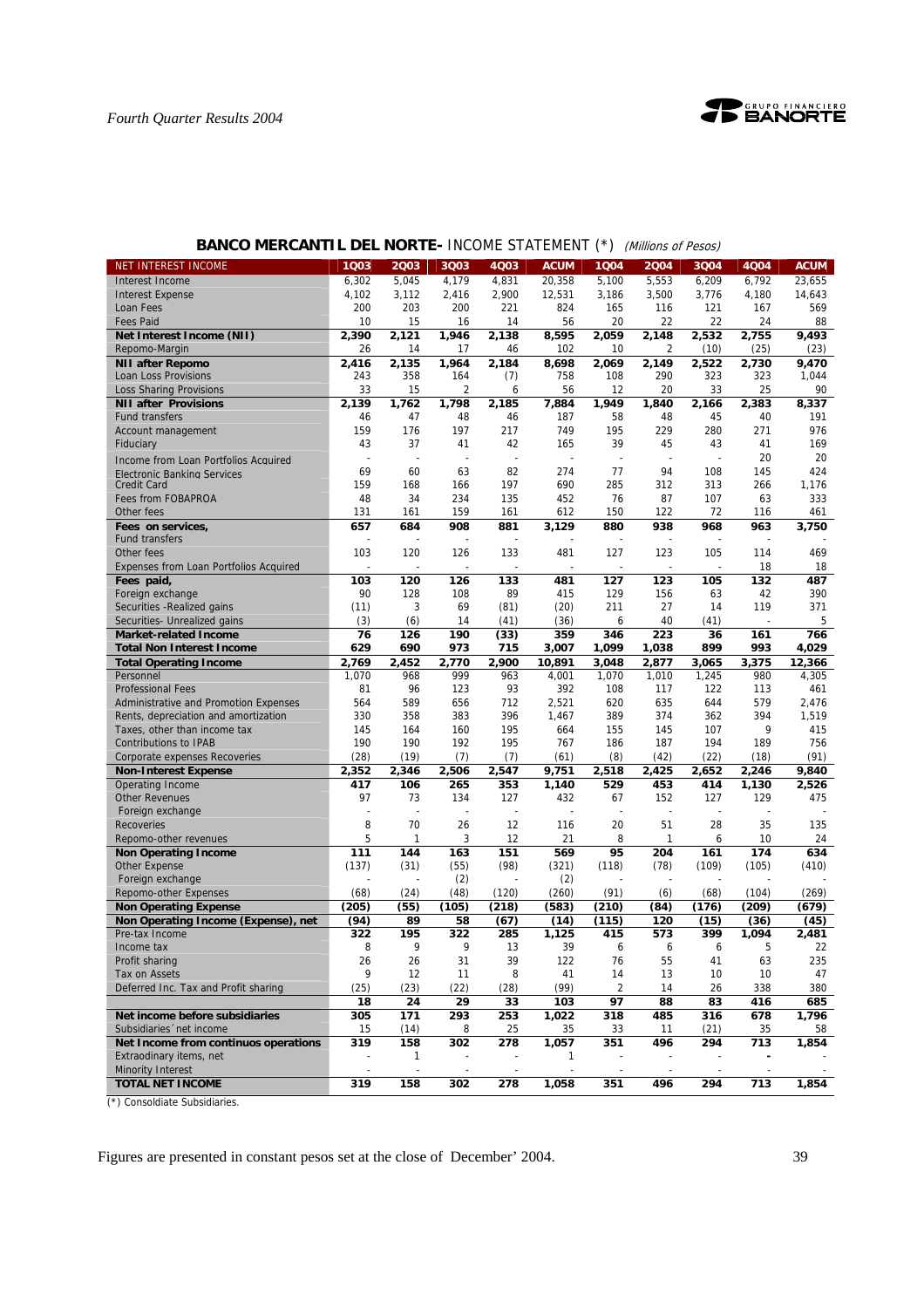

| <b>ASSETS</b>                           | 1003    | 2003    | 3Q03    | 4Q03         | 1004    | 2004    | 3004    | 4004    |
|-----------------------------------------|---------|---------|---------|--------------|---------|---------|---------|---------|
| <b>Cash and due from Banks</b>          | 23,758  | 27,175  | 31,628  | 32,499       | 31,141  | 34,217  | 32,191  | 39,897  |
| <b>Negotiable Instruments</b>           | 4,760   | 4,587   | 4,273   | 9,334        | 5,441   | 6,264   | 7,229   | 9,889   |
| Securities held for sale                | 1,430   | 1,430   | 200     | 253          | 618     | 425     | 184     | 242     |
| Securities held to maturity             | 8.751   | 9,551   | 11,036  | 9,540        | 10,805  | 10,383  | 10.029  | 9.006   |
| <b>Financial Instruments:</b>           | 14,941  | 15,567  | 15,509  | 19,127       | 16,863  | 17,073  | 17,442  | 19,138  |
| Non-assigned securities to pay          |         |         | 11      | $\mathbf{1}$ | 6       | 48      |         |         |
| Repurchase agreements, net              | 69      | 14      | 60      | 28           | 103     | 53      | 78      | 39      |
| Operations with collateral              |         |         |         |              |         |         |         |         |
| Futures receivable, net                 |         |         |         |              |         |         |         |         |
| Options and derivatives, net            | 16      |         |         | 3            | 7       | 25      | 6       | 5       |
| <b>Repos &amp; Derivatives:</b>         | 85      | 14      | 71      | 32           | 115     | 126     | 85      | 45      |
| Commercial                              | 31,595  | 32,988  | 33,438  | 35,648       | 34,534  | 36,631  | 37,480  | 41,331  |
| <b>Financial Intermediaries</b>         | 3.852   | 3,362   | 3,565   | 3,532        | 3,133   | 3,287   | 3,332   | 1.090   |
| Consumer                                | 6.166   | 7,222   | 8,294   | 9,127        | 9,873   | 10,592  | 11,025  | 11,409  |
| Mortgage                                | 13,021  | 13,632  | 14,373  | 15,239       | 15,834  | 16,769  | 17,550  | 18,293  |
| <b>Goverment Entities</b>               | 93,027  | 92,722  | 90,958  | 82,437       | 80,131  | 77,669  | 76,685  | 18,563  |
| Fobaproa                                | 7,132   | 7,167   | 7,134   | 7,050        | 6,983   | 7,046   | 7,030   | 6,948   |
| Fiduciary collection rights             |         |         |         |              |         |         |         |         |
| <b>Performing Loans</b>                 | 154,793 | 157,093 | 157,761 | 153,032      | 150,488 | 151,994 | 153,103 | 97,633  |
| Commercial                              | 1,875   | 2,330   | 1,824   | 1,812        | 1,827   | 1,014   | 795     | 449     |
| <b>Financial Intermediaries</b>         |         |         |         |              |         |         |         |         |
| Consumer                                | 348     | 358     | 404     | 474          | 493     | 436     | 512     | 339     |
| Mortgage                                | 1,115   | 1,156   | 1,092   | 1,093        | 1,088   | 1,159   | 1,209   | 803     |
| <b>Goverment Entities</b>               | 9       | 9       | 9       | 9            | 9       | 16      | 15      | 13      |
| <b>Past Due Loans</b>                   | 3,346   | 3,852   | 3,328   | 3,388        | 3,416   | 2,626   | 2,531   | 1,605   |
| <b>Total Loans</b>                      | 158,140 | 160,944 | 161,090 | 156,420      | 153,904 | 154,619 | 155,634 | 99,238  |
| Preventive Ioan loss reserves           | 4,222   | 4,386   | 4,195   | 4,055        | 4,293   | 3,539   | 3,343   | 2,536   |
| <b>Net Loan Portfolio</b>               | 153,918 | 156,558 | 156,895 | 152,365      | 149,611 | 151,080 | 152,292 | 96,702  |
| <b>Credit Assets Portfolio</b>          |         |         |         |              |         |         |         | 1,691   |
| Sundry debtors and other assets, net    | 2,375   | 3,727   | 4,334   | 1,887        | 2,968   | 3,659   | 3,308   | 2,593   |
| Foreclosed assets, net                  | 1,233   | 1,266   | 1,226   | 1,159        | 1,056   | 1,053   | 951     | 354     |
| Real Estate, Furniture & Equipment, net | 5.777   | 5,690   | 5,566   | 5,402        | 5,271   | 5,134   | 4.967   | 5,281   |
| Investments in subsidiaries             | 913     | 886     | 891     | 968          | 930     | 920     | 844     | 867     |
| Deferred taxes                          | 1,076   | 1,082   | 1,127   | 1,123        | 1,103   | 1,081   | 1.049   | 605     |
| Deferred charges & Intangibles          | 836     | 812     | 751     | 851          | 838     | 787     | 746     | 1,081   |
| UDIS Mortgage loans reserve coverage    |         |         |         |              |         |         |         |         |
| <b>Other Assets</b>                     | 12,210  | 13,463  | 13,894  | 11,390       | 12,167  | 12,634  | 11,865  | 12,472  |
| <b>TOTAL ASSETS</b>                     | 204.912 | 212.777 | 217.997 | 215.414      | 209.897 | 215,131 | 213.875 | 168,254 |

# **BANCO MERCANTIL DEL NORTE-BALANCE SHEET** (\*) (Millions of Pesos)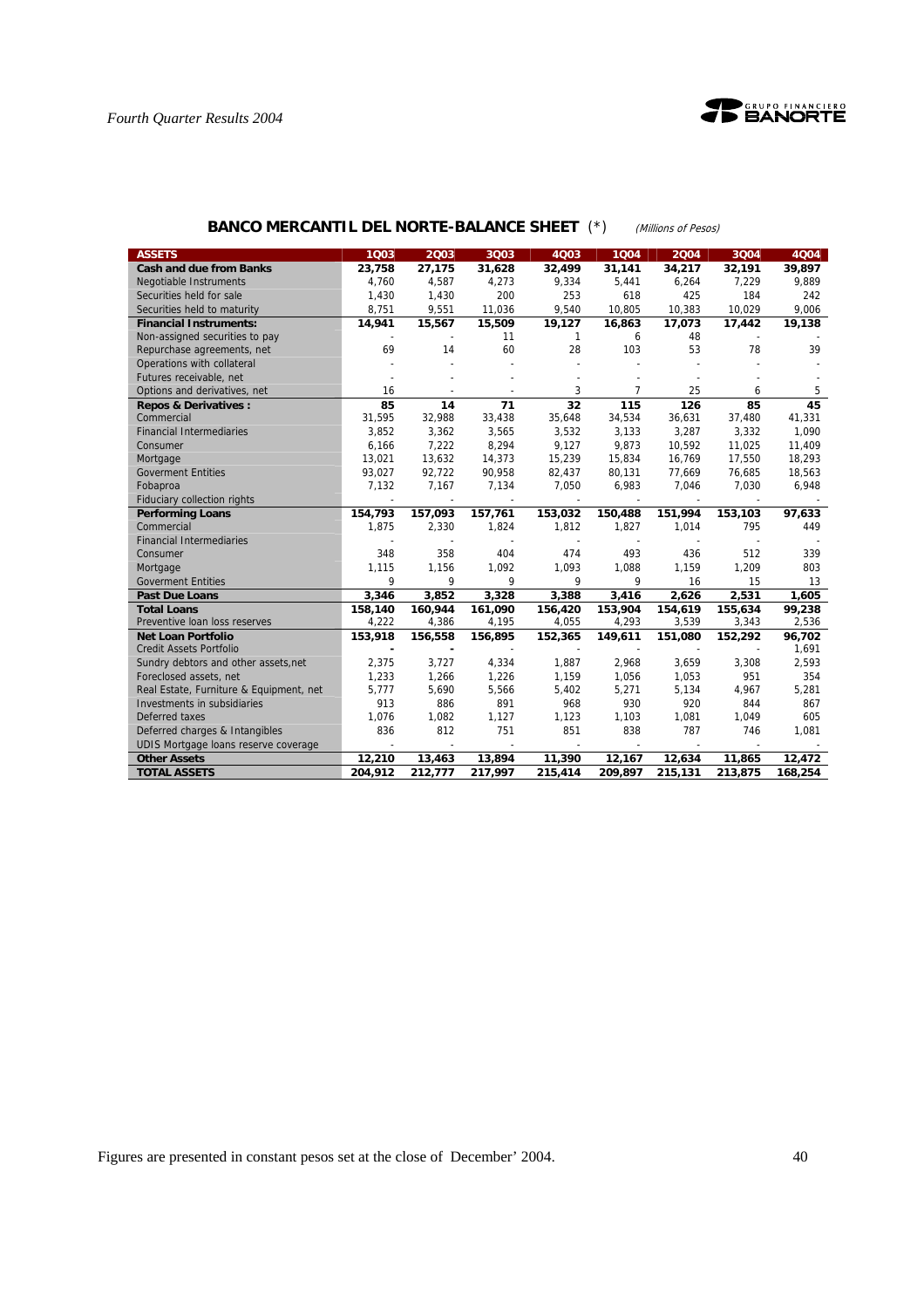| <b>BANCO MERCANTIL DEL NORTE-BALANCE SHEET</b>                                |                          |                          |               |                | ′*)            | (Millions of Pesos) |               |                   |
|-------------------------------------------------------------------------------|--------------------------|--------------------------|---------------|----------------|----------------|---------------------|---------------|-------------------|
| <b>LIABILITIES</b>                                                            | 1003                     | 2003                     | 3Q03          | 4Q03           | 1004           | 2004                | 3004          | 4Q04              |
| <b>Demand Deposits</b>                                                        | 56,909                   | 60,278                   | 61,669        | 69,830         | 64,431         | 66,375              | 66,300        | 67,093            |
| <b>Time Deposits</b>                                                          | 108,369                  | 101,743                  | 110,497       | 101,624        | 101,612        | 106,524             | 100,084       | 63,610            |
| <b>Bonds</b>                                                                  | 1,433                    | 285                      |               |                |                |                     |               |                   |
| <b>Deposits</b>                                                               | 166,711                  | 162,306                  | 172,166       | 171,454        | 166,043        | 172,899             | 166,384       | 130,703           |
| Demand                                                                        | 6,135                    | 14,168                   | 4,276         | 4,994          | 6,167          | 3,535               | 5,678         | 4,612             |
| Short term                                                                    | 2,952                    | 6,664                    | 11,005        | 11,216         | 5,620          | 8,813               | 7,885         | 3,991             |
| Long term                                                                     | 12,057                   | 11,564                   | 11,424        | 10,755         | 10,724         | 10,247              | 9,911         | 10,392            |
| Due to banks and correspondents                                               | 21,144                   | 32,395                   | 26,705        | 26,965         | 22,511         | 22,595              | 23,474        | 18,995            |
| Non-assigned securities to pay                                                |                          |                          |               | $\mathbf{1}$   | $\overline{7}$ | 28                  |               |                   |
| Repurchase agreements, net                                                    | 51                       |                          | 46            | 205            | 64             | 30                  | 89            | 70                |
| Operations with collateral                                                    |                          |                          |               |                |                |                     |               |                   |
| Futures receivable, net                                                       |                          |                          |               |                |                |                     |               |                   |
| Options and derivatives, net                                                  | 1,011                    | 981                      | 1,524         | 13             | 3              |                     | 3             | 8                 |
| <b>Repos &amp; Derivatives:</b>                                               | 1,062                    | 981                      | 1,570         | 219            | 74             | 58                  | 92            | 78                |
| Income Tax & Profit Sharing                                                   | 184                      | 69                       | 98            | 140            | 209            | 140                 | 195           | 242               |
| Other Payable accounts                                                        | 3,596                    | 4,727                    | 4,809         | 3,764          | 4,706          | 4,095               | 8,194         | 3,101             |
| Other payable accounts                                                        | 3,780                    | 4,796                    | 4,907         | 3,904          | 4,915          | 4,235               | 8,389         | 3,343             |
| Subordinated non Convertible Debenture                                        | 2.919                    | 2,815                    | 2,934         | 2,880          | 6,362          | 4,838               | 4,739         | 4,610             |
| <b>Deferred Taxes</b>                                                         |                          |                          |               |                |                |                     |               |                   |
| Deferred credits                                                              | 64                       | 83                       | 118           | 84             | 66             | 71                  | 60            | 62                |
| <b>TOTAL LIABILITIES</b>                                                      | 195,680                  | 203,376                  | 208,399       | 205,507        | 199,971        | 204,696             | 203,138       | 157,790           |
| STOCKHOLDER 'S EQUITY                                                         |                          |                          |               |                |                |                     |               |                   |
| Paid-in Capital                                                               | 4,828                    | 4,828                    | 4,828         | 4,828          | 4,828          | 4,828               | 4,828         | 4,828             |
| Share subscription premiums                                                   | 1,036                    | 1,036                    | 1,036         | 1,036          | 1,036          | 1,036               | 1,036         | 1,036             |
| Subordinated Convertible Debentures                                           | $\overline{\phantom{a}}$ | $\overline{\phantom{a}}$ | $\sim$        | $\sim$         | $\mathbf{r}$   | $\sim$              | $\mathbf{r}$  |                   |
| <b>Subscribed Capital</b>                                                     | 5,864                    | 5,864                    | 5,864         | 5,864          | 5,864          | 5,864               | 5,865         | 5,864             |
| <b>Capital Reserves</b>                                                       | 2,453                    | 2,611                    | 2,611         | 2,611          | 2,611          | 2,715               | 2,715         | 2,677             |
| <b>Retained Earnings</b>                                                      | 3,249                    | 3,090                    | 3,090         | 3,090          | 3,879          | 3,775               | 3,775         | 2,792             |
| Surplus (Deficit) from securities                                             | 236                      | 251                      | 166           | 151            | 162            | 190                 | 246           | 293               |
| Results of foreign operations exchange                                        |                          |                          |               |                | (2, 499)       |                     |               |                   |
| Excess (Insuf.) in capital restatement<br>Non Mon assets results Fixed Assets | (2,500)<br>12            | (2,500)<br>12            | (2,500)<br>12 | (2,501)<br>12  | 12             | (2, 499)            | (2,500)<br>12 | (2,501)           |
|                                                                               | (109)                    |                          | (134)         | (87)           | (163)          | 12<br>(180)         | (227)         | $12 \overline{ }$ |
| Non Mon assets results Investm                                                |                          | (114)                    |               |                |                |                     |               | (237)             |
| Adjustment in the employees pension<br>Accumulated Deferred tax effect        |                          |                          |               |                |                |                     | (292)         |                   |
| Net Income                                                                    | (292)<br>319             | (292)<br>478             | (292)<br>779  | (292)<br>1,058 | (292)<br>351   | (292)<br>847        | 1,141         | (292)<br>1,854    |
| <b>Earned Capital</b>                                                         | 3,368                    | 3,536                    | 3,733         | 4,042          | 4,061          | 4,569               | 4,871         | 4,598             |
| <b>Minority Holdings</b>                                                      |                          | 1                        | $\mathbf{1}$  | $\mathbf{1}$   | $\mathbf{1}$   | $\mathbf{1}$        | $\mathbf{1}$  | -1                |
| <b>Total Stockholder</b> 's Equity                                            | 9,233                    | 9,401                    | 9,598         | 9,907          | 9,926          | 10,434              | 10,737        | 10,463            |
| <b>TOTAL LIABILITIES &amp;</b>                                                | 204,912                  | 212,777                  | 217,997       | 215,414        | 209,897        | 215,131             | 213,875       | 168,254           |
|                                                                               |                          |                          |               |                |                |                     |               |                   |

| (*) Consoldiate Subsidiaries. |  |
|-------------------------------|--|
|-------------------------------|--|

|  | <b>MEMORANDUM ACCOUNTS OF BANORTE</b> |  |
|--|---------------------------------------|--|
|  |                                       |  |

| (Millions of Pesos)                    | 1003      | 2003      | 3Q03      | 4Q03      | 1004      | 2004      | 3004      | 4Q04       |
|----------------------------------------|-----------|-----------|-----------|-----------|-----------|-----------|-----------|------------|
| Signature quarantees granted           |           |           |           | 34        | 34        | 63        | 62        | 60         |
| Other contingent obligations           | 15,576    | 15,855    | 15,869    | 17,113    | 14,412    | 11,736    | 11,564    | 7,114      |
| Irrevocable lines of credit            | 948       | 1.013     | 1.082     | 822       | 1.393     | 1,443     | 1.750     | 2,294      |
| Assets held in trust and mandate       | 60.842    | 59.273    | 59.570    | 57.880    | 60.032    | 57.021    | 57.500    | 46,322     |
| Assets held in custody or in           | 137,979   | 132,081   | 122,439   | 111,191   | 114,491   | 118,186   | 109,751   | 72,915     |
| Investment banking transactions for    | 51.657    | 51.955    | 52,276    | 57.840    | 54,818    | 64,424    | 64.345    | 80.639     |
| Engaged amounts in fobaproa operations | 6,226     | 6,633     | 6.931     | 7,109     | 7.677     | 7,971     | 4,477     | 332        |
| Investment of retirement saving funds  | 242       | 253       | 261       | 261       |           |           |           |            |
| Integration of loan portfolio          |           |           |           |           |           |           |           |            |
| Received amounts in derivative         | 6,824     | 7,114     | 8,064     | 10.986    | 10,747    | 17.851    | 25.378    | 27,081     |
| Fobaproa trusts                        |           |           |           |           |           |           |           |            |
| Securities to be received              | 48.843    | 52.604    | 56,577    | 73.182    | 84.550    | 78.822    | 93.068    | 115,581    |
| (Less) payable for reversal            | (48, 774) | (52,602)  | (56, 517) | (73, 366) | (84, 497) | (78, 803) | (93, 133) | (115, 590) |
| Receivables for reversal               | 48.776    | 52.546    | 56.997    | 6.762     | 37.223    | 18.092    | 53.777    | 27.098     |
| (Less) securities to be delivered      | (48, 827) | (52, 535) | (57, 043) | (6, 755)  | (37, 237) | (18,088)  | (53, 722) | (27, 119)  |
| Other control accounts                 | 386,782   | 365,651   | 237,804   | 238,461   |           |           |           |            |
|                                        | 667,094   | 639.841   | 504.311   | 501.520   | 263,644   | 278.718   | 274,815   | 236.726    |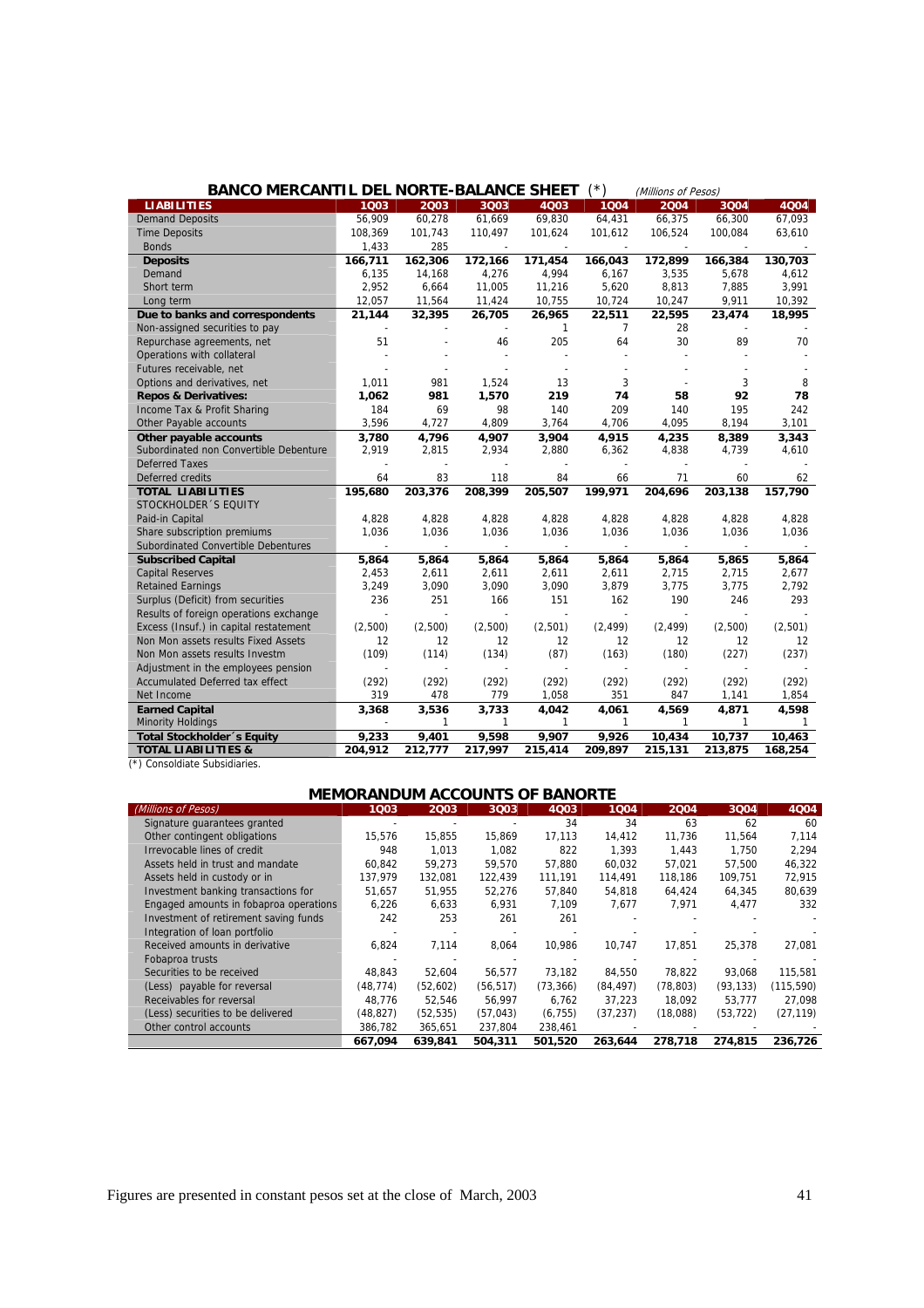

| <b>BANCO DEL CENTRO (Bancen)- INCOME STATEMENT (*) (Millions of Pesos)</b> |  |  |
|----------------------------------------------------------------------------|--|--|
|----------------------------------------------------------------------------|--|--|

| NET INTEREST INCOME                    | 1Q03                    | 2003           | 3Q03         | 4Q03                     | <b>ACUM</b>    | 1Q04                          | 2004           | 3Q04           | 4Q04         | <b>ACUM</b>    |
|----------------------------------------|-------------------------|----------------|--------------|--------------------------|----------------|-------------------------------|----------------|----------------|--------------|----------------|
| Interest Income                        | 2,081                   | 1,359          | 1,095        | 540                      | 5,074          | 92                            | 120            | 75             | 74           | 361            |
| <b>Interest Expense</b>                | 2,064                   | 1,336          | 1,037        | 520                      | 4,957          | 60                            | 92             | 46             | 32           | 230            |
| Loan Fees                              |                         |                |              |                          |                |                               |                | ÷,             |              |                |
| <b>Fees Paid</b>                       |                         |                |              |                          |                |                               |                |                |              |                |
| Net Interest Income (NII)              | 16                      | 23             | 58           | 20                       | 117            | 32                            | 29             | 29             | 42           | 131            |
| Repomo-Margin                          | (6)                     | (2)            | (10)         | (35)                     | (53)           | (18)                          | (1)            | (23)           | (46)         | (87)           |
| <b>NII after Repomo</b>                | 10                      | 21             | 48           | (15)                     | 64             | 14                            | 28             | 6              | (4)          | 44             |
| Loan Loss Provisions                   | 10                      | 6              | 4            | (4)                      | 15             | 2                             |                | $\overline{a}$ | 22           | 24             |
| <b>Loss Sharing Provisions</b>         | $\overline{a}$          |                |              |                          |                |                               |                |                |              |                |
| <b>NII after Provisions</b>            | 1                       | 15             | 44           | (10)                     | 49             | 12                            | 28             | 6              | (26)         | 20             |
| Fund transfers                         |                         |                |              |                          |                |                               |                |                |              |                |
| Account management                     |                         |                |              |                          |                |                               |                |                |              |                |
| Fiduciary                              | 6                       | 5              | 6            | 6                        | 23             | 6                             | 5              | 6              | 5            | 22             |
| Income from Loan Portfolios Acquired   | 174                     | 130            | 165          | 278                      | 746            | 175                           | 149            | 203            | 137          | 665            |
| <b>Electronic Banking Services</b>     |                         |                |              | $\overline{\phantom{a}}$ |                |                               |                |                |              |                |
| <b>Credit Card</b>                     |                         |                | $\sim$       |                          |                |                               |                | ٠              |              |                |
| Fees from FOBAPROA                     | $\overline{2}$          | 1              | 36           | 12                       | 52             | 15                            | 12             | 38             | 12           | 77             |
| Other fees                             | 250                     | 172            | 280          | 180                      | 882            | 275                           | 183            | 298            | 194          | 951            |
| Fees on services,                      | 431                     | 308            | 488          | 476                      | 1,703          | 471                           | 349            | 544            | 349          | 1,713          |
| Fund transfers                         | ÷                       | ÷,             | ÷,           |                          |                |                               |                |                |              |                |
| Other fees                             | 14                      | 10             | 13           | 9                        | 46             | 10                            | $\overline{7}$ | 9              | 6            | 32             |
| Expenses from Loan Portfolios Acquired | 117                     | 78             | 113          | 18                       | 327            | 118                           | 99             | 141            | 82           | 440            |
| Fees paid,                             | 132                     | 87             | 126          | 28                       | 373            | 128                           | 106            | 150            | 89           | 473            |
| Foreign exchange                       |                         |                |              |                          |                |                               |                |                |              |                |
| Securities - Realized gains            | 140                     | 326            | 6            | 42                       | 514            | 71                            | (161)          | 27             | 26           | (36)           |
| Securities- Unrealized gains           | (1)                     | (33)           | 40           | 4                        | 10             | 8                             |                | 12             | (10)         | 9              |
| <b>Market-related Income</b>           | 139                     | 293            | 47           | 45                       | 524            | 79                            | (161)          | 39             | 16           | (27)           |
| <b>Total Non Interest Income</b>       | 439                     | 514            | 408          | 493                      | 1,854          | 421                           | 83             | 433            | 276          | 1,213          |
| <b>Total Operating Income</b>          | 439                     | 529            | 452          | 483                      | 1,903          | 434                           | 111            | 440            | 250          | 1,234          |
| Personnel                              | 1                       | $\overline{2}$ | $\mathbf{1}$ | $\overline{2}$           | $\overline{7}$ | 1                             | $\overline{2}$ | $\overline{2}$ | $\mathbf{1}$ | 5              |
| <b>Professional Fees</b>               | 8                       | 26             | 10           | 12                       | 56             | 12                            | 5              | 10             | 16           | 43             |
| Administrative and Promotion Expenses  | 118                     | 105            | 121          | 113                      | 456            | 107                           | 112            | 133            | 117          | 467            |
| Rents, depreciation and amortization   | 29                      | 29             | 29           | 31                       | 118            | 27                            | 28             | 28             | 28           | 112            |
| Taxes, other than income tax           | 5                       | 3              | 6            | 17                       | 31             | 22                            | 20             | 21             | 13           | 76             |
| <b>Contributions to IPAB</b>           | $\overline{\mathbf{c}}$ | $\overline{2}$ | 1            | 1                        | 5              | $\mathbf{1}$                  | 1              | 1              | 1            | $\overline{4}$ |
| Corporate expenses Recoveries          |                         | $\overline{a}$ |              |                          |                |                               |                |                |              |                |
| <b>Non-Interest Expense</b>            | 164                     | 167            | 169          | 174                      | 674            | 170                           | 167            | 195            | 175          | 707            |
| <b>Operating Income</b>                | 275                     | 362            | 283          | 309                      | 1,229          | 264                           | (56)           | 244            | 75           | 527            |
| <b>Other Revenues</b>                  | ٠                       |                |              | $\overline{\phantom{a}}$ |                |                               | 2              |                | 17           | 19             |
| Foreign exchange                       |                         |                | ÷,           | $\overline{\phantom{a}}$ |                | ÷,                            |                |                |              |                |
| Recoveries                             | 1                       |                | 44           | 5                        | 50             | 2                             | 155            |                |              | 157            |
| Repomo-other revenues                  |                         |                |              |                          |                | $\overline{a}$                |                |                |              |                |
| <b>Non Operating Income</b>            | 1<br>(23)               | ÷,             | 44           | 5<br>÷,                  | 51             | 2<br>$\overline{\phantom{a}}$ | 157            | ÷              | 17           | 176            |
| Other Expense<br>Foreign exchange      |                         |                |              |                          | (24)           |                               | (1)            |                |              | (2)            |
| Repomo-other Expenses                  | (22)                    | (5)            | (14)         | (25)                     | (65)           | (36)                          | (2)            | (26)           | (38)         | (103)          |
| <b>Non Operating Expense</b>           | (45)                    | (5)            | (14)         | (25)                     | (89)           | (36)                          | (3)            | (27)           | (38)         | (105)          |
| Non Operating Income (Expense), net    | (44)                    | (5)            | 30           | (20)                     | (39)           | (34)                          | 153            | (27)           | (21)         | 72             |
| <b>Pre-tax Income</b>                  | 232                     | 358            | 313          | 288                      | 1,190          | 230                           | 97             | 218            | 54           | 599            |
| Income tax                             | 51                      | 31             | 54           | (2)                      | 134            | 55                            | 20             | 56             | 8            | 139            |
| Profit sharing                         |                         |                |              |                          |                |                               |                |                |              |                |
| Tax on Assets                          |                         |                |              |                          |                |                               |                |                |              |                |
| Deferred Inc. Tax and Profit sharing   | (11)                    | $\blacksquare$ | (7)          | 1                        | (16)           | (11)                          | (8)            | (9)            | (137)        | (164)          |
|                                        | 40                      | 31             | 47           |                          | 118            | 45                            | 11             | 47             | (128)        | (25)           |
| Net income before subsidiaries         | 192                     | 326            | 266          | 289                      | 1,072          | 185                           | 86             | 171            | 183          | 624            |
| Subsidiaries 'net income               | 7                       | 15             | 6            | 6                        | 35             | 6                             | (4)            | 10             | 11           | 22             |
| Net Income from continuos operations   | 199                     | 342            | 272          | 295                      | 1,107          | 191                           | 81             | 180            | 193          | 645            |
| Extraodinary items, net                |                         |                |              |                          |                |                               |                |                |              |                |
| <b>Minority Interest</b>               | 38                      | 21             | 42           | 11                       | 111            | 38                            | 11             | 43             | 20           | 111            |
| <b>TOTAL NET INCOME</b>                | 161                     | 321            | 230          | 284                      | 996            | 153                           | 70             | 138            | 173          | 534            |

(\*) Consolidate Afore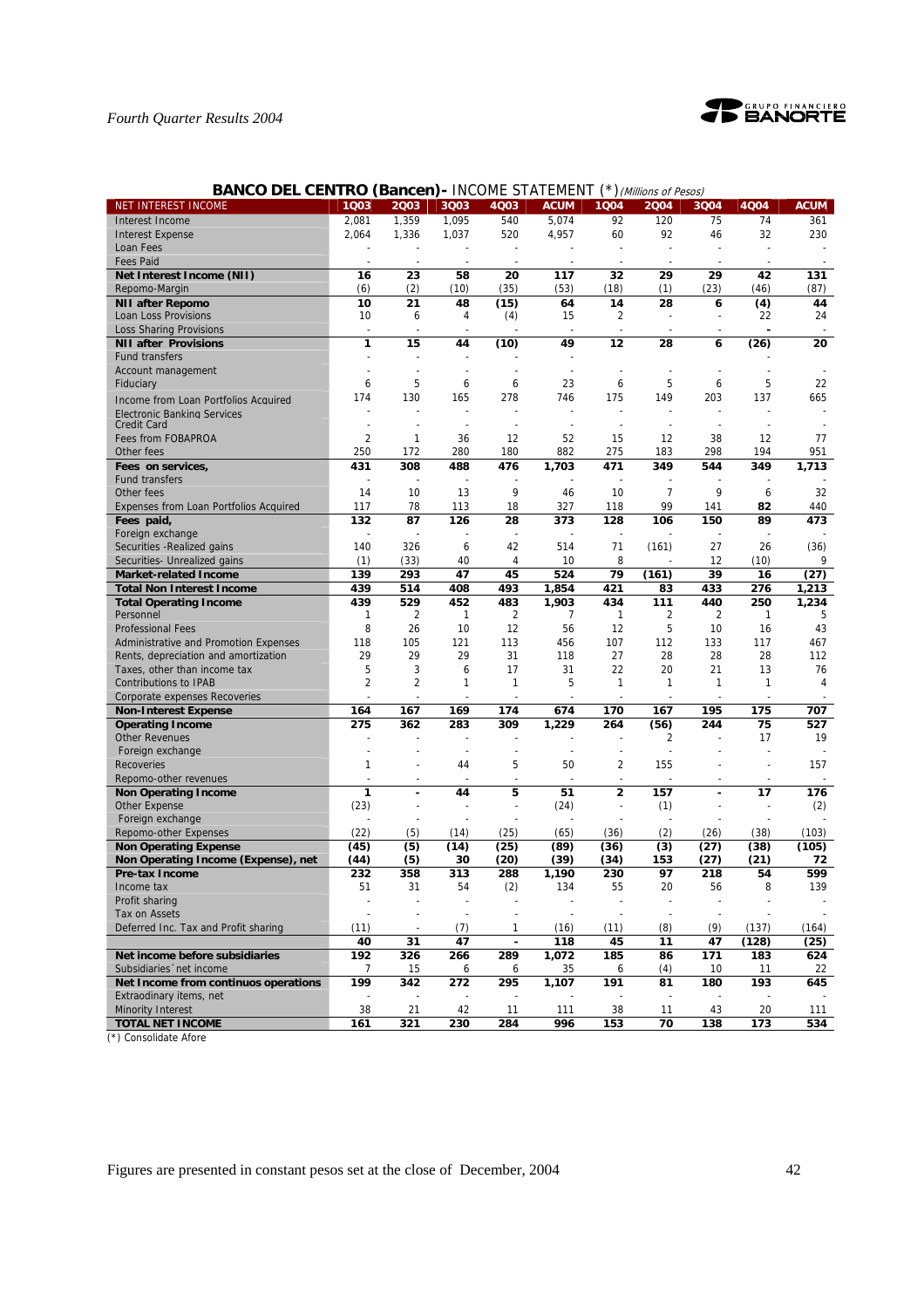

| <b>ASSETS</b>                           | 1Q03           | 2003                     | 3Q03                     | 4Q03                     | 1004                     | 2004                     | 3Q04                     | 4Q04  |
|-----------------------------------------|----------------|--------------------------|--------------------------|--------------------------|--------------------------|--------------------------|--------------------------|-------|
| <b>Cash and due from Banks</b>          | 1,149          | 1,404                    | 954                      | 796                      | 806                      | 995                      | 1,256                    | 2,350 |
| <b>Negotiable Instruments</b>           | 177            | 249                      | 354                      | 257                      | 329                      | 862                      | 854                      | 836   |
| Securities held for sale                |                |                          | $\blacksquare$           | $\overline{\phantom{a}}$ |                          |                          |                          |       |
| Securities held to maturity             | 354            | 339                      | 340                      | 338                      | 337                      | 303                      | 302                      |       |
| <b>Financial Instruments:</b>           | 531            | 589                      | 694                      | 595                      | 666                      | 1,165                    | 1,157                    | 836   |
| Valores no asignados por liquidar       | $\sim$         | $\sim$                   | 1                        |                          | 1                        | 3                        |                          |       |
| Repurchase agreements, net              | 66             | 16                       | 91                       | 4                        | 17                       | 1                        |                          |       |
| Operations with collateral              |                |                          |                          |                          |                          |                          |                          |       |
| Futures receivable, net                 |                |                          |                          |                          |                          |                          |                          |       |
| Options and derivatives, net            |                |                          | ÷,                       |                          |                          |                          |                          |       |
| <b>Repos &amp; Derivatives:</b>         | 66             | 16                       | 91                       | 4                        | 18                       | 4                        |                          |       |
| Commercial                              | 310            | 229                      | 210                      | 147                      | 110                      | 316                      | 281                      | 595   |
| <b>Financial Intermediaries</b>         | $\overline{a}$ | 212                      | 343                      |                          |                          |                          |                          |       |
| Consumer                                |                | $\sim$                   | $\overline{\phantom{a}}$ |                          |                          |                          |                          |       |
| Mortgage                                | 287            | 281                      | 283                      | 277                      | 264                      | 254                      | 244                      | 231   |
| <b>Goverment Entities</b>               | 19             | $\overline{7}$           | 10                       | 13                       | 16                       | 19                       | 22                       | 13    |
| Fobaproa                                |                | ÷,                       | ä,                       |                          |                          |                          | ä,                       |       |
| Fiduciary collection rights             | $\sim$         | $\sim$                   | $\overline{\phantom{a}}$ | $\overline{\phantom{a}}$ | $\overline{\phantom{a}}$ | $\overline{\phantom{a}}$ | $\overline{\phantom{a}}$ |       |
| <b>Performing Loans</b>                 | 616            | 729                      | 846                      | 437                      | 390                      | 589                      | 547                      | 838   |
| Commercial                              | 190            | 182                      | 182                      | 167                      | 163                      | 156                      | 153                      | 144   |
| <b>Financial Intermediaries</b>         |                |                          |                          |                          |                          |                          |                          |       |
| Consumer                                |                |                          | $\sim$                   | $\overline{\phantom{a}}$ |                          |                          |                          |       |
| Mortgage                                | 159            | 160                      | 151                      | 154                      | 157                      | 151                      | 144                      | 16    |
| <b>Goverment Entities</b>               |                |                          |                          |                          | $\sim$                   |                          |                          |       |
| <b>Past Due Loans</b>                   | 349            | 343                      | 333                      | 321                      | 321                      | 307                      | 297                      | 161   |
| <b>Total Loans</b>                      | 965            | 1,072                    | 1,179                    | 759                      | 710                      | 896                      | 844                      | 999   |
| Preventive Ioan loss reserves           | 478            | 477                      | 476                      | 461                      | 457                      | 288                      | 275                      | 157   |
| <b>Net Loan Portfolio</b>               | 487            | 595                      | 704                      | 298                      | 253                      | 608                      | 569                      | 842   |
| <b>Credit Assets Portfolio</b>          | 1,892          | 1,804                    | 1,678                    | 2,178                    | 2,024                    | 1,935                    | 1,769                    | 459   |
| Sundry debtors and other assets, net    | 230            | 200                      | 255                      | 332                      | 311                      | 308                      | 137                      | 140   |
| Foreclosed assets, net                  | 23             | 22                       | 22                       | 21                       | 20                       | 20                       | 18                       | 11    |
| Real Estate, Furniture & Equipment, net | 121            | 122                      | 123                      | 124                      | 123                      | 121                      | 120                      | 118   |
| Investments in subsidiaries             | 320            | 333                      | 337                      | 336                      | 380                      | 375                      | 384                      | 396   |
| Deferred taxes                          | $\overline{a}$ | $\blacksquare$           | $\overline{\phantom{a}}$ | $\sim$                   | $\overline{a}$           | $\blacksquare$           | $\mathbf{r}$             | 69    |
| Deferred charges & Intangibles          | 426            | 399                      | 372                      | 344                      | 318                      | 294                      | 270                      | 246   |
| UDIS Mortgage loans reserve coverage    | $\sim$         | $\overline{\phantom{a}}$ | $\mathbf{r}$             | $\sim$                   | $\sim$                   | $\sim$                   | $\sim$                   |       |
| <b>Other Assets</b>                     | 3,011          | 2,881                    | 2,786                    | 3,335                    | 3,175                    | 3,054                    | 2,698                    | 1,438 |
| <b>TOTAL ASSETS</b>                     | 5,245          | 5,485                    | 5,229                    | 5,028                    | 4,917                    | 5,825                    | 5,680                    | 5,466 |

# **BANCO DEL CENTRO (Bancen)-BALANCE SHEET** (Millions of Pesos)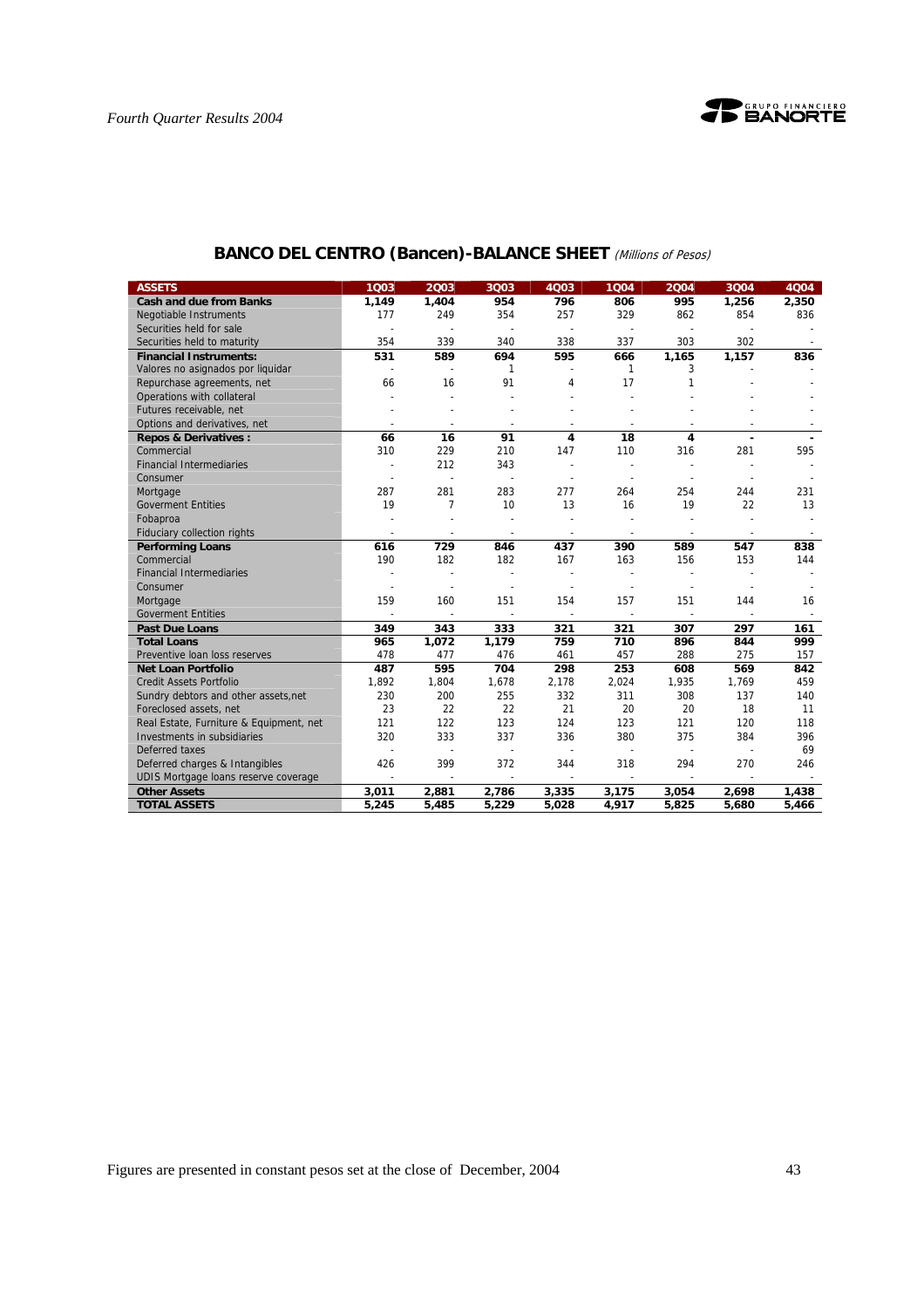

| <b>BANCO DEL CENTRO (Bancen)-BALANCE SHEET</b> (Millions of Pesos) |  |  |  |
|--------------------------------------------------------------------|--|--|--|
|--------------------------------------------------------------------|--|--|--|

| <b>LIABILITIES</b>                     | 1003           | 2003           | 3Q03                     | 4Q03                     | 1004           | 2004         | 3004   | 4004  |
|----------------------------------------|----------------|----------------|--------------------------|--------------------------|----------------|--------------|--------|-------|
| <b>Demand Deposits</b>                 |                |                |                          | $\mathbf{1}$             | $\blacksquare$ |              |        |       |
| <b>Time Deposits</b>                   | 786            | 784            | 486                      | 83                       | 340            | 1,222        | 1,233  |       |
| <b>Bonds</b>                           |                |                | $\sim$                   | $\sim$                   | $\sim$         |              |        |       |
| <b>Deposits</b>                        | 786            | 784            | 486                      | 84                       | 340            | 1,222        | 1,233  |       |
| Demand                                 | 531            | 453            | 329                      | 902                      | 396            | 329          | 1      | 1,159 |
| Short term                             |                | ä,             | 1                        | 14                       | 13             | 11           | 11     | 10    |
| Long term                              | 334            | 312            | 126                      | 104                      | 100            | 99           | 94     | 87    |
| Due to banks and correspondents        | 864            | 766            | 457                      | 1,020                    | 509            | 439          | 106    | 1,256 |
| Non-assigned securities to pay         |                |                | $\overline{\phantom{a}}$ |                          | 1              | 1            |        |       |
| Repurchase agreements, net             | 9              | 12             | 65                       | 4                        |                |              |        |       |
| Operations with collateral             |                |                |                          |                          |                |              |        |       |
| Futures receivable, net                |                |                |                          |                          |                |              |        |       |
| Options and derivatives, net           |                |                |                          |                          |                |              |        |       |
| <b>Repos &amp; Derivatives:</b>        | 9              | 12             | 65                       | $\overline{\mathbf{4}}$  | 1              | 1            |        |       |
| Income Tax & Profit Sharing            | 55             | 78             | 136                      | 92                       | 35             | 55           | 43     | 10    |
| Other Payable accounts                 | 133            | 106            | 86                       | 36                       | 60             | 63           | 82     | 72    |
| Other payable accounts                 | 188            | 184            | 221                      | 128                      | 95             | 117          | 125    | 81    |
| Subordinated non Convertible Debenture |                | ä,             |                          |                          | $\blacksquare$ |              |        |       |
| <b>Deferred Taxes</b>                  | 117            | 116            | 104                      | 99                       | 86             | 78           | 69     |       |
| Deferred credits                       |                | $\blacksquare$ |                          | 1                        | $\blacksquare$ | $\mathbf{1}$ |        |       |
| <b>TOTAL LIABILITIES</b>               | 1,964          | 1,862          | 1,334                    | 1,335                    | 1,033          | 1,858        | 1,532  | 1,337 |
| STOCKHOLDER 'S EQUITY                  |                |                |                          |                          |                |              |        |       |
| Paid-in Capital                        | 1,137          | 1,137          | 1,137                    | 1,137                    | 1,137          | 1,137        | 1,137  | 1,137 |
| Share subscription premiums            |                |                |                          |                          |                |              |        |       |
| Subordinated Convertible Debentures    |                | $\sim$         | $\sim$                   | $\overline{\phantom{a}}$ | $\sim$         | $\sim$       | $\sim$ |       |
| <b>Subscribed Capital</b>              | 1,137          | 1,137          | 1,137                    | 1,137                    | 1,137          | 1,137        | 1,137  | 1,137 |
| <b>Capital Reserves</b>                | 178            | 223            | 223                      | 223                      | 223            | 320          | 320    | 320   |
| <b>Retained Earnings</b>               | 1,293          | 1,249          | 1,249                    | 859                      | 1,855          | 1,757        | 1,757  | 1,749 |
| Surplus (Deficit) from securities      | (14)           | (14)           | (14)                     | (14)                     | (14)           | (14)         | (14)   | (14)  |
| Results of foreign operations exchange | $\overline{a}$ |                |                          |                          |                |              |        |       |
| Excess (Insuf.) in capital restatement | 2              | 4              | 4                        |                          | 3              | 5            | 5      |       |
| Non Mon assets results Fixed Assets    |                |                |                          |                          |                |              |        |       |
| Non Mon assets results Investm         | (61)           | (61)           | (61)                     | (61)                     | (64)           | (64)         | (64)   | (64)  |
| Adjustment in the employees pension    |                |                |                          |                          |                |              |        |       |
| Accumulated Deferred tax effect        |                |                |                          |                          |                |              |        |       |
| Net Income                             | 161            | 482            | 712                      | 996                      | 153            | 223          | 361    | 534   |
| <b>Earned Capital</b>                  | 1,560          | 1,883          | 2,112                    | 2,002                    | 2,156          | 2,228        | 2,365  | 2,526 |
| <b>Minority Holdings</b>               | 583            | 604            | 646                      | 554                      | 592            | 603          | 645    | 466   |
| Total Stockholder's Equity             | 3,280          | 3,623          | 3,895                    | 3,693                    | 3,884          | 3,967        | 4,147  | 4,129 |
| <b>TOTAL LIABILITIES &amp;</b>         | 5,245          | 5,485          | 5,229                    | 5,028                    | 4,917          | 5,825        | 5,680  | 5,466 |

(\*) Consolidate Afore

# **MEMORANDUM ACCOUNTS OF BANCEN**

|                                        | 1Q03     | 2003      | 3003     | 4003   | 1004      | 2004     | 3004   | 4Q04   |
|----------------------------------------|----------|-----------|----------|--------|-----------|----------|--------|--------|
| Signature quarantees granted           |          |           |          |        |           |          |        |        |
| Other contingent obligations           | 1,737    | 1.711     | 1.610    | 1,583  | 1,404     | 1.354    | 1.233  | 1,052  |
| Irrevocable lines of credit            |          |           |          |        |           |          |        |        |
| Assets held in trust and mandate       | 25.299   | 28.475    | 29.272   | 28.934 | 30,526    | 29.810   | 15.088 | 15,123 |
| Assets held in custody or in           | 785      | 783       | 486      | 83     | 340       | 1.219    | 1.227  |        |
| Investment banking transactions for    |          |           |          |        |           |          |        |        |
| Engaged amounts in fobaproa operations |          |           |          |        |           |          |        |        |
| Investment of retirement saving funds  |          |           |          |        |           |          |        |        |
| Integration of loan portfolio          |          |           |          |        |           |          |        |        |
| Received amounts in derivative         |          |           |          |        |           |          |        |        |
| Fobaproa trusts                        |          |           |          |        |           |          |        |        |
| Securities to be received              | 77.758   | 81.609    | 80.545   | 469    | 15.183    | 4.253    | 116    | 109    |
| (Less) payable for reversal            | (77.692) | (81.621)  | (80.455) | (473)  | (15, 166) | (4, 252) | (116)  | (109)  |
| Receivables for reversal               | 8.045    | 11.306    | 13.965   | 327    |           |          |        |        |
| (Less) securities to be delivered      | (8,053)  | (11, 289) | (14,030) | (323)  |           |          |        |        |
| Other control accounts                 | 45,077   | 44,922    | 46,261   | 44,942 |           |          |        |        |
|                                        | 72.956   | 75.895    | 77.654   | 75,543 | 32.287    | 32,383   | 17.548 | 16.175 |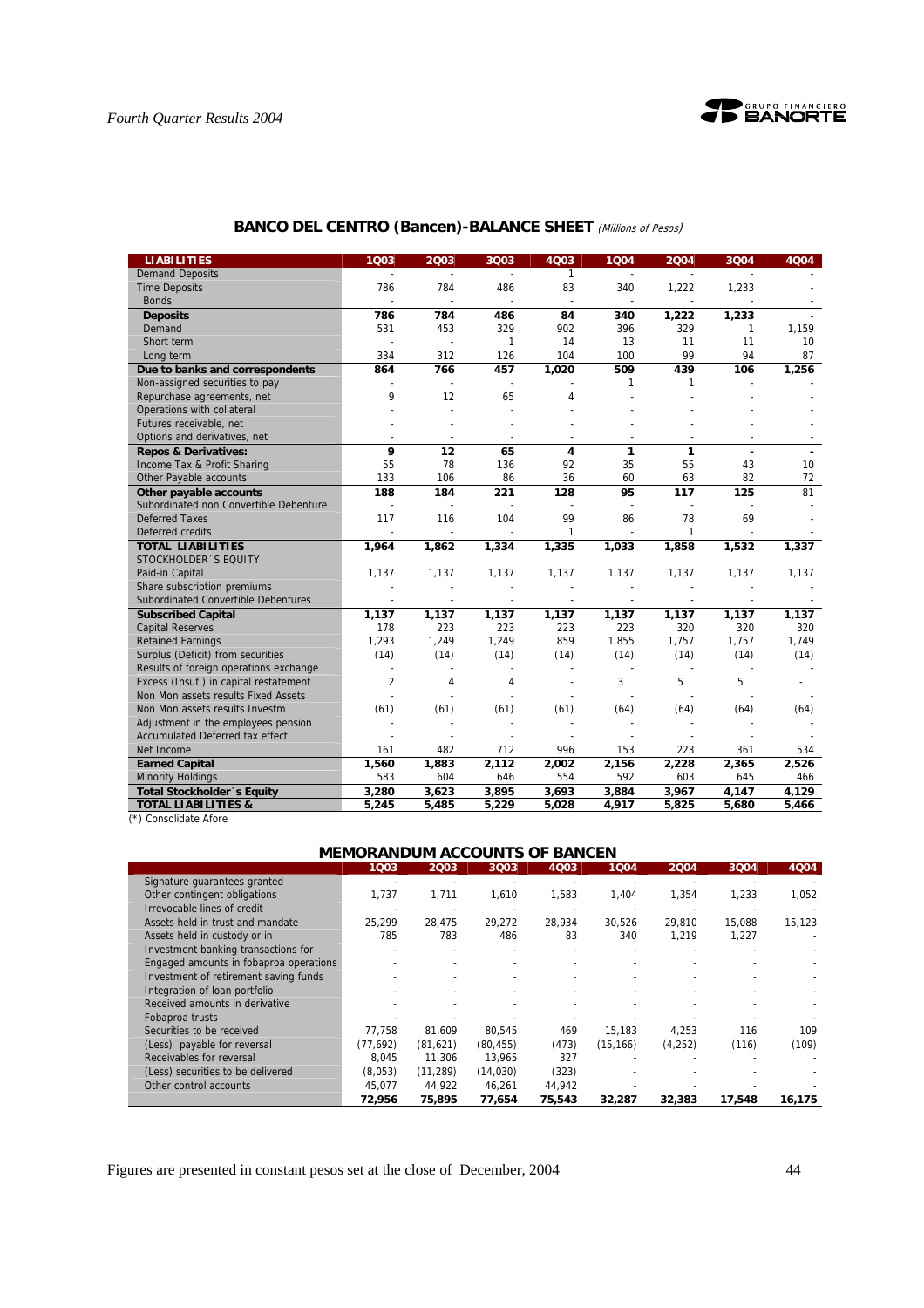

## **Annex 6. Notes to Banking Sector Financial Statements**

## **Financial Instruments and Valuation Effects 4Q04**

|                                                  | <b>BOOK</b>  | <b>MARKET</b> | <b>UNREALIZED GAIN</b> |
|--------------------------------------------------|--------------|---------------|------------------------|
| <b>NEGOTIABLE INSTRUMENTS</b>                    | <b>VALUE</b> | <b>VALUE</b>  | (LOSS)                 |
| <b>Goverment Securities</b>                      | 3.673        | 3,668         | (6)                    |
| <b>Banking Securities</b>                        | 5,030        | 5,027         | (3)                    |
| Private                                          | 489          | 490           | 1                      |
| <b>Commercial Paper</b>                          | 1,160        | 1,160         |                        |
| Swap of Coverage purposes                        | 4            | 4             |                        |
| <b>Total</b>                                     | 10,356       | 10,348        | (8)                    |
| SECURITIES HELD FOR SALE                         |              |               |                        |
| <b>Goverment Securities</b>                      |              |               |                        |
| -Mexican Government Securities (UMS)             |              |               |                        |
| Bonds public company                             |              |               |                        |
| Eurobonds                                        | 794          | 242           | (552)                  |
| Swap of Coverage purposes                        |              |               |                        |
| -Total                                           | 794          | 242           | (552)                  |
| <b>SECURITIES HELD TO MATURITY</b>               |              |               |                        |
| <b>Special Cetes</b>                             | 515          | 515           |                        |
| <b>Trust Bonds</b>                               |              |               |                        |
| <b>Fiduciary Rights</b>                          | 35           | 26            | (9)                    |
| <b>Bonds</b>                                     | 181          | 181           |                        |
| Mexican Government Securities (UMS) (US Dollars) | 7,743        | 7,743         |                        |
| Mexican Government Securities (UMS) (Euros)      | 435          | 435           |                        |
| <b>US Clearing Master Trust</b>                  |              |               |                        |
| Swap Private company                             |              |               |                        |
| Swap Public company                              | 1,802        | 1,802         |                        |
| Swap of Coverage purposes                        | (1,696)      | (1,696)       |                        |
| <b>Total</b>                                     | 9,014        | 9,006         | (9)                    |
| <b>TOTAL</b>                                     | 20,164       | 19,596        | (568)                  |

## **Repurchase Agreement Operations 4Q04**

(Millions of Pesos)

| <b>REPURCHASE AGREEMENT DEBTORS</b>                                     | <b>MARKET VALUE</b><br>(1) | <b>ASSET BALANCE</b>     |
|-------------------------------------------------------------------------|----------------------------|--------------------------|
| <b>Goverment Securities</b>                                             | 66.603                     | 36                       |
| <b>Banking Securities</b>                                               | 4.640                      |                          |
| <b>Private Securities</b>                                               | 44.447                     | $\overline{2}$           |
| Total                                                                   | 115,690                    | 39                       |
| <b>REPURCHASE AGREEMENT CREDITORS</b>                                   | <b>MARKET VALUE</b><br>(2) | <b>LIABILITY BALANCE</b> |
| <b>Goverment Securities</b>                                             | 25.067                     | 70                       |
| <b>Banking Securities</b>                                               | 2.100                      |                          |
| Total                                                                   | 27.167                     | 70                       |
| RECEIVABLES ON REPURCHASE AGREEMENT<br>PAYABLES ON REPURCHASE AGREEMENT |                            |                          |

# **Non-governmental Financial Instruments above by 5% of Net Capital 4Q04**

(Millions of Pesos)

| <b>INDUSTRY</b> | <b>INVESTMENT INSTRUMENT</b> | <b>AMOUNT</b> | % NET<br><b>CAPITAL</b> |
|-----------------|------------------------------|---------------|-------------------------|
| <b>BANSAN</b>   | Term Deposits                | 4.128         | 23.4%                   |
| <b>SERFIN</b>   | <b>Term Deposits</b>         | 900           | 5.1%                    |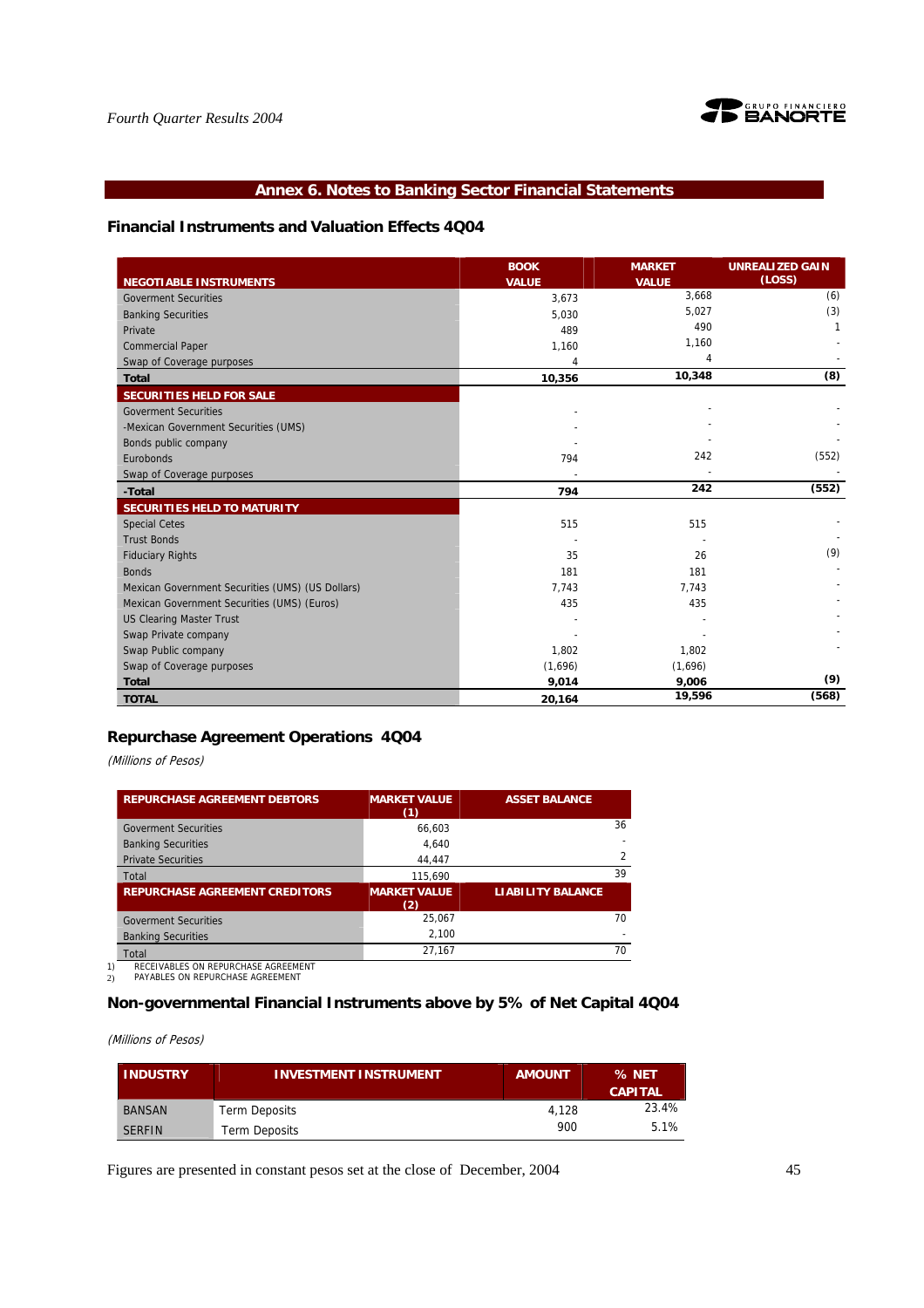



# (Million of Pesos) **LOCAL CURRENCY(\*) FOREIGN CURRENCY TOTAL 4Q03 4Q04 4Q03 4Q04 4Q03 4Q04 Performing Loans**  Commercial 28,751 35,194 7,043 6,732 35,795 41,926 Financial Intermediaries 2,214 858 318 231 3,532 1,090 Consumer 9,122 11,407 4 3 9,127 11,409 Mortgages 15,517 18,523 - - 15,517 18,523 Goverment Entities<br>
Beine der Batter der Batter der Batter des Batters des Batters des Batters des Batters des Batters des Batter Fobaproa 7,261 6,948 (212) - 7,049 6,948 **Total 145,545 90,867 7,924 7,604 153,469 98,471 Past Due Loans**  Commercial 1,161 523 818 71 1,979 594 Financial Intermediaries - - - - - - Consumer 474 339 - - 474 339 Mortgages 1,247 820 - - 1,247 820 Goverment Entities and Content Entities and Content of the Content of the Content of the Content of the Content of the Content of the Content of the Content of the Content of the Content of the Content of the Content of th **Total 2,891 1,694 818 71 3,709 1,766 Total Propietary Loans 148,435 92,562 8,743 7,675 157,178 100,237**

## **Loan Portfolio**

(\*) Includes valued UDIS

(1)Excludes Fobaproa-IPAB notes and Ioan to IPAB that are accounted in the Loans to Government Entities line.<br>(2) Includes Fobaproa promissory notes and Ioans to IPAB registered in Government Entities.

Note: There is no scheme for Mortgage Earnings.

## **Cost and Balances of FINAPE, FOPIME, Mortgage UDIS and Mortgage FOVI loan portfolios as of 4Q04**

**% Past Due Loans 1.9% 1.8% 9.1% 0.9% 2.4% 1.8%** 

|                     | <b>TOTAL</b>  |                  |  |  |  |
|---------------------|---------------|------------------|--|--|--|
| (Millions of Pesos) | <b>PERIOD</b> | <b>BALANCE</b>   |  |  |  |
|                     | COST.         | <b>LOAN</b>      |  |  |  |
|                     |               | <b>PORTFOLIO</b> |  |  |  |
| <b>FINAPE</b>       | 1.9           | 5.8              |  |  |  |
| <b>FOPYME</b>       | 3.5           | 3.8              |  |  |  |
| Mortgage UDIS       | 47.5          | 120.4            |  |  |  |
| Mortgage FOVI       | 65.1          | 77.1             |  |  |  |
|                     | 118.0         | 207.2            |  |  |  |

The quarter ending with a balance of Ps 207.2 million pesos in debtors support programs with a cost of the period of Ps 118 million. The 99% of this portfolio are concentrated in Banorte.

## **Past Due Loans Variations as of 4Q04**

| <b>Past Due Loans</b>         |                                              |         |
|-------------------------------|----------------------------------------------|---------|
| Balance as of September 30,04 |                                              | 2,767   |
|                               | Performing loans to Past due loans transfers | 595     |
|                               | Renewals                                     | (16)    |
|                               | <b>Cash Collections</b>                      | (197)   |
|                               | <b>Discounts</b>                             | (1)     |
|                               | Charge Offs                                  | (1,056) |
|                               | Foreclosures                                 |         |
|                               | Past due loans to Performing loans transfers |         |
|                               | Exchange Adjustment                          | (334)   |
| Balance as of December 31,04  |                                              |         |
|                               |                                              | 1,766   |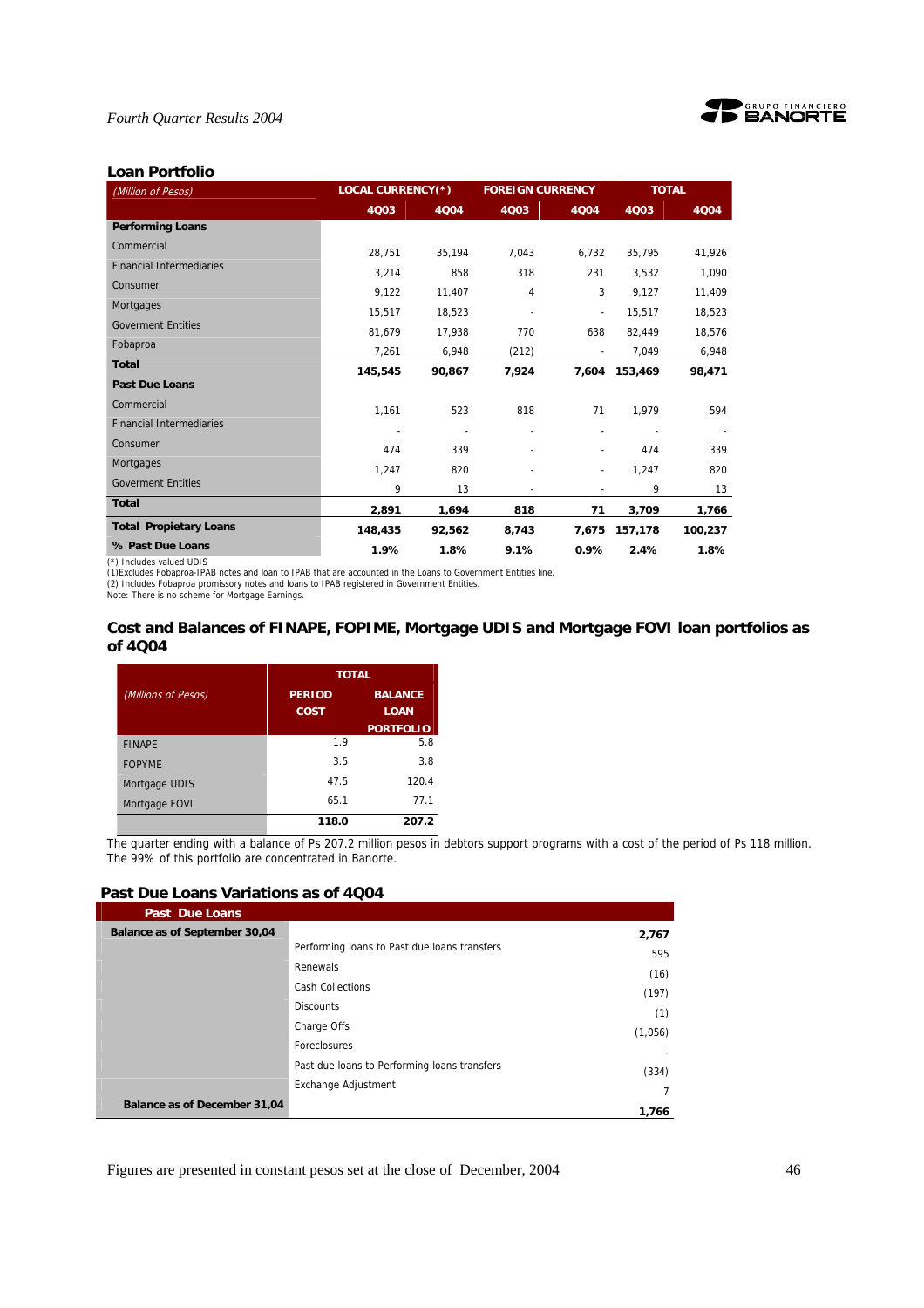

## **Troubled Portfolio 4Q04**

 The National Banking and Securities Commission (CNByV) accepted the Proposal of the Bankers Association of Mexico (ABM), to consider as a Troubled Portfolio the D and E risk grades of the portfolio classification. The following table shows the troubled portfolio.

| (Millions of Pesos)              | <b>TOTAL</b> |
|----------------------------------|--------------|
| <b>Troubled Portfolio</b>        | 1.220        |
| <b>Total Loans</b>               | 100.237      |
| Troubled Portfolio / Total Loans | 1.2%         |

## **Fobaproa**

| (Millions of Pesos)           | <b>REMAINING CONTINGENCIES</b> |                               |  |  |  |
|-------------------------------|--------------------------------|-------------------------------|--|--|--|
|                               | LOS(1)<br><b>SHARING</b>       | INCENTIVE(1)<br><b>SCHEME</b> |  |  |  |
| Gross Fobaproa notes balance  | 8,321                          | $4,864^{(2)}$                 |  |  |  |
| - Cash recoveries             | 168                            | $23^{(2)}$                    |  |  |  |
| Repossesed assets             |                                |                               |  |  |  |
| $=$ Balance net of recoveries | 8,153                          | 4,841                         |  |  |  |
| Contingency before reserves   | 2,175                          | 368                           |  |  |  |
| - Reserves                    | 2,175                          | 368                           |  |  |  |
| $=$ Remaining contingencies   |                                |                               |  |  |  |

1) Includes only cash recoveries.

2) Included in Loss Sharing program.

Banorte provisioned Ps 25 million through the Income Statement during the quarter to keep 100% provisioned on the FOBAPROA-IPAB Loss Sharing program and Incentive Scheme. Cash recoveries in the Loss Sharing program represented 1% of Banorte's Gross FOBAPROA-IPAB notes balance.

## **Fobaproa Notes Integration 4Q04**

| (Millions of Pesos)        | <b>BANORTE</b>                                |                                                 |                               |                                   | <b>BANCEN</b>                   |                                 | <b>BANPAIS</b>           | <b>BANKING</b><br><b>SECTOR</b> |
|----------------------------|-----------------------------------------------|-------------------------------------------------|-------------------------------|-----------------------------------|---------------------------------|---------------------------------|--------------------------|---------------------------------|
|                            | <b>LOSS</b><br><b>SHARING</b><br><b>LOCAL</b> | <b>LOSS</b><br><b>SHARING</b><br><b>DOLLARS</b> | <b>WITHOUT</b><br><b>RISK</b> | <b>INCENTIVE</b><br><b>SCHEME</b> | <b>LOCAL</b><br><b>CURRENCY</b> | <b>LOCAL</b><br><b>CURRENCY</b> | <b>DOLLARS</b>           | <b>TOTAL</b>                    |
| Gross Balance              | <b>CURRENCY</b><br>8,321                      | $\overline{\phantom{a}}$                        | 1.339                         | (1)                               |                                 | ۰                               |                          | 9,660                           |
| - Checking account balance | 168                                           |                                                 |                               | (1)                               |                                 | ٠                               |                          | 169                             |
| - Reserves                 | 2,175                                         |                                                 |                               | 368                               |                                 | $\overline{\phantom{a}}$        | -                        | 2,543                           |
| $=$ Net Balance            | 5,978                                         | $\overline{\phantom{0}}$                        | 1,339                         | (368)                             | -                               | ٠                               |                          | 6,948                           |
| <b>Interest Rate</b>       | CETES 91-1.35                                 | LIBOR 6M+1 CETES 91                             |                               | N.A.                              | N.A.                            |                                 |                          |                                 |
| Maturity                   | 2005                                          | 2006                                            | 2006                          | 2005/2006                         | N.A.                            | ٠                               | $\overline{\phantom{a}}$ |                                 |
| Remaining Contingencies    | $-0-$                                         | -0-                                             | No exist                      | $-0-$                             | No exist                        |                                 |                          |                                 |

1) Ps 4,864 and Ps23, Gross Balance and Checking account balance of Incentive Scheme are included in Loss Sharing. N.A.- Not Applicable

## **ORIGIN OF THE NOTES**

The source of the Fobaproa-IPAB notes is different as each was given for different objectives, according to the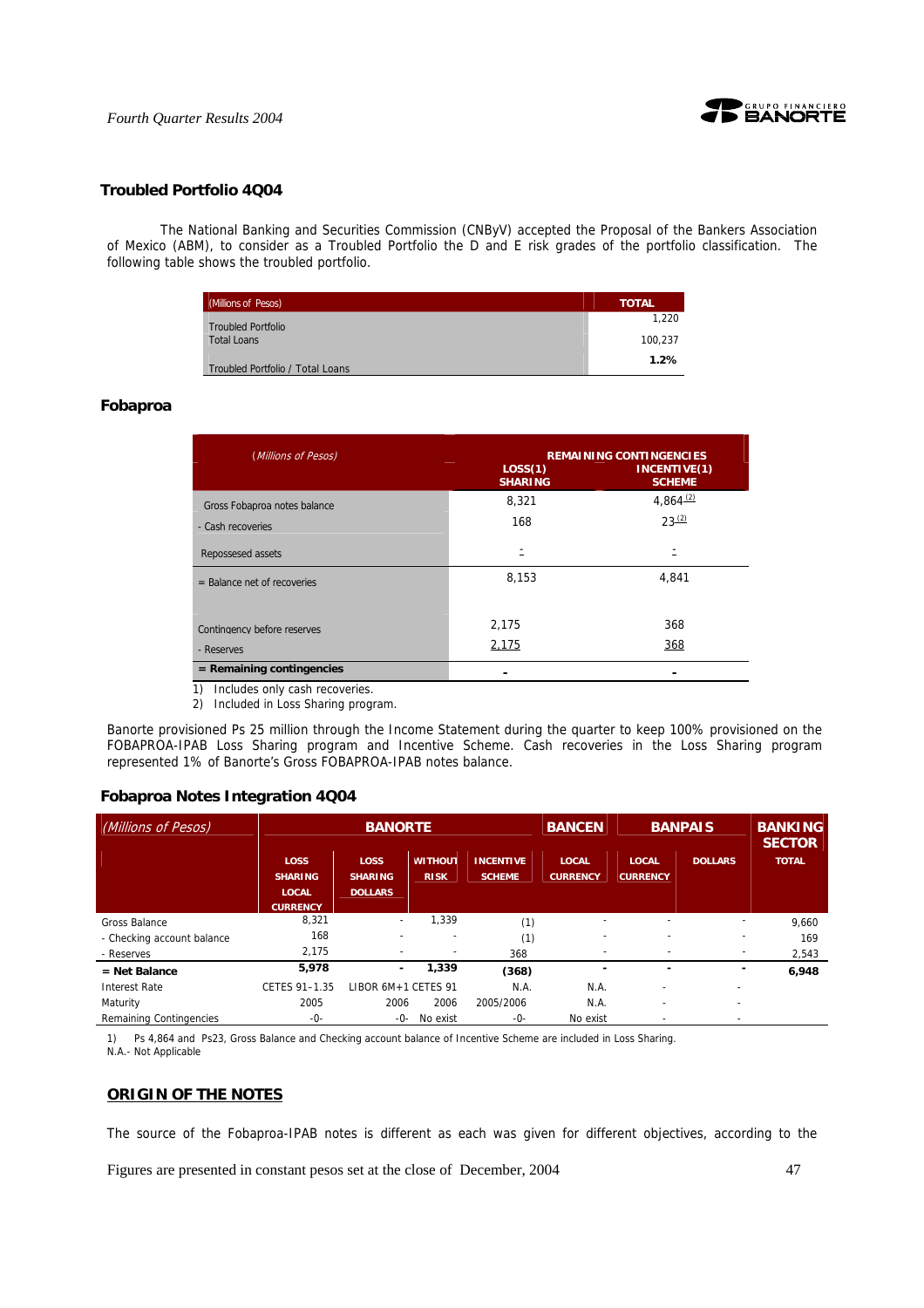

# following list:

| <b>FOBAPROA NOTES</b> | <b>YEAR</b> | ORIGIN                               |
|-----------------------|-------------|--------------------------------------|
| <b>BANORTE</b>        |             |                                      |
| LOSS SHARING          | 1995-1996   | Sale of Loans to Fobaproa            |
| <b>WITHOUT RISK</b>   | 1996        | Sale of Loans to Fobaproa            |
| BANPAIS               | 1996-1997   | Reorganization                       |
| SIMPLE<br>CREDIT      | 2000        | Reorganization                       |
| BANCRECER             | 1999        | Reorganization (Securitized in 4Q04) |

# **SIGNIFICANCE IN BANORTE BALANCE**

|                | 1997  | 1998  | 1999  | 2000  | 2001  | 2002  | 2003  | 2004   |
|----------------|-------|-------|-------|-------|-------|-------|-------|--------|
| % Total Loans  | 70.9% | 64.6% | 63.5% | 58.7% | 55.5% | 55.7% | 50.8% | 12.4%  |
| % Total Assets | 60.6% | 53.5% | 43.7% | 46.7% | 44.5% | 43.5% | 36.5% | $.3\%$ |

## **Deferred Taxes 4Q04**

| (Millions of Pesos)                                                                             |            |            |            |
|-------------------------------------------------------------------------------------------------|------------|------------|------------|
| <b>ASSETS</b>                                                                                   | <b>ISR</b> | <b>PTU</b> | <b>NET</b> |
| Allowance for loan losses (not deducted)                                                        |            |            |            |
| Tax loss carryforwards                                                                          | 660        |            | 660        |
| Deficit from retirement obligations                                                             | 188        | 63         | 251        |
| Non deductible provisions and accumulative income                                               | 107        | 36         | 143        |
| Reserves for BN+BCR integration expenses                                                        |            |            |            |
| <b>Obligations FOBAPROA, Net</b>                                                                | 641        |            | 641        |
| <b>Others</b>                                                                                   |            |            |            |
| <b>Total Assets</b>                                                                             | 1,596      | 98         | 1,695      |
| <b>LIABILITIES</b>                                                                              |            |            |            |
| Accrued interest and inflationary component of Fixed Assets,<br>Foreclosed, Intangible & Others | (375)      | (70)       | (445)      |
| Loan Portfolio Acquisitions                                                                     | (512)      |            | (512)      |
| <b>Total liabilities</b>                                                                        | (887)      | (70)       | (957)      |
| <b>Assets (Liabilities) Accumulated Net</b>                                                     | 1,837      | 28         | 738        |

# **Long term debt as of 4Q04**

| <b>TYPE OF DEBT</b>                                | <b>CURRE</b><br><b>NCY</b> | <b>DATE</b><br><b>OF</b><br><b>ISSUE</b> | <b>AMOUNT</b><br>(P <sub>S</sub> ) | <b>ORIGINAL</b><br><b>AMOUNT</b><br>(Millons Ps,<br><b>Dis o UDIS)</b> | <b>TERM</b> | <b>INTEREST</b><br><b>RATE</b> | <b>MATURITY</b> | <b>INTEREST</b><br><b>PAYMENT</b> |
|----------------------------------------------------|----------------------------|------------------------------------------|------------------------------------|------------------------------------------------------------------------|-------------|--------------------------------|-----------------|-----------------------------------|
| <b>BANORTE</b>                                     |                            |                                          |                                    |                                                                        |             |                                |                 |                                   |
| CD's-Banorte U01001                                | <b>UDIS</b>                | 11-Ene-01                                | 313                                | 90                                                                     | 10 years    | 8.13%                          | 30-Dic-10       | $E/182$ days                      |
| Non Convertible Subordinate Bonds<br>-QBanorte 02D | Ps                         | 28-Nov-02                                | 1.247                              | 1,136                                                                  | 10 years    | 8.00%                          | 28-Nov-12       | $E/182$ days                      |
| Certificados - Banorte M7001                       | Ps                         | 27-Ene-03                                | 100                                | 100                                                                    | 3 years     | TIIE-0.45%                     | 10-Jul-06       | $E/28$ days                       |
| Step-Up Subordinated Callable<br>Notes Due 2014    | DIs                        | 17-Feb-04                                | 3.345                              | 300                                                                    | 10 years    | 5.875 %                        | 17-Feb-14       | $E/180$ days                      |
| CD's Serie 1999-2B                                 | DIs                        | 15-Jul-99                                | 103                                | 25                                                                     | 7 years     | 9.49%                          | 15-Jul-06       | Monthly                           |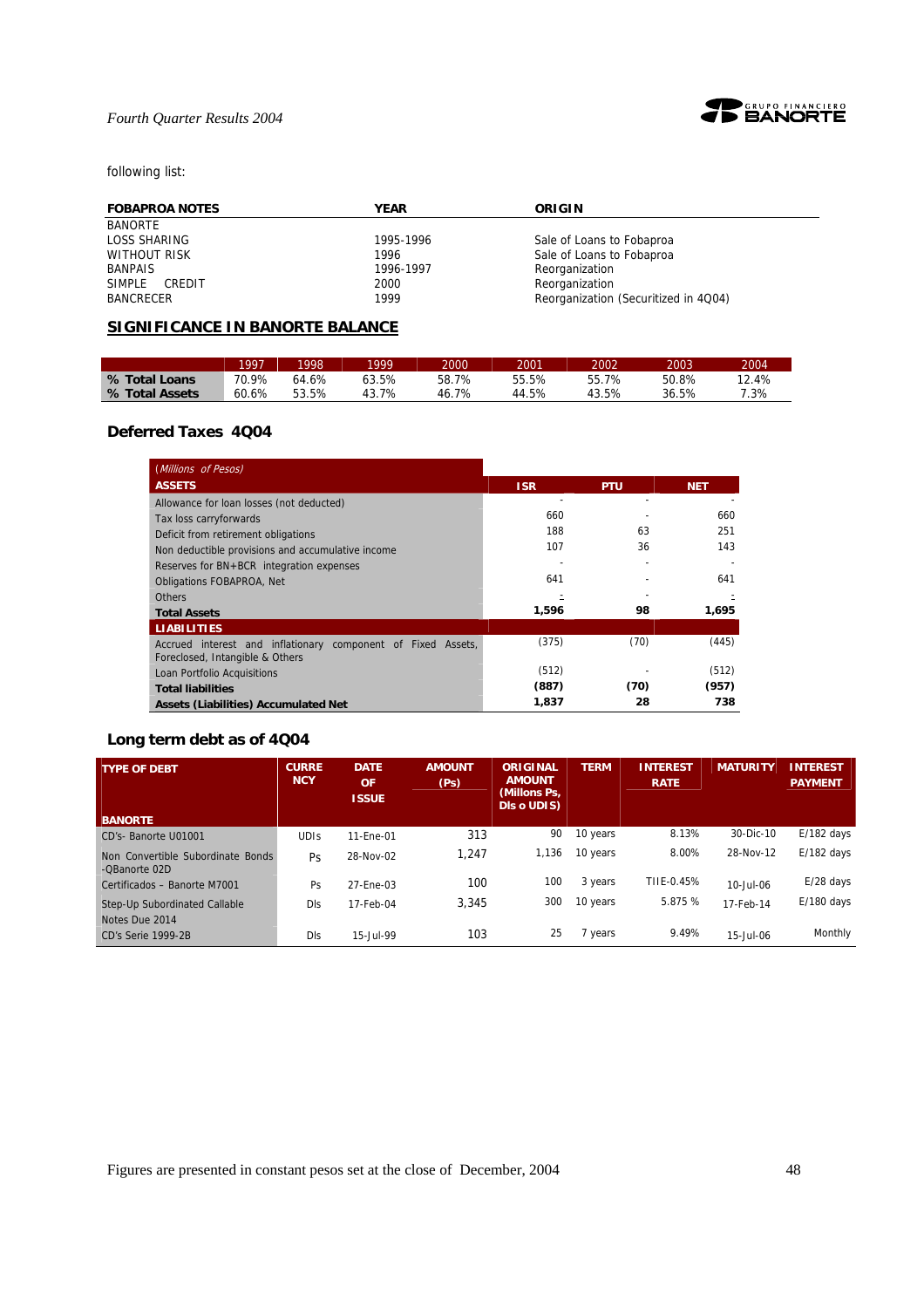



# **Bank and Other entities loans as of 4Q04**

| (Millions of Pesos)                                     | <b>LOCAL</b><br><b>CURRENCY</b> | <b>INTERE</b><br><b>ST RATE</b> | <b>TERM</b><br>(DAYS) | <b>FOREIGN</b><br><b>CURRENCY</b> | <b>INTEREST</b><br><b>RATE</b> | <b>TERM</b><br>(DAYS)    | <b>TOTAL</b> |
|---------------------------------------------------------|---------------------------------|---------------------------------|-----------------------|-----------------------------------|--------------------------------|--------------------------|--------------|
| <b>LOANS FROM LOCAL BANKS</b>                           |                                 |                                 |                       | 288                               | $L+6$                          | 435                      | 288          |
| LOANS FROM FOREIGN BANK CONCERTED FROM<br>THE COUNTRY   |                                 |                                 |                       | 557                               | $L + 1.2$                      | 1,596                    | $557-$       |
| LOANS FROM FOREIGN BANK CONCERTED FROM<br><b>CAYMAN</b> |                                 |                                 |                       | 339                               | 2.86                           | 866                      | 339          |
| <b>SECURITIZATION</b>                                   |                                 |                                 |                       | 103                               | 9.49                           | 299                      | 103          |
| <b>LOANS FROM DEVELOPING BANKS</b>                      | 191                             | 12.37                           | 633                   | 474                               | 3.88                           | 499                      | 665          |
| <b>LOANS FROM PUBLIC FUNDS</b>                          | 7.156                           | 6.96                            | 628                   | 394                               | 2.86                           | 465                      | 7,550        |
| <b>LOANS FROM BANKS</b>                                 | 2,603                           | 8.37                            | 10                    | $\overline{\phantom{a}}$          | $\overline{\phantom{a}}$       | $\overline{\phantom{a}}$ | 6,926        |
| <b>CALL MONEY</b>                                       | 3,166                           | 8.60                            | 3                     |                                   |                                |                          | 3,166        |
| LOANS FROM FIDUCIARY FUNDS                              | 3,801                           | 13.5                            | 6,006                 |                                   |                                |                          | 3,801        |
| PROVISIONS FOR INTEREST                                 | 22                              | N.A.                            | N.A.                  | $\overline{\phantom{a}}$          | $\overline{\phantom{a}}$       | $\overline{\phantom{a}}$ | 40           |
|                                                         | 16,939                          |                                 |                       | 2,155                             |                                |                          | 19,093       |

# **Trading Income 4Q04**

(MillIons of Pesos)

| <b>VALUATION EFFECTS</b>                       | <b>NET</b>     |
|------------------------------------------------|----------------|
| Negotiable Instruments                         | $\overline{4}$ |
| Repurchase                                     | $\overline{2}$ |
| <b>Futures</b>                                 | 4              |
| <b>Foreign Currency Forwards</b>               | 4              |
| Options                                        | (1)            |
| <b>Futures</b>                                 | 1              |
| Securities Ioans                               |                |
| Range                                          |                |
| <b>Inflation Adjustment</b>                    | 1              |
| <b>Total</b>                                   | 14             |
| <b>RESULTS FROM BUYING AND SELLING</b>         |                |
| <b>Negotiable Instruments</b>                  | 400            |
| Securities Held for Sell                       | (75)           |
| <b>Inflation Adjustment</b>                    |                |
| <b>Total of Buying and Selling Instruments</b> | 325            |
| <b>FX Spot</b>                                 | 196            |
| <b>FX Forwards</b>                             | 6              |
| <b>FX Futures</b>                              |                |
| <b>FX Futures TIIE</b>                         |                |
| Forwards                                       | $\overline{2}$ |
| Trading currencies securitization              | 172            |
| Gain from metal intermediation                 | 1              |
| <b>Metals Valuation</b>                        | 1              |
| <b>Total of Foreign Exchange</b>               | 377            |
| <b>Inflation Adjustment</b>                    | 22             |
| <b>Total of Buying and Selling</b>             | 724            |
| <b>TOTAL TRADING INCOME</b>                    | 738            |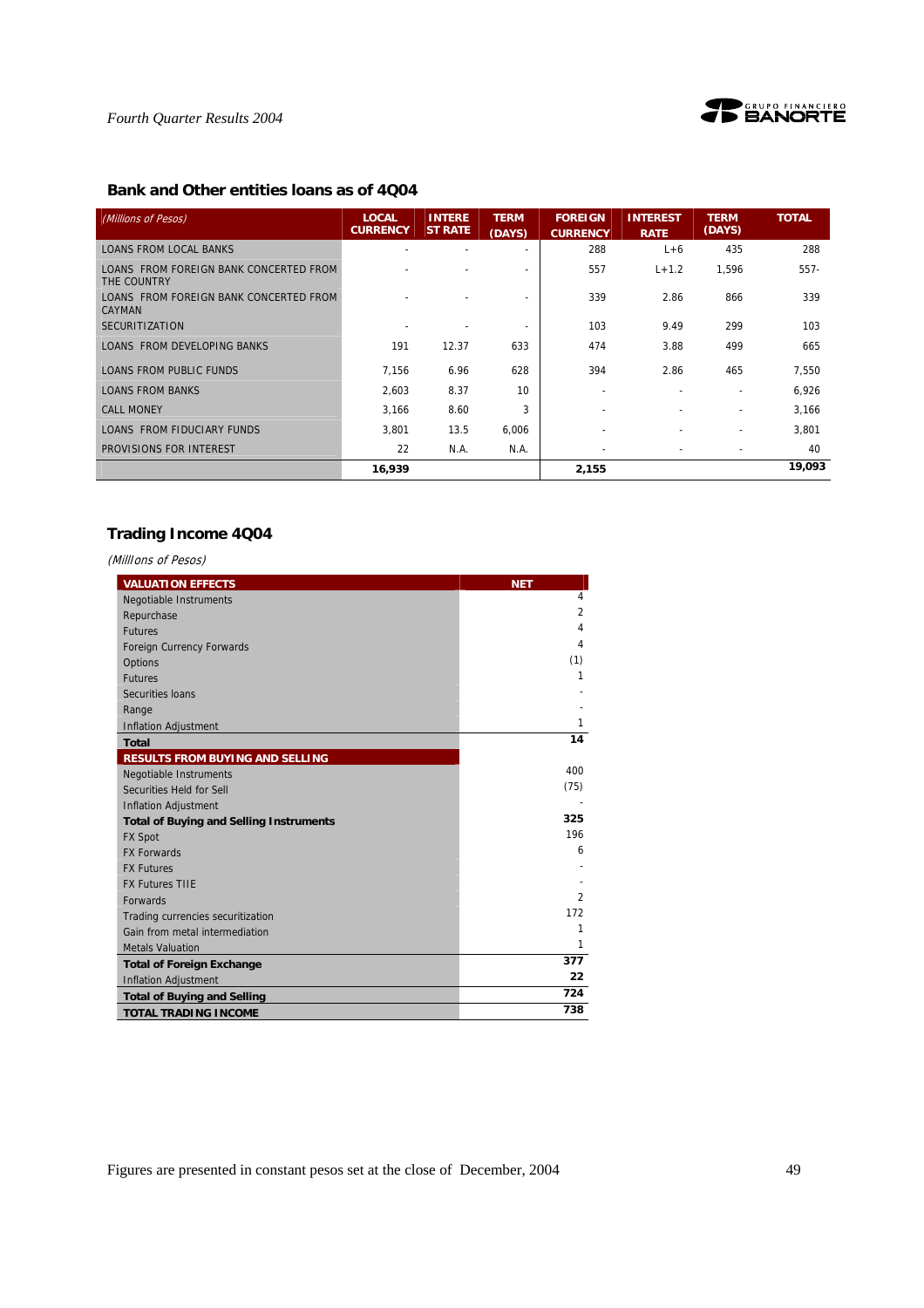

## **US Dollar Assets and Liabilities**

| <b>US Dollar Assets and Liabilities</b><br>(Millions of Dollars) | 3004  | <b>4004</b> |
|------------------------------------------------------------------|-------|-------------|
| <b>Assets</b>                                                    |       |             |
| Cash                                                             | 45    | 54          |
| Deposits on Foreign Banks                                        | 365   | 754         |
| <b>Intergroup Deposits</b>                                       |       |             |
| <b>USCP</b>                                                      | 51    | 102         |
| <b>Remittances Securitization Trust</b>                          | 7     | 6           |
| Investment portfolio                                             | 754   | 893         |
| Loan portfolio                                                   | 728   | 746         |
| Fobaproa - IPAB Notes(1)                                         | (18)  | (1)         |
| <b>Cross Currency Swaps</b>                                      | 301   | 304         |
| Foreign Exchange Derivatives                                     | 107   | 62          |
| <b>Fx Position</b>                                               | 371   |             |
| Other assets                                                     | 15    | 12          |
| <b>Total Assets</b>                                              | 2,725 | 2,930       |
| <b>Liabilities</b>                                               |       |             |
| <b>Retail Deposits</b>                                           | 1,242 | 1,294       |
| Market Issues                                                    | 11    | 9           |
| Loans from Banks                                                 | 68    | 115         |
| <b>Intergroup Funding</b>                                        |       |             |
| <b>Development Banks</b>                                         | 70    | 78          |
| <b>Cross Currency Swaps</b>                                      | 780   | 914         |
| Deferred payments                                                |       |             |
| <b>Loan Loss Reserves</b>                                        | 49    | 20          |
| <b>Subordinated Debentures</b>                                   | 411   | 411         |
| Foreign Exchange Derivatives                                     | 27    | 62          |
| <b>Fx Position</b>                                               |       |             |
| Other liabilities                                                | 68    | 26          |
| <b>Total Liabilities</b>                                         | 2,725 | 2,930       |

(1) The balance is net of Fobaproa checking accounts.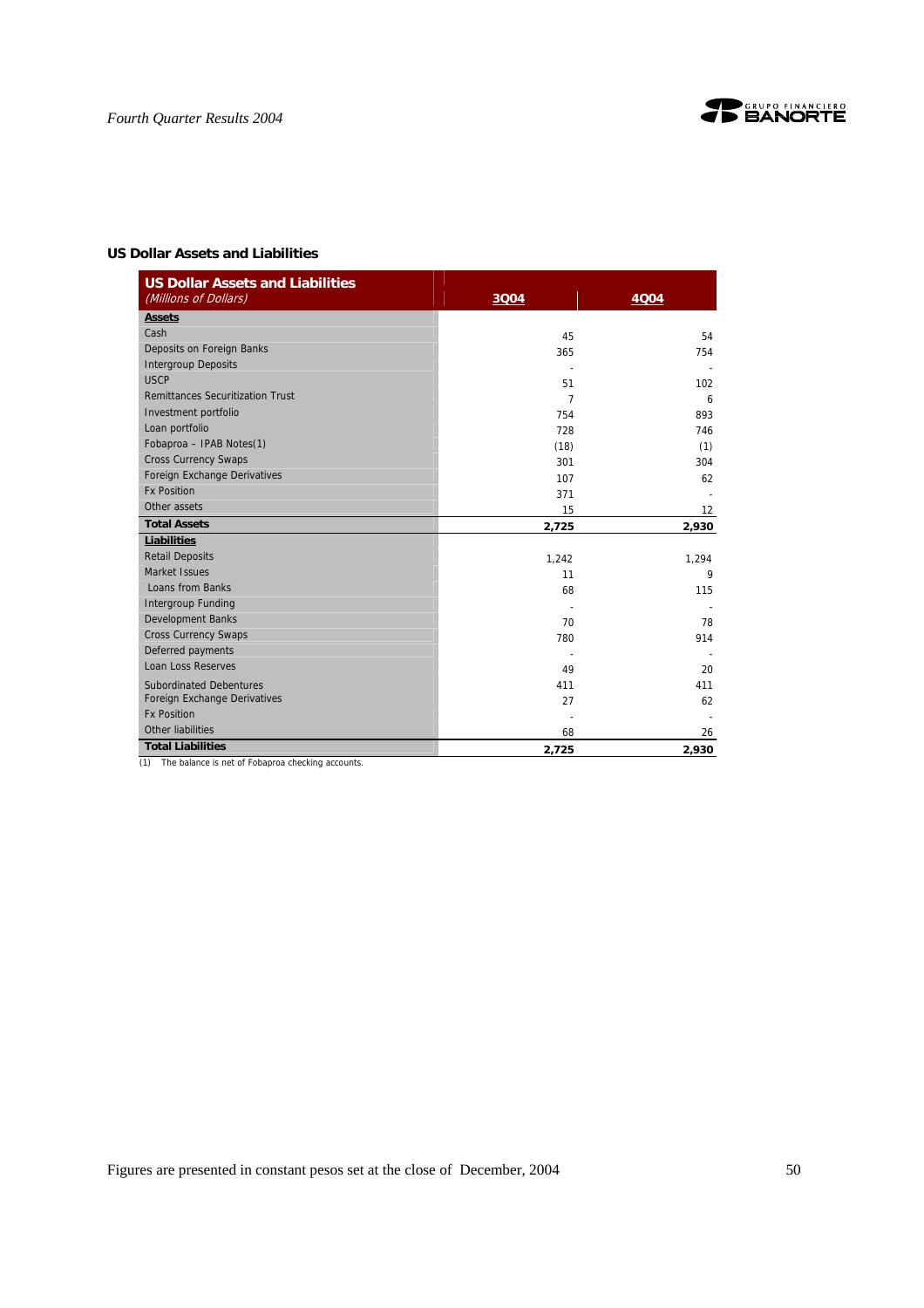

## **Banco Mercantil del Norte, S.A.**

## **AD1.- CAPITALIZATION RATIO**

Breakdown of capitalization ratio for credit risk assets as well as assets subject to credit and market risk.

Net Capital to Credit Risk Assets: 17.6%

Net Capital to Assets subject to Credit and Market Risk: 13.9%

## **AD2.- CAPITAL INTEGRATION**

The net capital, divided by the basic and supplementary capital, as well as a brief integration of both broken down with the most important elements that make them up. The following should be incorporated as the minimum concepts relative to capital integration:

| Net Capital: 14,497                                                                            |        |                                   |       |  |  |  |
|------------------------------------------------------------------------------------------------|--------|-----------------------------------|-------|--|--|--|
| <b>Tier 1 Capital</b>                                                                          | 10.112 | <b>Tier 2 Capital</b>             | 4,385 |  |  |  |
| <b>Stockholders Equity</b>                                                                     | 10.463 | <b>Capitalization Instruments</b> | 3,407 |  |  |  |
| Subordinated debt and Capitalization Instruments                                               | 1.257  | (+) General Preventive Reserves   | 978   |  |  |  |
| Deferred for Tier 1                                                                            | 1,167  |                                   |       |  |  |  |
| (-) Investment in Subordinated debt                                                            |        |                                   |       |  |  |  |
| (-) Investment in Financial Institutions                                                       | 133    |                                   |       |  |  |  |
| (-) Investment in Non-Financial Institutions                                                   | 605    |                                   |       |  |  |  |
| (-) Financing granted for the acquisition of shares of the bank<br>or other Group subsidiaries |        |                                   |       |  |  |  |
| (-) Excess on deferred taxes                                                                   | 1.167  |                                   |       |  |  |  |
| (-) Restructuring Charges and others intangibles                                               | 869    |                                   |       |  |  |  |
| (-) Others Assets                                                                              |        |                                   |       |  |  |  |

## **AD3.- RISK ASSETS**

Amount of weighted assets with market risk and credit risk.

| Market risk weighted assets: 21,651                               | <b>Weighted Assets</b> | <b>Required</b><br>Capital |
|-------------------------------------------------------------------|------------------------|----------------------------|
| Peso Nominal interest rate operations                             | 11.279                 | 902                        |
| Peso or UDI real interest rate operations                         | 194                    | 15                         |
| Interest rate operations in foreign currency with<br>nominal rate | 9.760                  | 781                        |
| Position in UDIS or with a return indexed to inflation            |                        |                            |
| Positions in foreign currency or indexed to the FX<br>rate        | 417                    | 33                         |
| Positions in share or index to the price of securities            |                        |                            |

| <b>Credit Risk-Weighted Assets: 82,508</b> | <b>Weighted Assets</b> | <b>Required</b><br>Capital |
|--------------------------------------------|------------------------|----------------------------|
| Group 1 (risk weight 0%)                   | 0                      |                            |
| Others (risk weight 2.5%)                  |                        |                            |
| Others (risk weight 10%)                   | O                      |                            |
| Group 2 (risk weight I 20%)                | 6.891                  | 551                        |
| Others (risk weight 50%)                   | 0                      |                            |
| Others (risk weight 75%)                   | O                      |                            |
| Group 3 (risk weight 100%)                 | 71.364                 | 5,709                      |
| Others (risk weight 112%)                  | 0                      |                            |
| Others (risk weight 115%)                  | 0                      |                            |
| Others (risk weight 150%)                  |                        |                            |
| <b>Others</b>                              | 4.253                  | 340                        |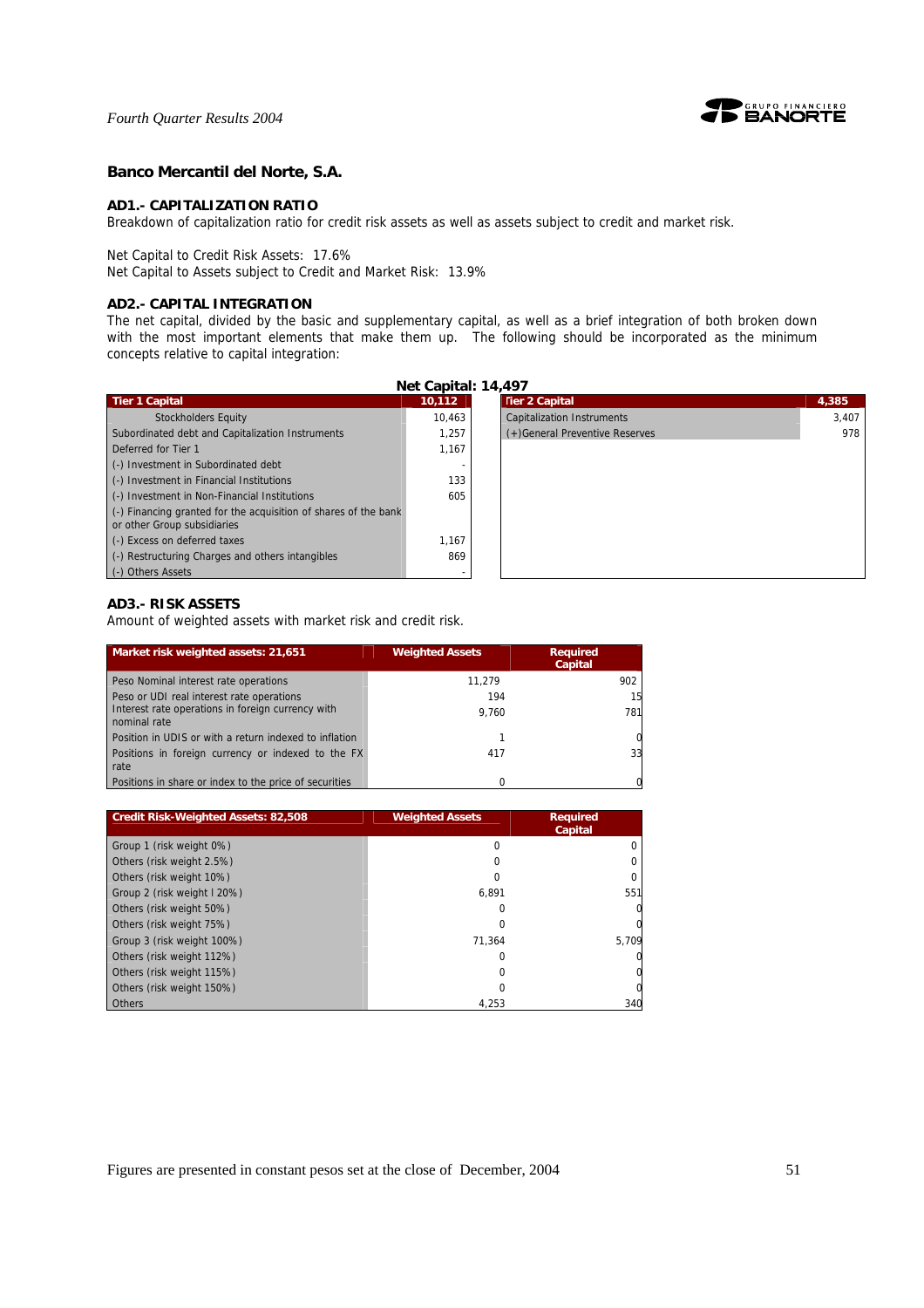

## **Banco del Centro, S.A.**

### **AD1.- CAPITALIZATION RATIO**

Breakdown of capitalization ratio for credit risk assets as well as assets subject to credit and market risk.

Net Capital to Credit Risk Assets:122.0%

Net Capital to Assets subject to Credit and Market Risk: 66.7%

### **AD2.- CAPITAL INTEGRATION**

The net capital, divided by the basic and supplementary capital, as well as a brief integration of both broken down with the most important elements that make them up. The following should be incorporated as the minimum concepts relative to capital integration:

| Net Capital: 3,177                                                                                     |       |                                   |  |  |
|--------------------------------------------------------------------------------------------------------|-------|-----------------------------------|--|--|
| <b>Tier 1 Capital</b>                                                                                  | 3,162 | <b>Tier 2 Capital</b>             |  |  |
| Stockholders Equity                                                                                    | 3.662 | <b>Capitalization Instruments</b> |  |  |
| Subordinated debt and Capitalization Instruments                                                       |       | (+) General Preventive Reserves   |  |  |
| Deferred for Tier 1                                                                                    |       |                                   |  |  |
| (-) Investment in Subordinated debt                                                                    |       |                                   |  |  |
| (-) Investment in Financial Institutions                                                               | 500   |                                   |  |  |
| (-) Investment in Non-Financial Institutions                                                           |       |                                   |  |  |
| $\left($ .) Financing granted for the acquisition of shares of the bank or<br>other Group subsidiaries |       |                                   |  |  |
| (-) Excess on deferred taxes                                                                           |       |                                   |  |  |
| (-) Restructuring Charges and others intangibles                                                       |       |                                   |  |  |
| (-) Others Assets                                                                                      |       |                                   |  |  |

## **AD3.- RISK ASSETS**

Amount of weighted assets with market risk and credit risk.

| Market risk Weighted Assets: 2,156                                | <b>Weighted Assets</b> | <b>Required</b><br><b>Capital</b> |
|-------------------------------------------------------------------|------------------------|-----------------------------------|
| Peso Nominal interest rate operations                             | 1.856                  | 148                               |
| Peso or UDI real interest rate operations                         | 215                    |                                   |
| Interest rate operations in foreign currency with<br>nominal rate | 5                      | 429                               |
| Position in UDIS or with a return indexed to inflation            | 2                      | 161                               |
| Positions in foreign currency or indexed to the FX<br>rate        | 0                      |                                   |
| Positions in share or index to the price of securities            | 77                     |                                   |

| <b>Credit Risk-Weighted Assets: 2,604</b> | <b>Weighted Assets</b> | <b>Required</b><br>Capital |
|-------------------------------------------|------------------------|----------------------------|
| Group 1 (risk weight 0%)                  | O                      |                            |
| Others (risk weight 2.5%)                 |                        |                            |
| Others (risk weight 10%)                  | O                      |                            |
| Group 2 (risk weight I 20%)               | 198                    | 16                         |
| Others (risk weight 50%)                  |                        |                            |
| Others (risk weight 75%)                  |                        |                            |
| Group 3 (risk weight 100%)                | 2.406                  | 193                        |
| Others (risk weight 112%)                 |                        |                            |
| Others (risk weight 115%)                 |                        |                            |
| Others (risk weight 150%)                 |                        |                            |
| <b>Others</b>                             |                        | 15                         |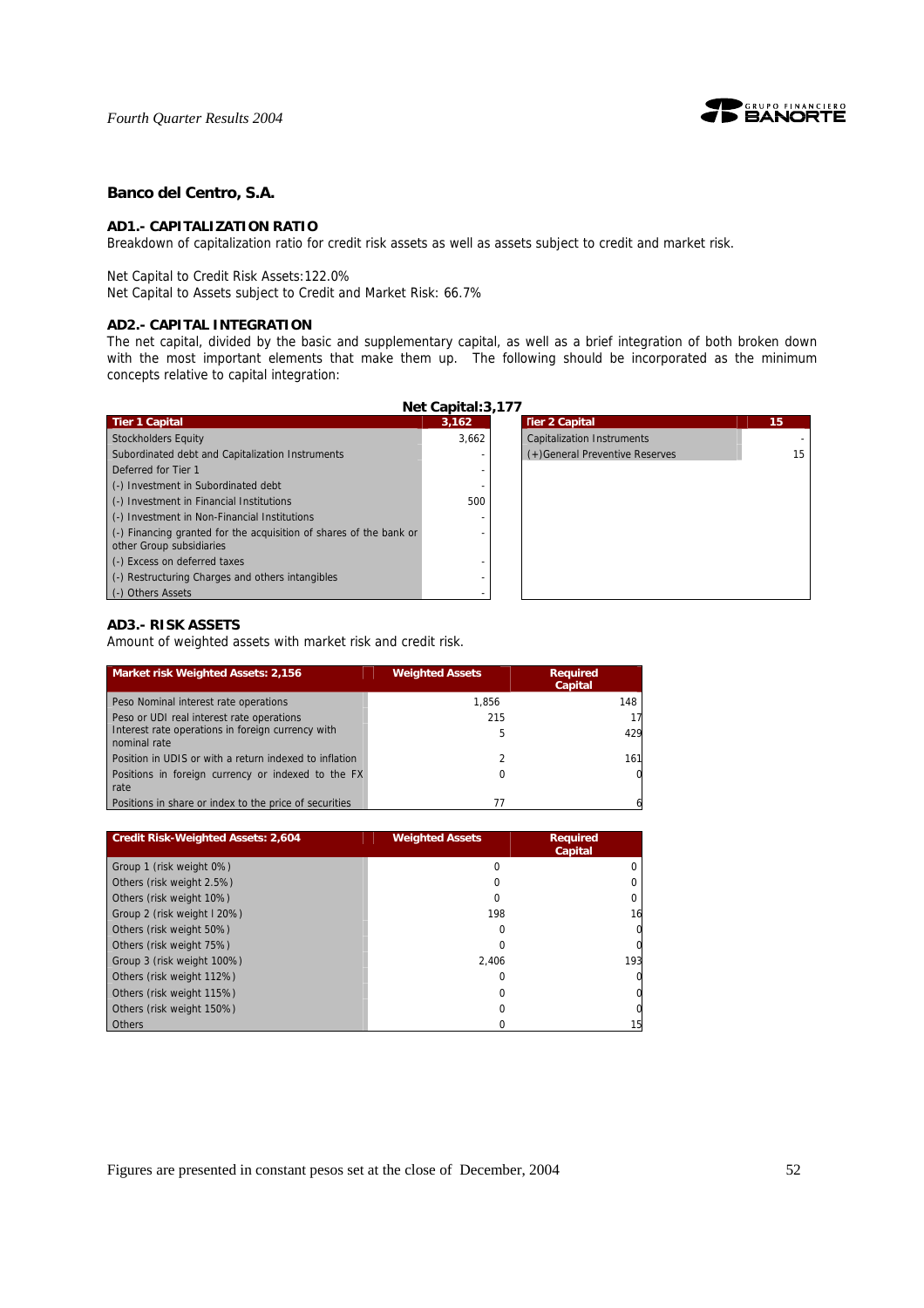

## **Risk Management**

#### **Market Risk**

The Banking Sector of Grupo Financiero Banorte, S.A. has been apply the non-parametric historical simulation method to estimate the Value at Risk (VaR). This new methodology is used both to calculate the market risk as well as to set and control internal limits, considering a two-tail 99% reliability level, besides being multiplied by a safety factor that depends on the behavior of the main risk factors that affect the appraisal of the Banking Sector's (BANORTE & BANCEN) current portfolios.

This method is applied to all the Banking Sector's portfolios that are exposed to variations in risk factors that can have a direct effect on their valuation (domestic interest rates, foreign interest rates, exchange rates, among others).

The VaR under this method means the potential loss for one day that could affect the loan portfolio valuation at a certain date, with a two-tail 99% reliability level assuming that the 500 immediate historical scenarios repeat in the future, multiplying said result by a safety factor that guarantees coverage of all the unforeseen volatility in the main risk factors that affect such portfolios.

The average Value at Risk (VaR) for the 4Q04 for the Banking Sector's financial instrument portfolios, including bonds, shares, money market transactions, swaps, forwards, futures, and others derived within and out of the balance, is Ps 249 million.

The VaR for other periods are as follows:

| Millions of nominal pesos                    | 4003   | 1004   | 2004   | 3004   | 4Q04   |
|----------------------------------------------|--------|--------|--------|--------|--------|
| Banorte VaR *                                | 217    | 258    | 293    | 366    | 253    |
| <b>Banorte's Net Capital</b><br>***          | 11.739 | 15,135 | 14,595 | 14,953 | 14,497 |
| VaR / Banorte's Net Capital                  | 1.85%  | 1.70%  | 2.01%  | 2.45%  | 1.75%  |
|                                              |        |        |        |        |        |
| Bancen VaR *                                 | 51     | 12     | 27     | 25     | 25     |
| Bancen's Net Capital ***                     | 2.445  | 2.603  | 2.675  | 2.793  | 3.177  |
| VaR / Bancen's Net Capital                   | 2.09%  | 0.46%  | 1.01%  | 0.90%  | 0.79%  |
|                                              |        |        |        |        |        |
| Banking Sector's VaR <sup>*</sup>            | 242    | 259    | 302    | 370    | 249    |
| $***$ *<br><b>Banking Sector Net Capital</b> | 14,184 | 17,738 | 17,270 | 17,746 | 17,674 |
| VaR / Banking Sector Net Capital             | 1.71%  | 1.46%  | 1.75%  | 2.08%  | 1.41%  |

Quarterly Average

\*\*\* Net Capital at the end of the period.

\*\*\*\* Banking Sector Net Capital is the sum of Banorte and Bancen's Net Capital.

The Value at Risk for the Banking Sector (BANORTE & BANCEN) takes into consideration the correlations between all the risk factors that influence portfolio appraisal, which explains the difference in the arithmetic sum of the Value at Risk per Institution.

Additionally, the Value at Risk per risk factor of the instruments portfolio described for the Banking Sector as a whole, was as follows for the fourth quarter of 2004:

| (Millios of pesos)     |            |
|------------------------|------------|
| <b>RISK FACTOR</b>     | <b>VaR</b> |
| Domestic interest rate | 110        |
| Foreign interest rate  | 256        |
| Exchange rate          | 284        |
| <b>Stock Exchange</b>  |            |
| <b>Eurobonds Price</b> | 200        |
| Total                  | 249        |

The VaR for each of the risk factors presented is determined by simulating 500 historical scenarios of the variables that make up each one of said factors, while keeping the variables that affect the rest of the indicated risk factors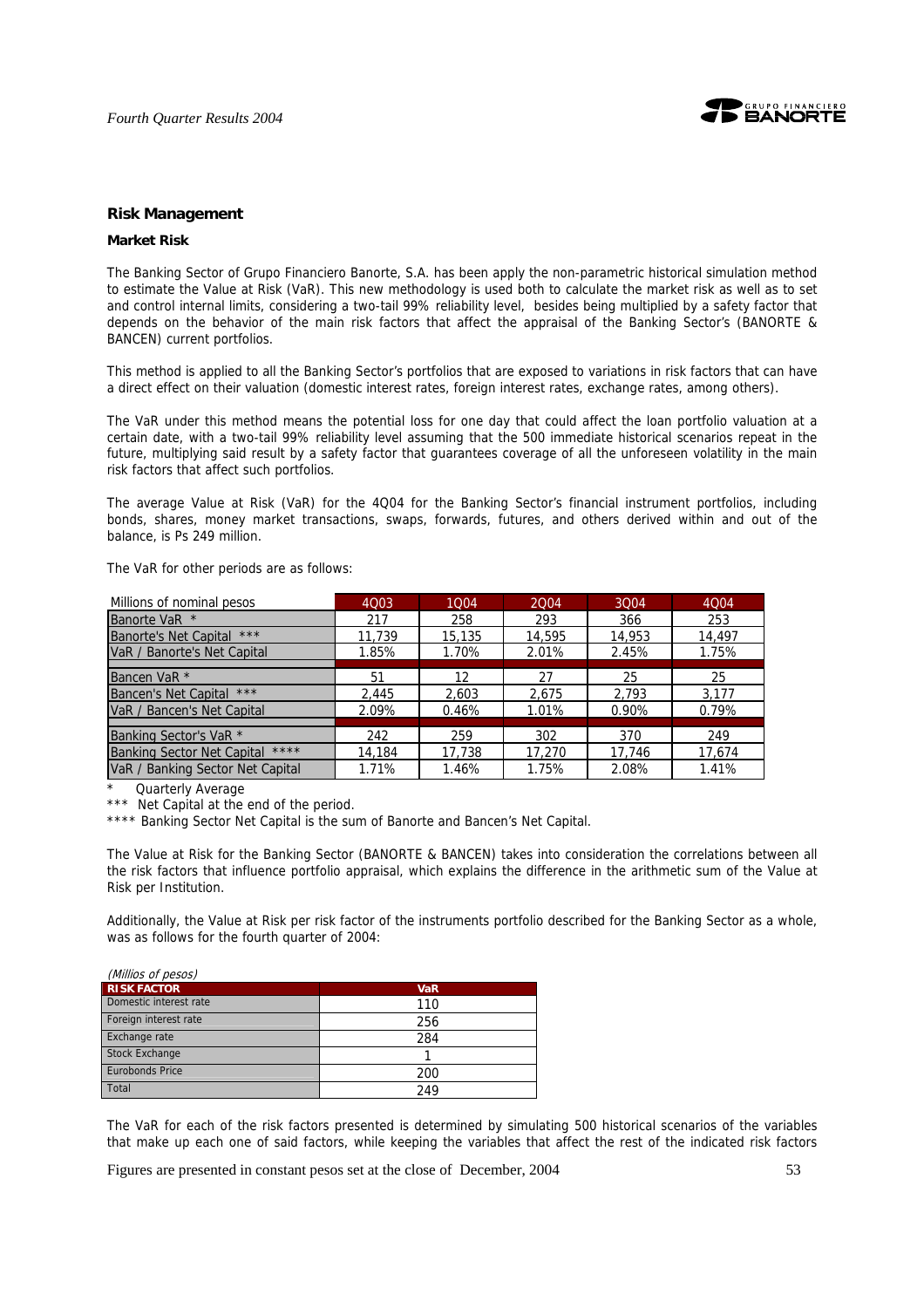

constant. The consolidated Value at Risk for the Banking sector takes into consideration the correlations of all the risk factors affecting the portfolio appraisal, which is why the sum of the Value at Risk per Institution does not match.

## **Credit risk**

Credit risk is the risk of clients failing to meet their payments. Therefore, it is essential to correctly manage such a risk in order to maintain a quality loan portfolio.

The objectives of credit risk management at GFNorte are:

- To develop and carry out credit risk policies that are compatible with the strategic objectives of the institution.
- To support strategic decision-making, maximizing the creation of value for the stockholders and guaranteeing security for our clients.
- To set specific policies and procedures to identify the level of risk of the debtor, using said procedures as a basis for granting loans as well as for their follow-up.
- To calculate the exposure of credit risk in time, considering and evaluating the concentration of exposure by qualifying risk, geographical regions, economic activities, currency and type of product.
- To create diversification strategies of the loan portfolio, setting down its limits.
- To implement a global credit risk management supervising all the operations and aspects related to credit risk.

## **Individual Credit risk**

Individual risk is identified and measured at GFNorte by Qualifying Credit risk, per Target Markets and pursuant to the Risk Acceptance Criteria.

Regarding the commercial loans credit risk classification, departing 1Q01, this process carried out based on Circular 1480 of the CNBV, using Banorte's Risk Internatl Classification (RIC) in order to calculate debtor rank and circualr 1480 to calculate credit ranking. For small credits, a parametric system is used. Mortgage loans, Consumer loans and Credit Cards are classified using their specific CNBV circulars.

The Target Markets and the Risk Acceptance Criteria are tools that are part of GFNorte's loan strategy which help in determining individual credit risk levels. The Target Markets are activities selected by region and economic activity, backed up by economic and quality studies of the portfolio in which Banorte is interested in placing loans. The Risk Acceptance Criteria are parameters that describe the identified risks per industry, making it possible to identify the risk implied for the bank in granting a loan to a client depending on the economic activity involved. The types of risk considered in the Risk Acceptance Criteria are financial, operation, market, company life cycle, legal and regulatory, loan experience and management quality.

#### **Portfolio Credit risk**

GFNorte has designed a portfolio credit risk method that, besides contemplating the major and latest international practices in identification, measurement, control and follow-up, has been adapted to work within the context of the Mexican Financial System.

This credit risk methodology makes it possible to know the current value of the portfolio loans (of Banco Mercantil del Norte and Banco del Centro), that is, *the loan exposure*, allowing surveillance of the risk concentration levels per risk qualification, geographical regions, economic activities, currency and type of product in order to know the portfolio's profile and take action to direct it toward a diversification which will maximize profitability with the lowest risk.

Calculating loan exposure implies generating a cash flow of each one of the loans, of both capital and interest to discount it later. This exposure is sensible to changes in the market, thereby facilitating calculations under different economic scenarios.

The method, in addition to contemplating loan exposure, takes into consideration the probability of non-compliance, the recovery level associated to each client and the classification of the debtor based on the Merton model. The probability of non-compliance is the probability that the debtor will not meet his/her debt obligation with the bank according to the originally agreed terms and conditions. The probability of non-compliance is based on the transition matrixes that GFNorte calculates from the migration of the debtor through different risk qualification levels. The recovery ratio is the percentage of total exposure that is estimated to be recovered in the debtor fails to comply. The classification of the debtor, based on the Merton model, associated the debtor's future behavior to loan and market factors on which his "credit health" depends, as determined by statistical techniques.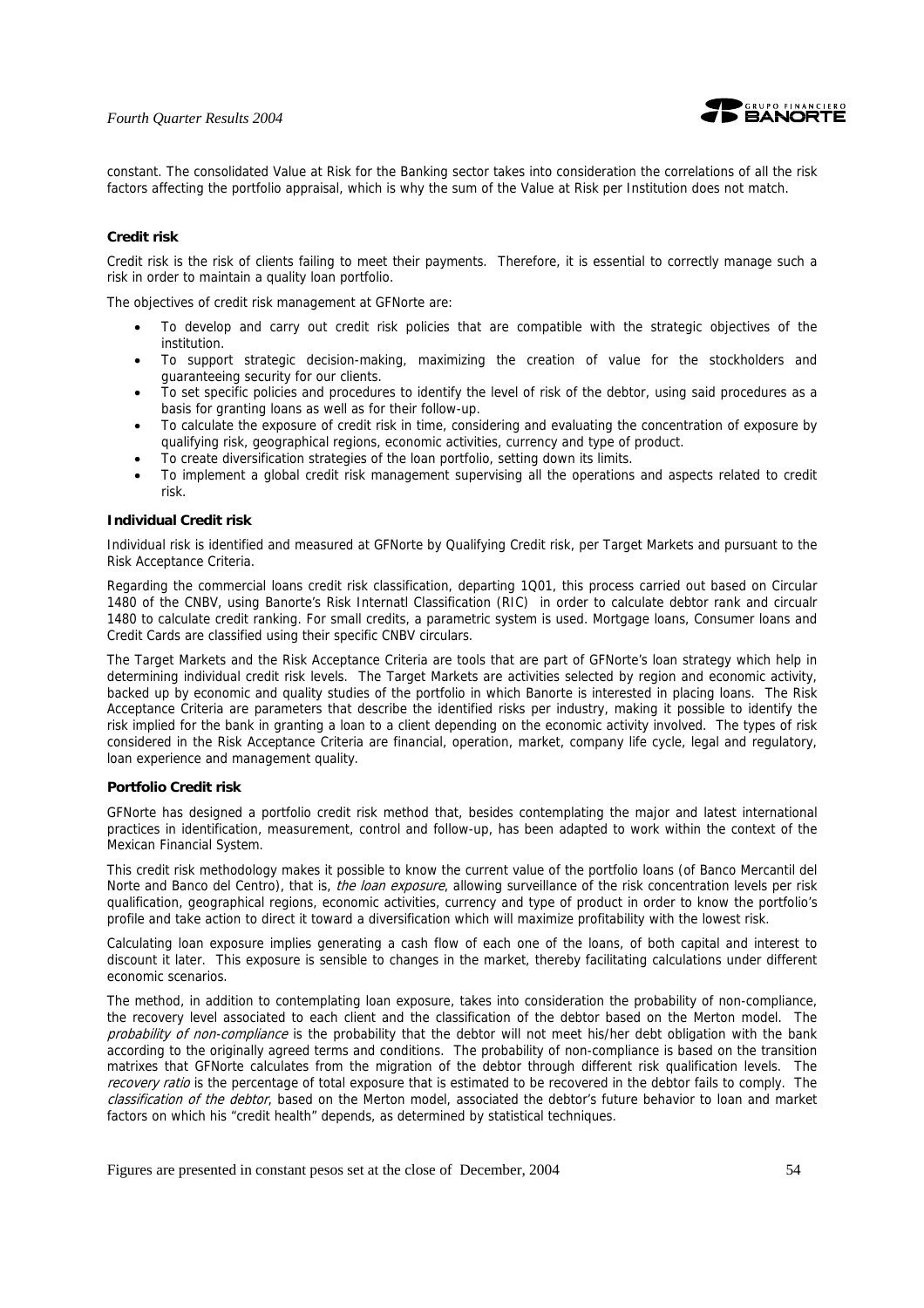

The results are risk measures such as the expected and unexpected loss at a one-year horizon. The expected loss is the credit portfolio's loss distribution average. The unexpected loss is the maximum loss at a specific confidence level (95% in this case) given the loss distribution.

The results obtained are used as a tool for better decision-making in granting loans and in the diversification of the portfolio, according to GFNorte's global strategy. The individual risk identification tools and the portfolio credit risk methodology are periodically checked and updated to allow the application of new techniques that may support or strengthen them. As a result, GFNorte has tools and methods of the highest quality on an international scale to identify, measure, control and follow up credit risks.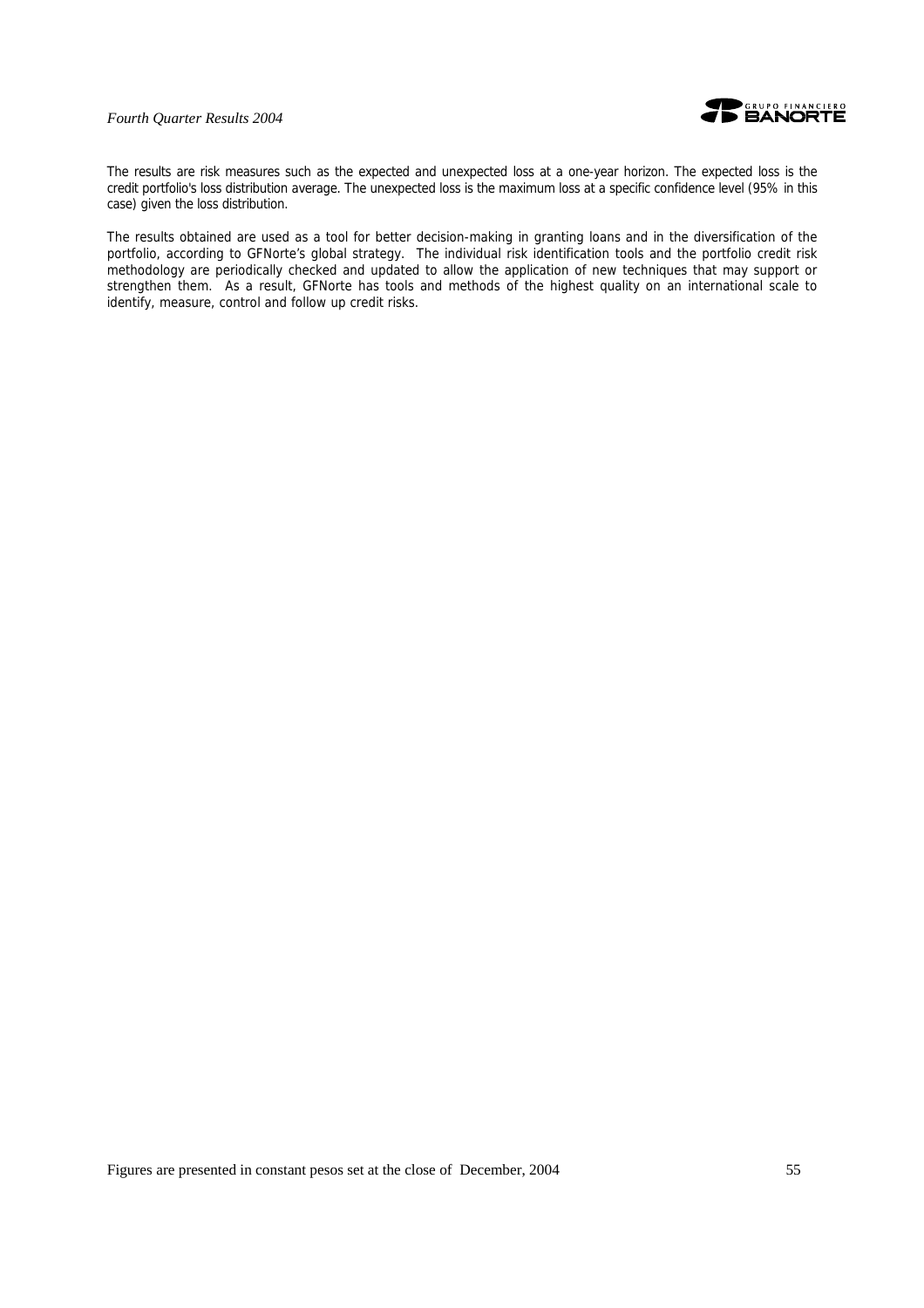

#### **Information by Segments**

With the ultimate goal of improving the understanding of information of the Group and given the importance of the 2 banks (Banorte and Bancen) within the Financial Group, (together representing more than 90% each of the Shares, Deposits, and Profits of the Group), we have included their financial statements and combined indicators proforma together under the "Banking Sector" heading. The Banking Sector is defined as the 2 banks with their respective subsidiaries, except the Afore unit (a subsidiary of Bancen), which is not considered part of this Sector for management reasons (as of the end of 1998). We have also grouped companies corresponding to other Sectors, which are defined in accordance with the orientation of the companies. These Sectors are as follows: The Brokerage Sector which is made up of the Brokerage House; the Long-Term Savings Sector, made up of the Annuities, Insurance and Afore companies, and the Auxiliary Organizations Sector which includes the Leasing, the Brokerage, the Warehousing, and the Bonding companies. For purposes of the Reconciliation Table by Sector, these sectors are all put under the heading "Other Sectors" as they each represent only a very small participation in the group. This segmentation was done on the basis of the International Accounting Normative (NIC 14) and the Statement of Financial and Accounting Standards N° 131 that refers to the rules for presenting financial information by segment.

## **Proforma Consolidated Data-4Q04**

| (Millions of pesos)                | <b>BANORTE (1)</b> | BANCEN (3) | <b>TOTAL</b> |
|------------------------------------|--------------------|------------|--------------|
| <b>Income Statement</b>            |                    |            |              |
| Net Interest Income                | 2,733              | 51         | 2,784        |
| Non Interest Income                | 993                | 87         | 1,080        |
| Non Interest Expense               | 2,246              | 29         | 2,274        |
| Other income (expense)             | (36)               | (21)       | (57)         |
| Extraordinary items, net           |                    |            |              |
| Net Income                         | 691                | 195        | 886          |
| <b>Balance Sheet</b>               |                    |            |              |
| Assets                             | 166,719            | 3,224      | 169,943      |
| Loans                              | 99,238             | 999        | 100,237      |
| Deposits                           | 128.977            | (377)      | 128,600      |
| Equity                             | 10.463             | 3.662      | 14.126       |
| Past Due Loans                     | 1.605              | 161        | 1.766        |
| Loan Loss Reserves                 | 2,536              | 157        | 2.693        |
| <b>Ratios</b>                      |                    |            |              |
| Non Interest Expense/ Total Assets | 1.3                | 0.9        | 1.3          |
| % Past Due Loans                   | 1.6%               | 16.1%      | 1.8%         |
| Reserves / Past Due Loans          | 158.1%             | 97.5%      | 152.5%       |
| % Capitalization (2)               | 13.9%              | 66.7%      | 16.2%        |

 1) Includes a 96.11% participation of the Group. 2) Includes Market Risks.Using 2003 rules.

3) Excludes the AFORE.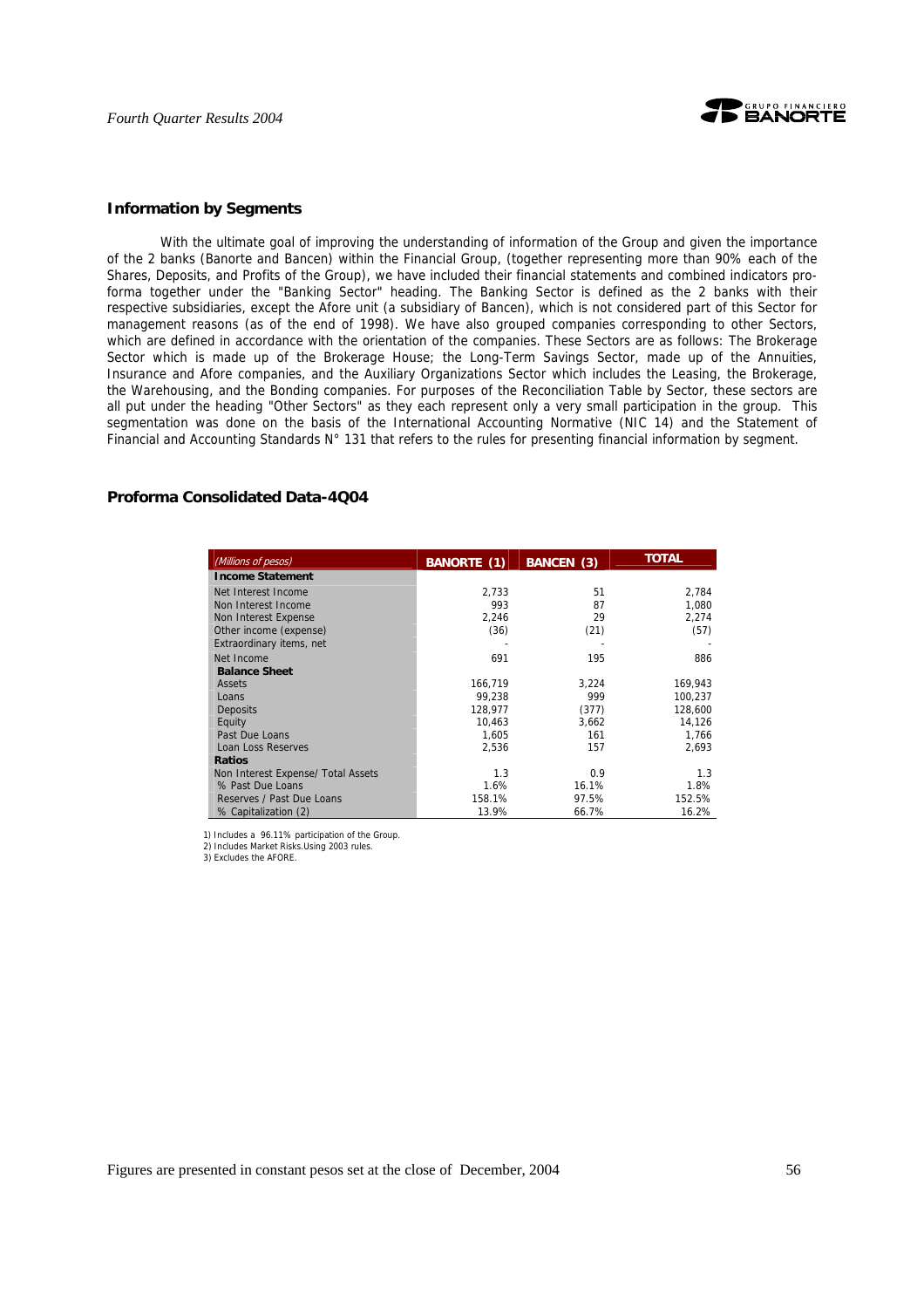

## **Inter-bank Eliminations Summary**

| (Millions of Pesos)                | <b>BANORTE</b> | <b>BANCEN</b> | <b>INTERBANK</b><br><b>ELIMINATIONS</b> |
|------------------------------------|----------------|---------------|-----------------------------------------|
| <b>Income Statement</b>            |                |               |                                         |
| Net Interest Income                | (22)           | 22            |                                         |
| Non Interest Income                |                |               |                                         |
| Non Interest Expense               |                |               |                                         |
| Other Income (expense)             |                |               |                                         |
| Extraordinary items, net           |                |               |                                         |
| <b>Balance Sheet</b>               |                |               |                                         |
| Assets                             | (1,535)        | (1.726)       | (3,260)                                 |
| Cash and Due from Banks            | (1, 157)       | (1, 726)      | (2,883)                                 |
| <b>Financial Instruments</b>       | (377)          |               | (377)                                   |
| Loans                              |                |               |                                         |
| <b>Deposits</b>                    | (1, 726)       | (377)         | (2, 103)                                |
| Due to Banks                       |                | (1, 157)      | (1, 157)                                |
| Equity                             |                |               |                                         |
| Past Due Loans                     |                |               |                                         |
| Loan Loss Reserves                 |                |               |                                         |
| <b>Investments in Subsidiaries</b> |                |               |                                         |
| Deferred Taxes, (Liabilities) (*)  |                |               |                                         |
| Deferred Taxes, (Assets)(*)        |                |               |                                         |

(\*)Reclassifications, in accordance to CNBV and accounting criteria presentation

The aforementioned table shows the eliminations between the two banks, considered as the "Banking Sector," showing the balance of the same under each heading in the Income Statement and the Balance Sheet. Note, however, that the individual numbers from the pro-forma table of combined indicators cannot be compared directly with those of the individual Financial Statements of each Bank, as one must consider the eliminations contained in this section, and also take into account that the Afore unit is not included under Bancen but  $is$ , nevertheless, included in the individual Financial Statements of Bancen.

## **Reconciliation per Segments Table**

| (Millions of Pesos)      | <b>BANKING</b><br><b>SECTOR</b> | <b>OTHER</b><br><b>SECTORS</b> | <b>WITHOUT</b><br>OT. SECT. | <b>TOTAL</b><br><b>GROUP</b> |
|--------------------------|---------------------------------|--------------------------------|-----------------------------|------------------------------|
| <b>Income Statement</b>  |                                 |                                |                             |                              |
| Net Interest Income      | 2.784                           | 130                            | (40)                        | 2.874                        |
| Non Interest Income      | 1.080                           | 348                            |                             | 1.428                        |
| Non Interest Expense     | 2.274                           | 330                            | (57)                        | 2.548                        |
| Other Income (expense)   | (57)                            | 17                             | (17)                        | (57)                         |
| Extraordinary items, net |                                 | $\overline{\phantom{a}}$       |                             |                              |
| <b>Balance Sheet</b>     |                                 |                                |                             |                              |
| Assets                   | 169.943                         | 22.698                         | (16, 422)                   | 176.220                      |
| Loans                    | 100.237                         | 4.761                          | (880)                       | 104.117                      |
| Deposits                 | 128,600                         |                                | (202)                       | 128.398                      |
| Equity                   | 14.126                          | 17.505                         | (15, 262)                   | 16.369                       |
| Past Due Loans           | 1.766                           | 39                             |                             | 1.804                        |
| Loan Loss Reserves       | 2.693                           | 59                             |                             | 2,752                        |

The criteria for distributing income and expenditures between the Subsidiaries of the Group is done on the basis of the relative size and operational volume of each company, depending on the type of primary service it provides. These criteria are applied to the expenses related to the operation of primary areas, these being Accounting, Systems, and Operations, as well as to the expenses for maintaining the corporate structure.